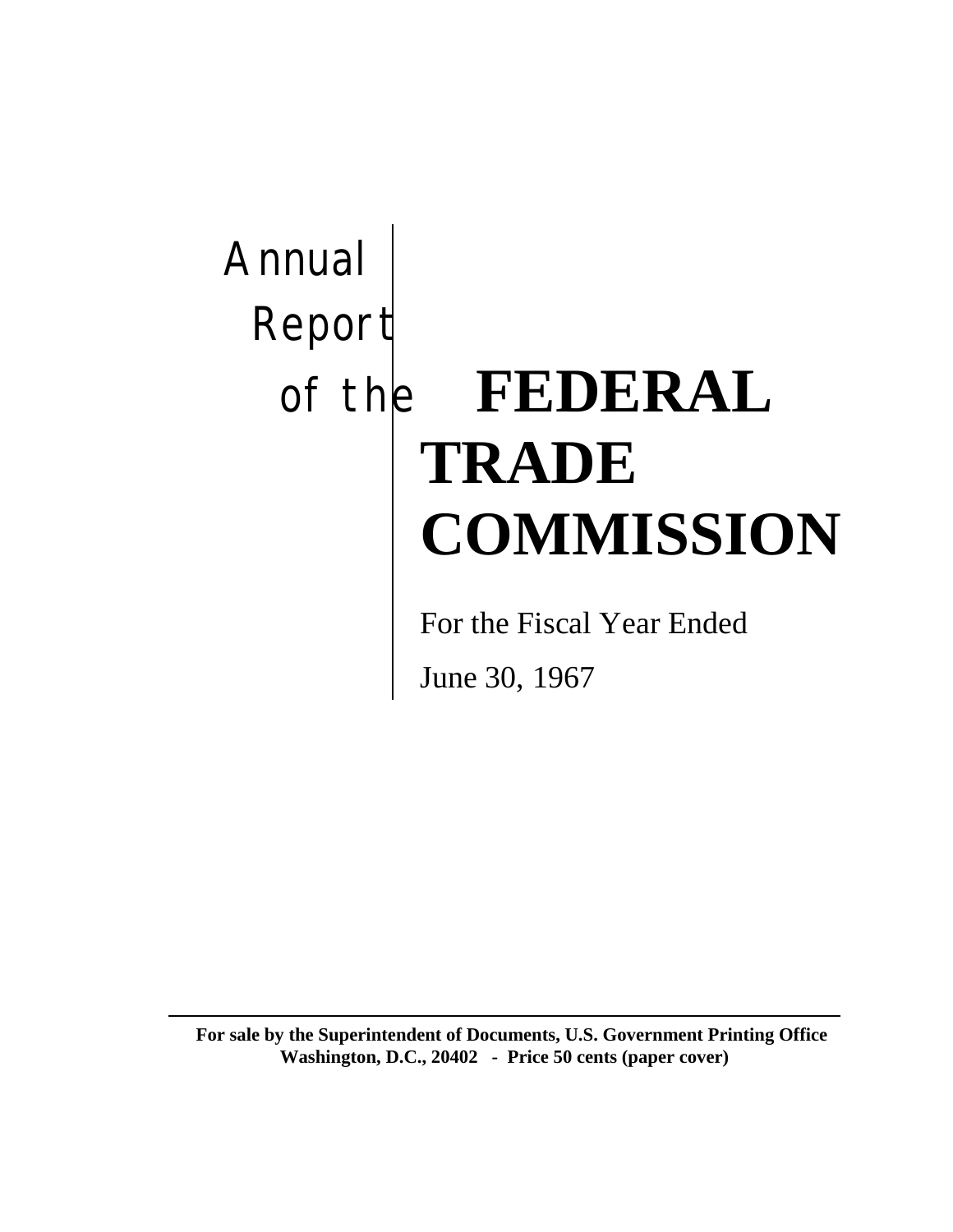#### EXECUTIVE OFFICES OF THE FEDERAL TRADE COMMISSION Pennsylvania Avenue at Sixth Street Northwest

Washington, D.C. 20580

#### *Field Offices*

| 30 Church Street, New York, N.Y. 10007       | Room 10511, U.S. Courthouse Building, 515      |
|----------------------------------------------|------------------------------------------------|
| Room 486, U.S. Courthouse and Federal Office | Rusk Avenue, Houston, Tex. 77061               |
| Building, 219 South Dearborn Street,         | Room 511, U.S. Courthouse, Seattle, Wash.      |
| Chicago, Ill. 60604                          | 98104                                          |
| 450 Golden Gate Avenue, Box 36005, San       | 1339 Federal Office Building, 1240 East 9th    |
| Francisco, Calif. 94102                      | Street, Cleveland, Ohio 44199                  |
| Room 1212, 215 West Seventh Street, Los      | Room 2806, Federal Office Building, 911 Walnut |
| Angeles, Calif. 90014                        | Street, Kansas City, Mo. 64106                 |
| John Fitzgerald Kennedy Federal Office       | Room 720, 730 Peachtree Street, NE., Atlanta,  |
| Building, Government Center, Boston, Mass.   | Ga. 30308                                      |
| 02203                                        | Anderson Building, 450 West Broad Street,      |
| Room 1000, Masonic Temple Building, 333      | FallsChurch, Va. 22046                         |
| St.Charles Street, New Orleans, La. 70130    |                                                |

*Field Stations for Textiles and Furs in Addition to the Above Branch Offices*

Room 907, 208 North Broadway, St. Louis, Mo. 63102 Room 405, Thomas Building, 1314 Wood Street, Dallas, Tex. 75202 Room 204, Cutter Building, 327 North Tryon Street, Charlotte, N.C. 28202 Room 231, U.S. Courthouse, Portland,

Oreg.97205

- 53 Long Lane, Upper Darby, Pa.19082St. Louis, Mo. 63102
- 18013 Federal Building, 961 Stout Street,Denver, Colo. 80202

Room 931, New Federal Building, 51 SouthwestFirst Avenue, Miami, Fla. 33130

iii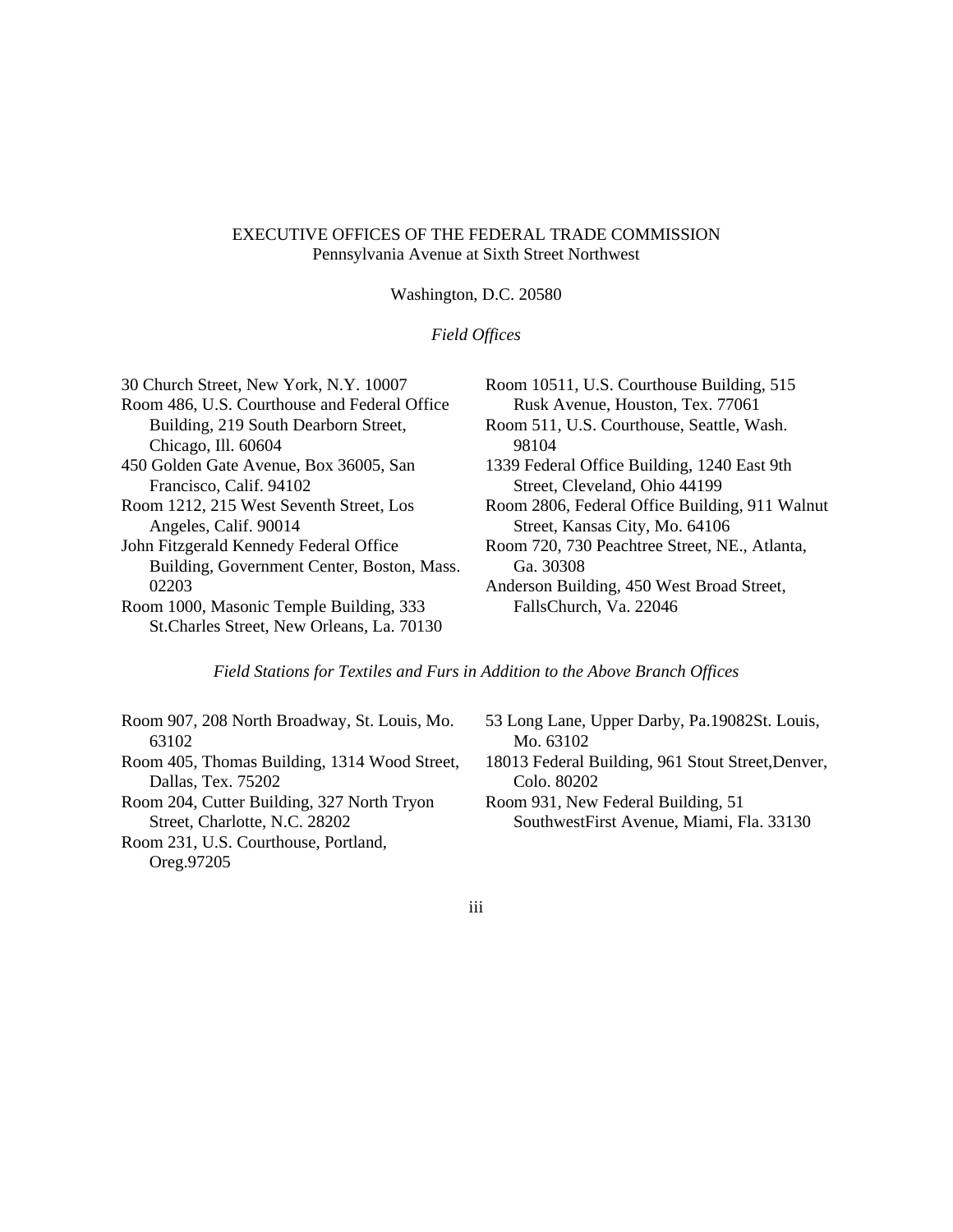### Letter of Transmittal

#### FEDERAL TRADE COMMISSION, *Washington, D.C.*

*To the Congress of the United States:*

It is a pleasure to transmit herewith the Fifty-third Annual Report of the Federal Trade Commission, covering its accomplishments during the fiscal year ended June 30, 1967. By direction of the Commission.

PAUL RAND DIXON,

*Chairman.*

THE PRESIDENT OF THE SENATE. THE SPEAKER OF THE HOUSE OF REPRESENTATIVES.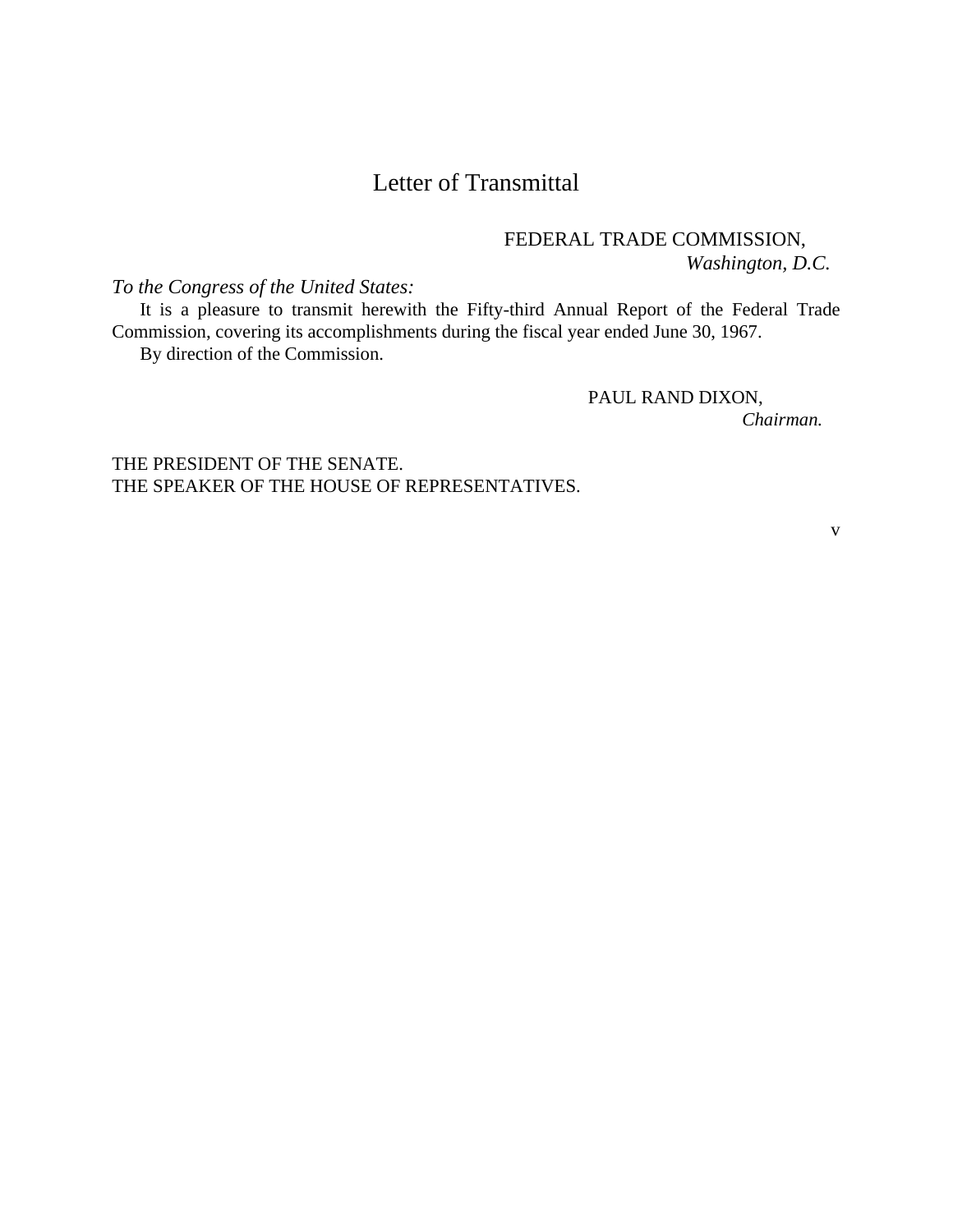## TABLE OF CONTENTS

| Chapter | Page |
|---------|------|
|         |      |
|         |      |
|         |      |
|         |      |
|         |      |
|         |      |
|         |      |
|         |      |
|         |      |
|         |      |
|         |      |
|         |      |
|         |      |
|         |      |
|         |      |

vii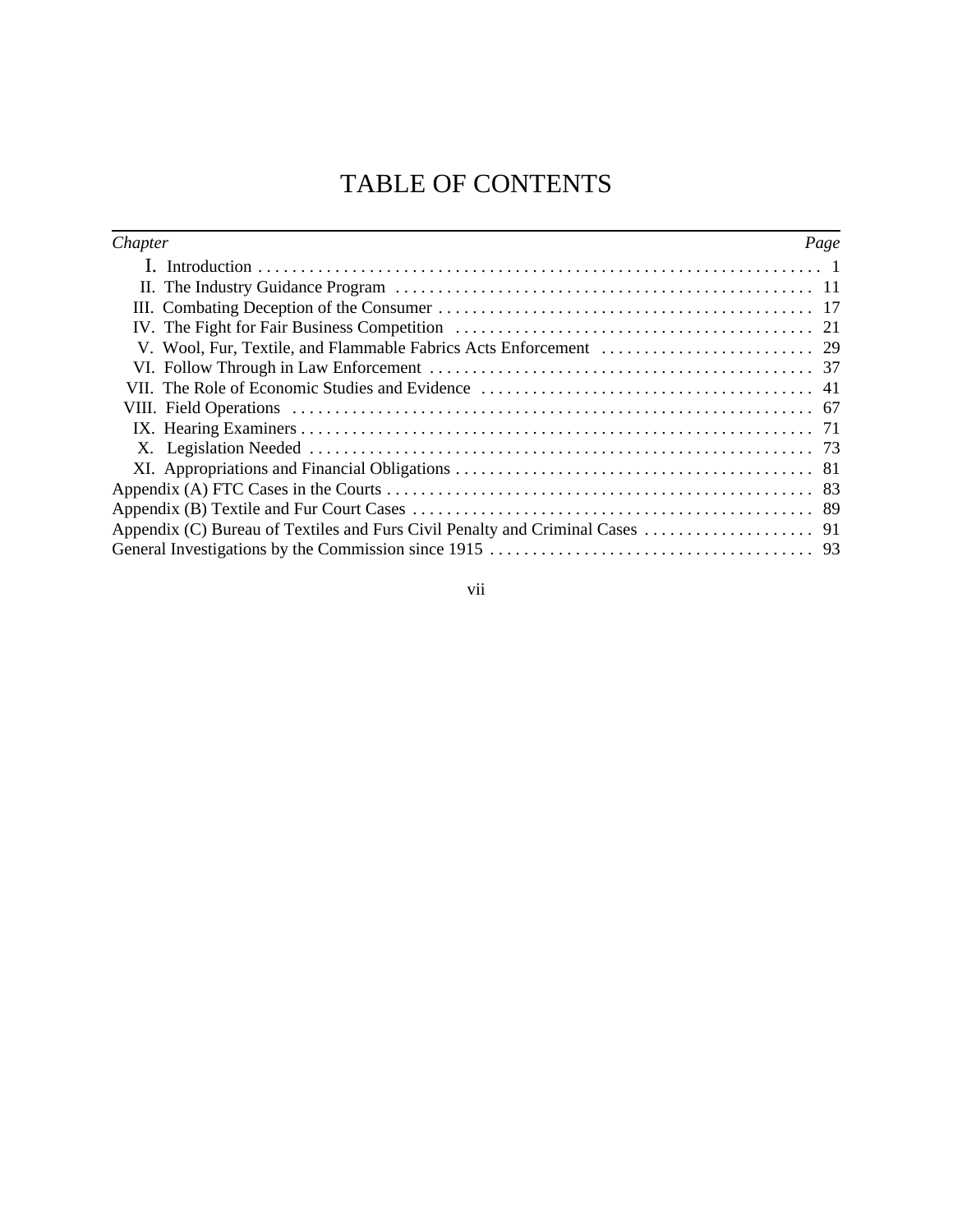#### **INTRODUCTION**

To summarize the achievements of an agency whose work covers so wide a scope as the Federal Trade Commission's is like trying to summarize the numbers in a telephone book. A summary can hardly do justice to each fact. Nevertheless, fiscal 1967, stands out from FTC's 52 previous years in the greater emphasis placed on actively guiding businessmen into legal channels as a supplement to formal casework. To an unprecedented degree, the Commission and its staff undertook to clarify requirements of the trade laws, to encourage voluntary compliance with them, and to alert consumers--particularly the poor, the sick and the elderly--on how to avoid being deceived in their purchases.

With an appropriation of but \$14,403,000, it was patently impossible to police the Nation's \$775 billion economy by bringing a few hundred adversary actions against violators of the law. To have attempted it would have been as futile as for police to depend solely on sirens and the passing out of tickets to achieve safety on the highways. Instead, common sense dictated that if trade laws were to be obeyed, only the willingness(and self interest) of reputable businessmen to comply with them would achieve a fair and orderly marketplace. Therefore, the principal mission of the Federal Trade Commission was to clarify the laws' requirements and to encourage by every means voluntary compliance with the laws, while husbanding its resources to cope with the defiant. At the same time, it sought to identify and analyze problems--particularly in the area of monopoly and other trade restraints that threaten the vitality of our free enterprise system. To this end, the Commission's economic reports spotlighted economic problems warranting remedial action by the Commission, as well as providing Congress with the factual information needed for proper consideration of legislation.

The year also saw the Commission's staff giving much more attention to the planning of corrective action and screening of casework.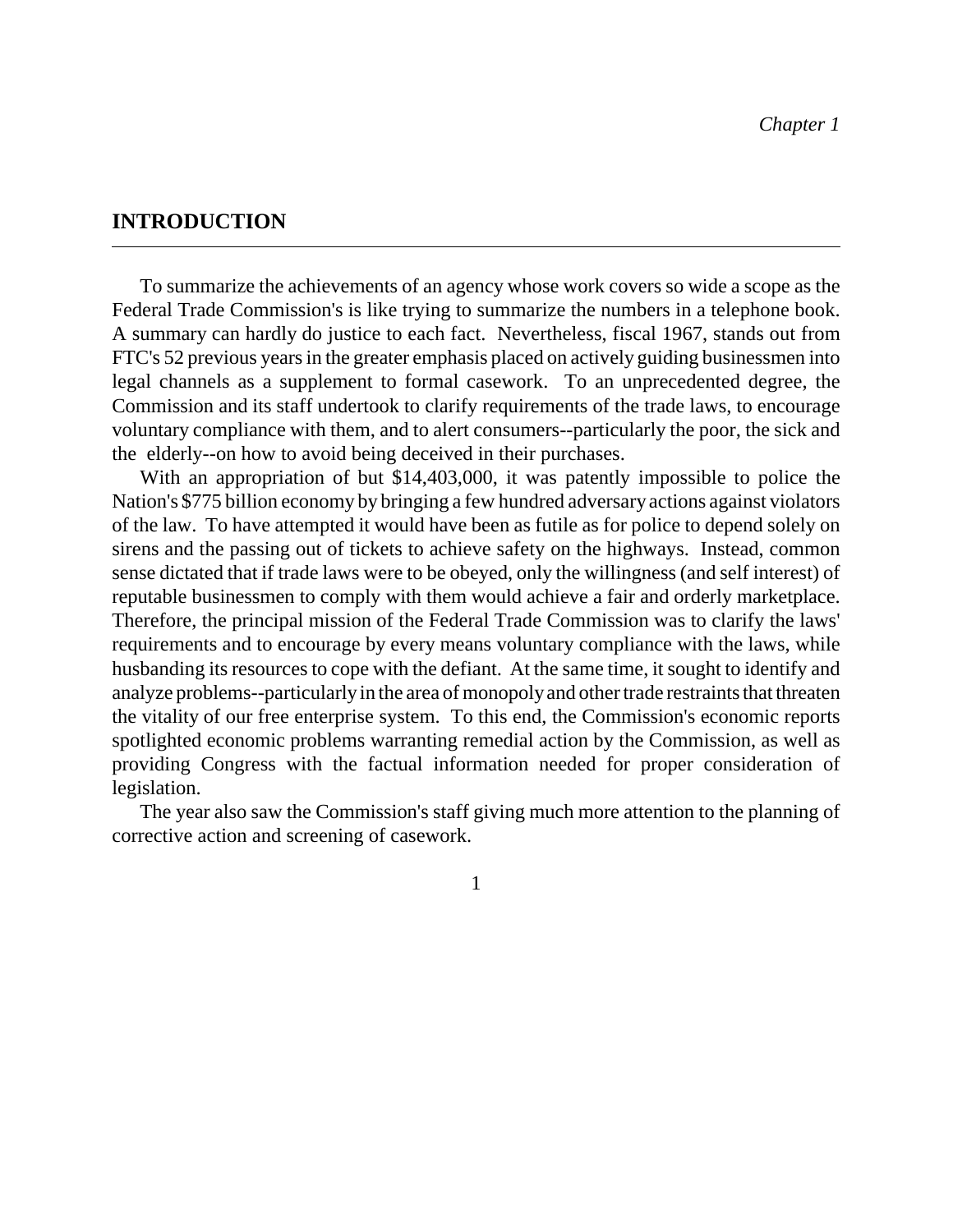This effort was aimed at remedying the haphazard character of the caseload that came to the Commission "over the transom." Indeed, simply trying to keep abreast of miscellany has long plagued FTC's effectiveness. In years past, its resources too often were expended in a desperate but patternless effort to keep from being inundated by applications for complaint. Thus, confronted by an ever greater volume of such applications and aware that overloading results in delay that would deny justice, the Commission undertook closer screening of cases, both new and old, to give priority to the most significant. At the same time, more attention was given to planning work so that particularillegalities could be attacked on a broad enough scale to be effective. This planning included close liaison with other Government agencies concerned with the same problems.

Another Commission action calculated to reduce the number of individual actions was to provide more guidance to businessmen by making public, whenever appropriate, the essence of advisory opinions which previously were offered only to the parties requesting them. Whenever such opinions contained interpretations of the trade laws that would provide guidance for other businessmen confronted with the same orsimilar problems, newsreleases containing digests of the opinions were issued. These were widely used, particularly by the trade press, and spared the Commission much time and effort in answering largely repetitious inquiries.

Also in line with the policy of substituting guidance for time consuming individual actions wasintensification of a public education program conducted by FTC's 11 field offices in strategic cities across the country. Attorneys assigned to these offices sought out opportunities to address meetings of business and consumer groups to give them a clearer understanding of FTC's purpose. A significant result of this closer "grass roots" relationship was that more than 10,000 inquiries from businessmen and consumers were handled by the Commission's field staff, and certainly many thousands more were made unnecessary by a better public understanding of the trade laws' requirements. Significant, too, was that talks to consumer groups alerted them to fictitious pricing, bait advertising, deceptive guarantees, and other such trickery whose principal target is the low-income consumer.

The combination of better planning, more careful screening of cases, and more aggressive and explicit guidance to business en-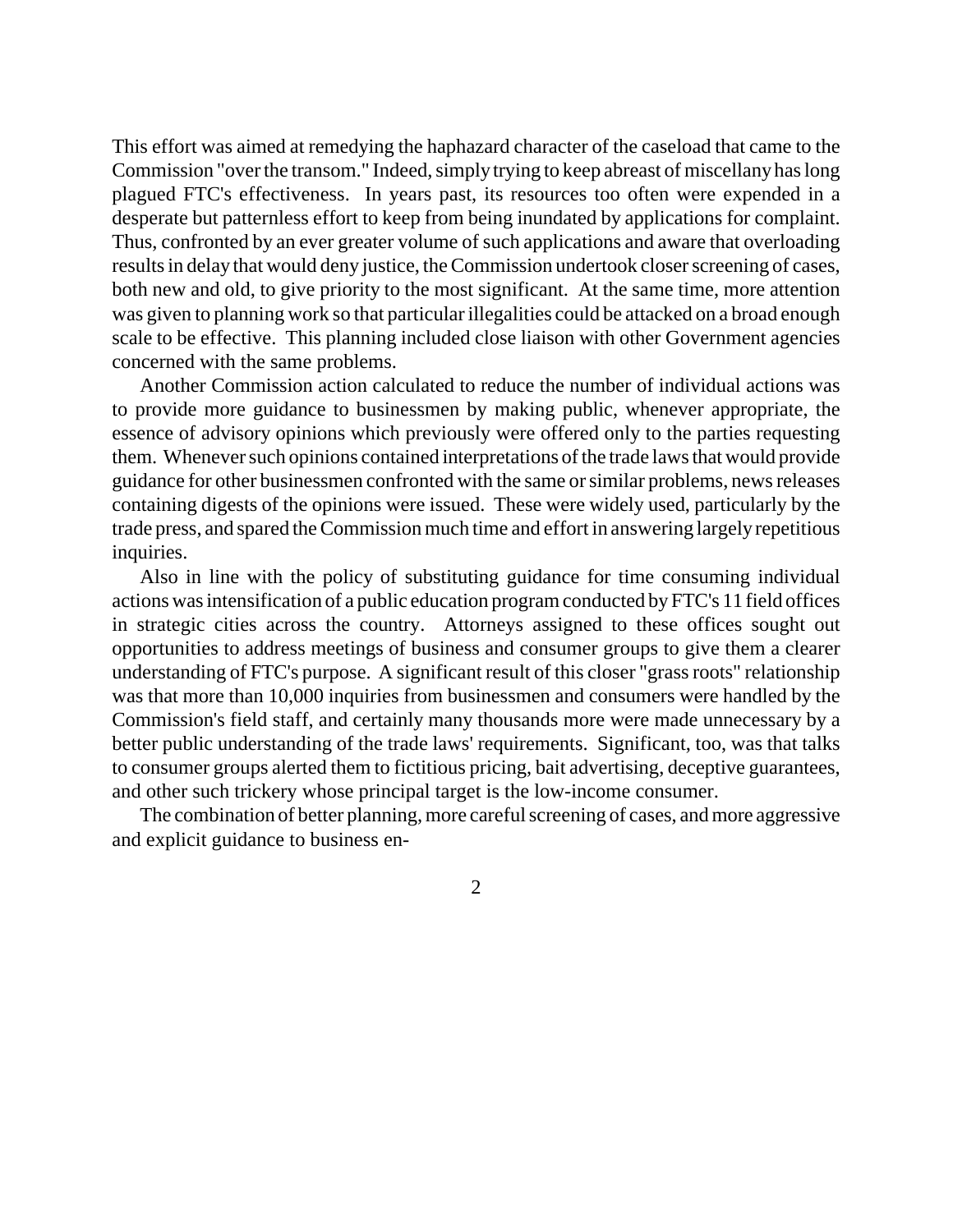abled the Commission to escape enmeshment in mere volume of work. It therefore could strike with greater force against significant areas of illegality as well as hard core violators.

The speedier pace also was made possible by faster processing of cases after investigation warranted their prosecution. For example, a major area of enforcement activity was in halting violations of the Robinson-Patman amendment to the Clayton Act. These cases developed principally from complaints from businessmen subjected to illegal discriminatory practices by the competitors. In former years, such cases could not be settled informally on the basis of a respondent's assurance that the illegal practice had been stopped and would not be resumed. As a consequence, their prosecution consumed a disproportionate amount of time and expense on cases that could have been settled quickly and adequately by an assurance of voluntary compliance. The Commission amended its Rules of Practice (General Procedures, Subpart C, Section 1.21) to make the latter possible, and during fiscal 1967, a total of 50 Robinson-Patman cases were thus settled informally. Also, in enforcing section 5 of the FTC Act, as it pertains to trade restraints, 11 cases were concluded without protracted litigation on the basis of assurances of voluntary compliance.

Further pursuing the objective of eliminating litigation when possible, the Commission stepped up itsissuance of advisory opinions. It issued 83 of these in fiscal 1967 as contrasted with 46 the year before. The increase was due in part to a cleanup of backlog of old matters pending and in part to a new policy of providing those who sought FTC advice with Commission opinions that could be widely disseminated rather than with staff advice given only to the requester. Of course, staff advice continued to be given when the facts did not warrant a formal advisory opinion.

The Commission's guidance efforts also were evidenced in proceedings looking to the issuance of 10 trade regulation rules. Here the objective was to pinpoint illegal practices in particular industries by the issuance of rules upon which FTC would rely in prosecuting cases. Among rulemaking proceedings actively engaged in during the year were those dealing with the \$2 billion men's and boys' tailored clothing industry, the advertising of nonprescription systemic analgesic drugs, advertising of transistor radios, and the failure of the glass fiber curtain and drapery and fabric industry to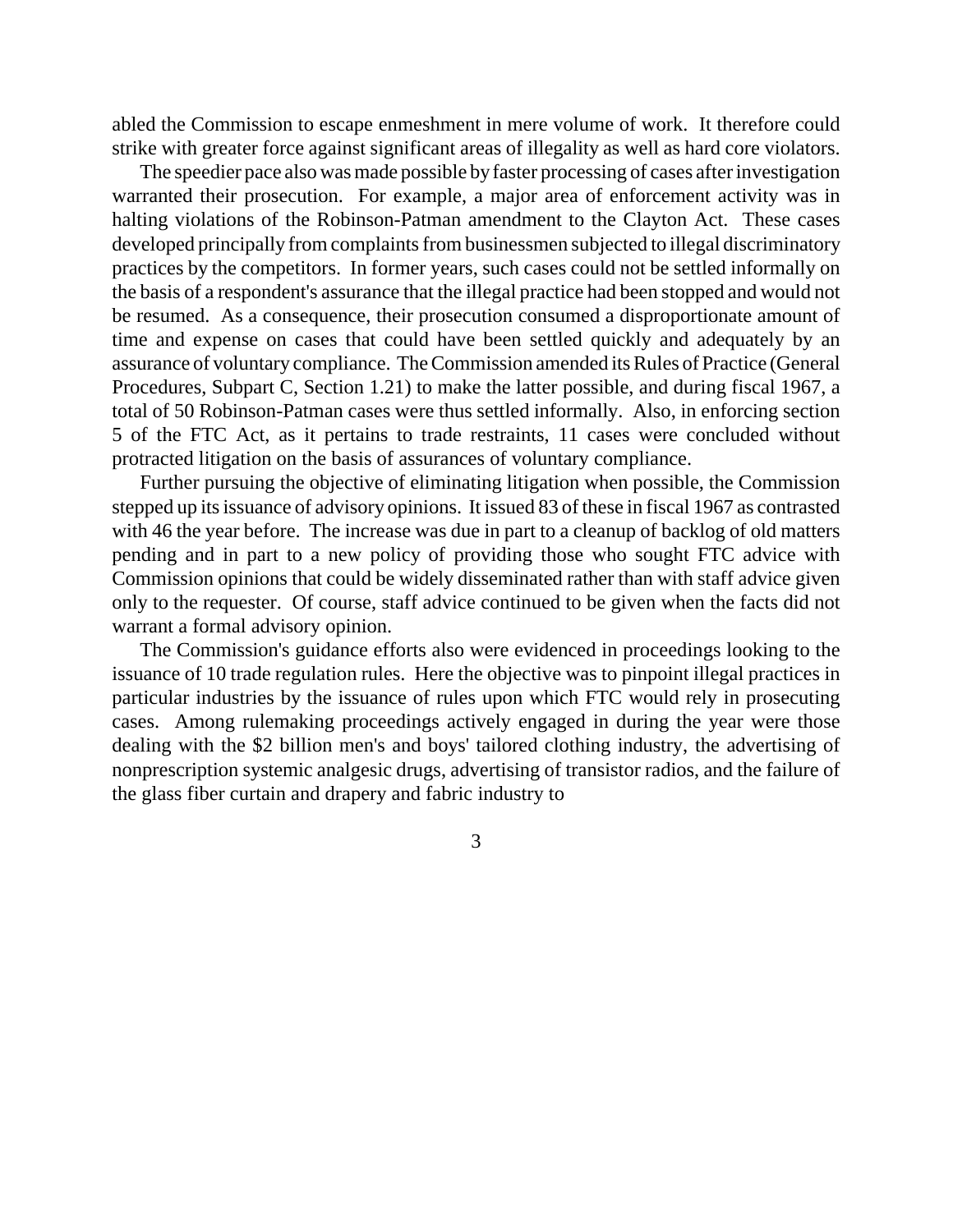disclose that skin irritation may result from handling its products.

While the Commission's guidance efforts, ranging from consumer education to trade regulation rules, went far toward coping with the volume of its law enforcement responsibilities, guidance had to be backed up with adversary proceedings against the indifferent and the defiant. Although it could be correctly assumed that most businessmen would abide by the law if they knew its exact requirements, it was equally true that others regarded the offer of guidance as no more than extension of time within which to gain illegal advantages over competitors and mulct consumers. For such as these the Commission was ready to do battle.

For example, in attacking deceptive business practices, FTC initiated 666 cases during fiscal 1967, approved for negotiation or reopened 109 formal complaints, issued 68 consent orders and completed action on 32 litigated cases. It also concluded 141 cases by accepting assurances of voluntary compliance.

In tackling trade restraints, as distinct from deceptive practices, the Commission during the yearinitiated 352 formal investigations, while completing 321. It issued 24 antimonopoly complaints and 30 orders to cease and desist, of which 20 were consent orders. At the fiscal year's end, 725 formal investigations were in progress.

In addition, the Commission issued 89 cease and desist orders against violators of the Textiles, Furs and Flammable Fabrics Acts.

In countering deceptive practices, the Commission's workload continued to mount. Last year complaints from the public and competitors increased by 45 percent over 1965, and in fiscal 1967 they increased another 10 percent. Formal investigations jumped from 1,087 last year to 1,210.

Priority in selecting these cases was given to deception in the sale of basic necessities of life and to false advertising of products and services needed by those least able to afford shabby value for their money.

Attacked with vigor were such areas of deceptions as: False advertising of household furnishings, bait-and-switch practices in promotion of meats for home freezers, false claims for the profitability of schemes for extra income (aimed principally at the elderly), phoney correspondence schools, and fictitious bargain sales. Guides relating to retail credit transactions also were being developed, so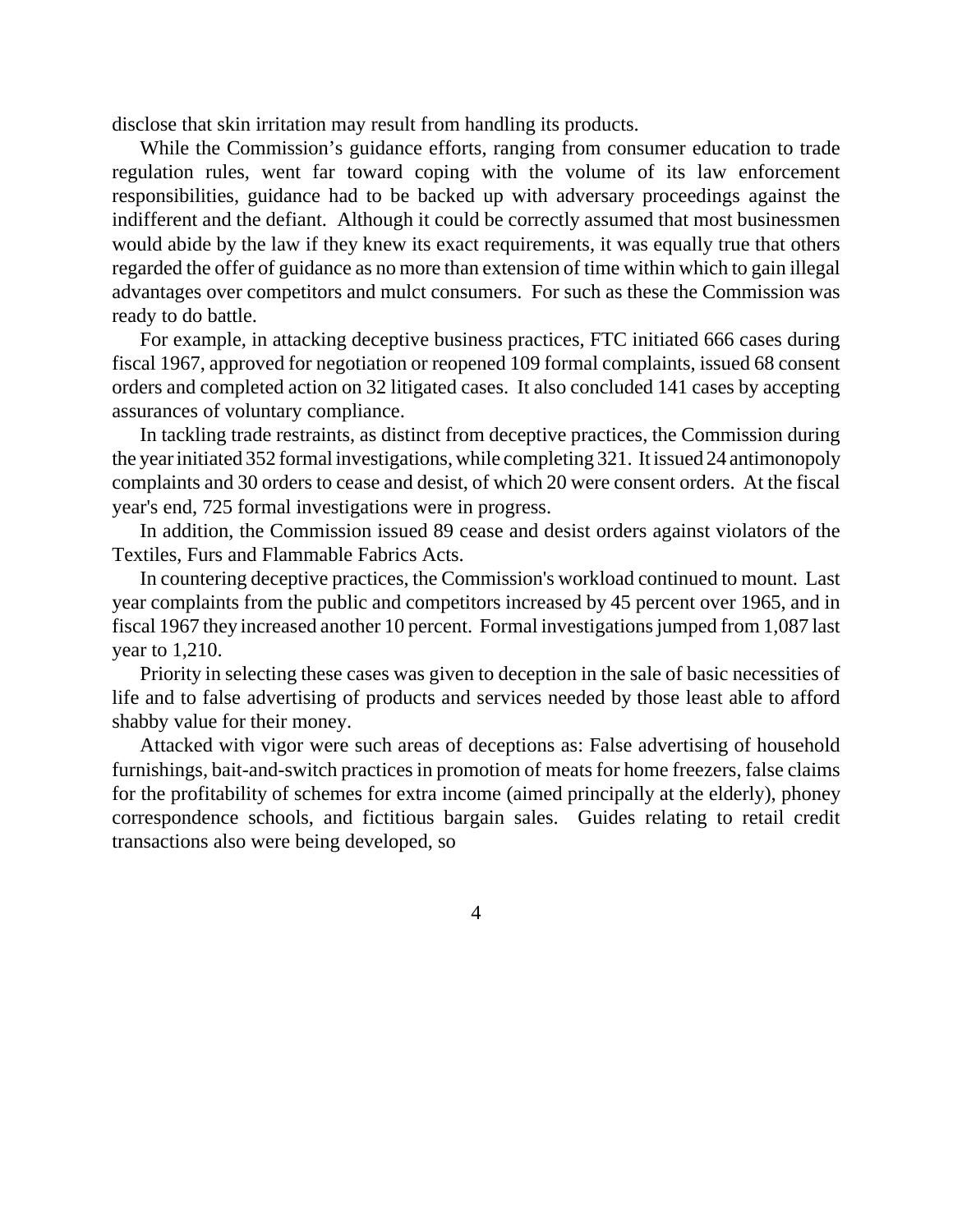that consumers might have a clearer idea of credit costs and total prices to be paid.

Deceptive practice investigations, including false advertising, accounted for 772 of the 1,129 investigations completed by FTC's 11 field offices. Problems investigated included games and other promotional schemes used by 22 principal chain organizations in the grocery trade to attract customers; tricky pricing and guarantees in the sale of automobile tires; misrepresentation in the sale of home improvements, particularly aluminum siding; schemes to bilk automobile owners in connection with the overhaul of transmissions in need of repair; vicious credit practices; and deception in the sale of franchises and earnings to be expected from the operation of the franchises.

The fiscal year found FTC concluding its formal corrective action against false claims for the effectiveness of products offered to relieve and treat hemorrhoids. The Commission also finished developing the scientific evidence needed to tackle exaggerated advertising claims forthe efficacyof analgesics. Studies also were undertaken to determine whether automobile warranties are being complied with, the extent to which softwood lumber is being misrepresented as to grade, and false advertising of life, health, or accident insurance in States where some 75 companies are not registered.

Steps were taken to implement the mandate fromCongressto determine the effectiveness of cigarette labeling, analyzing practices and methods of promotion, and submitting recommendations for appropriate legislation. To this end, a cigarette testing laboratory was established to develop data on the tar and nicotine yields of the many brands on the market.

In anticipation of its increased responsibilities beginning July 1, 1967, under the Fair Packaging and Labeling Act, pilot studies were conducted, the studies, incidentally, developed sufficient information to warrant issuance of orders against 10 firms prohibiting slack filling.

To cope with the ever growing problem of monopolistic practices in American business, the Commission augmented its adversary proceedings by making an effort, unprecedented in scope, to speed litigation and to encourage voluntary compliance with the antitrust laws by spelling out their application to particular industries.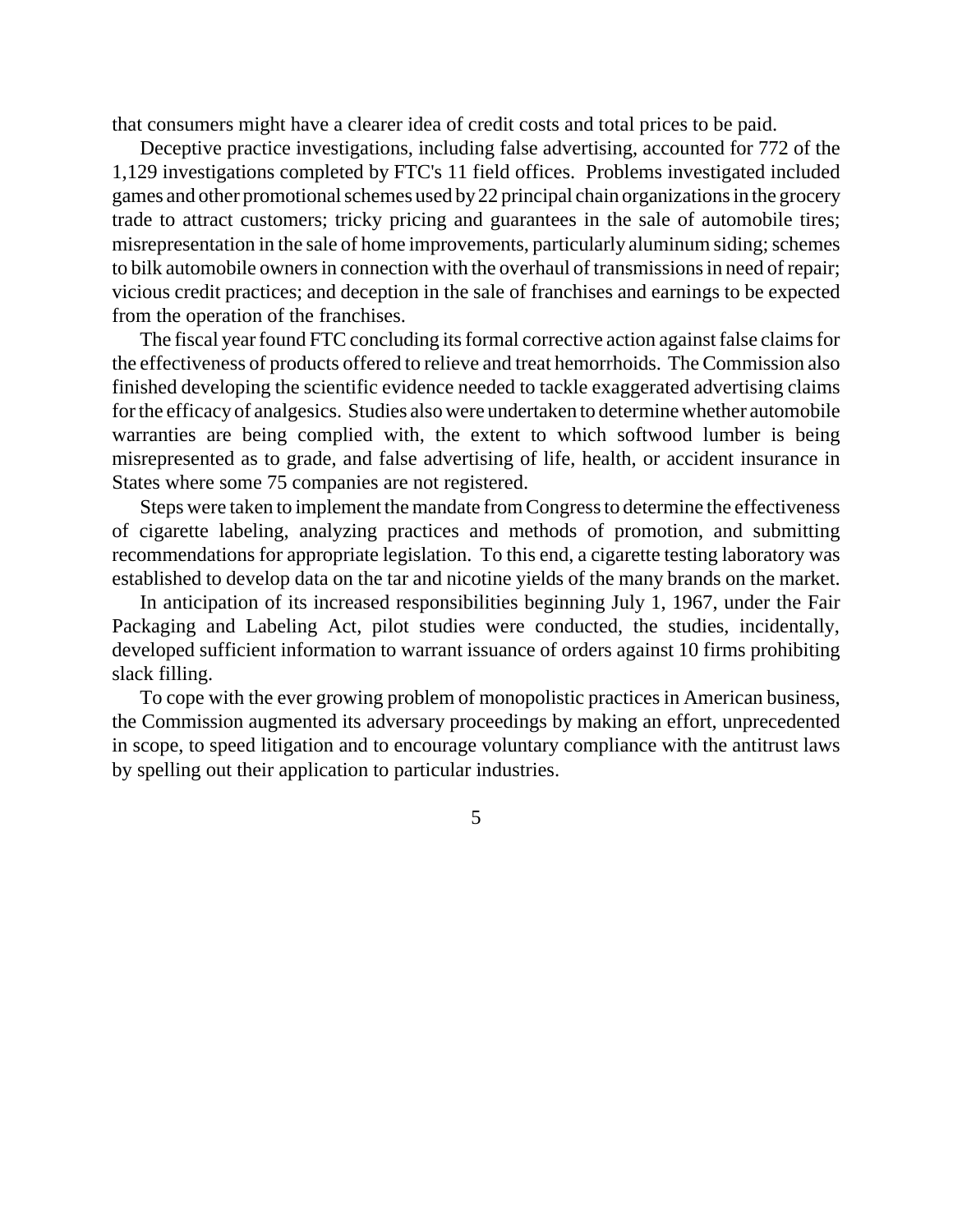By making it possible to dispose of many antimonopoly cases upon the proposed respondent's submitting firm assurances that the challenged practice had been discontinued and will not be resumed, more time and effort could be devoted to halting the defiant. Also, the lifting of this litigation load gave the staff more opportunity to dig into and assess competitive business situations that could be alleviated by industrywide action.

For example, the thorough spadework done in prosecuting four cases involving anticompetitive vertical mergers between cement and concrete companies provided the Commission with enough factual background to issue an enforcement merger policy statement that served to slow down the merger trend that was developing in the industry. A similar statement followed intensive investigation of the food distribution industry.

In addition to the investigation and litigation of individual cases, the Commission's staff combatting general trade restraints engaged in several industrywide investigationsincluding the auto body sheet metal parts and the aftermarket auto parts industry, the newspaper industry, food industry, and TV advertising.

Antimonopoly work by FTC's field staff resulted in more than 300 completed investigations. These involved such diverse evils as: Discrimination and below-cost pricing of bread and milk; reciprocity arrangements between suppliers and customers in various industries; illegal brokerage payments in the marketing of fresh vegetables and citrus fruit; illegal rebates in the rug and carpet industry; and arrangements between major tire manufacturers and bus companies whereby tires used on buses are leased so as to tie a bus company to one source of tire supply.

Principal cases in FTC's antimonopoly work during the fiscal year are discussed in chapter IV of this report.

The Commission's continuing effort to halt corporate mergers which violate the Celler-Kefauver Anti-Merger Act saw 76 informal cases initiated and 48 disposed of during the fiscal year, plus 11 formal complaints issued and the same number concluded by consent orders. However, the most significant event in the antimerger field was the Supreme Court's landmark decision upholding FTC's finding that Proctor & Gamble Co. the Nation's leading manufacturer of soaps and detergents had illegally acquired Clorox Chemical Co., the leading maker of household liquid bleach. In so ruling,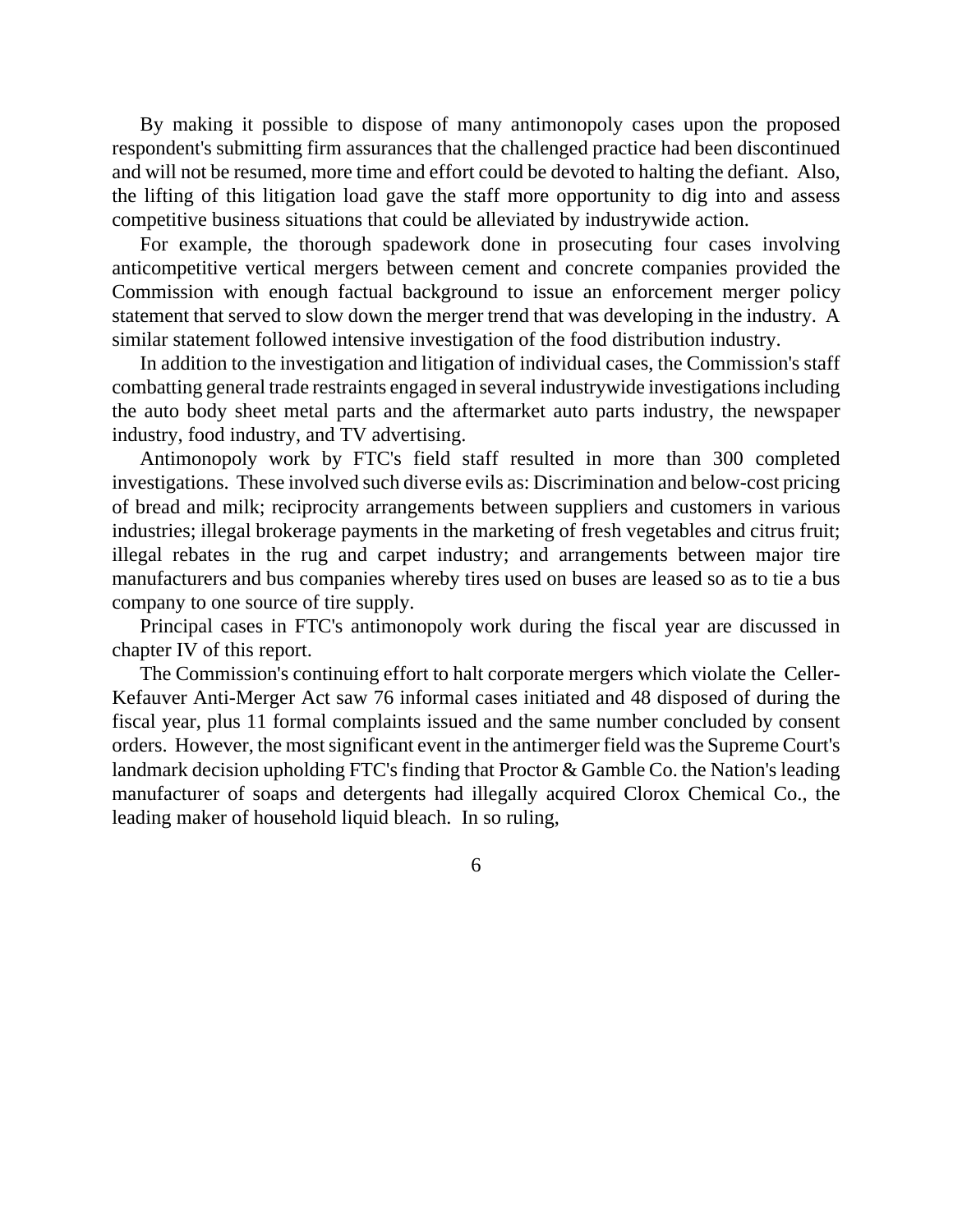the high court affirmed theCommission's new and larger view of antitrust law in its approach to the difficult and increasing threat of conglomerate mergers looking to "product extension."

Other of the more important court decisions and status of court cases during fiscal 1967 are outlined in appendix A of this report.

In addition to its handling of court cases, the General Counsel's office supervises the negotiation of consent orders bywhich the great majority of formal enforcement proceedings are concluded. A total of 173 (up from 124 in 1966) executed agreements containing consent orders was forwarded to the Commission for consideration during the year. It should be noted here that the average cost of cases which terminate in a negotiated consent order is one-tenth that of cases which have to be litigated, omitting expense of possible court appeals.

Marked progress also was achieved by the General Counsel's office in carrying out FTC's program for Federal-State cooperation. Here the purpose was to correct unfair methods of competition or deceptive acts or practices which occur at the State level. State officials referred 436 interstate commerce complaints to the FTC, while the Commission staff referred to State officials 99 local commerce complaints. In addition, the FTC assisted State officials in drafting legislation to halt improper business practices which occur intrastate.

The fiscal year found the Commission engaged in making extensive inspections of the textile and fur industries in carrying out its obligations under the Wool Products Labeling Act, the Textile Fiber Products Identification Act, the Fur Products Labeling Act and the Flammable Fabrics Act. A total of 12,670 inspections were made, and 2,392 corrections were achieved by means of informal assurances of discontinuance. At the same time, it was necessary to issue 89 formal cease and desist orders.

The inspection efforts were expanded towards counseling those retailers whose customers have such low incomes as to come within the Government's "Poverty Program." From such stores people could least afford to receive less than full value for their money. It is believed these efforts were quite successful.

Emphasis continued to be given to administrative correction of labeling, invoicing and advertising deficiencies, and a lower percentage of deficiencies recorded in relation to products inspected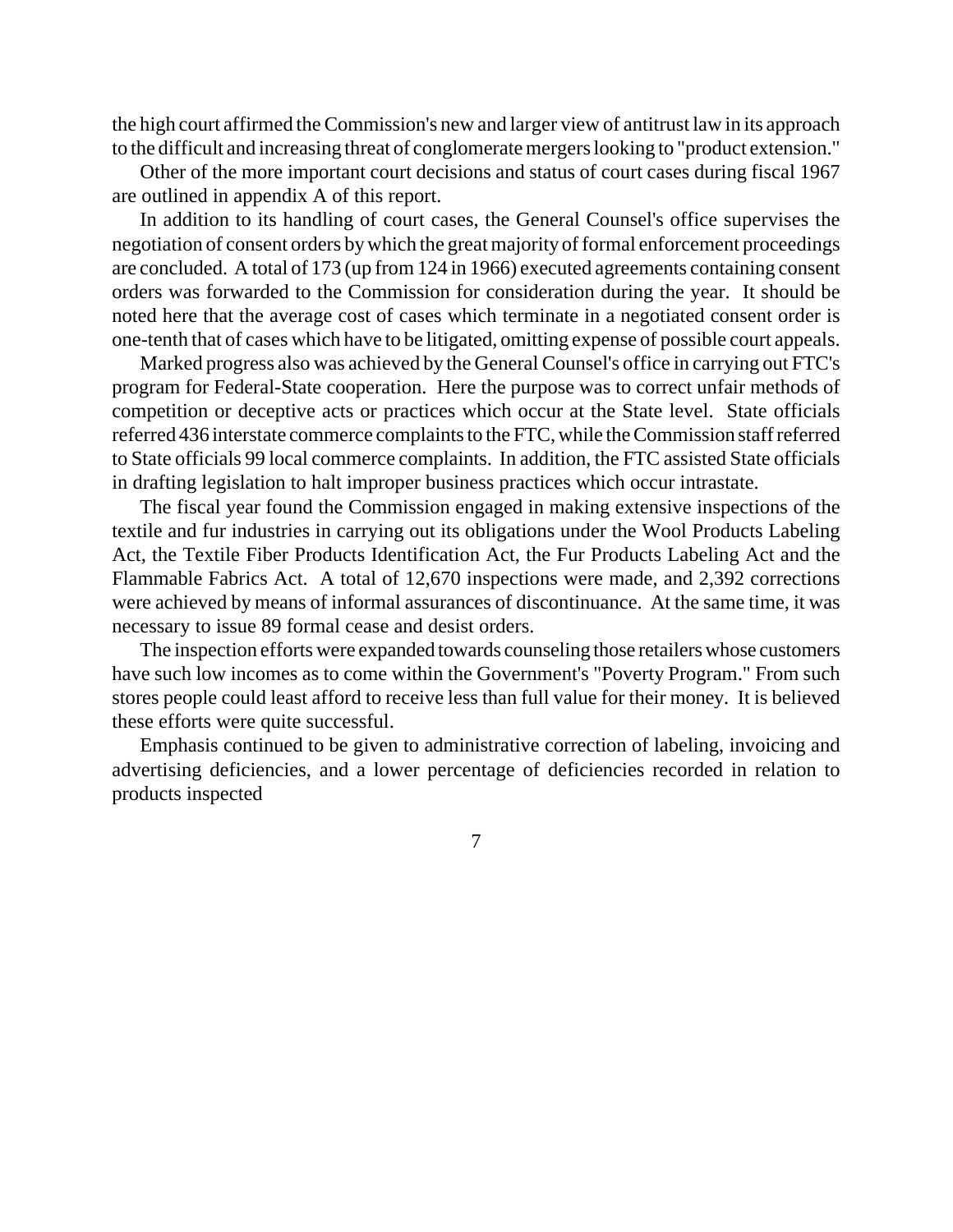was noted--due primarily to the effectiveness of the Commission's education and cooperative activities.

Not unexpectedly, the bulk of cases involved violations of the Textile Act. Such cases accounted for more than 45 percent of the workload, as compared to nearly 35 percent for cases under the Wool Act, and about 14 percent under the Fur Act. This pattern likely will continue in the future, although considerable action can be expected in cases involving the misbranding of wool products by labeling reprocessed wool as wool.

In Wool Act enforcement, a significant action was proposed during the year when the Commission considered adding Rule 36 to the rules and regulations promulgated under the Wool Products Labeling Act. This would provide, among other things, that if the Commission has reason to believe that any shipment of imported wool products may be misbranded, it may require as a condition to sale of the products in commerce that tests be made to substantiate the labels. The new regulation would be the most practical and equitable means of achieving substantial equality in the administration of the Wool Act as applicable to domestic products and imported products and to assure that the ultimate consumer receives the same degree of protection in his purchase of either.

In enforcing the Fur Act, surveillance of all levels of manufacturing and distribution of fur products continued, and a total of 85 formal fur cases was considered during the year. Emphasis was again directed at deceptive pricing and recordkeeping with the result such violations appear to have decreased considerably.

Sale and distribution of dangerously flammable fabrics continued to receive the sharpest attention, and 22 investigations were opened during the year. Ten cease and desist orders were issued. Cooperation with the Bureau of Customs has been excellent, and many dangerously flammable fabrics destined for U.S. markets have been detected at the port of entry.

Fiscal 1967 saw the Commission's Bureau of Economics effectively accomplishing its mission to study and report on the structure, conduct and performance of American industry in order to identify existing or developing anticompetitive conditions. It also provided economic assistance for FTC's antimonopoly and deceptive practice programs.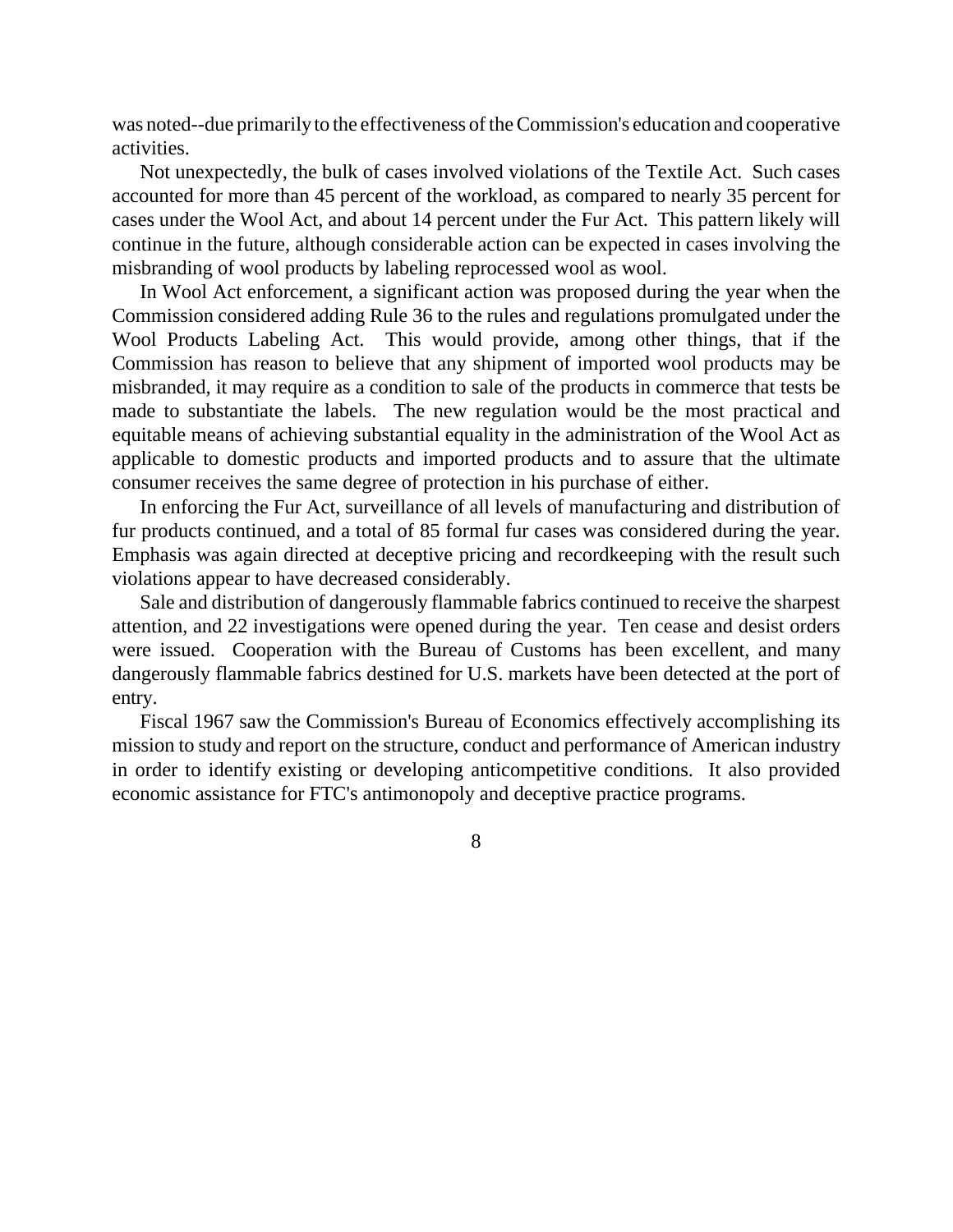To take proper corrective action, it isimperative that both Congress and the Commission have information that will permit early exploration of the basic causes of poor economic performance. For example, during the year, the Division of Industry Analysis completed another report related to its continuing research into corporate mergers and industrial concentration. This was presented as testimony before the Senate Small Business Committee. In addition on a report on casual factors relating to changes in milk and bread prices was prepared at the request of the Secretary of Agriculture. At the fiscal year's end a report was issued on anticompetitive practices in the marketing of gasoline. In this report, the Commission, in addition to focusing on anticompetitive practices, spelled out guidelines and enforcement policy designed to prevent such practices.

Perhaps the most significant of such reports was background material provided the Commission in its enforcement policy statements concerning vertical mergers in the cement industry and mergers in the food distribution industries. The purpose of these statements is to reduce business uncertainty concerning FTC's enforcement intentions concerning mergers in these industries. Such guidance is designed to forestall as much litigation as possible.

Special assistance also was provided other FTC bureaus in planning their programs or in the development of specific projects. For example, a background report was made on the role of product standards in the marketing of softwood lumber, and work went forward on economic facts needed for an enforcement program involving tire pricing and advertising. Also, a report was prepared for the Bureau of Deceptive Practices on competitive interrelationships of various finished tobacco products. And, of course, assistance was provided in the preparation of briefs filed in support of Commission appeal actions.

An important continuing project is the collection and classification of data on merger activity. This calls for a continuing count of overall merger activity, plus a detailed statistical review of all mergers involving companies with acquired assets of \$10 million or more. Highlights of this and other studies are contained in chapter VIII of this report.

In addition to the work of economic analysis, Commission economists assisted the legal divisions in such matters as mergers, general trade restraints, industry guides, advisory opinions, dis-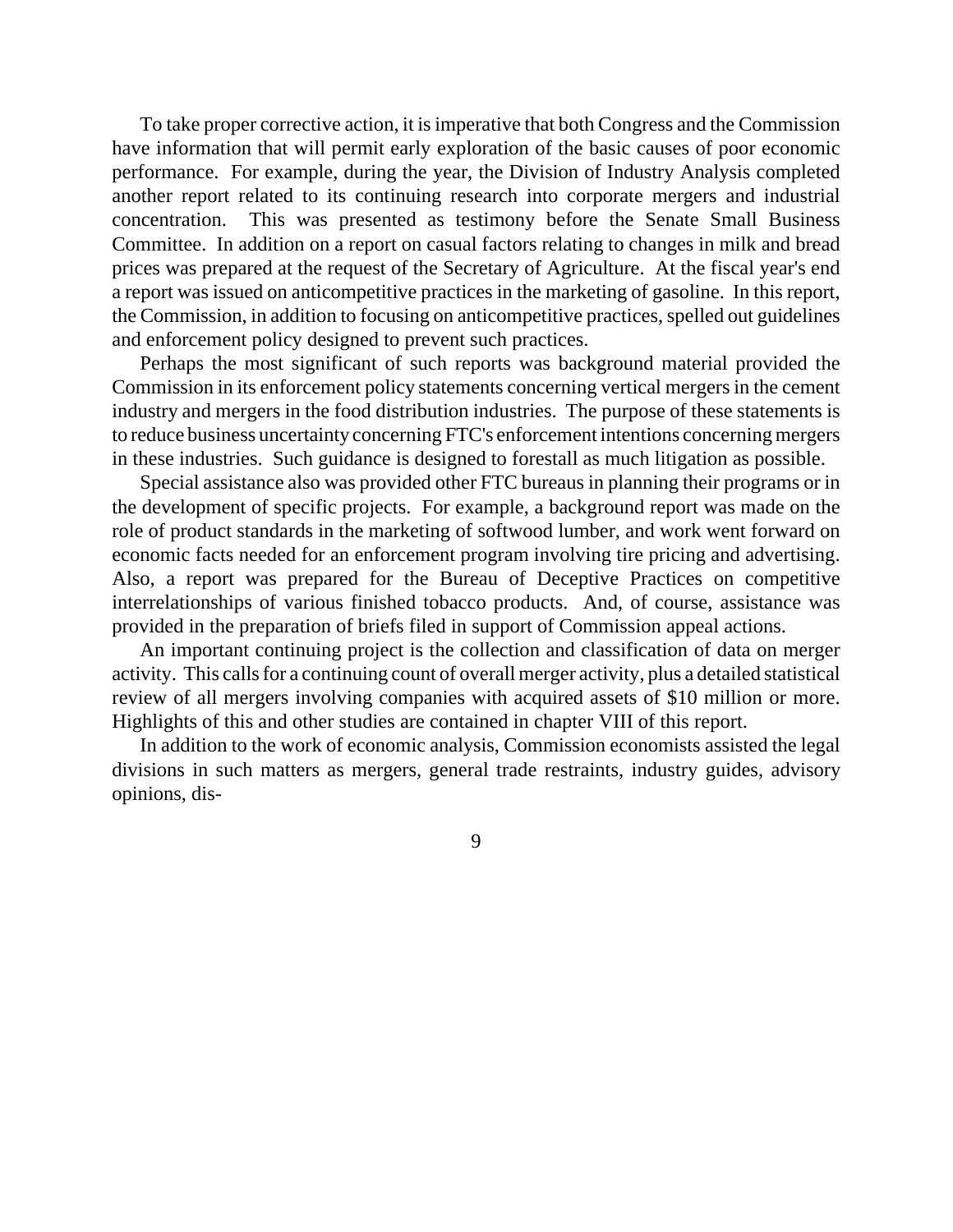criminatory and deceptive practices, and other unfair methods of competition. About 60 percent of this effort was spent on antimerger cases during the fiscal year; however, economists working with the Division of Economic Evidence participated in 107 investigations of all kinds, as well as in consent negotiations, litigated cases, and compliance matters. They also contributed to nine general economic investigations.

While an assessment of FTC's accomplishments in fiscal 1967 necessarily is based on its service to business, to the public and to Congress, it should be pointed out that such service is not the unique contribution of the skilled professionals, legal, scientific and administrative. Important, too, to the Commission's effectiveness were secretaries, typists, clerks, telephone girls, and even the messengers who waited patiently for opportunities to make their contribution.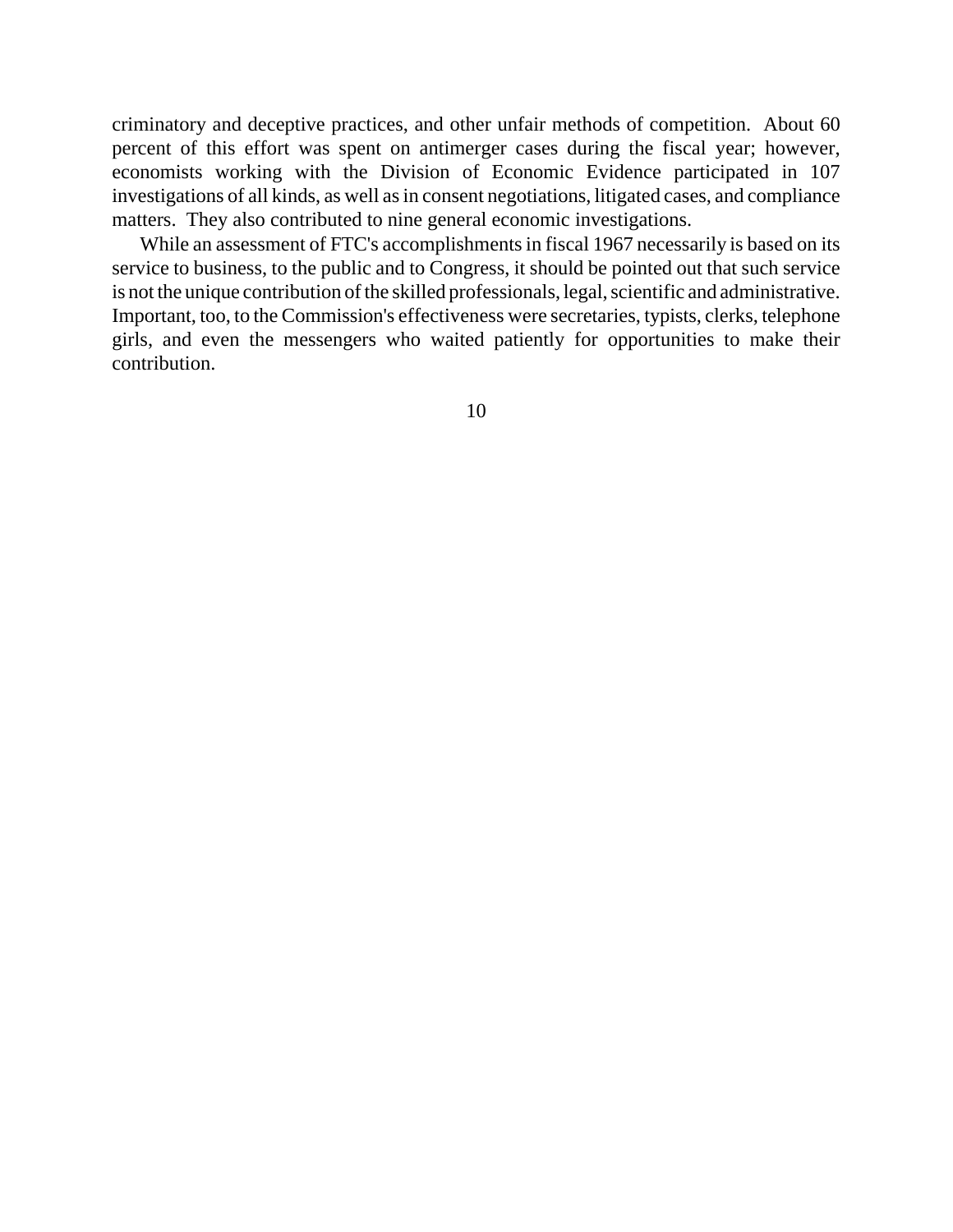## THE INDUSTRY GUIDANCE

## PROGRAM

In line with the Commission's efforts to encourage businessmen to bring their practices into compliance with the trade laws voluntarily, FTC's Bureau of Industry Guidance offers a balanced and coordinated program of guidance. It is designed to fit whatever need is most appropriate to solution of the problem-trade practice rules for entire industries, guides covering particular problems common to many industries, trade regulation rules clearly defining the Commission's interpretation of the statutes as they apply to particular trade practices, and advisory opinions concerning proposed actions by individual businessmen or organized groups. The Bureau also undertakes to achieve compliance with its guidance program.

#### Industry Guides

During the year, revisions were made in the guides for advertising allowances and other merchandising payments and services to make them conform to more recent court decisions and Commission opinions and to bring to the attention of businessmen the availability of advice and guidance on both current and proposed courses of action involving practices covered by the guides. Specifically, the revisions make it clear that the good faith meeting competition defense is available to a section 2(d) of the Clayton Act charge as well as to a section 2(e) charge and that businessmen participating in tripartite promotional assistance plans devised by others are not thereby insulated from the requirements of section 2 of the Act.

A public hearing was held at which all segments of the toy industry, as well as the consuming public, were afforded opportunity to be heard concerning the practices of toy catalog publishing firms and the effects of these practices on competition among toy jobbers. The Commission then issued a statement clarifying certain legal responsibilities of members of the toy and toy catalog industries. The statement discusses legal requirements for paying or receiving allow-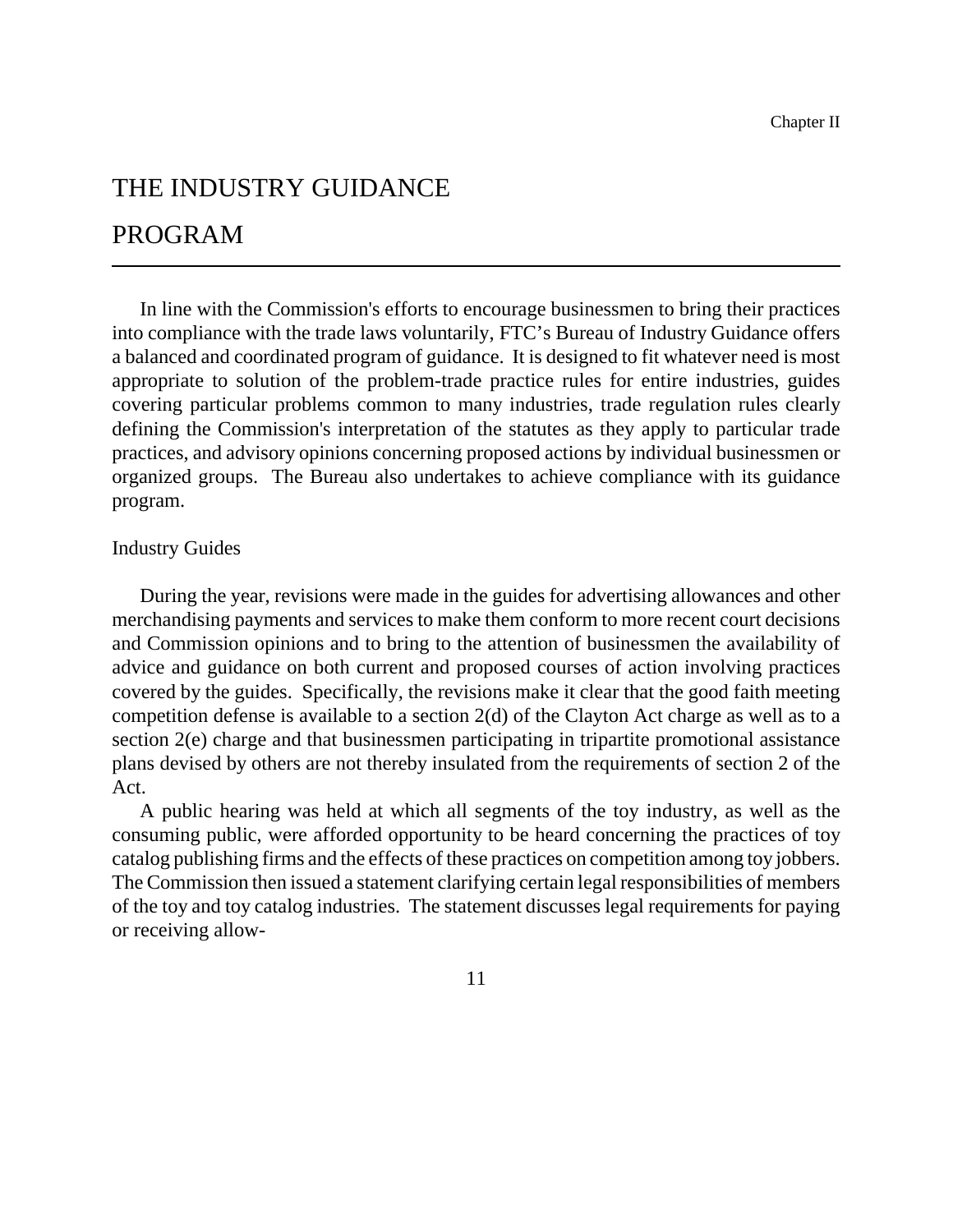ances to promote and advertise toy products in toy catalogs of independent publishers as well as those owned or controlled by toy jobbers.

A public statement wasissued by the Commission requesting data, views, comments and suggestions from all affected parties with regard to possible shrinkage of preshrunk fabrics when tumble-dried in automatic dryers. The number and character of the responses received at the close of the year indicate widespread interest in this subject.

A public hearing was held regarding proposed revised guides for the watch industry. Staff study of the testimony and materials presented at the hearing and later is nearing completion.

Public hearings were held in San Francisco, New York City and Atlanta on proposed revised rules for the beauty and barber equipment and supplies industry. Staff work is continuing as written comments from industry members are still being received.

Proposed guides for the pet food industry have been formulated. The guides have to do primarily with alleged misrepresentations concerning ingredient content, nutritional values, etc. of pet foods. Comments from other interested Government agencies are being received and studied.

A proposed guide against deceptive use of the word "free" in connection with the sale of photographic film and film processing service was submitted to the Commission for consideration and release for comment.

A continuing compliance survey being conducted under the Commission'strade practice rules for the household furniture industry has resulted in substantial improvements in the advertising and labeling practices of many of the industry's approximately 40,000 members. As an adjunct to this cooperative procedure, a broad educational program has been undertaken better to inform consumers and businessmen of recurring problem areas, and to foster an awareness of false and misleading practices to be avoided in connection with the promotion and sale of furniture.

A preliminary study has been made of alleged industrywide deceptive uses of wood names in connection with the promotion and sale of wood and simulated wood decorative wall panels. FTC's staff began drafting proposed guides for the advertising and labeling of such products.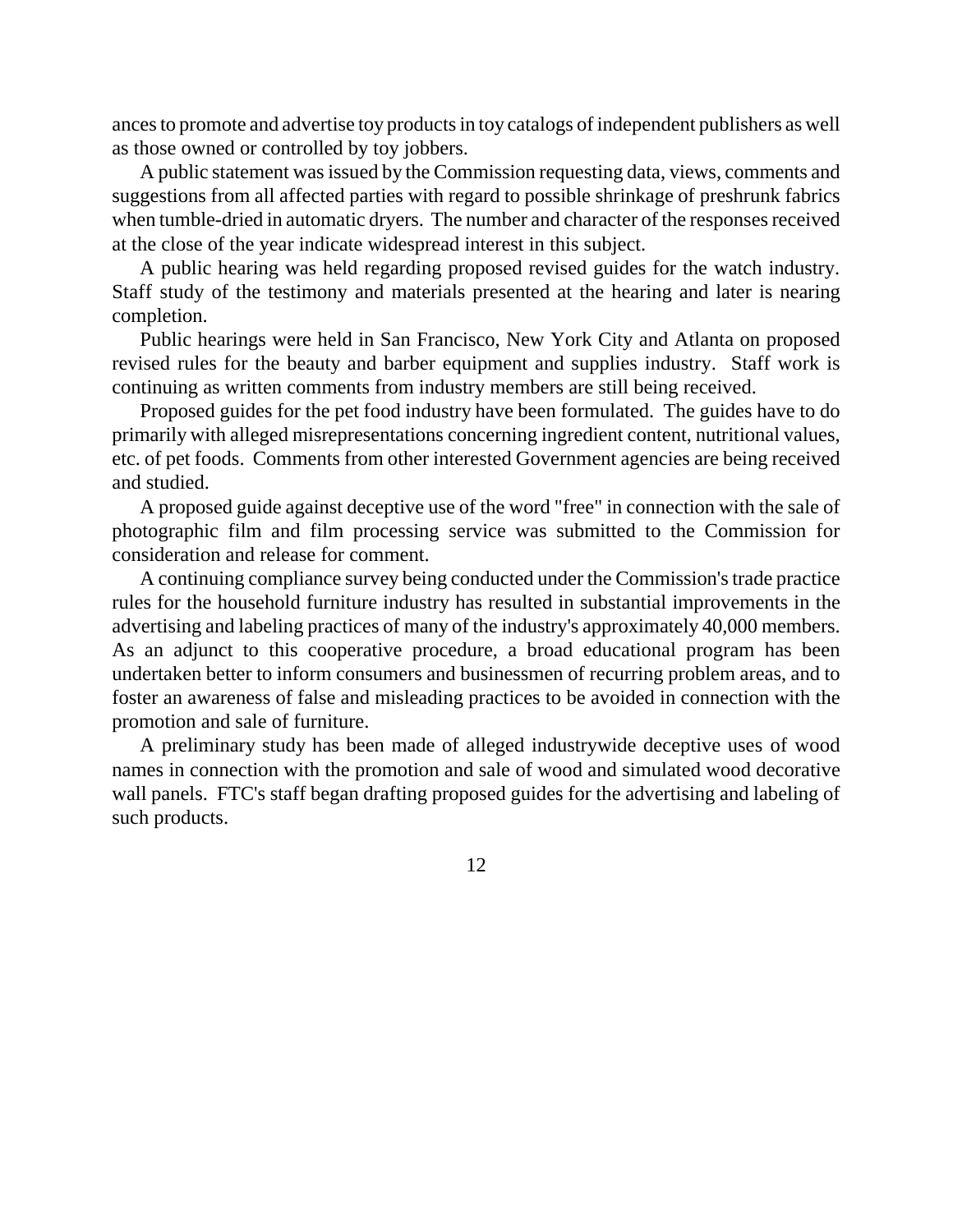Proposed guides for the greeting card industry, ladies' handbag manufacturing industry and the toy manufacturing industry were being drafted for submission to the Commission.

In January 1967 letters were sent to over 450 members of the cosmetic and toilet preparations industry requesting information concerning their compliance with the revised industry rules. Similar letters also were sent to firms subject to the guides for advertising and labeling of adhesive compositions. Many of the submittals are voluminous and require extensive review and analysis before needed corrections can be pointed out to industry members.

In March 1967, letters were sent to members of the vacuum cleaner manufacturing industry enclosing a standard for measuring the motor horsepower output of canister and tank type household vacuum cleaners.

Staff work continued under the compliance surveys previously initiated with regard to the guides against debt collection deception and the guides for shoe content labeling and advertising.

Three hundred and sixty rule and guide compliance matters were disposed of on the basis of assurances that the practices in question had been discontinued. During the year, 542 compliance matters were disposed of with 471 matters still pending.

Four hundred and ninety-five interpretations of rules and guides were given to businessmen seeking advice concerning the application of particular provisions to their business practices.

#### Trade Regulation Rules

During the fiscal year the Division of Trade Regulation Rules was actively engaged in 10 rulemaking proceedings. Of major interest is that involving the men's and boys' tailored clothing industry which consists of approximately 635 manufacturers doing about \$2 billion in net value of shipments annually. The practice under consideration relates to the widespread paying or granting of promotional allowances or services in violation of sections 2(d) and (e) of the amended Clayton Act. The public hearing was held, and at the year's end a recommended final rule was pending with the Commission.

Another rulemaking effort concerned the glass fiber curtain and drapery and fabric industry and the industrywide practice of failing to disclose that skin irritation may result from the washing and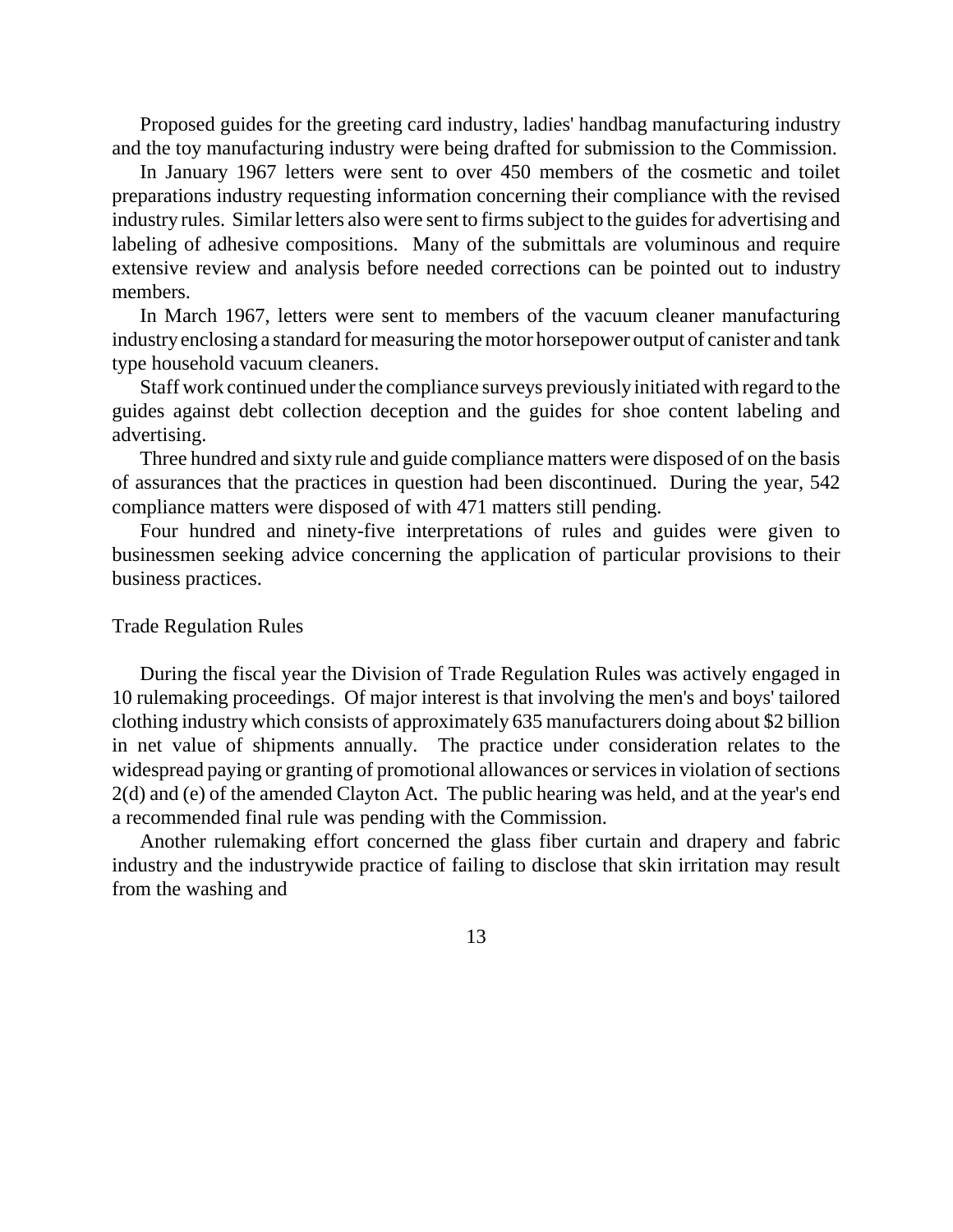handling of such products. The 1,100 manufacturers of these products produced about 6 million sets of curtains and 15 million pairs of draperies valued at roughly \$60 million. A public hearing in this matter was held and at the end of fiscal year a final trade regulation rule was pending with the Commission.

Also during the year a rulemaking proceeding relating to the advertising of nonprescription systemic analgesic drugs was initiated. The Commission approved a notice of rulemaking which included a proposed rule. This rule, if promulgated, would directly affect the advertising practices of this giant industry since it would prohibit any advertising claims which contradict or exceed the warnings, statements or directions for use appearing on the labels of such products. Among other things, the rule would also prohibit certain claims as to efficacy unless the advertiser had established and can demonstrate that the product is efficacious as represented.

Another proceeding concerns deceptive transistor count of radios, including walkietalkies. It appears that many industry members are including in their transistor count dummies, diaodes and other devices which do not perform the customary function of detecting and amplifying signals. It is estimated there are approximately 200 manufacturers, foreign and domestic, doing an annual business at the factory level of \$196 million.

At the end of the year the Division was also considering three applications for trade regulation rule proceedings. One would relate to the unlawful payment of advertising allowances to promote the sale of clothing made from synthetic fibers. The second would concern unlawful price discriminations in the rug and carpet industry, and the third would have application to allowances by major electric appliance manufacturers to builders.

A survey was initiated to ascertain compliance with the trade regulation rule relating to deception as to sizes of viewable pictures shown by television receiving sets. This rule, which became effective January 1, 1967, affected 50 foreign and domestic television manufacturers and private label marketers doing about \$1.5 billion business annually at the factory level. FTC's information showed that prior to the adoption of the rule virtually all television advertising was conducted in the manner prohibited by the rule. At the year's end the survey which was virtually completed, revealed that all marketers of televisions subject to the Commission's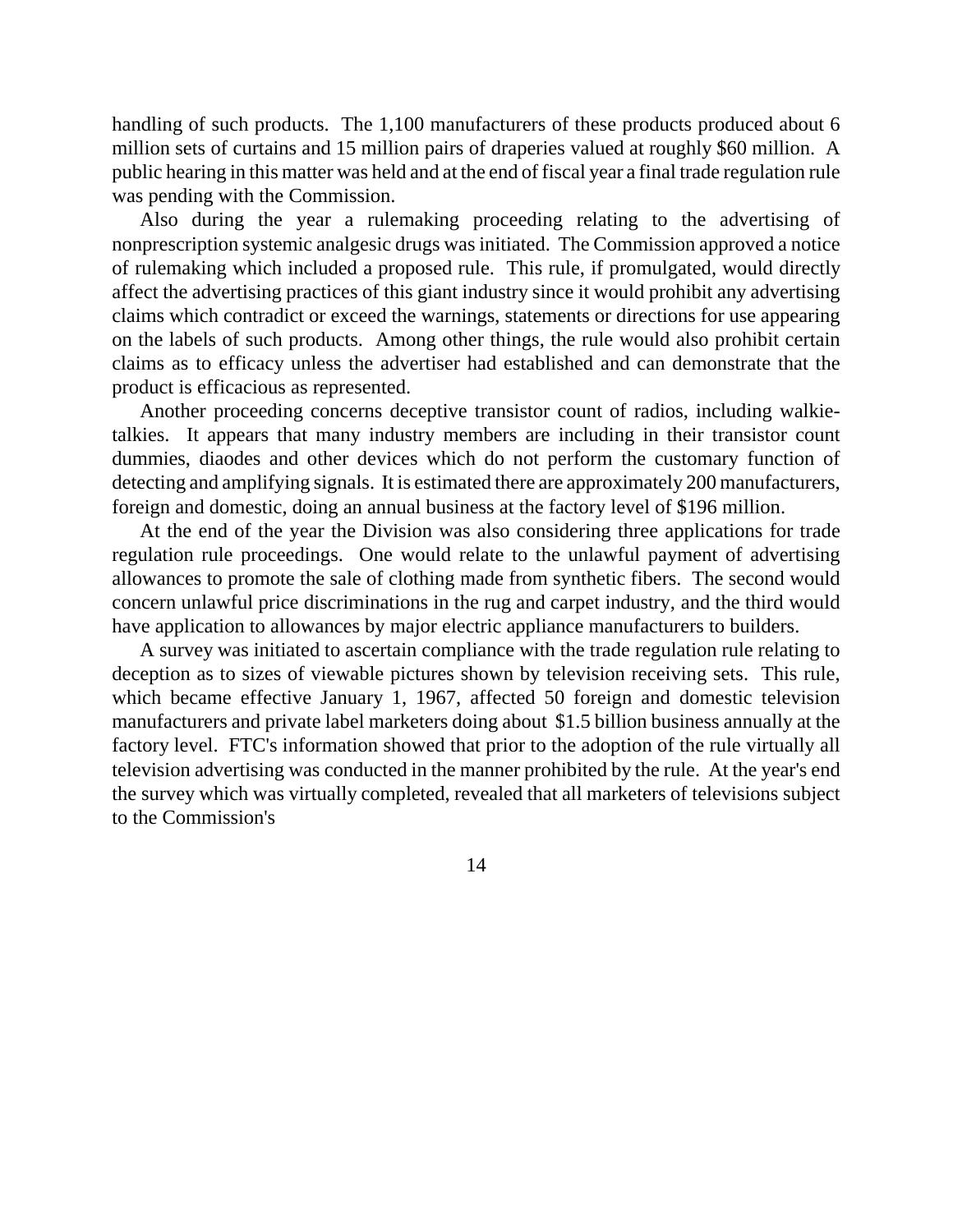jurisdiction were in complete compliance with the rule. Also, by the year's end a survey relating to the household electric sewing machine rule which prohibited use of the term "automatic" was completed and showed unanimous compliance with the terms of the rule.

Among work on special assignments performed by the Division was a project relating to automobile advertising as it concerned speed and safety. During the year letters were written to all automobile manufacturers informing them that the Commission was concerned with automobile advertising which tended to encourage reckless and unsafe driving. At the end of the year the Division was carefully scrutinizing all automobile advertising with the view of isolating that which may be illegal.

#### Advisory Opinions

The primary function of the Division of Advisory Opinions is to prepare for the Commission's consideration proposed advisory opinions in response to requests which are received from individuals, partnerships and corporations as to the legality of proposed courses of action. These opinions, when finally rendered by the Commission, are binding upon the agency subject only to the right to rescind should subsequent developmentsindicate a necessity for so doing.

While the number of requests received remained at approximately the same level as the previous year of 1965-66, the number of matters submitted to the Commission nearly doubled during fiscal 1967. One hundred thirty-one of these matters were sent to the Commission, compared with 68 last year. Eighty-three advisory opinions were issued by the Commission during fiscal 1967 as contrasted with 46 the preceding year. A number of factors contributed to this development. First was the elimination of the previously existing backlog of old matters pending, with the work of the Division having on the average been placed on a 30-day cycle from the receipt of the request to submission to the Commission.

Second was the sharp reduction in the number of staff level opinions previously rendered with a corresponding increase in the number of matters submitted to the Commission. This has come about from an increasing recognition of the fact that the primary function of the Division is not to furnish staff level advice, but to assist the Commission in rendering its own advisory opinions. Staff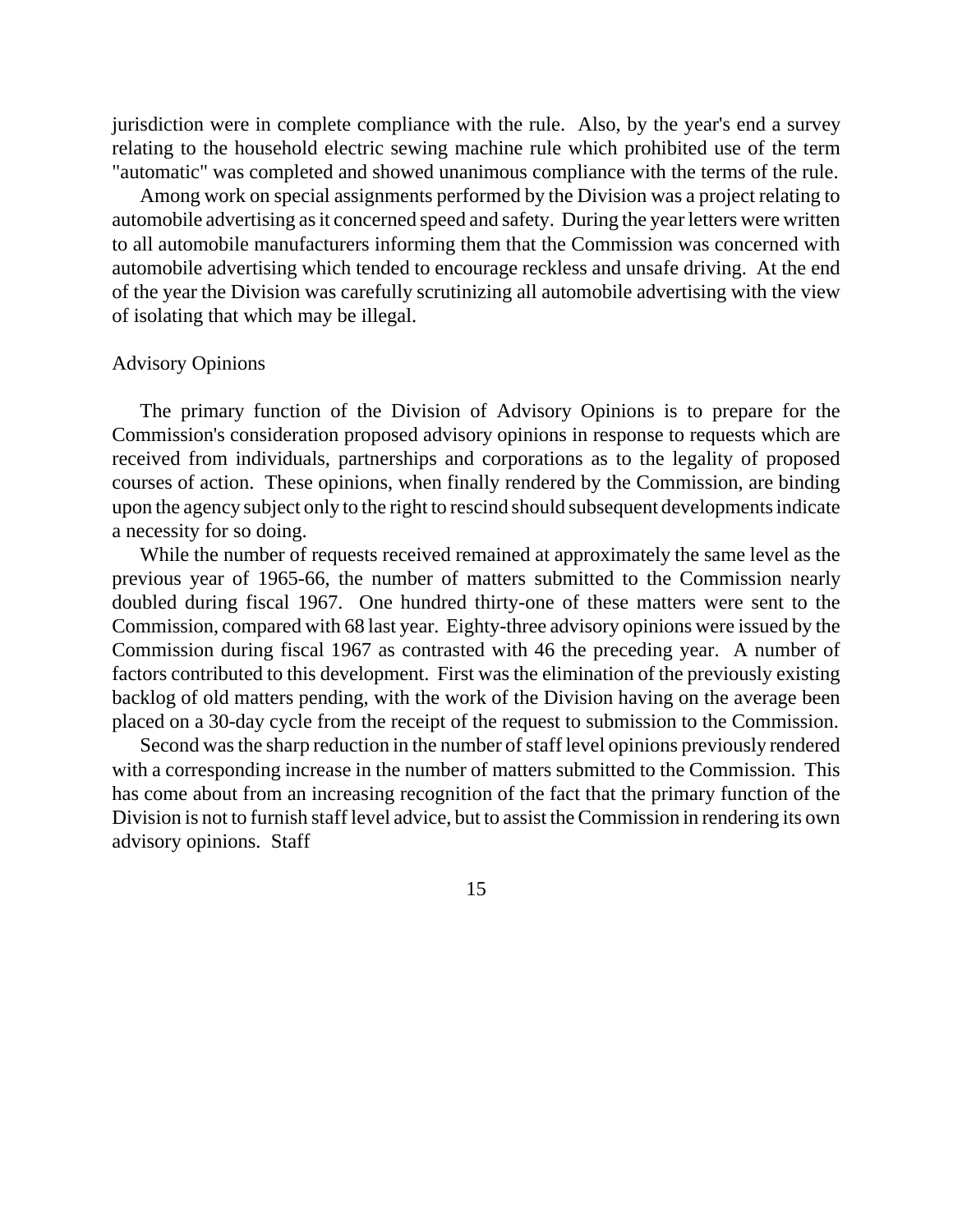level opinions reach only the requester whereas Commission opinions are generally published for the guidance of all. Staff level opinions do not bear the imprimatur of the Commission and are not binding upon it.

Third, more care was taken to avoid losing valid requests that might otherwise have received different treatment. For example, impersonal letters from this Division requesting more information might have gone unanswered, whereas personal contact with the requesting party by telephone has served to assist several uncertain applicants more clearly to formulate their questions and compile the information needed to render informed decisions.

Thus, it is apparent that by adopting these measures the Division nearly doubled the perman efficiency of its present staff in the accomplishment of its main objective.

As might be expected and with few exceptions, the legal issues raised are usually without precedent, as businessmen seek guidance before embarking upon programs never before tested under the law. This is as it should be since the Commission, in part, created the procedure to furnish guidance in these areas where uncertainty exists. During the year the Division handled and the Commission issued an opinion in a completely unprecedented matter involving a trade association code of ethics containing machinery for self-regulation to which approval was given on a tentative, 3-year basis. So-called tripartite promotional arrangements involving various forms of in-store promotions devised by independent middlemen and financed by large groups of suppliers continued again to constitute the single largest category of opinions requested, along with questions involving disclosure of the origin of products imported in whole or in part from foreign countries.

In addition to its regular work of preparing opinions, the Division continued to process the advisory opinion digests which have now been placed on a current basis. These digests receive wide coverage in the trade press and, in many instances, in newspapers of general circulation. Insofar as possible, the opinions are written so any businessman can readily understand them.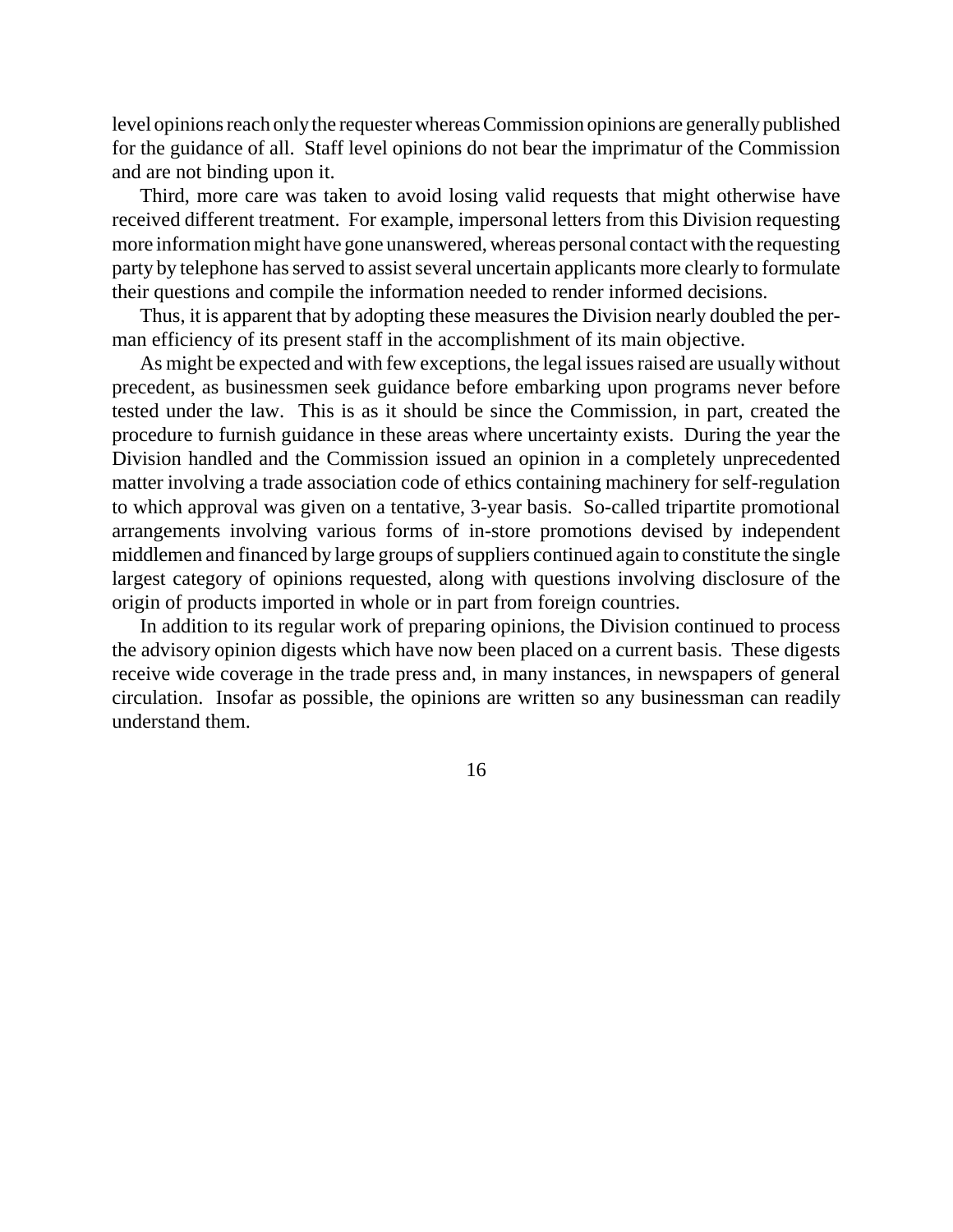## COMBATING DECEPTION OF THE CONSUMER

The Commission's program for the prevention of unfair methods of competition and unfair and deceptive acts and practices is one which directly affects every citizen of this country. It affords protection to the consumer and the honest businessman alike. A deceptive advertisement not only victimizes the misled consumer, but unfairly diverts trade from reputable sellers.

In this effort the Bureau of Deceptive Practices acts in behalf of a multitude of individuals who might be misled by a deceptive advertisement, no one of whom could be expected to proceed legally to seek redress of the wrong. Commission action has the effect of stopping the practice from being committed thereby protecting the public generally, but the FTC cannot secure a refund of a purchase price or damages suffered by an individual.

Acting in the knowledge that the great majority of businessmen are fundamentally honest and ask only that the rules of fair practice be spelled out and applied equitably, the Commission is steadily bringing necessary actions and issuing guidelines defining the road for industry to follow.

During the year, for example, a number of complaints were issued directed to deceptive pricing advertisements offering nonexistent bargains in connection with the sale of such products as household furnishings and unfair bait-and-switch practices in promotion of meats for home freezers.

In selecting such matters for attention, a high priority is accorded those matters which relate to the basic necessities of life, and to situations in which the impact of false and misleading advertising, or other unfair and deceptive practices, falls with cruelest impact upon those least able to survive the consequences—the elderly and the poor.

Consistent with this concept, the Bureau has been working on more than 50 matters in the home improvement industry involving allega-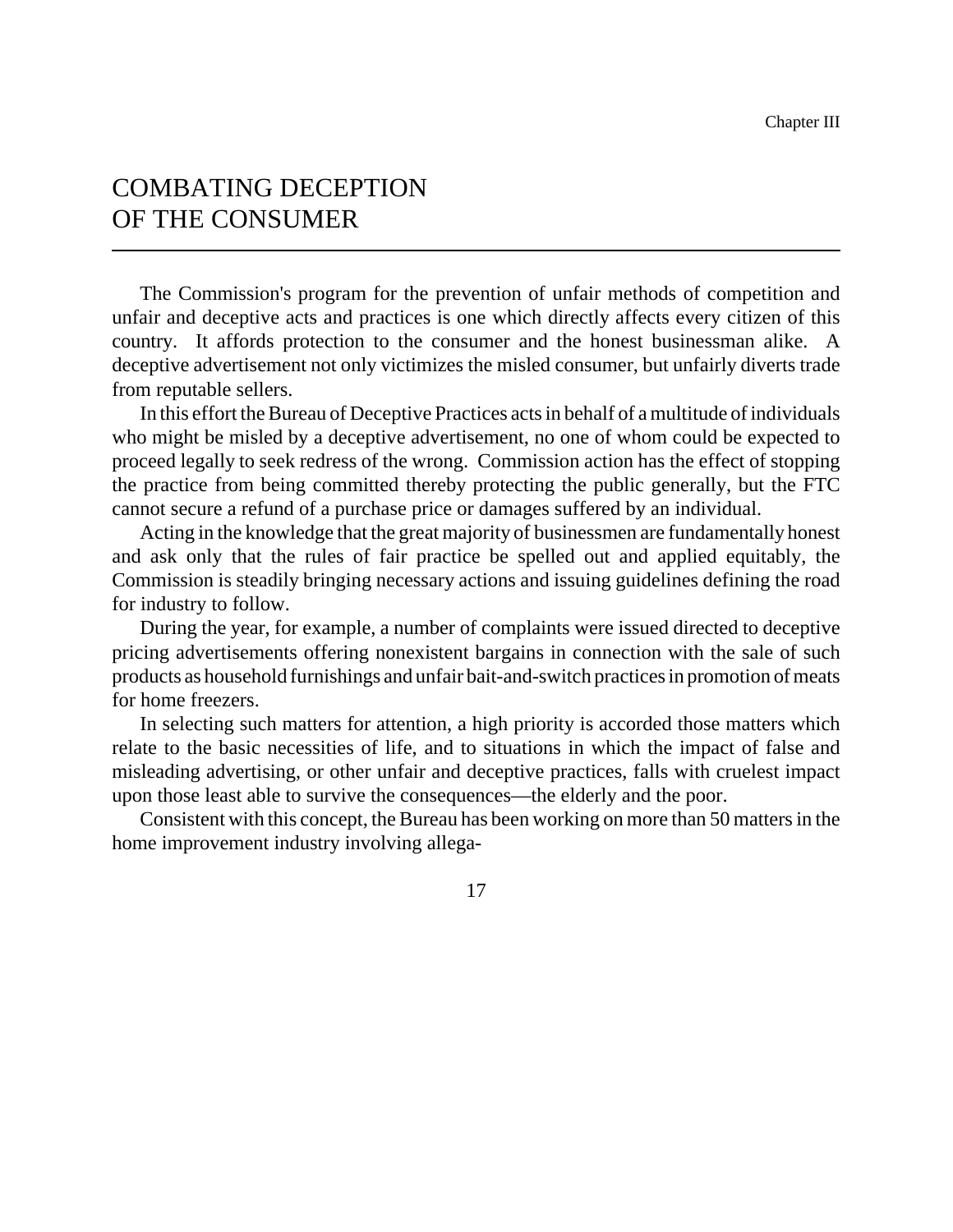tions such as false savings claims, bait-and-switch tactics, misrepresentation of quality of materials, referral selling, and others.

Another area requiring substantial attention is the appeal to the ambitious who desire to go into business for themselves, or who are looking for a supplementary source of income. Especially vulnerable are retired persons who may be induced to part with meager life savings to augment limited pensions. Typical promotions include franchises for coinoperated vending machines, and the sale of chinchilla breeding stock. A substantial investment of capital is required, and promised returns are vastly exaggerated.

Four complaints were issued during the year against operators of correspondence schools. The FTC is particularly vigilant to assist persons unable to attend resident schools but anxiousto studycorrespondence coursesto improve their qualifications. These are generally workers in the lower pay brackets seeking better incomes. After paying their money and studying diligently to complete the course, they deserve more than to discover that the value of the course or the job opportunities have been exaggerated or misrepresented nor doessuch deception offer fair competition to reputable correspondence schools.

An intensive program is underway to combat deceptive practices in the District of Columbia. A number of formal complaints have been issued and about 50 additional matters are now receiving attention. As a part of this program, guides relating to retail credit transactions are being developed by the staff.

A study now in progress would seek to determine whether warranties for automobiles are being complied with. This was commenced because of the number of complaints received from purchasers that they were unable to secure satisfactory service.

The Bureau has substantially completed an inquiry concerned with the grading and grade marking of softwood lumber. Any deception in this respect, with the resulting impact on home construction, is of great importance to a large segment of American consumers.

One of the most important issues facing the American people today is the relationship of cigarette smoking to health. Congress has charged the Commission with responsibility for determining the effectiveness of cigarette labeling, analyzing practices and methods of advertising and promotion, and submitting recommendations for appropriate legislation. These duties are in addition to the need for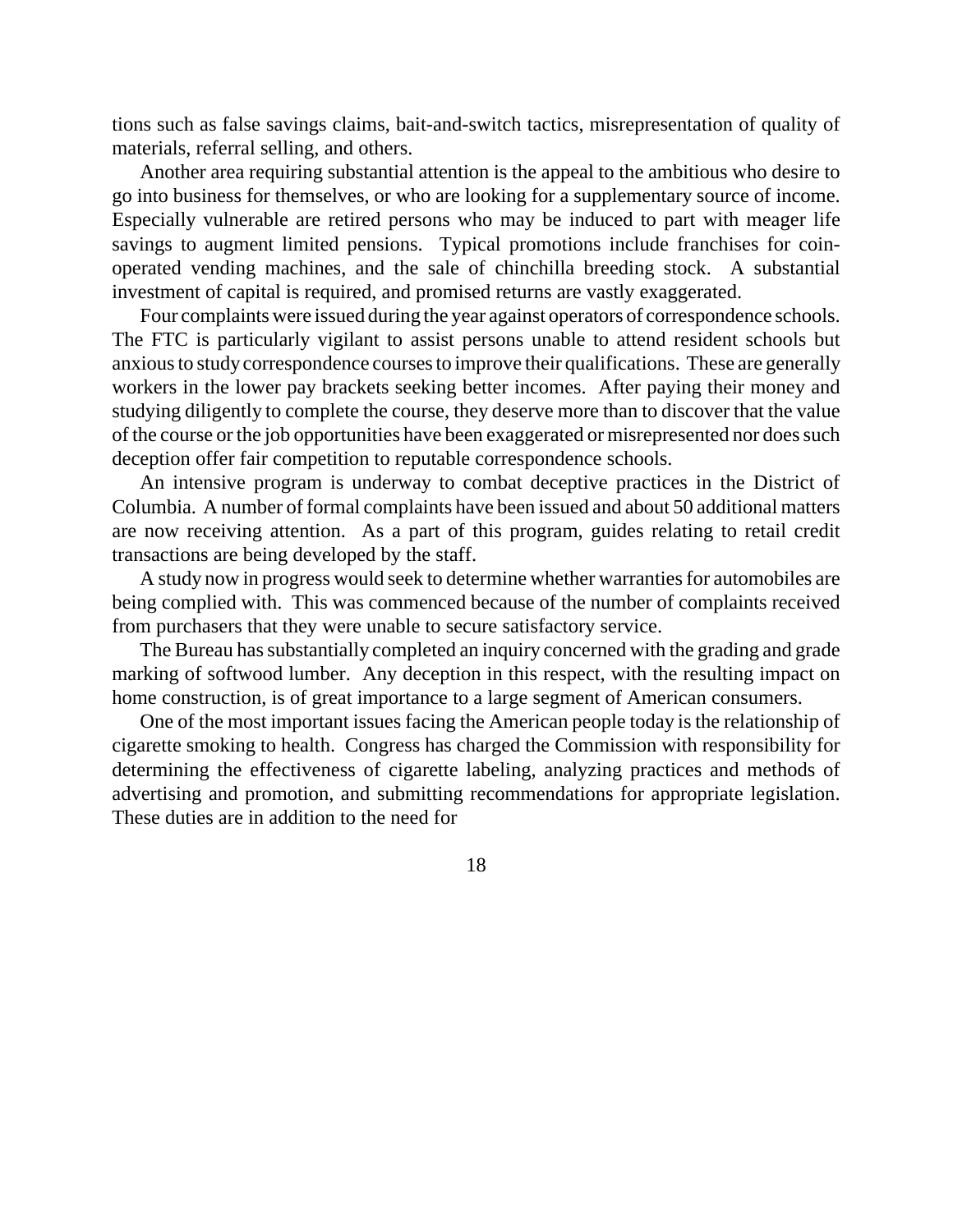surveillance under the FTC Act to assure, freedom from unfair and deceptive practices, including statements of tar and nicotine content. As a part of this program, FTC has established a cigarette-testing laboratory fromwhich can be obtained reliable data respecting tar and nicotine yields of the many brands on the market.

In anticipation of its increased responsibilities beginning July 1, 1967, under the Fair Packaging and Labeling Act, some pilot studies were conducted during the year. As one result, 10 orders to cease and desist were issued, prohibiting slack filling.

After the Commission issues orders in deceptive practice cases, the Bureau maintains a continuing surveillance to make certain of compliance by respondents. Each violation of an order is punishable by a fine of \$5,000. There were seven such penalty actions prosecuted in the courts during the year.

The workload of the Bureau of Deceptive Practices is steadily increasing year after year. In fiscal year 1966 complaints from the

#### PICTURE--SEE IMAGE

Shown above is the cigarette-smoking machine in the FTC laboratory. This machine smokes 20 cigarettes at one time in a room at constant temperatures of 75° and 60% relative humidity. When tile laboratory test procedures are completed the "tar" and nicotine content of cigarettes can be determined.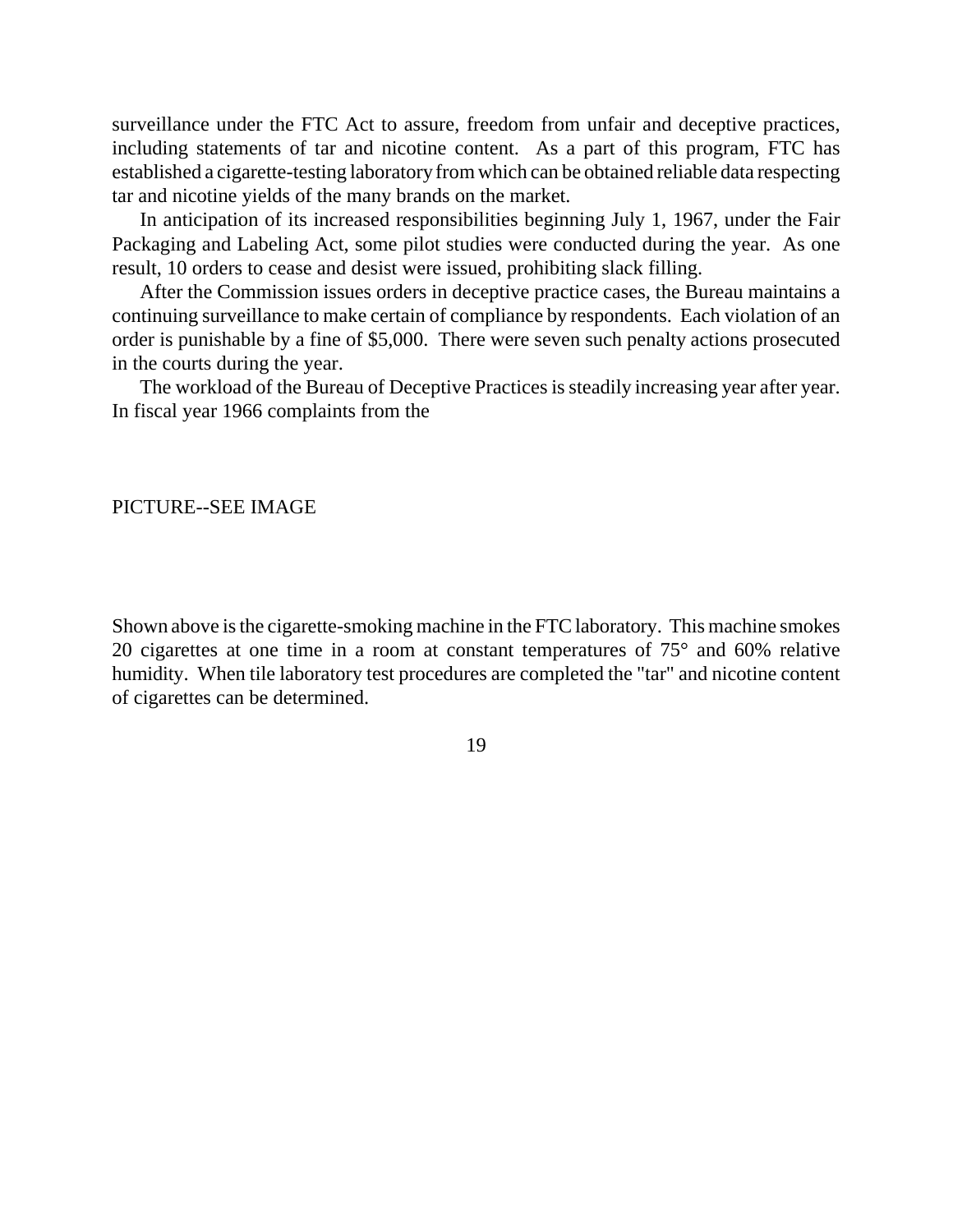public and competitors increased 45 percent over 1965; this year they increased again by more than 10 percent. The number of formal complaints approved by the Commission grew from 66 to 109. The number of formal investigations pending swelled from 1,087 on July 1, 1966 to 1,210.

The Bureau Director is assisted by a legal adviser for screening and planning in programing the work. This attorney carefully reviews all incoming letters of complaint. He develops and maintains liaison with other Government agencies which have responsibilities for consumer protection and with non-Government organizations, such as better business bureaus, which are informed concerning business practices. The Bureau regularly receives and reviews a steady flow of advertising disseminated by all media and the reviewers report their findings to the legal adviser. Based upon this steady flow of intelligence, it is possible to evaluate problems affecting consumers as they change from time to time, to pinpoint matters of greatest concern, and to concentrate the efforts of the Bureau's limited staff in those areas reflecting the highest degree of public interest.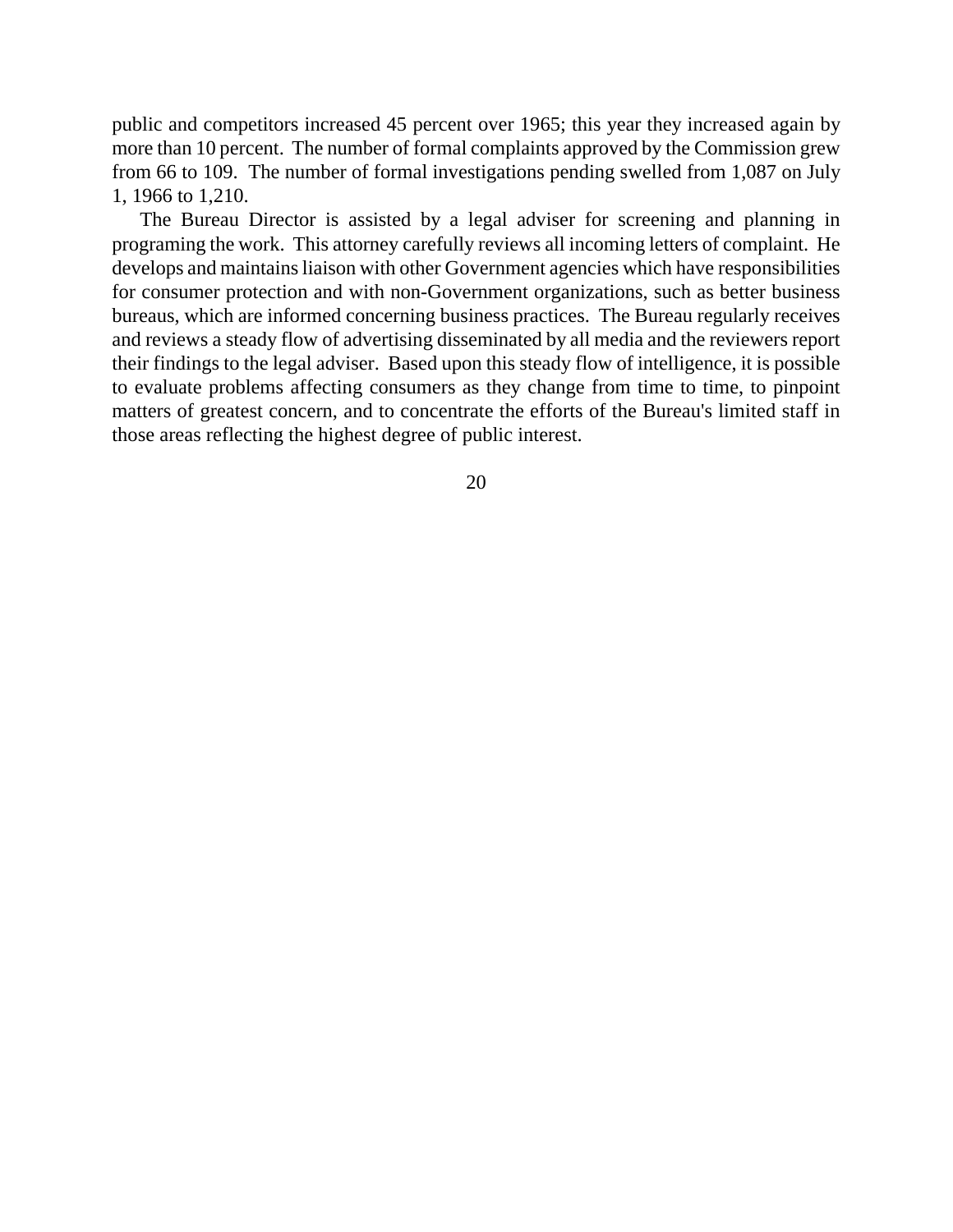## THE FIGHT FOR FAIR BUSINESS COMPETITION

In the area of antimonopoly, the basic responsibilities of the Commission's Bureau of Restraint of Trade arises from enforcement of section 5 of the FTC Act and four sections of the Clayton Act, including section 2, as amended by the Robinson-Patman Act. Both the Federal Trade Commission and the Clayton Acts were designed to apply the law against unfair trade practices on a broad basis in an effort to eliminate harmful competitive practices in their incipiencies. The Commission's objective is to preserve and foster the American economic position and combat monopolistic practices.

The Commission has continued its emphasis upon programs to encourage the business community to comply with the law. It has persuaded many violators of the law to stop, but in those instances where education or persuasion failed, formal action was brought.

During fiscal 1967, 1,695 applications for complaint were received from businessmen and the public. A total of 352 investigations involving restraint of trade were initiated, and 321 formal investigations were completed. As of June 30, 1967, 725 investigations were pending. The Commission issued 24 antimonopoly complaints and 30 orders to cease and desist, 20 of which were consent orders.

The Commission's investigations and proceedings under the Robinson-Patman Act represented a major area of enforcement activity in the restraint-of-trade field. This activity developed principally from complaints from businessmen seeking relief from illegal discriminatory practices. The following summary reflects the extent of the enforcement casework by the Division of Discriminatory Practices:

| Informal cases: |  |
|-----------------|--|
|                 |  |
|                 |  |
|                 |  |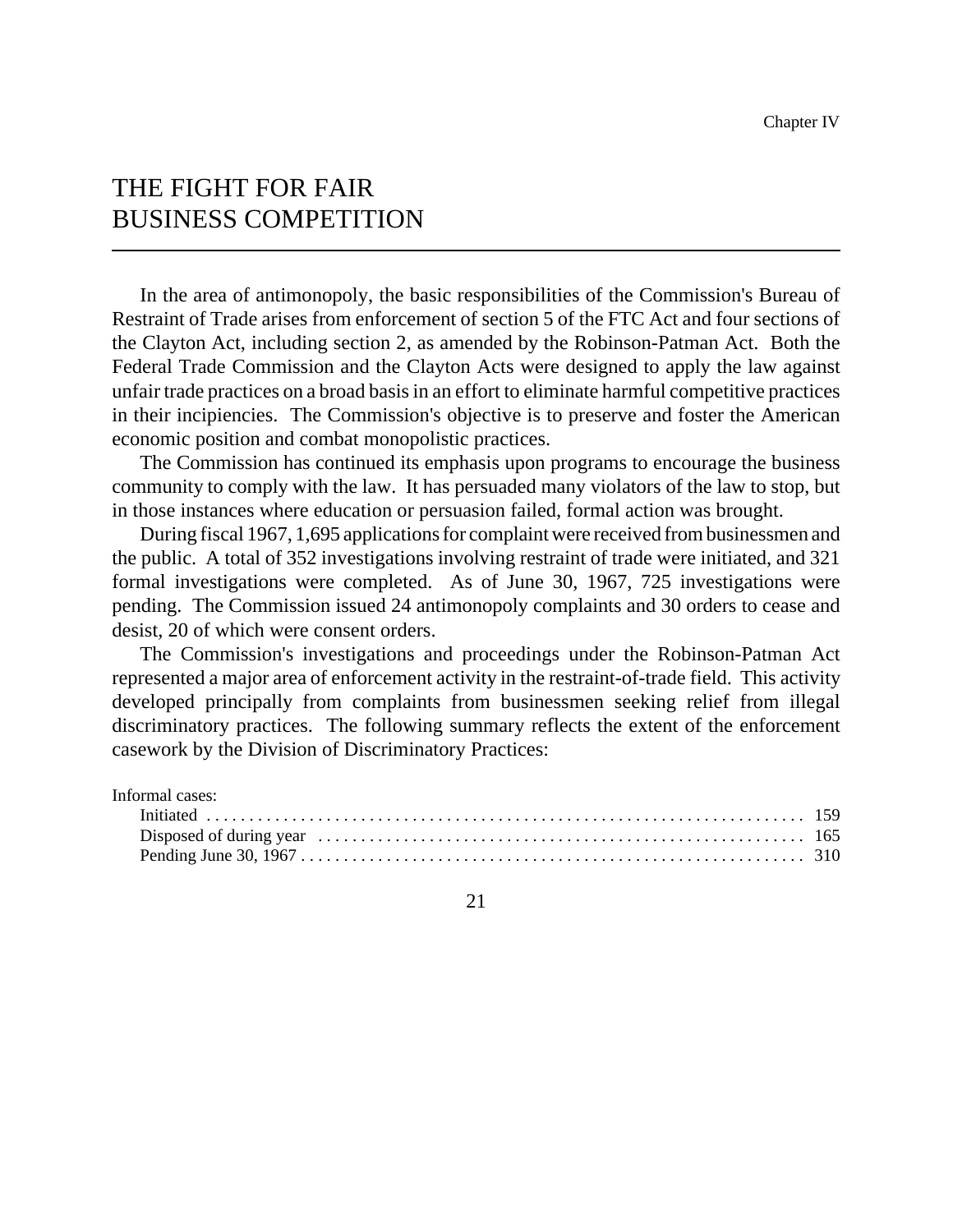| Formal cases: |  |
|---------------|--|
|               |  |
|               |  |
|               |  |
|               |  |
|               |  |

A significant achievement was the settlement of 50 informal cases involving violations of sections 2 (a), (c), (d) and (e) of the Clayton Act, as amended, pursuant to the informal enforcement procedure as provided forin General Procedures, SubpartC, Section 1.21 oftheCommission's Rules of Practice. The Commission approved use of this procedure in disposing of these cases upon the proposed respondent's submitting firm assurances that the practice had been discontinued and will not be resumed in the future.

A review of major cases decided or pending during fiscal 1967 follows:

Consent cease and desist orders were issued in the following cases: In Beatrice Foods Co., Inc. (C. 1090) the order prohibits discriminatory payment of promotional allowances between competing purchasers of Chinese foods in violation of section 2(d) of the Act. In Peter Pan Foundations, Inc. (C. 1178) the order prohibits discriminatory payment of promotional allowances and discriminatory services in violation of sections 2 (d) and (e) of the Act. In Graber Manufacturing Co., Inc. (D. 8038), a manufacturer of drapery hardware, the order prohibits discrimination in price between competing purchasers of these products in violation of section 2 (a) of the Act. In Susan Thomas, Inc. (C. II 85) the order prohibits discriminatory payment of promotional allowances between competing purchasers of wearing apparel in violation of section 2 (d) of the Act. In A. Greenhouse, Inc., et al. (C. 1201) the order prohibits receipt of illegal brokerage on purchases of food products in violation of section 2(c) of the Act. The order against Herman Miller, Inc. (C. 1248), a manufacturer of contemporary furniture, enjoins discriminatory pricing and illegal price maintenance in the sale of its products in violation of section 2 (a) of the Clayton Act, as amended, and section 5 of the Federal Trade Commission Act. A consent order against Pacific-Gamble-Robinson Co. (C. 1177) prohibits the company from knowingly inducing and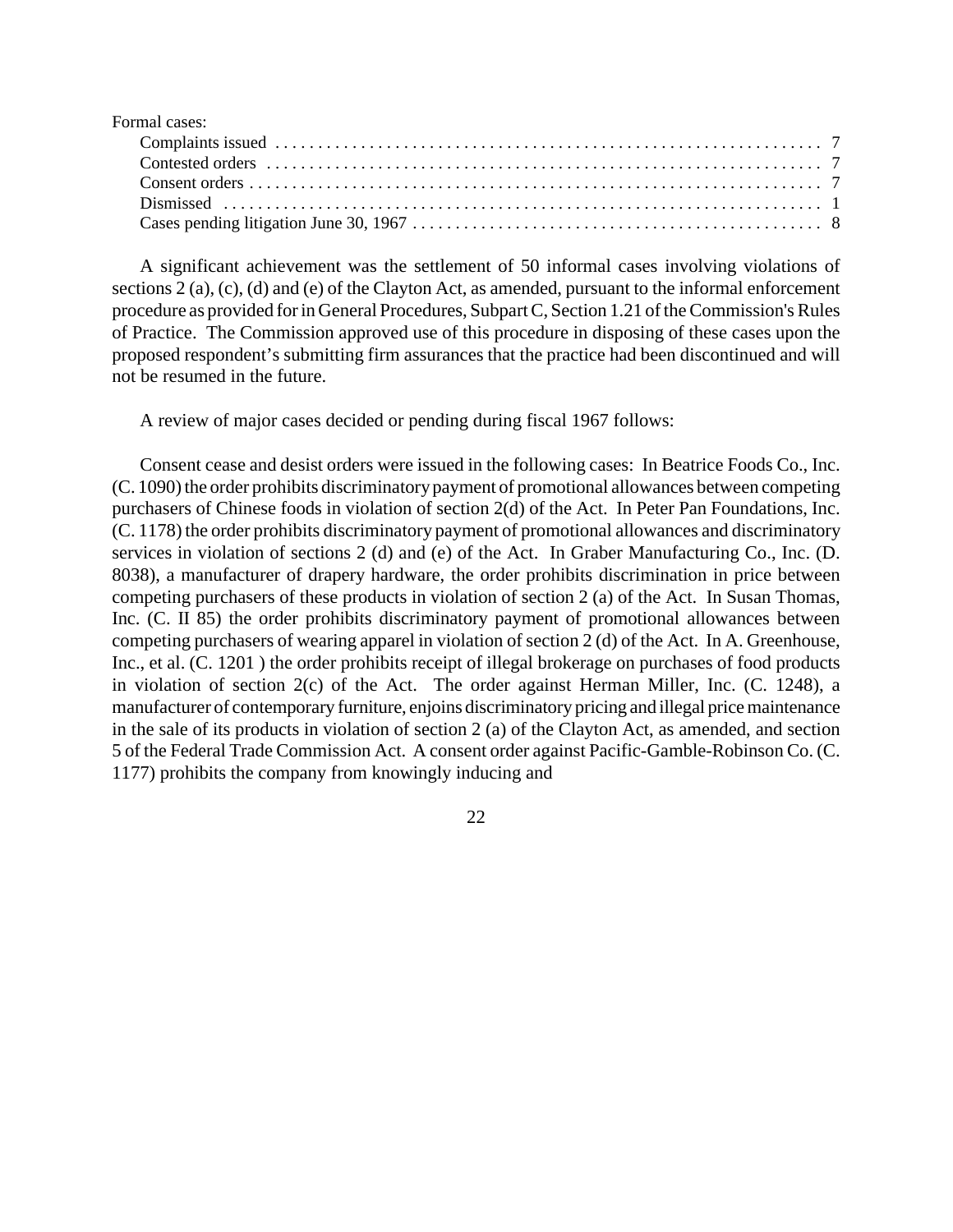receiving discriminatory services from suppliers in violation of section 5 of the Federal Trade Commission Act.

In contested cases, the Commission issued cease and desist orders in the following: In National Dairy Products Corp. (D. 7018) the order prohibits the company from discriminating in price and promotional payments between purchasers of fluid milk and dairy products, in violation of sections 2 (a) and (d) of the Act. In National Dairy Products Corp., The Kraft Division (D. 8548) the order prohibits territorial price discrimination in the sale of this division's products in violation of section 2 (a) of the Act. Final orders issued against Tri-ValleyPacking Association (D. 7225 and D. 7496), a fruit and vegetable packer, prohibit the granting of preferential prices and promotional payments among competing purchasers of its products in violation of section 2 (a) and (d) of the Act. In Knoll Associates, Inc. (D. 8549), a manufacturer of contemporary furniture, the order enjoins the company from discriminating in price in favor of larger buyers, in violation of section 2(a) of the Act. In Rabiner & Jontow, Inc. (D. 8629), a manufacturer of wearing apparel, the order prohibits payment of discriminatory promotional allowances among competing customersin violation of section 2 (d) of the Act. In Surprise Brassiere (D. 8584) the order prohibits payment of discriminatory advertising allowances in violation of section 2 (d) of the Act.

The following cases are pending in litigation: In Associated Merchandising Corp., et al. (D. 8651) the complaint charges said organization, a wholly-owned subsidiary, and 15 member department stores with knowingly inducing and receiving discriminatory prices from suppliers of merchandise in violation of section 2 (f) of the Act. In Beatrice Foods Co., Inc. and Kroger Co. (D. 8663) the complaint charges Beatrice with selling fluid milk and dairy products to Kroger at lower discriminatory pricesin violation of section 2 (a) of the Act, and Kroger with inducing and receiving unlawful price discriminations in connection with such purchases in violation of section 2(f) of the Act. In Best & Co. (D. 8669) a large retailer is charged with knowingly inducing and receiving discriminatory advertising and promotional allowances from suppliers of wearing apparel and accessories in violation of section 5 of the Federal Trade Commission Act. Suburban Propane Gas Co. (D. 8672), the world's largest independent distributor of liquid pe-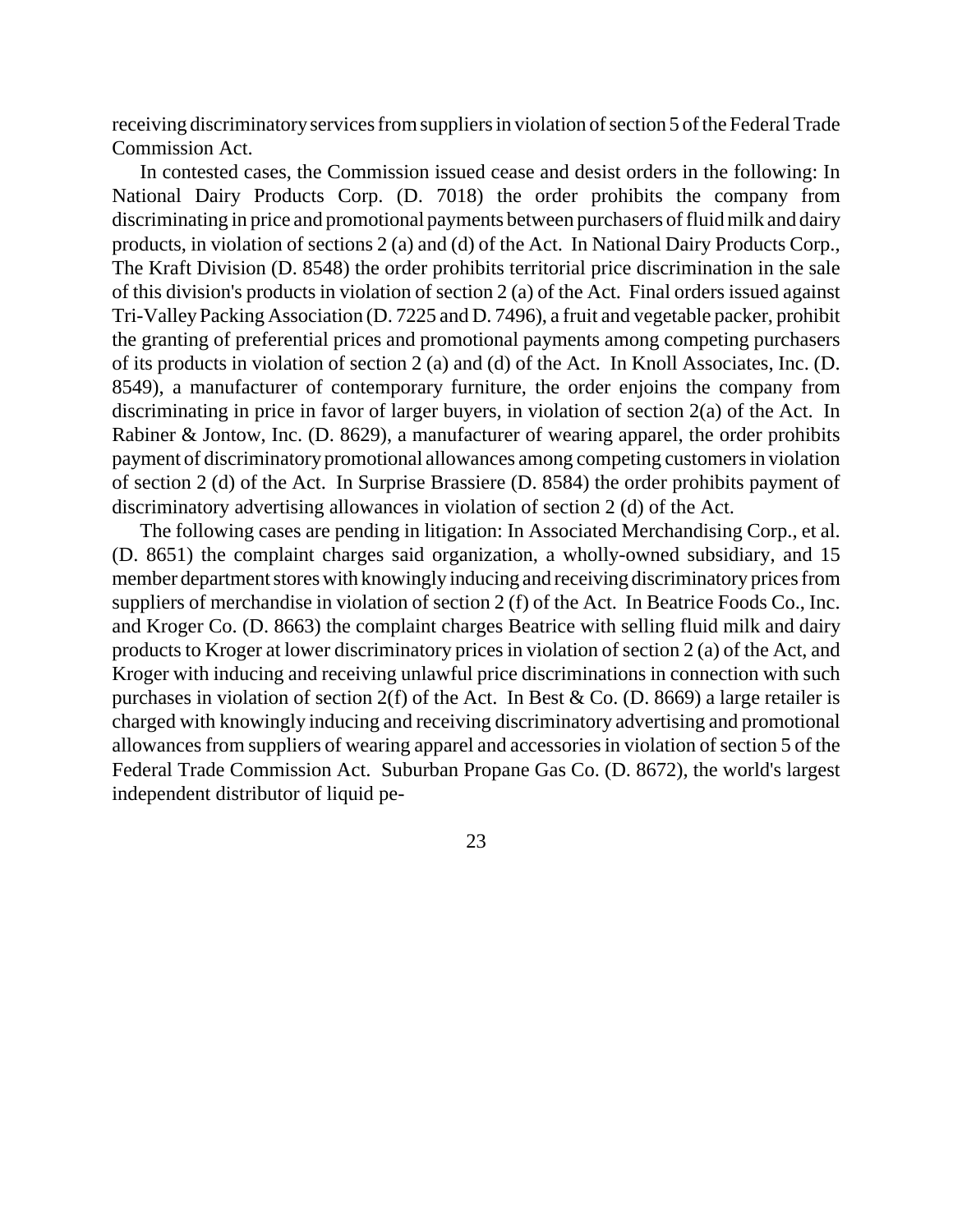troleum gas, is charged with inducing and receiving discriminatory pricing in the purchase of this product in violation of section 2(f) of the Act. In Connell Rice & Sugar Co., Inc., et al. (D. 8736) the complaint charges violation of sections 2 (a), (c) and (f) of the Clayton Act, as amended, and section 5 of the Federal Trade Commission Act (conspiracy) in connection with the sale and purchase of sugar, corn products, rice and other products.

In the enforcement of section 5 of the Federal Trade Commission Act, as it pertains to trade restraints, constituting unfair methods of competition or unfair acts or practices, the achievements of the Commission were twofold; the use of enforcement procedures in prohibiting restrictive practices and settlement of informal cases pursuant to the informal enforcement procedure previously mentioned.

Following is a summary of the Division of General Trade Restraints' casework in fiscal 1967.

| Informal cases:      |
|----------------------|
|                      |
|                      |
|                      |
| <b>Formal Cases:</b> |
|                      |
|                      |
|                      |
|                      |
|                      |

Increased efforts were made to avoid the expense and manpower drain of protracted litigation. As a result, this Division negotiated and received assurances of voluntary compliance with the law from 11 companies.

In dealing with violations in their incipiency, the Division of General Trade Restraints inquired into 201 matters under its small business procedure. During fiscal 1967, 137 were closed. Of the total, 50 were satisfactorily resolved.

In several matters in which cease and desist orders were issued a consent agreement was obtained in GeneralElectric (C-1251) wherein General Electric allegedly used its "Medallion Home Program" through various promotional payments and restrictive purchasing agreements to promote the sale of major household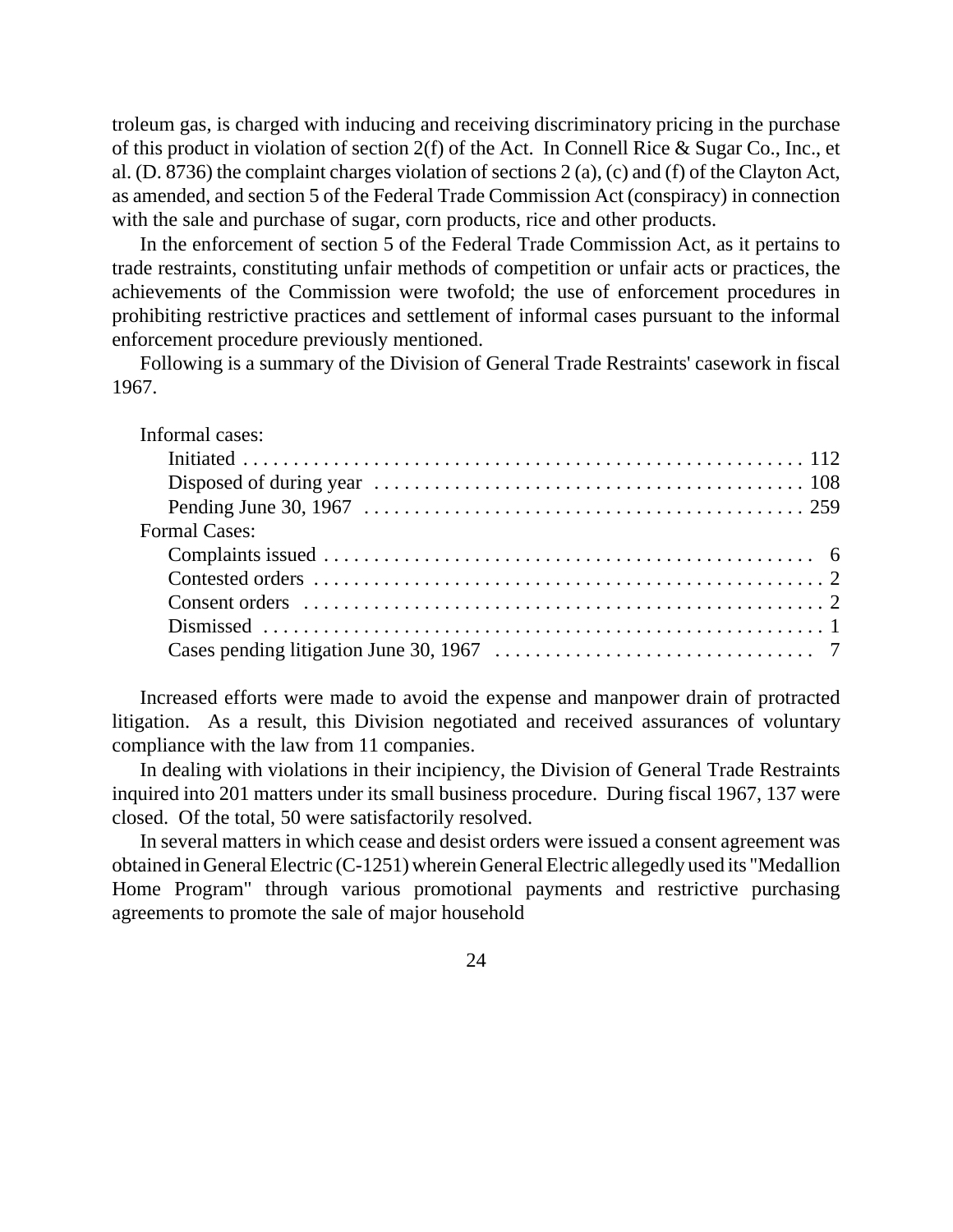appliances, radiant heating equipment and wiring devices for use in homes. The order prohibits discriminatory and exclusory practices.

In contested cases, final orders were issued by the Commission in fiscal 1967 in two cases. Both are examples of unique applications of section 5 of the Federal Trade Commission Act. The first of these was the Community Blood Bank case (D. 8519). In that case the complaint charged the Community Blood Bank of the Kansas City Area, Inc., the Kansas City Area Hospital Association, hospital members of KCAHA, and hospital pathologists had illegally combined to restrain interstate commerce in human whole blood. The immediate effect of the combination was a restriction upon two Kansas City commercial blood banks licensed by the National Institute of Health, Department of Health, Education and Welfare.

The second unique application of section 5 of the Federal Trade Commission Act was in the contested case, Henderson Tobacco Market Board of Trade, Inc. (D. 8684). There the Commission charged that the Henderson Tobacco Market Board of Trade, Inc. and certain of its warehouse members were restricting competition in the buying and selling of leaf tobacco in the Henderson, N.C., market. The Commission adopted an order agreed upon by complaint counsel and appealing respondents prohibiting such practices.

In Lenox, Inc. (D. 8718), in which an initial decision was recently issued, the examiner found that Lenox had adopted and used nationally a policy of establishing resale prices for its products; that "there was an understanding and implied agreement" between Lenox and its dealers that they would maintain these retail prices; and that Lenox had "failed to show that such agreements were lawful in all the States of the United States."

In National Association of Women's and Children's Apparel Salesmen, Inc. (NAWCAS) (D. 8691), the Commission alleged that the association had foreclosed competition at trade shows by means of boycott agreements. Respondents denied all charges and adversary hearings were begun.

Two contested casesinitiated in the fiscal year are: Golden Grain Macaroni(D. 8737) and Curtiss-Wright Corp. (D. 8703). In the first, the Commission charged respondents with price-fixing and all attempt to monopolize the marketing of macaroni and related paste products and territorial price discrimination in the Pacific Northwest area of the United States and the State of Hawaii. In the second case,

25

284-559 O-68-3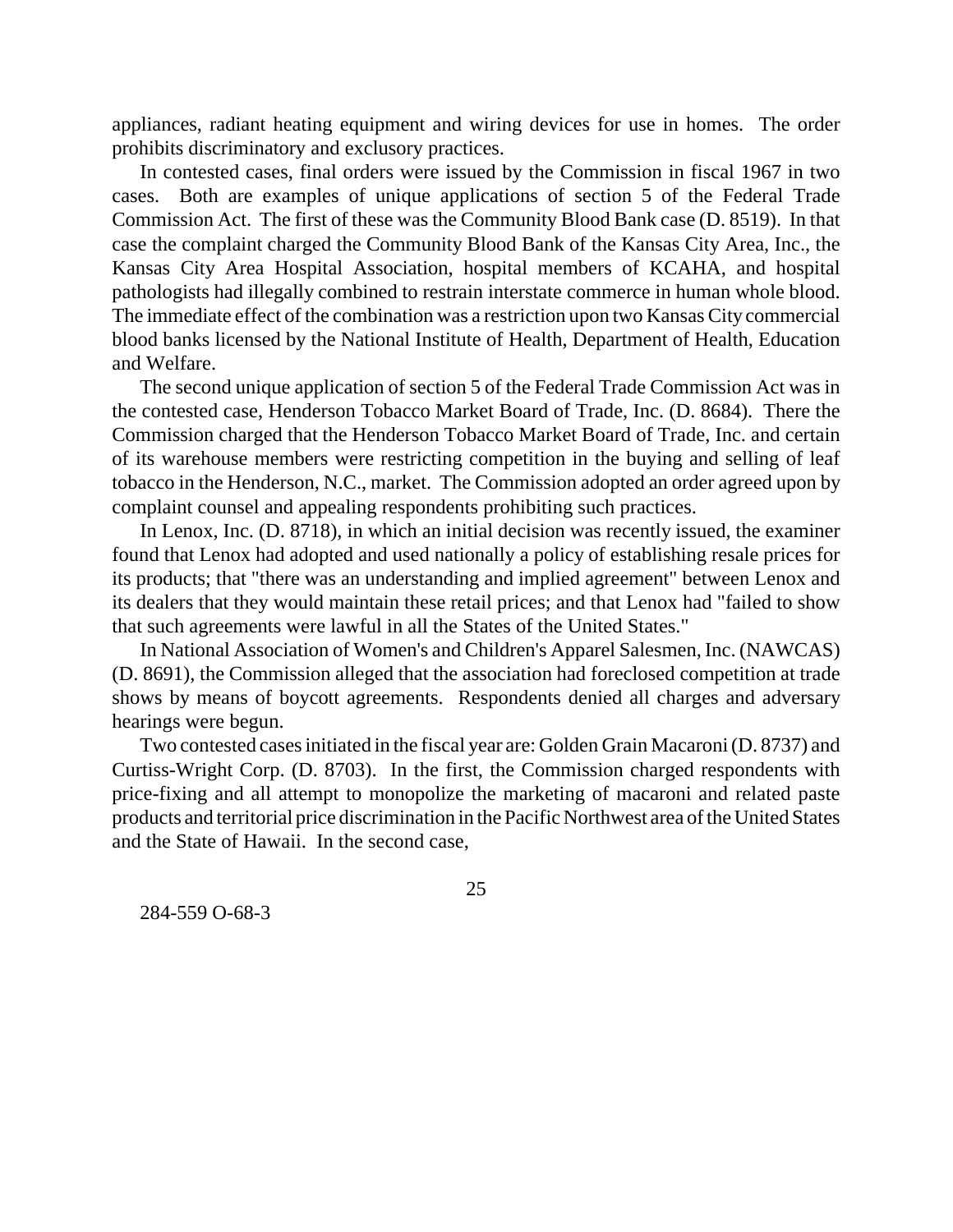the Commission charged Curtiss-Wright with selling below cost or at unreasonably low prices, and attempting to create a monopoly in the sale of certain aircraft parts.

In addition, a number of industrywide investigations was begun, some of which involve the auto body sheet metal parts and the aftermarket auto parts industry; the newspaper industry; food industry, and TV advertising.

In the exercise of its enforcement responsibilities under the Celler-Kefauver Anti-Merger Act, the Commission concentrated a major part of its resources in those areas where preservation of competition would have the broadest effect.

Following is a summary of the Division of Mergers' workload during the fiscal year:

| Informal cases: |
|-----------------|
|                 |
|                 |
|                 |
| Formal cases:   |
|                 |
|                 |
|                 |
|                 |
|                 |

Entry of modified orders by the Courts of Appeal and the Commission terminated two outstanding dairy cases, against Beatrice Foods Co. (D. 6653) and Dean Foods Co. (D. 8674). Likewise, two bakery merger cases were disposed of by means of consent orders (AmericanBakeries Co., C-1111, and Campbell Taggart Associated Bakeries, Inc., D. 7938).

The favorable decision rendered by the Supreme Court in the Procter & Gamble-Clorox case (D. 6901), decided April 11, 1967, affirmed the Commission's approach with respect to the difficult area of conglomerate mergers. Another Procter & Gamble acquisition (J. A. Folger & Co., a leading coffee processor) was concluded through consent settlement procedures (C-1169), as was Foremost Dairies, Inc.'s (C-1161) diversification into the pharmaceutical field. Like the Procter & Gamble-Clorox case, these cases also involved product extension mergers. Two complicated joint ventures and several acquisitions in the plastics industry will be dissolved as a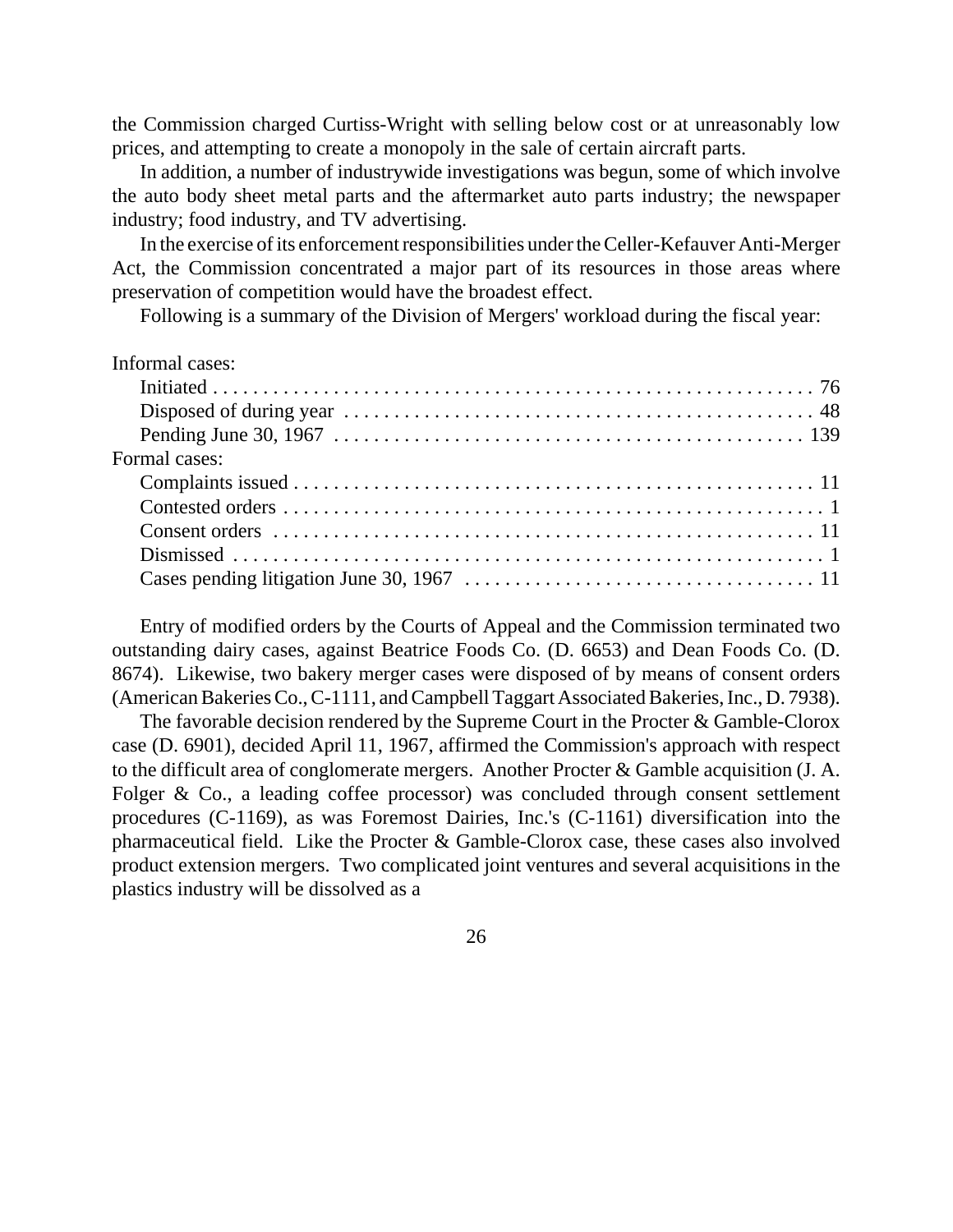result of a comprehensive consent order entered in the matter of Phillips Petroleum Co., et al. (C-1088).

A Commission enforcement merger policy statement, designed to encourage the cement industry to voluntary compliance with section 7 was issued in January, 1967. This industrywide approach to the prevention of anticompetitive vertical mergers between cement and concrete companies is having an effect in slowing down the merger trend that was developing in the industry. Litigation which began in four cases, resulted in a consent order issued against Lone Star Cement Corp. (C-1159), and the dismissal of a complaint against National Portland Cement Co. (D. 8654).

In the food distribution industry, a Commission enforcement merger policy statement, designed to encourage voluntary compliance with section 7 was also issued in January, 1967. A consent order was entered against Winn-Dixie Stores, Inc. (C-1110), and a pending complaint against The Kroger Co. (D. 7464) remains to be litigated.

In the department store industry, two significant consent orders were issued, one against The May Department Stores Co. (C-1105), and the other against Spartans Industries, Inc. (C-1106). Both of these concerns were ordered to make no more acquisitions in the department store field for 10 years without advance Commission approval. Substantial divestiture was also ordered in the Spartans case. In the vending industry, dismissal was ordered in the initial decision by a hearing examiner, but has been appealed, in the matter of The Seeburg Corp. (D. 8682).

A consent order was entered against W. R. Grace & Co. (C-1182), in the confectionery industry. A complaint issued against The Crown Cork & Seal Co., Inc. (D. 8687), involving bottle caps and closures, is being litigated. A complaint and consent order was also entered against Cole National Corp. (D.8701), a manufacturer of key blanks and related items. The Frito-Lay, Inc. (D.8606) case is pending litigation after a lengthy series of collateral court challenges.

During the year, the Division of Compliance succeeded in affecting compliance with 73 final orders in the restraint of trade area. The Division also was instrumental in affecting divestiture of over 18 plants and facilities to some 17 buyers under divestiture orders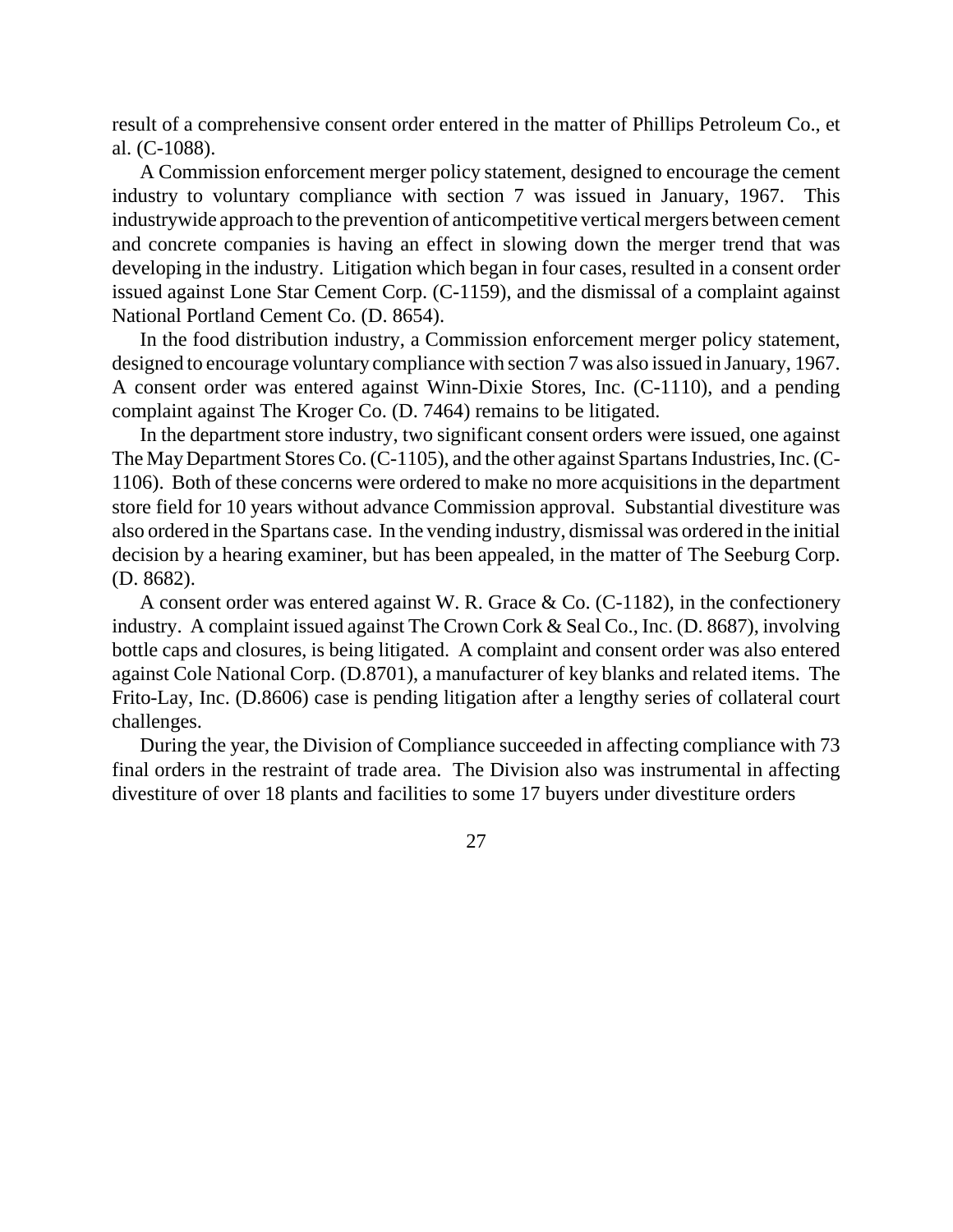issued pursuant to actions initiated under section 7 of the Clayton Act, as amended.

A total of 402 compliance actions was completed, involving complaints of violations of orders, public inquiries, requestsfor advisory opinions(pertaining to compliance matters, as provided for by the Commissions Rules), requests for informal advice from respondents and miscellaneous actions.

During the year, the Division was instrumental in initiating investigations, some of which may necessitate corrective compliance action. One civil penalty case was certified to the Department of Justice during the past year and two court actions were concluded.

The following is a summary of the Division's caseload as of the end of the fiscal year:

The Division of Accounting, during the year, furnished accounting services through increased use of electronic data processing equipment in cases involving price discrimination, unfair methods of competition, and merger cases. Also, the Division furnished accounting services in connection with the Commission's survey of the milk industry.

In addition, the tabulation and computation of rates of return showing the profitableness of identical companies in selected manufacturing industries for the calendar year 1965 was completed and published, and preparation of the rates of return report for the year 1966 was initiated. The financial data contained in this report was utilized by other Government agencies and by industry in studies of various companies and industries.

During the past fiscal year, the Commission, under provisions of the Packers & Stockyards Act, as amended September 2, 1958 (7 U.S.C. 226, 227), continued its liaison with the U.S. Department of Agriculture. During the year, no notifications of investigations were made by either the Department or the Commission.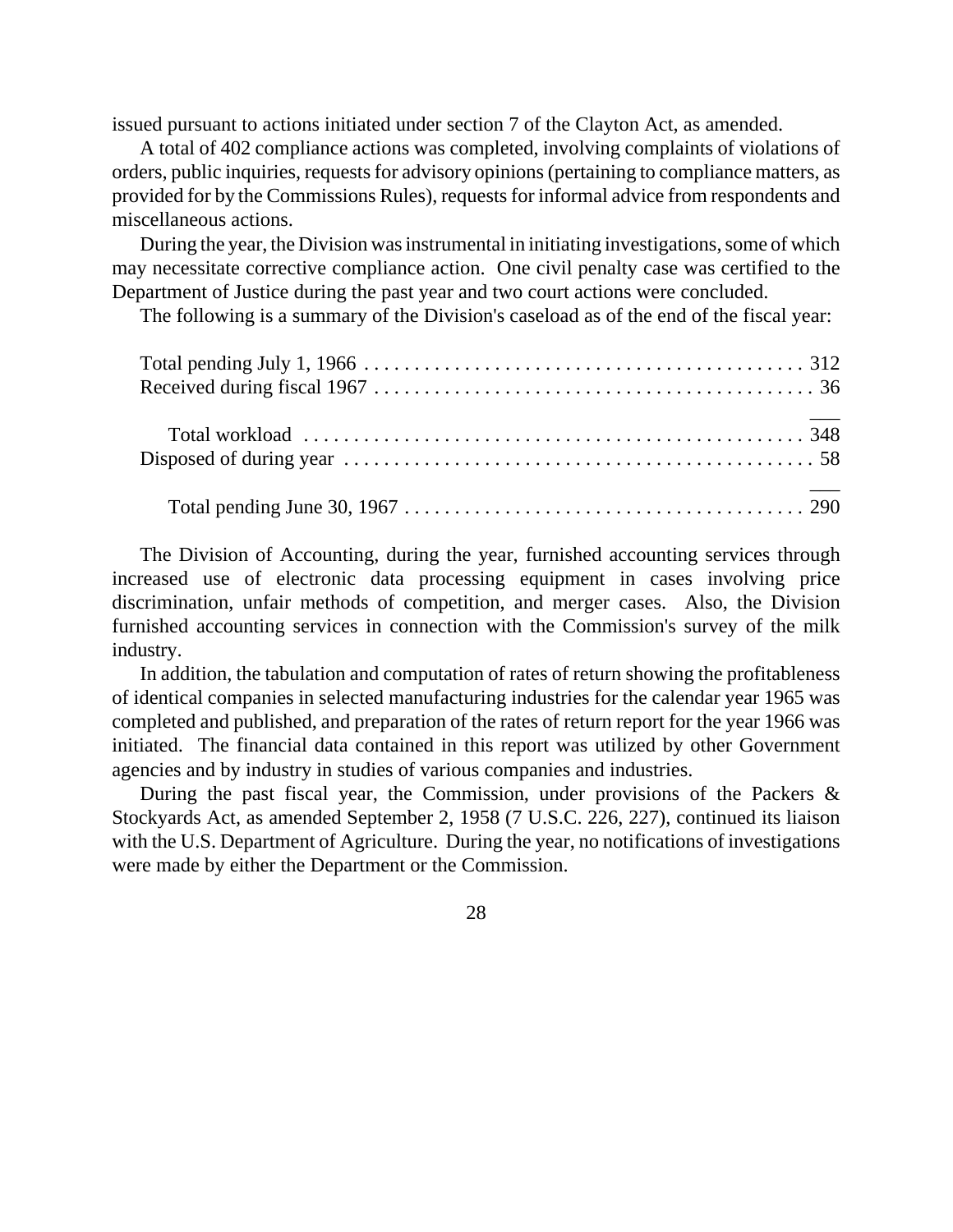## WOOL, FUR, TEXTILE, AND FLAMMABLE FABRICS ACTS ENFORCEMENT

During fiscal year 1967 the Bureau of Textiles and Furs used its facilities to educate the textile and fur industries on their obligations under the Wool Products Labeling Act, the Textile Fiber Products Identification Act, the Flammable Fabrics Act and the Fur Products Labeling Act. Inspection of mills, manufacturers, wholesalers and retailers was carried out by the Division of Regulation and cooperation was extended to all segments of the industries to assist them in getting their labeling, invoicing and advertising into compliance with the Acts. In the relatively few cases where cooperation was unsuccessful the matters were referred to the Division of Enforcement for formal action.

The number of inspections made by the Division of Regulation of manufacturing, wholesaling and retailing establishments totaled 12,670 as compared with 12,625 in the previous year. Informal assurances of discontinuance obtained by the Division of Regulation totaled 2,392 in fiscal 1965 as compared to 2,614 in 1966.

The Division's inspection program was also expanded towards counseling those retailers who deal most closely with the poor people who are involved in the "Poverty Program" and we believe a successful effort was made in that direction.

Incoming and outgoing pieces of correspondence remained fairly constant in fiscal year 1967 reflecting continuing emphasis on administrative correction of labeling, invoicing and advertising deficiencies. The lower percentage of deficiencies recorded in relation to the products inspected is due primarily to the effectiveness of the education and cooperative activities of the Division of Regulation.

A total of 1,310 confidential registered identification numbers was issued to members of the trade for use in lieu of their name and 3,208 continuing guaranties were added to the public file of guaranties under the four acts.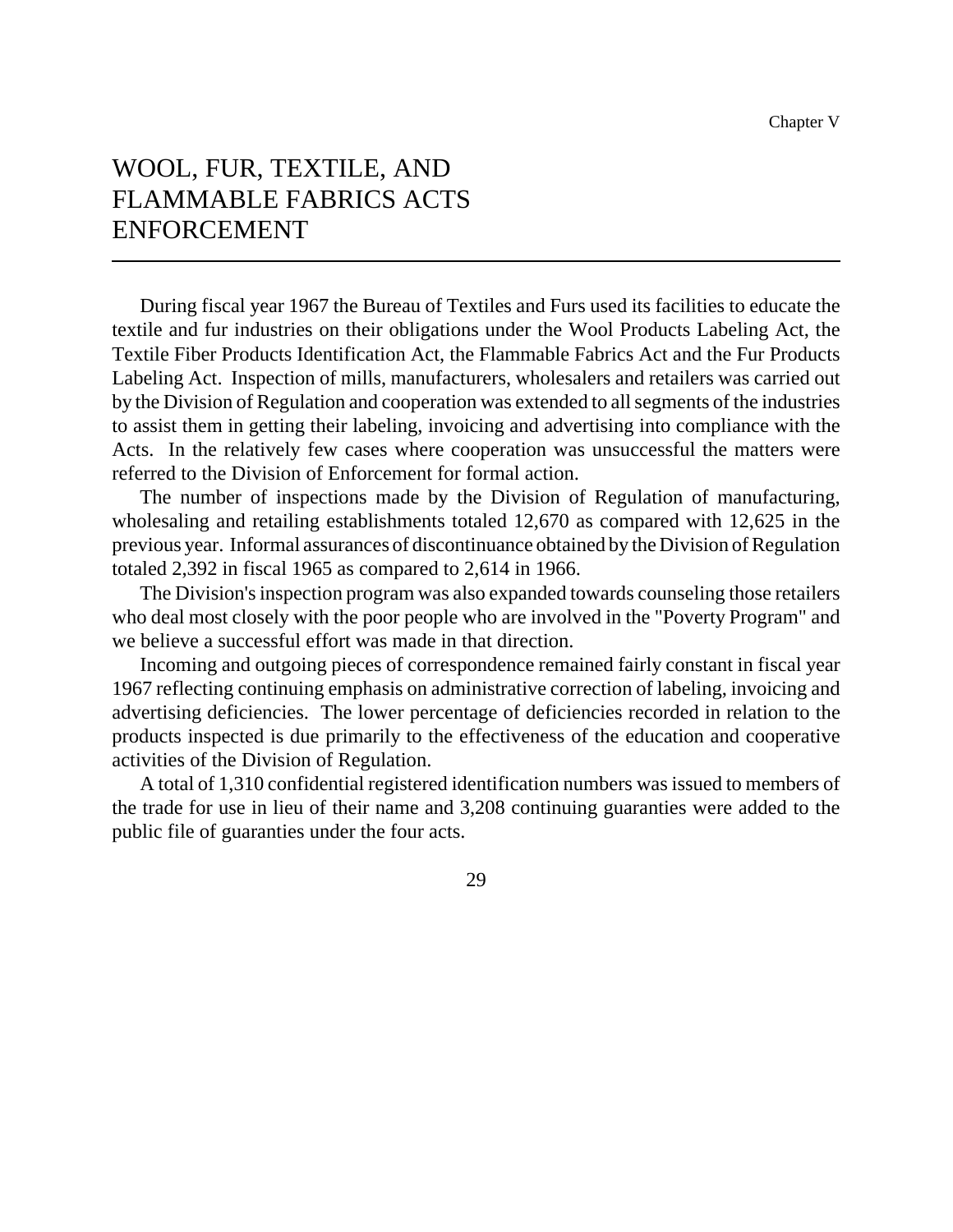#### PICTURE - SEE IMAGE

In fiscal 1966 the Bureau of Textiles and Furs of the FTC made 12,670 inspections on the manufacturing, wholesaling, and retailing level. At top an FTC investigator is checking the textile products labeling requirement in a retail store. Middle photo shows an investigator checking the manufacturing operation of nylon hose to make certain the completed article is properly labeled as to the contents. Bottom photo shows an investigator checking labels on furs in a vault. It is the usual practice of furriers to keep their more valuable furs in a vault and to display only a few of them in the store at a time.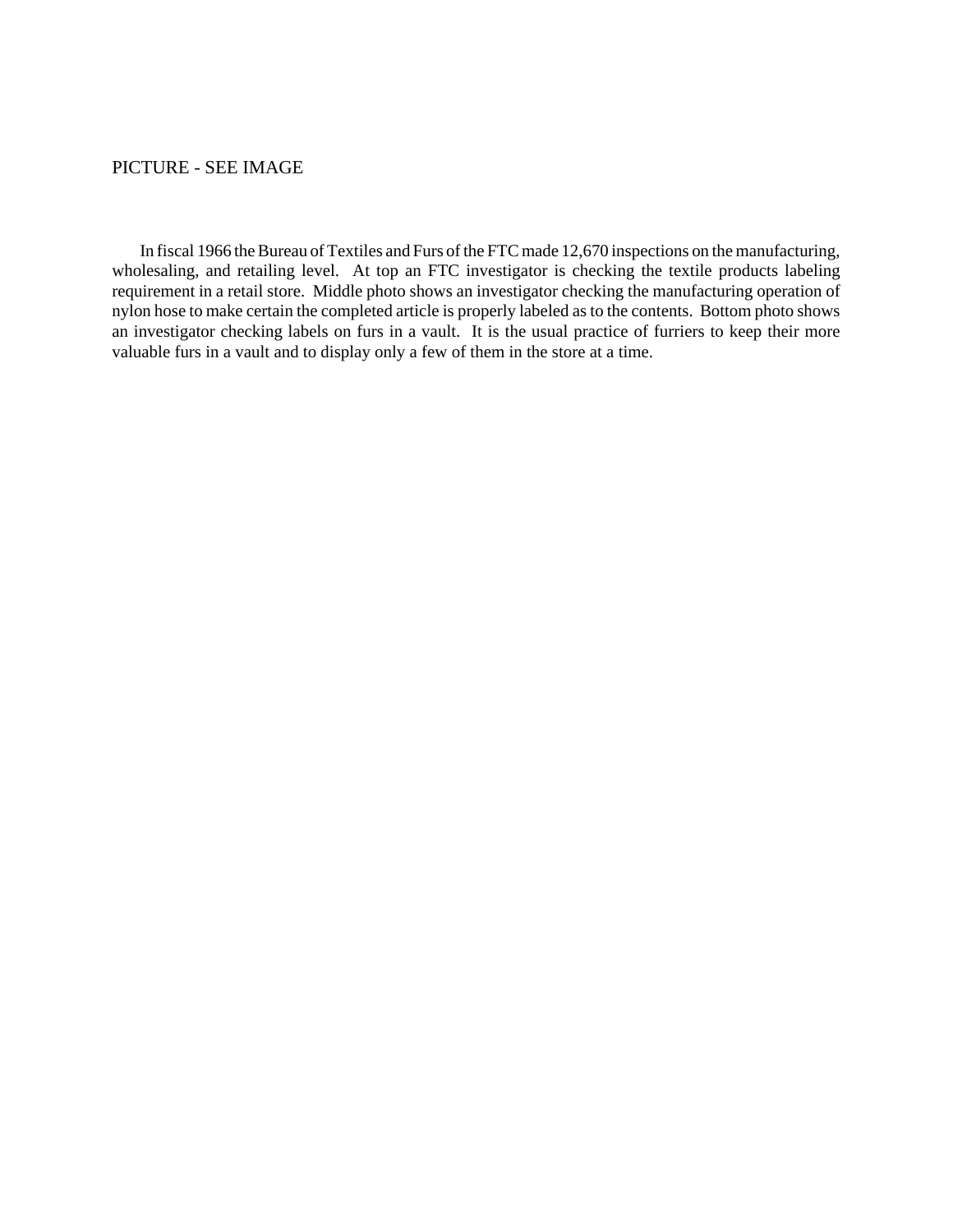Several applications were presented during the past year for new generic names for manmade fibers. These applications are presently being studied.

The Fur Products Name Guide was amended changing "Japanese Mink" to "Japanese Weasel" and "China Mink" to "China Weasel". Rules 6 and 14 under the Flammable Fabrics Act were amended and a new Rule 36 was proposed as an addition to the rules and regulations promulgated under the Wool Products Labeling Act.

By far the most important Commission action taken in this regard was the hearing and later the consideration of the proposed Rule 36. This rule, if finally adopted, will have great bearing on the activities of many importers of finished wool products as well as domestic manufacturers who use imported fabrics. It is designed as an effective means by which the Commission may afford consumers the same degree of protection against the misbranding of imported wool products as is now afforded as to domestic products. A special section is being set up in the Division of Regulation to handle this matter.

During the year, the Division of Enforcement had an active docket of 383 formal cases. Two hundred and nine were on the docket at the start of the fiscal year and 174 new investigations were initiated.

Eighty-nine recommendations for complaint were forwarded to the Commission, and the same number of cease and desist orders were issued. One hundred and seven cases were recommended for closing during the year and 106 were closed.

Of considerable interest isthe distribution of cases asto the four acts administered by the Bureau. The following table shows the distribution (actual number and percent of total under each act) of cases in 1962 as compared with each year following: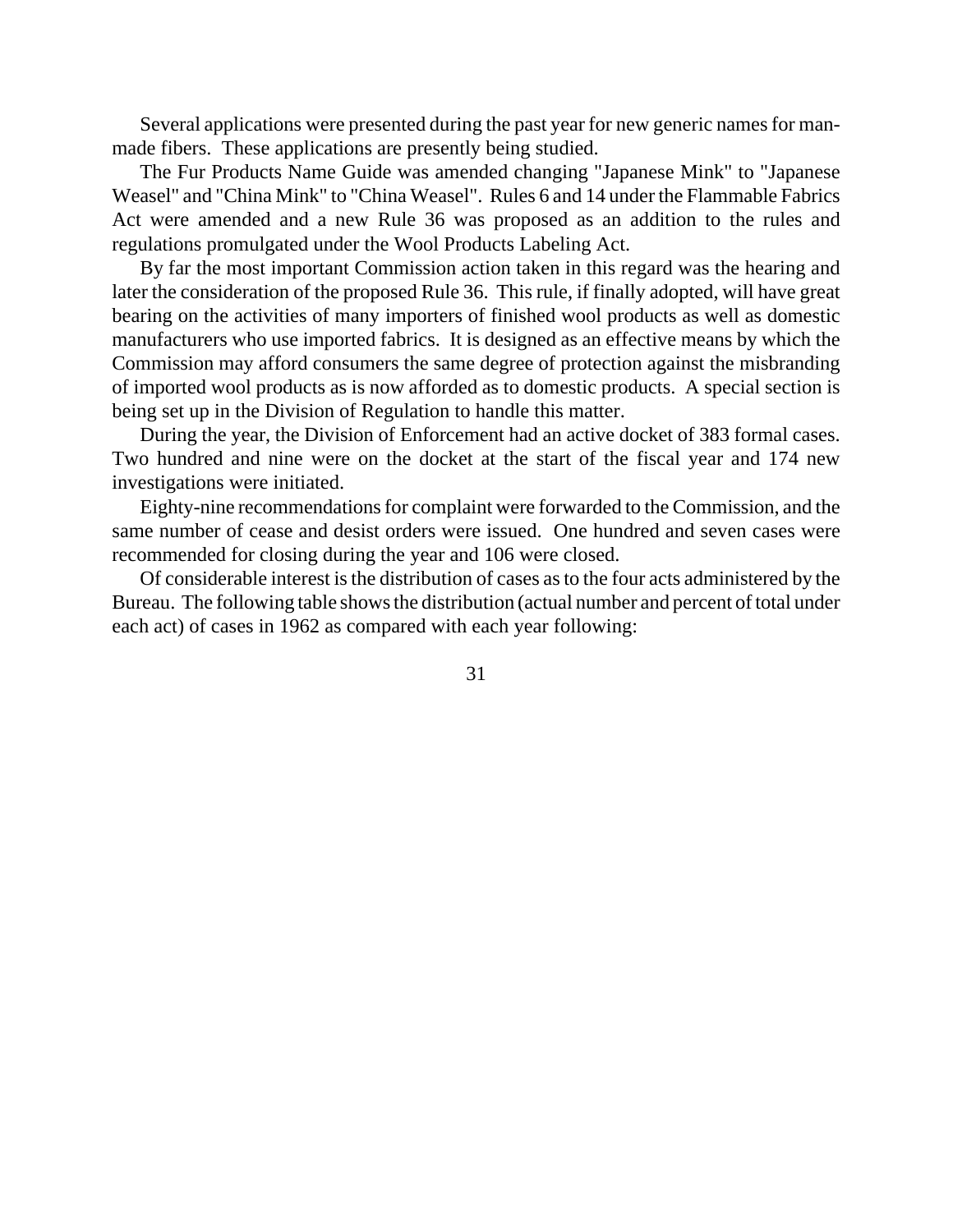|                           | As of July 1— |         |      |                |                |       |
|---------------------------|---------------|---------|------|----------------|----------------|-------|
|                           | 1962          |         | 1963 |                | 1964           |       |
|                           | Number        | Percent |      | Number Percent | Number Percent |       |
| $Wool$                    | 30            | 14.9    | 46   | 20.0           | 83             | 26.6  |
| .<br>Fur                  | 118           | 58.1    | 130  | 56.8           | 85             | 27.2  |
| Textile                   | 28            | 13.7    | 32   | 14.0           | 50             | 16.2  |
| Flammable fabrics         | 27            | 13.3    | 21   | 9.2            | 94             | 30.0  |
| $Total \dots \dots \dots$ | 203           | 100.0   | 229  | 100.0          | 312            | 100.0 |

|                                                  | As of July $1-$ |         |             |         |             |         |
|--------------------------------------------------|-----------------|---------|-------------|---------|-------------|---------|
| Act                                              | 1965            |         | 1966        |         | 1967        |         |
|                                                  | Num-<br>ber     | Percent | Num-<br>ber | Percent | Num-<br>ber | Percent |
| $Wood \dots \dots \dots \dots \dots \dots \dots$ | 63              | 25.9    | 70          | 32.9    | 66          | 34.8    |
|                                                  | 63              | 25.9    | 52          | 24.4    | 27          | 14.2    |
| Textile                                          | 63              | 25.9    | 79          | 37.1    | 86          | 45.2    |
| Flammable fabrics $\ldots \ldots \ldots$         | 54              | 22.3    | 12          | 5.6     | 11          | 5.8     |
| $Total$                                          | 243             | 100.0   | 213         | 100.0   | 190         | 100.0   |

It should be noted that the number of cases opened under the Textile Act which is the newest act now comprises the largest block of cases on the Division's docket. It is expected that this pattern will continue in the future.

A substantial number of wool cases which involved the practice of manufacturers misbranding woolen products by labeling reprocessed wool as wool have been opened. This practice of upgrading is particularly bad in that it substitutes a less expensive product for a more expensive product in a manner that is difficult to detect. The customer is deceived and competitors are placed at a disadvantage.

In uncovering this practice, textile and fur investigators called upon the woolen mills which were manufacturing and distributing reprocessed wool cloth blends and obtained the names of clothing manufacturers' customers who in turn were using these reprocessed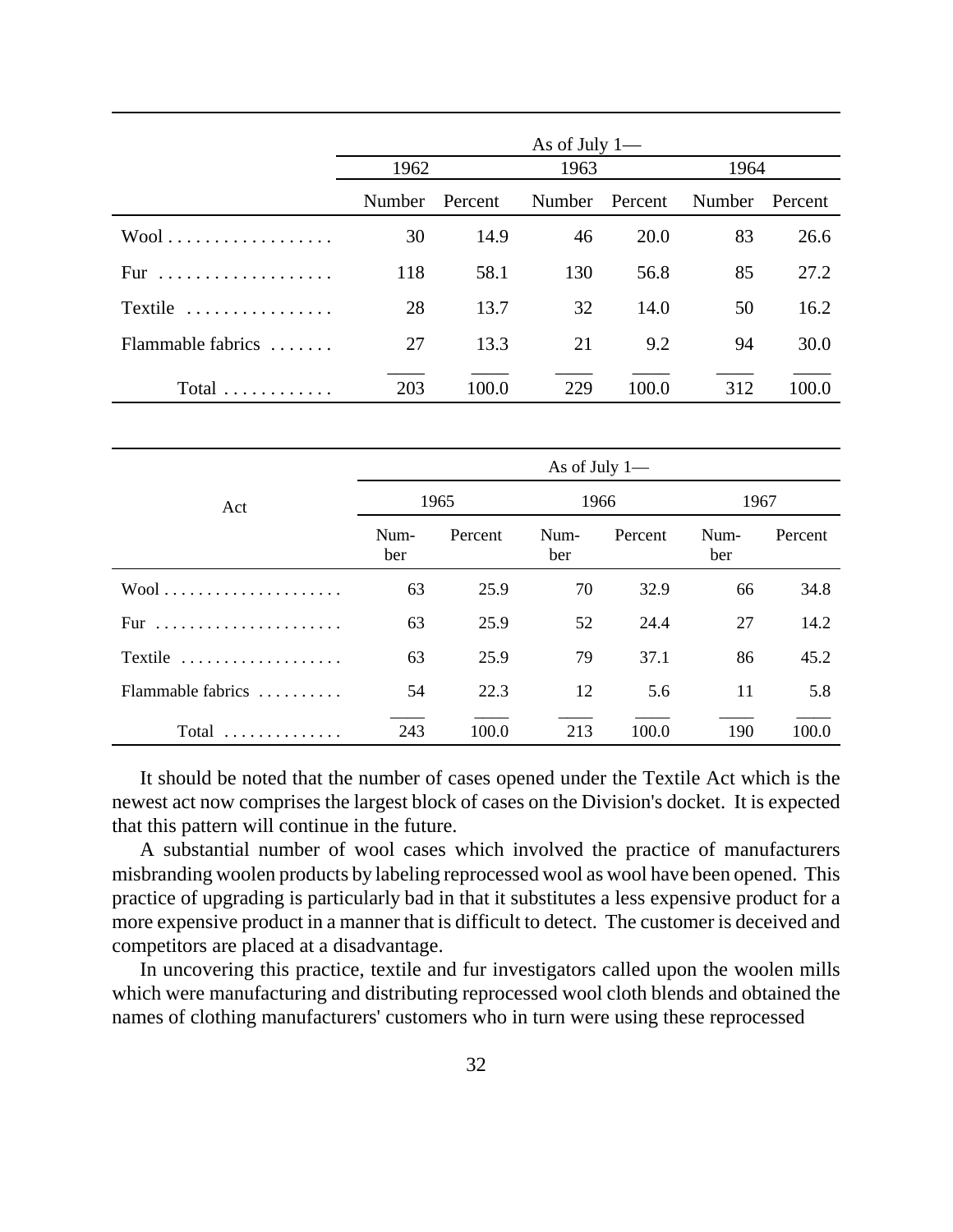goods to manufacture garments. Over 100 of these clothing manufacturers were then inspected and some 15 were found to be upgrading the material. Formal investigations were opened against these firms.

Two cases involving imported mohair sweaters were tried and await the decision of the Commission. R. H. Macy & Co., Inc. (D. 8650) and Sportempos, Inc. (D. 8683).

Continued surveillance of furriers in this country at all levels of manufacturing and distribution has been maintained. A total of 85 formal fur cases was considered during the year. Emphasis has been directed particularly at false and deceptive pricing and recordkeeping, and as a result, violations in these categories appear to have decreased considerably.

The number of formal Textile Act cases increased during fiscal 1967 from 109 to 144. A considerable number of these cases involved the advertising of textile fiber products as to content and the upgrading of the true content of imported and domestic braided rugs.

The sale and distribution of dangerously flammable fabrics continues to receive the highest priority of attention. Twenty-two investigational cases were opened during the year and 10 cease and desist orders were issued under the Flammable Fabrics Act.

FTC attorneys went into Federal district court twice during the year to obtain injunctions to prevent the sale or distribution of dangerously flammable fabrics. One injunction, issued in the southern district of New York, enjoined the sale and distribution of silk head scarves; the other in Seattle, Wash., enjoined the sale of wood fiber chips used in making artificial flower leis.

Cooperation with the Bureau of Customs has continued to be excellent with the result that manydangerouslyflammable fabrics destined for U.S.markets have been detected at the port of entry. These fabrics have been denied entry into the United States and have been either returned to their port of departure or processed with a flame retardant.

The textiles and furs laboratory, operating as a part of the Division of Enforcement, continued during the past fiscal year to conduct tests and determine the true nature of these products.

With only two full-time laboratory employees and one part-time student trainee the laboratory completed over 1,400 tests or an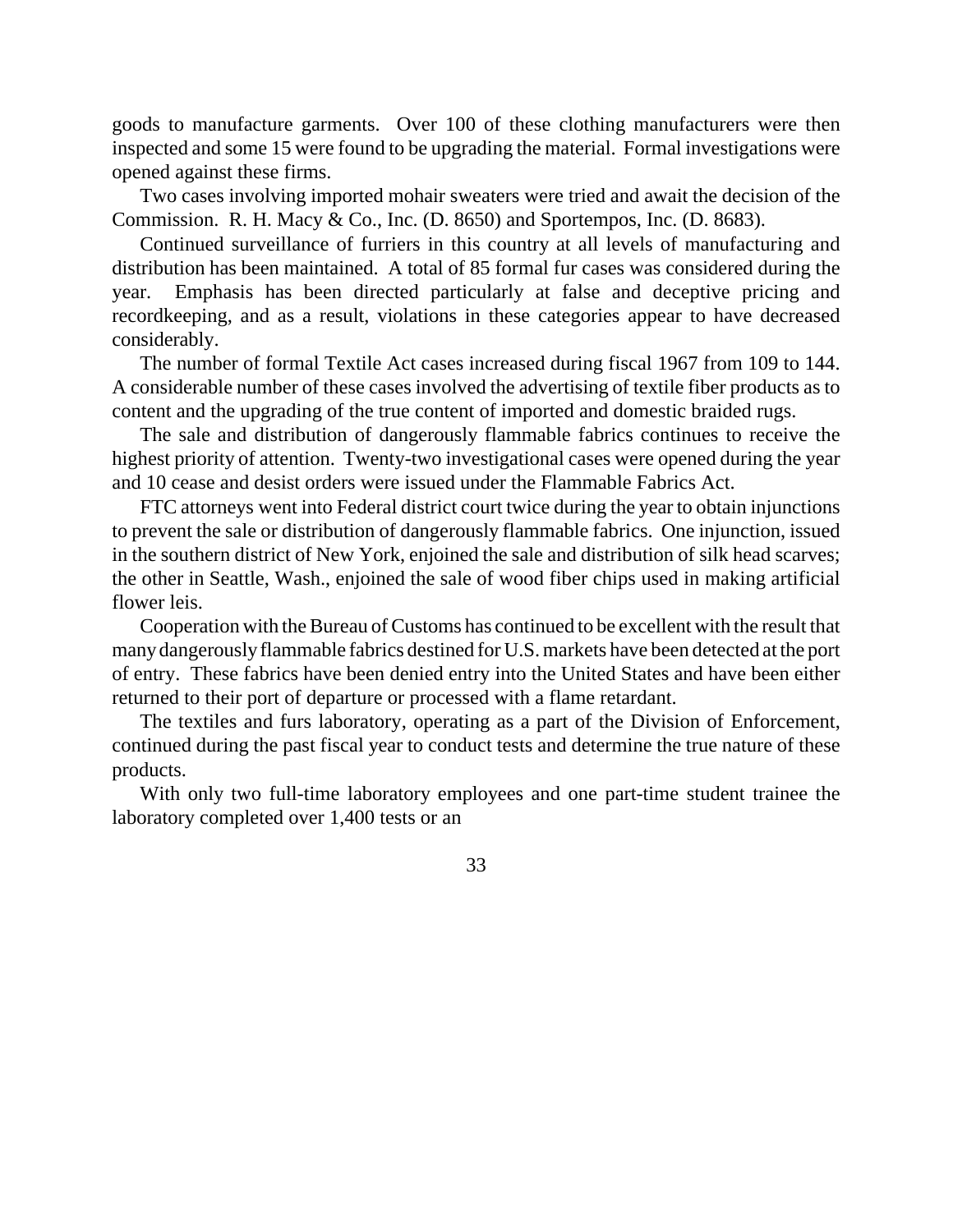average of over seven difficult tests each working day of the year. These tests by acts are as follows:

In addition the laboratory personnel has worked closely with laboratory personnel in the Bureau of Standards and in private industry to develop new testing procedure and to perfect procedures presently in use.

During the year, 111 cases were added to the calendar of the compliance section of the Division of Enforcement. Of these, 88 new orders were assigned for procurement of satisfactory compliance reports and 23 matters were reopened for compliance investigation and processing. In a total assignment of 216 cases, 99 were completed.

# PICTURE - SEE IMAGE

The FTC maintains a laboratory to test textiles, furs, wool and the flammability of products. This is a view of part of the laboratory. The employee is about to light a piece of material to test its flammability.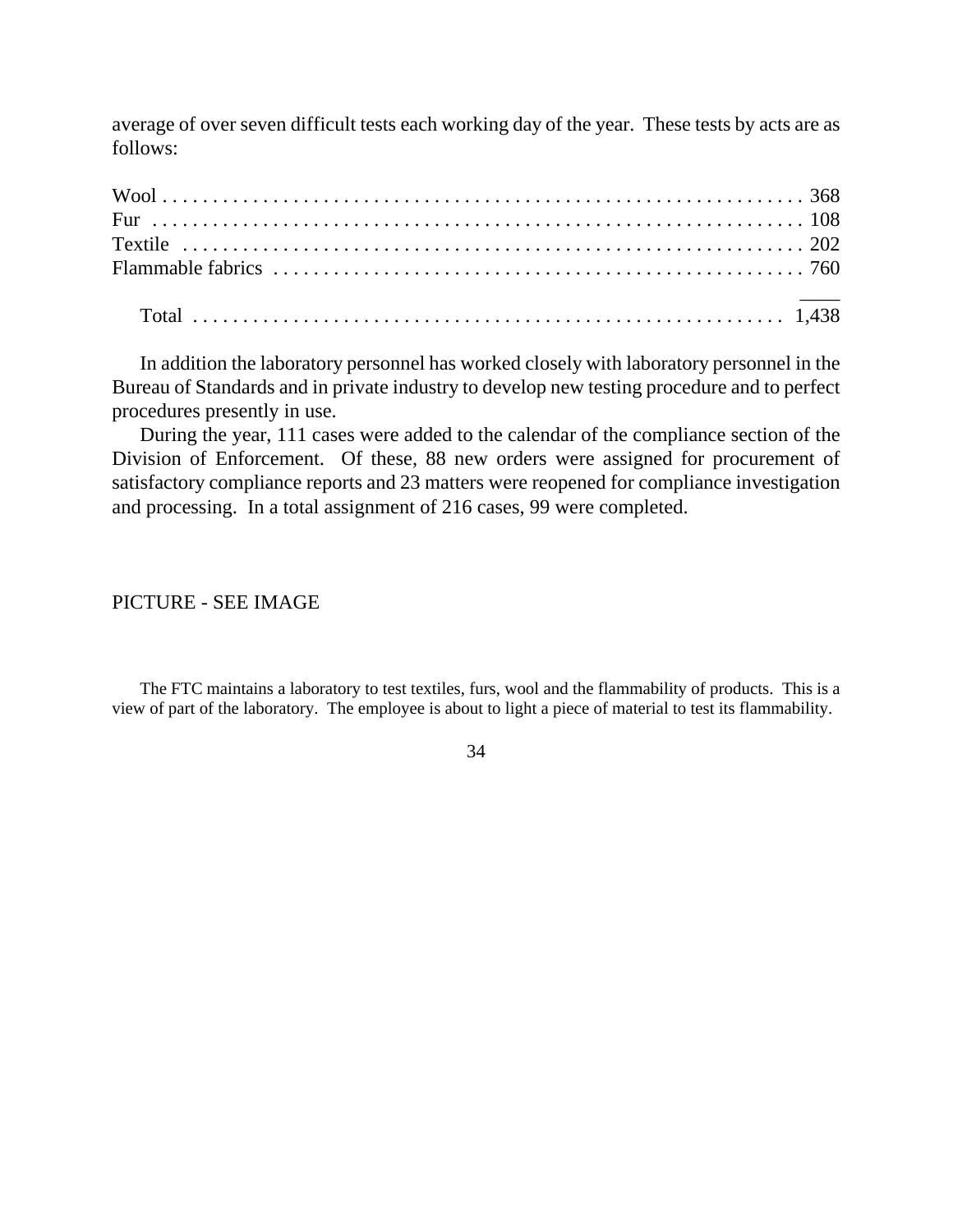Continued emphasis has been placed on counseling respondents. Chainstore operators have been encouraged to submit for review and comment drafts of instructions to store and department managers regarding compliance with orders. Respondents who use promotional catalogs, found particularly in the growing number of cases brought under the Textile Act, have been encouraged to submit proofs of revised catalogs prior to final printing.

The first two civil penalty cases involving violations of orders under the Flammable Fabrics Act were brought to satisfactory conclusion, along with a wool case for civil penalties.

In addition the Bureau of Textiles and Furs completed several extended investigations for the Commission during fiscal 1967. These investigations included a study of the possibility of flameproofing children's clothing, the flammability of paper-wearing apparel and the effect of using iron and copper salts in dressing dark ranch minkskins.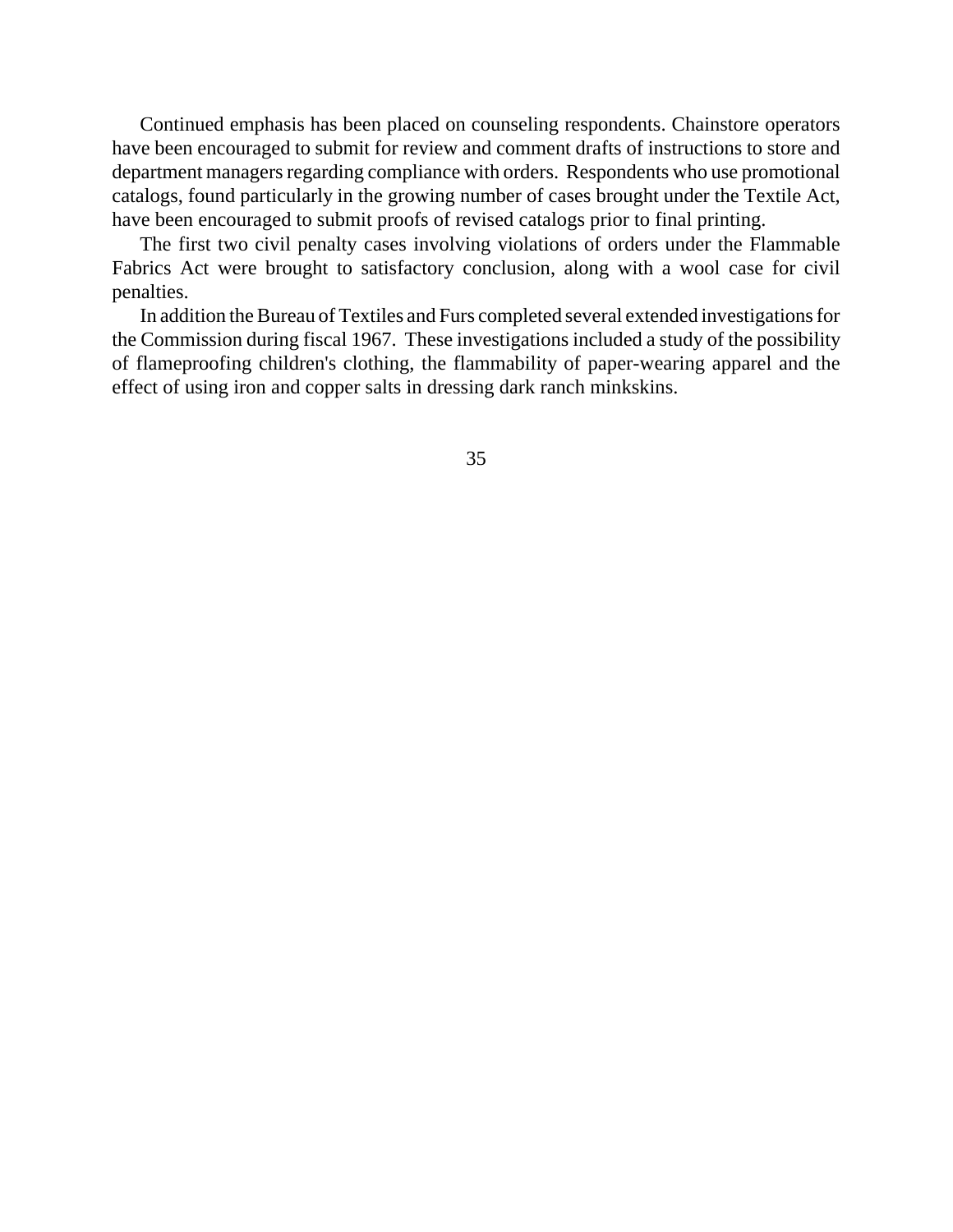# FOLLOW THROUGH IN LAW ENFORCEMENT

The General Counsel's work in fiscal 1967 varied with the changing patterns of Commission effort. A larger number of negotiated consent orders, review, interim report and special assignment matters were completed while reconsiderations of consent agreements dwindled to two-thirds those of fiscal 1966. A lesser number of court cases involving the Commission were filed by respondents, but a greater number of restraint of trade cases were completed by the Division of Appeals. A new and larger view of antitrust law was recommended to the Supreme Court in the Procter & Gamble Co. case and favorable judgment there expanded the responsibilities of the Commission in antimerger work. Trademark matters continued steady, as did export trade, while Federal-State cooperation work continued to reach for higher limits and goals. Legislative matters increased in their usual cyclical pattern during the first session of the Congress.

Court proceedings which involve the Federal Trade Commission arise in a number of ways. Any individual or company against which the Commission has issued an order to cease and desist may petition a U.S. court of appeals to review and set aside the order. The Commission may apply in a U.S. district court for enforcement of a subpoena, or may request the Attorney General to institute civil proceedings to compel the filing of a special or annual report ordered by the Commission and to recover forfeitures for failure to comply with the Commission's order. Disobedience of a court's decree enforcing a Commission order or subpoena may be punished by the court as contempt. Collateral suits challenging the Commission's jurisdiction or methods of procedure may be brought under certain circumstances in U.S. district courts. The Commission's interest in these collateral matters are defended by the Department of Justice with the full assistance of the General Counsel. It is the practice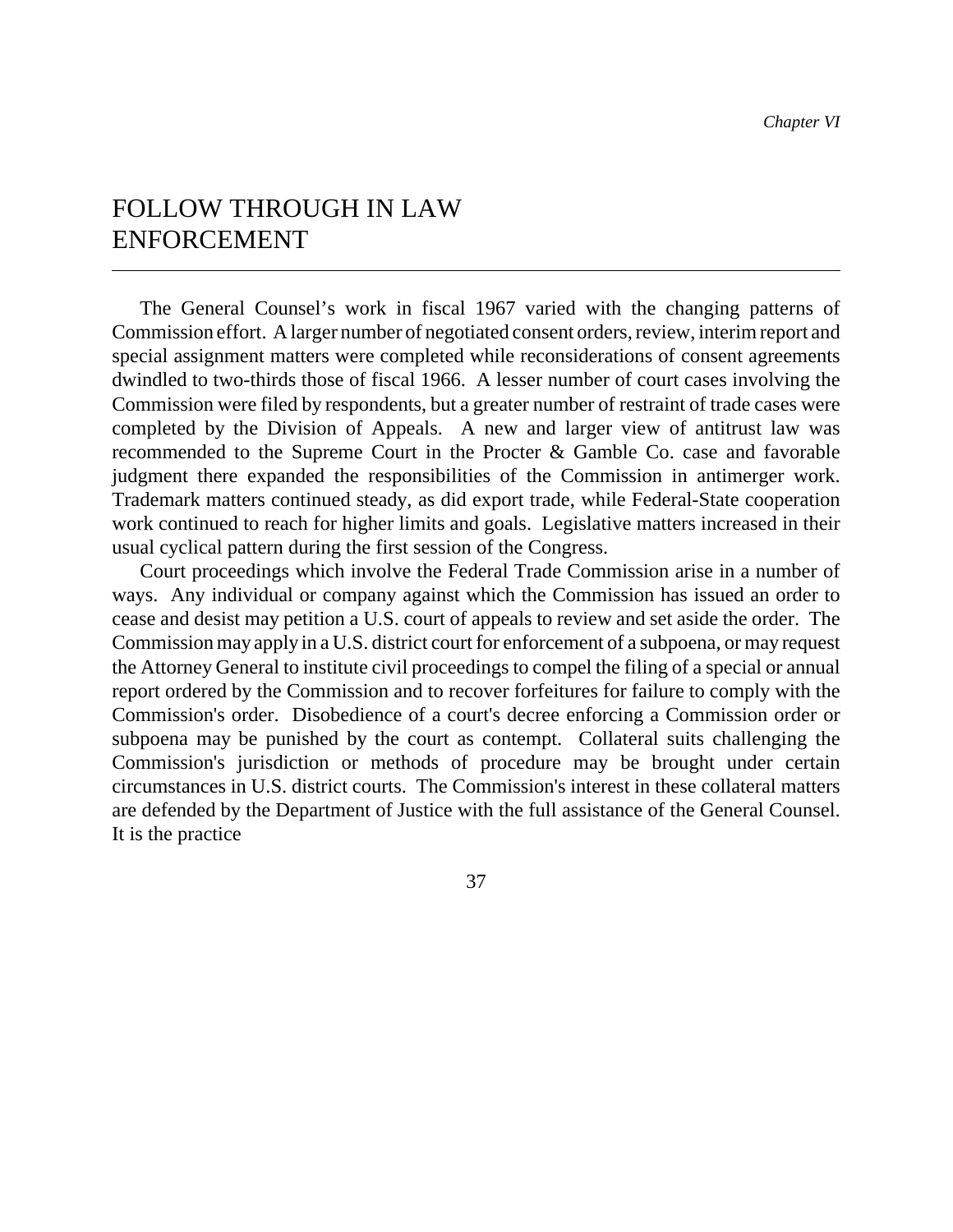of the Justice Department to refer such matters to the local U.S. attorneys who, in turn, accept the services of the General Counsel for actual handling of the cases.

In fiscal 1967, the General Counsel, through the Division of Appeals, handled 88 cases. Litigation was completed in 32 of these, of which 25 were restraint of trade matters; three involved deceptive business practices; and four were extraordinary matters such as suits against the Commission for declaratory judgment or injunction.

The years most outstanding court accomplishment wastheCommission's Supreme Court victory in the Procter & Gamble case. This was the first merger case to raise the question in the courts of whether a large national multiproduct firm may expand into a related market heretofore composed of relatively small firms by acquiring the dominant company. This decision is an important precedent which paves the way for future activity on the Commission's part in combating the threat to the Nation's economy posed by an increasing number of "product extension" or "conglomerate" mergers.

The Division of Consent Orders, which processes the great majority of the FTC formal enforcement proceedings, supervises the negotiation of consent orders to be entered in appropriate cases. A total of 173 (up from 124 in 1966) executed agreements containing consent orders were forwarded to the commission for its consideration in fiscal 1967; 27 matters (down from 41) were resubmitted to the Commission for consideration when negotiation failed to produce agreement; and 390 (up from 211) review, interim report or special assignment matters were completed. The Division of Consent Orders uniquely serves the interest of the public and the business community by affording a means whereby the law is enforced and business is not required to engage in expensive, time-consuming, marketdisrupting litigation.

It also demonstrates uniquely the management improvement accomplished by reorganization of the Commission in 1961 to create this office. Studies indicate the average cost of cases which terminate in a negotiated consent order is one-tenth that of cases which are brought to a cease and desist order by litigation, omitting expense of possible court appeals. In this fiscal year, savings from operation of this one office extended Commission activity approximately one-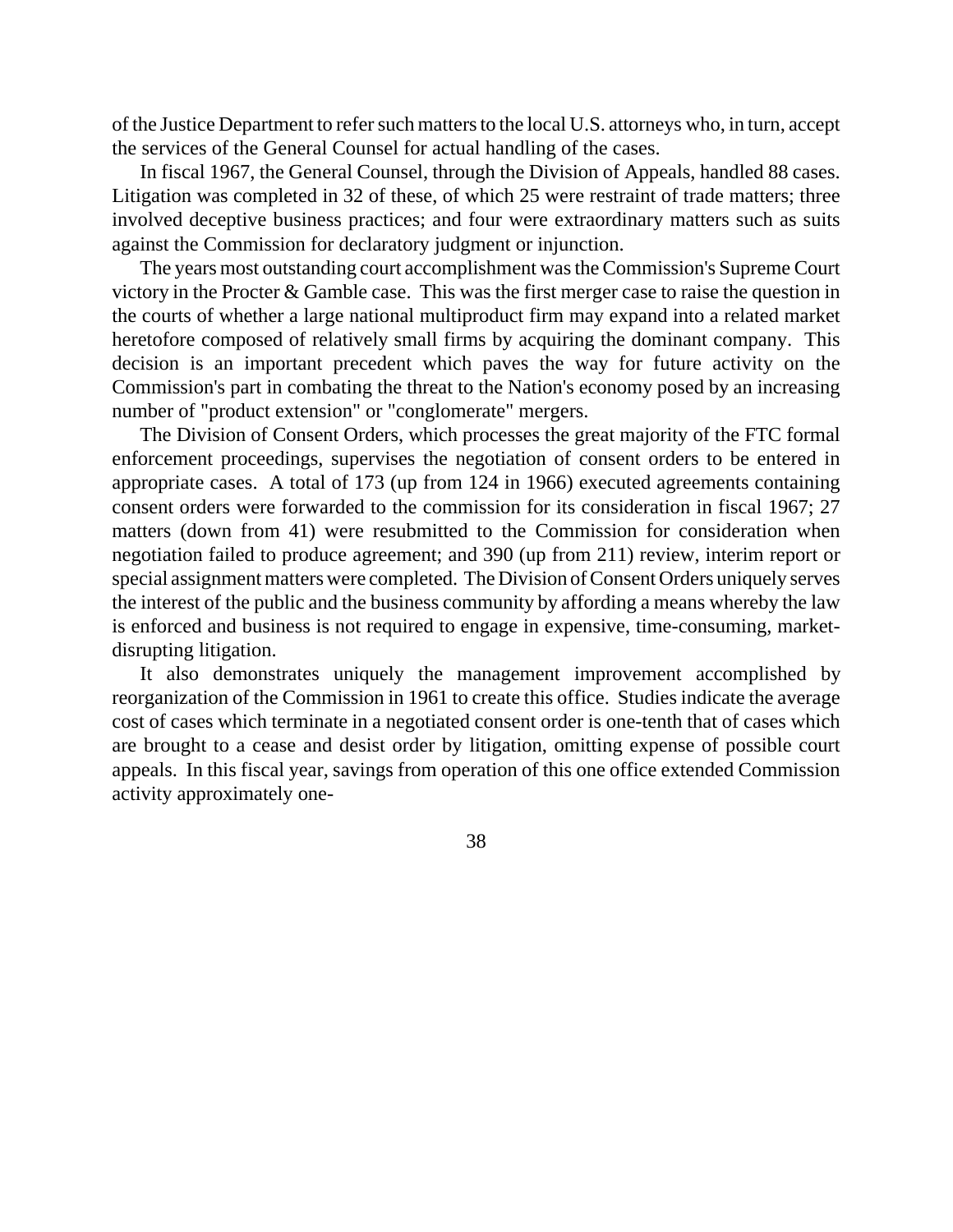third of the range otherwise made possible by the Commission's total budget.

The General Counsel's Division of Export Trade supervises administration of the Webb-Pomerene [Export Trade] Act (15 U.S.C. .§ 61-65) for the Commission, performs necessary investigative functions in connection with the Commission's general authority under section 6(h) of the Federal Trade Commission Act to inquire into foreign trade conditions, coordinates the Commission's jurisdiction over foreign commerce, advises other offices of the Commission on the problems of American business abroad in the field of restrictive business practices and serves as advisory liaison to other governmental departments and agencies having complementary jurisdiction over international trade.

The 1918 Export Trade Act entitled "An Act to promote export trade, and for other purposes", qualifiedly exempts registered American associations from the provisions of the antitrust laws insofar as their activities relate to export trade. Under the provisions of this act, associations are permitted to fix prices and quotas, pool products for shipment and establish terms and conditions of sales to foreign markets. Thirty associations and their membership exported approximately \$1,044,222,037.00 in American products registered under the act to foreign markets in calendar 1966.

Further assisting businessmen and fulfilling the Commission's duty under provisions of the LanhamTrademark Act (15 U.S.C. 1064), the GeneralCounsel participated in 12 matters involving applications for trademark or registrations in which allegedly false, misleading or deceptive business practices were considered. All of the matters were adjusted informally through the General Counsel. Additionally, he served as consultant on trademark law for other bureaus of the Commission, congressional interests, foreign embassy officials, and American businessmen.

The objective of the Commission's program of Federal-State cooperation, administered in the General Counsel's office, is to establish a system of effective cooperation between the Commission and the agencies of State governments to correct unfair methods of competition or deceptive acts or practices which occur at State level. The Office of Federal-State Cooperation in fiscal 1967 exhibited the expanding growth incident to the provision of a necessary service to consumers and State authorities. During that time, State officials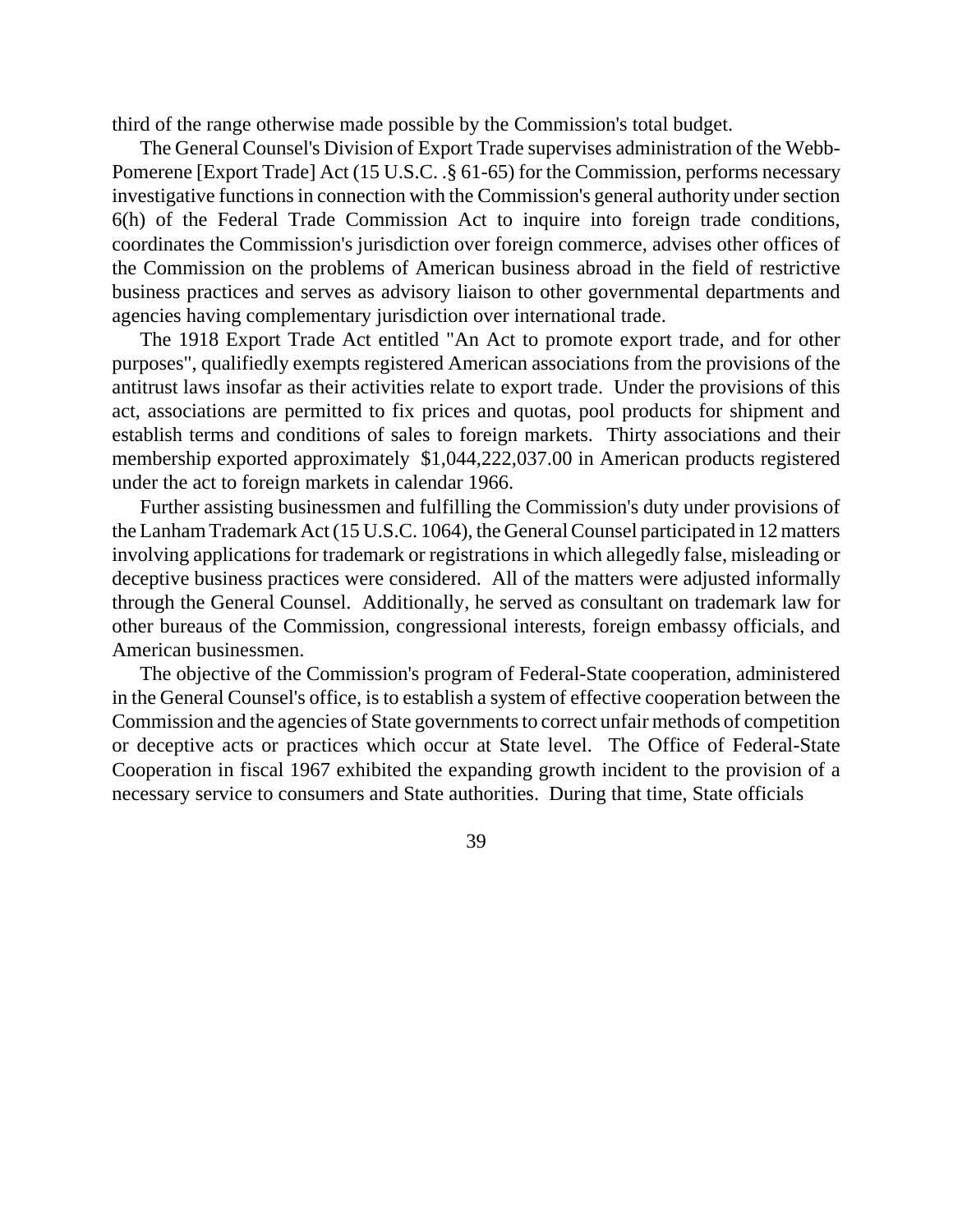referred to the Commission for attention, 436 high-quality interstate commerce complaints, while the Commission's staff referred to State officials 99 local commerce complaints, assisted State officials to draft unfair practice and consumer protection legislation, assembled and dispensed data on law enforcement in the States, served as a communications central for the State agencies to maintain an information liaison among them.

The Commission's Office of Federal-State Cooperation actively counseled and encouraged State authorities to seek adequate legislation for consumer protection, and 11 States during this year enacted consumer protection laws similar to that administered by the Commission, although with local modifications desired by the legislatures. Some 25 States now have laws of a consumer protective character and there is local action in many States to obtain new laws or to improve existing laws of this type. In pursuance of its role as communications central the office transmitted information for law enforcement purposes in response to the 129 inquiries it received from State authorities.

The General Counsel's Division of Legislation furnished advice and comment to the Commission on 67 bills which were pending in Congress, and on 21 draft bills submitted to the Bureau of the Budget by other governmental agencies, and on two enrolled bills pending Presidential signature or veto. Frequent conference with members of the Congress and with representatives of executive agencies have been held to assist the preparation of legislation and the presentation of the views of the Commission and its members or representatives before legislative committees. From the experience of the Commission in considering problems of legislation, and its daily administration of the laws in its care, it urges the enactment of certain additional laws.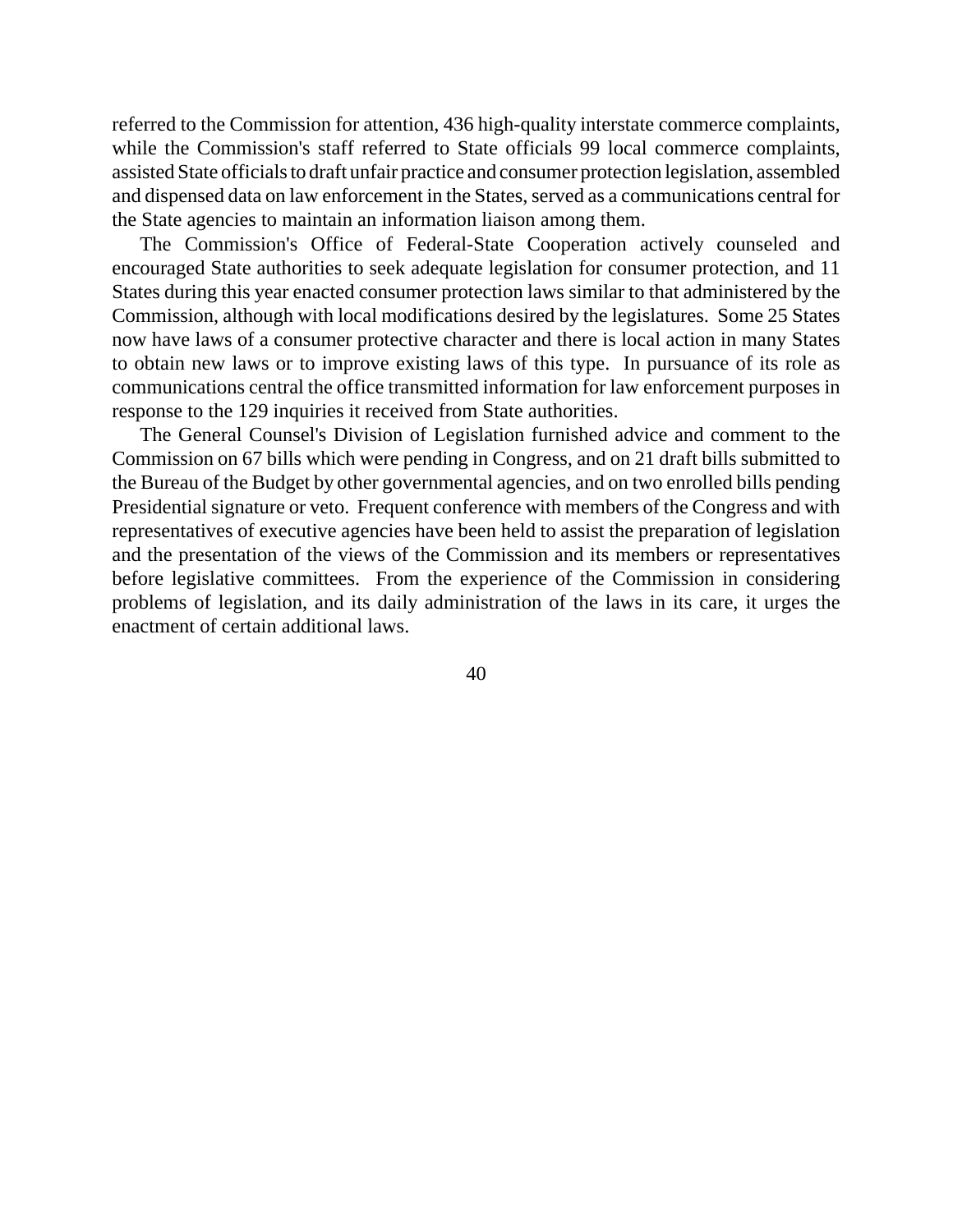# THE ROLE OF ECONOMIC STUDIES AND EVIDENCE

The functions of the Bureau of Economics are to investigate and analyze economic phenomena, particularly the structure, conduct, and performance of industrial corporations, and to provide economic assistance and analyses needed for the litigation of cases. But it is not enough for the Commission simply to try cases on an ad hoc basis. As the Nation's industrial organization becomes more complex and business concerns become larger, it is imperative that information be available which will permit an early exploration of the basic causes of poor economic performance. Indeed, to garner and explore the facts about underlying causes of economic problems provides the Commission and the Congress with information vital to the taking of proper corrective action. Some of the Commission's most important instruments of antimonopoly action are factfinding and economic reporting, coupled with well reasoned economic analysis.

The Bureau is divided into three Divisions: Industry Analysis, Economic Evidence, and Financial Statistics. The Division of Industry Analysis has two basic responsibilities: (1) It undertakes a wide variety of special projects to assist the Commission in the planning and performance of Commission activities, and (2) it conducts formal economic studies or investigations at the request of the President, the Congress, or the Commission. The Division of Economic Evidence is primarily responsible for providing economic assistance to FTC's staff in connection with the investigation and trial of legal cases. The Division of Financial Statistics collects and prepares, in cooperation with the Securities and Exchange Commission, a Quarterly Financial Report covering various manufacturing industries.

#### Industry Analysis

In fiscal 1967, the Division of Industry Analysis continued research into mergers and industrial concentration. Substantial

284-559 O-68-4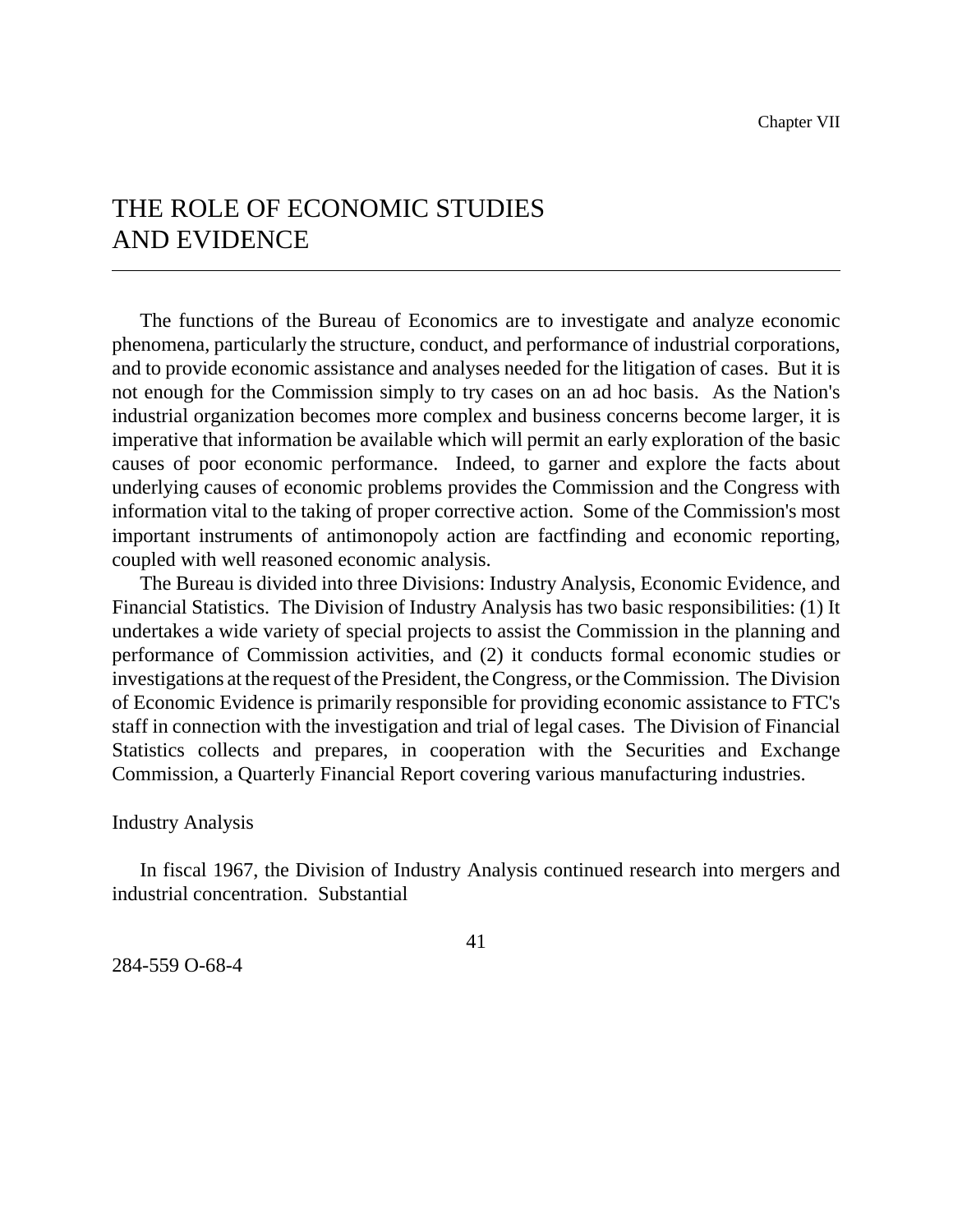progress was also made toward the completion of a report on Webb-Pomerene association activity. In addition, a report on causal factors relating to changes in milk and bread prices was prepared at the request of the Secretary of Agriculture. The Commission's Report on Anticompetitive Practices in the Marketing of Gasoline was also issued. The Division participated in the investigation and hearings which provided the basic data for this report.

Mergers and Industrial Concentration.—Mergers, more than any other single economic--- -factor, explain the existing structure of many American industries. Most contemporary big businesses owe their relative size to merger-accelerated growth, and current levels of concentration in many industries are directly linked to one or more of the merger movements which have swept through American industry.

The rate of merger activity appears to be rather closely associated with overall business activity. For example, the merger movement in the 1920's was choked off by the depression following 1929, and the first cycle of the current movement ended with the recession of 1948-49. On the other hand, the 13-percent increase in industrial production and 33-percent increase in industrial stock prices between 1954 and 1955 were associated with a rapid rise in merger activity. Mergers continued at a high rate into 1956 as industrial production rose another 4 percent. However, with the slackening of business activity in 1957 and 1958, total merger activity fell off slightly, but it revived once again with the expansion of 1959 and has since remained at high levels. Although total merger activity was down slightly in 1966, this downturn was traceable to the low merger rate during the last half of the year when the stock market dropped to its lowest level of the year.

Although there are a variety of unique reasons underlying particular mergers, business prosperity and conditions in the stock market seem to create an economic environment which, when viewed from the vantage point of individual business enterprises, makes growth bymerger especially attractive. Simply put, businessmen often view mergers as the cheapest and most profitable way of growing. This does not mean that particular mergers are inevitable or that firms will not grow when they cannot grow by merger. Quite obviously, most firms grow primarily by the internal growth route rather than by mergers. And, of course, all real increases in national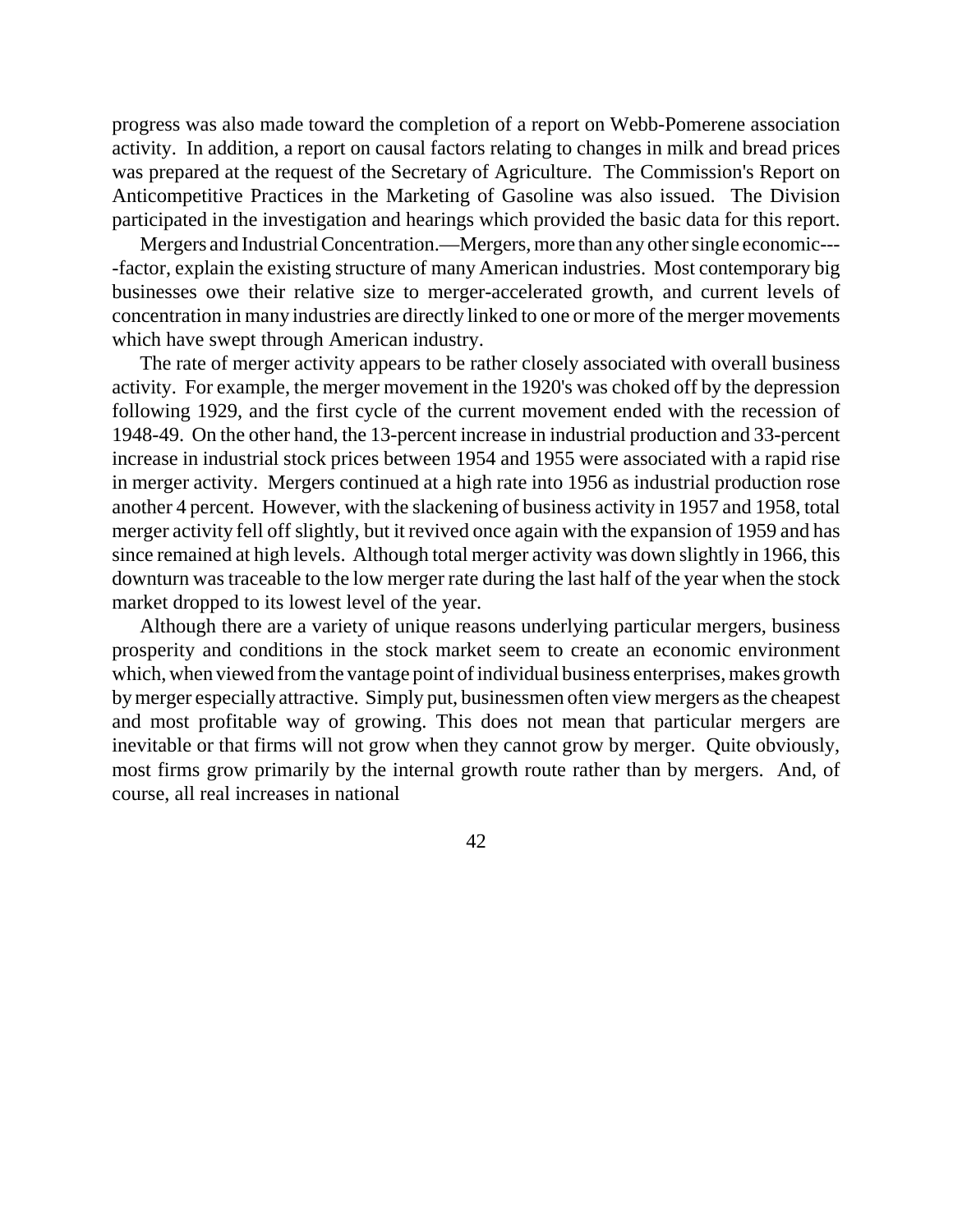wealth come about through internal growth which involves adding to productive capacity.

The current merger movement has occurred in two rather distinct phases or cycles. The first took place during the period 1943-47, and had an especially pronounced impact on the structure of particular industries, e.g., distilling.

Following 1947 merger activity subsided, reaching a postwar low in 1949. Beginning in 1950, however, the second major cycle commenced and the upward surge in merger activity is still continuing. Whereas at the peak of the first cycle of mergers the total manufacturing and mining series registered slightly more than 400 mergers per year, in each of the past 8 years more than 800 mergers have been recorded—the latest figure being 995 (figure 1).

For the period 1948–1966 the "large" merger series, which includes acquired firms with assets of \$10 million or more, parallels the general upward movement displayed by the "total" merger series—in terms of both numbers and aggregate assets acquired. In the late 1940's and early 1950's acquired assets were well below \$1 billion annually (table 1). Commencing in 1954, however, they moved over the \$1 billion mark and have tended generally upward except during the recession of 1957-58. In 1966 they reached an all-time high, when a total of 98 large mergers with combined assets of \$4 billion were consummated. Over the period 1948-1966, 912 manufacturing and mining companies with combined assets of \$31 billion were acquired. About one-half of these assets were acquired in the last 5 years of this 19-year period.

Quite clearly, we are in the midst of an enormous merger movement. This is especially apparent when merger activity involving "large" industrial concernsis placed in perspective. In 1966 the 2,320 manufacturing companies with assets of \$10 million or more controlled 83 percent of the assets and 85 percent of the profits of all manufacturing corporations. Consequently, mergers among companies in this size group are especially important.

During the period 1948–1966, 843 manufacturing companies with assets of \$10 million or more were acquired. Table 2 provides an insight into just how significant these large mergers have been in terms of the total number and assets of all large manufacturing companies. It compares the number and assets of acquired companies in various size classes with the total number of such companies in 1966.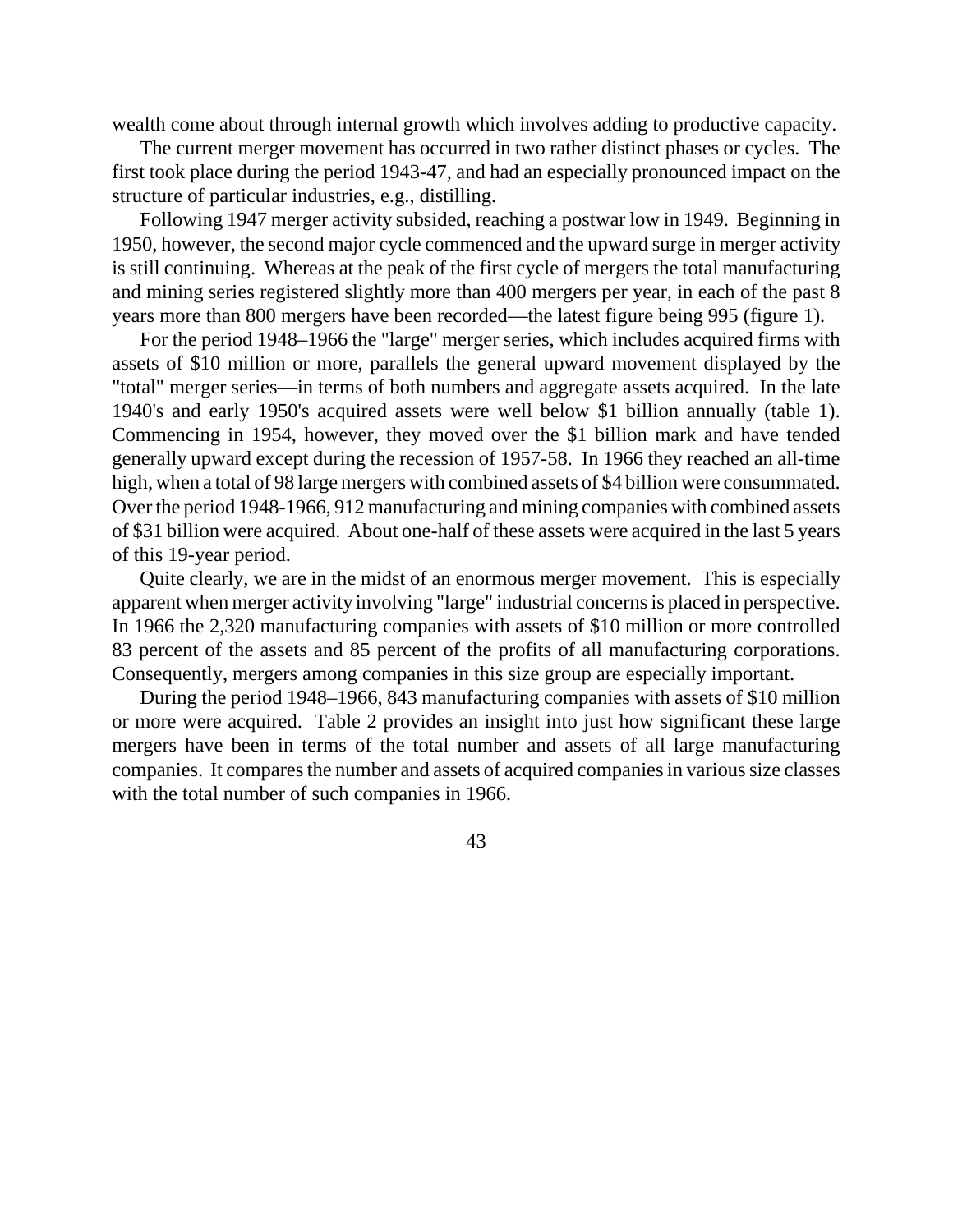# Figure 1

# MANUFACTURING AND MINING FIRMS ACQUIRED, 1940-1966

#### GRAPH-SEE IMAGE

\*Firms with assets of \$10 million or more. Source: Bureau of Economics, Federal Trade Commission.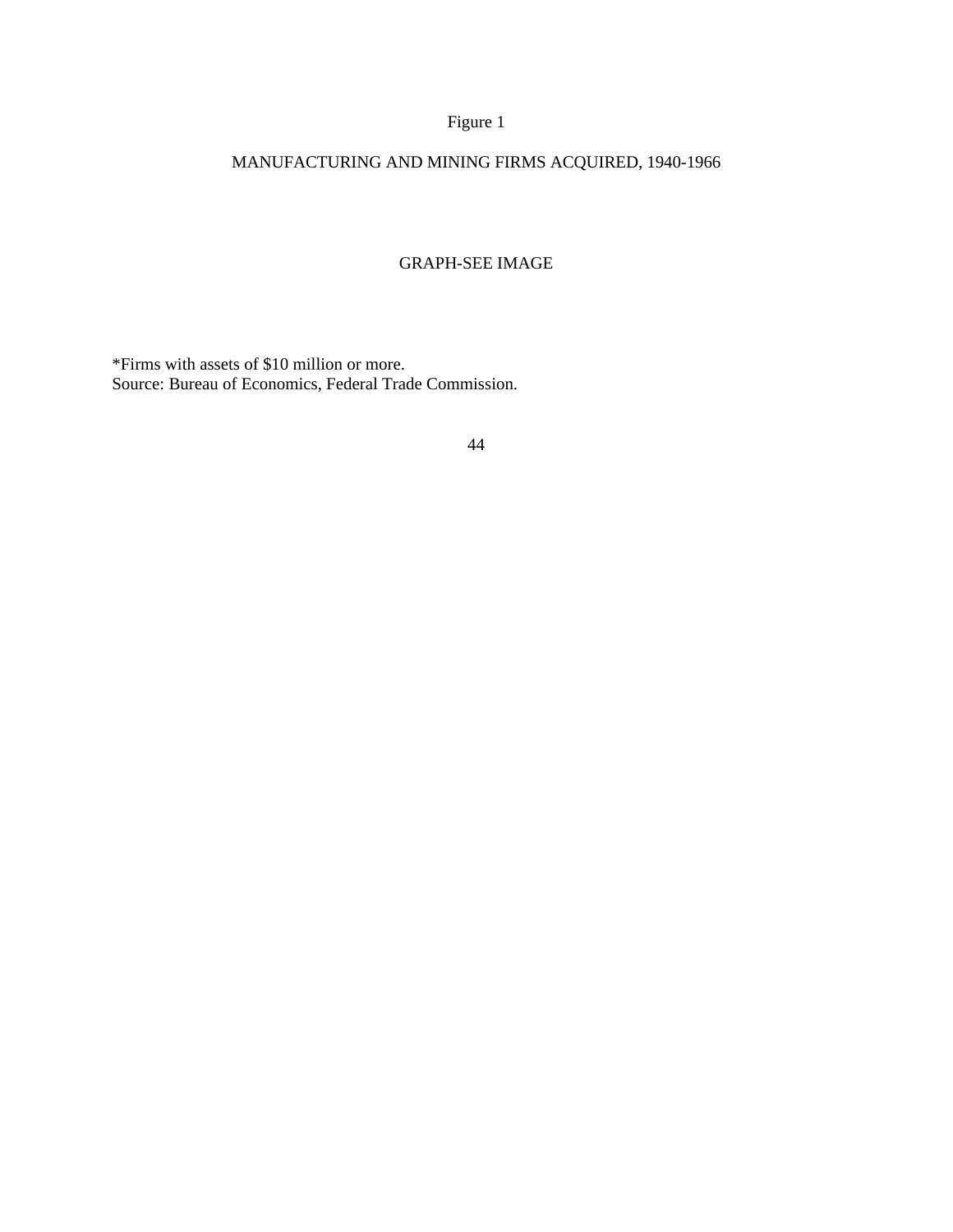These comparisons reveal that the 509 acquired companies with assets between \$10 million and \$25 million were equal to 46.6 percent of the total number and 44.4 percent of the total assets of all companies of this size operating in 1966. At the other extreme, only five companies with assets of over \$250 million were acquired, and these represented only 2.3 percent of the companies and 1.0 percent of the assets of all companies of this size in 1966.

In short, merger activity took a heavy toll among companies with assets in excess of \$10 million, particularly those with assets between \$10 million and \$100 million. Had these companies not been acquired, and had they continued in business, there would have been

| Year of acquisition | Number of firms<br>acquired | Assets $1$ | Average assets |
|---------------------|-----------------------------|------------|----------------|
| 1948<br>.           | $\overline{4}$              | \$65       | \$16           |
| 1949<br>.           | 5                           | 67         | 13             |
| 1950<br>.           | 4                           | 173        | 43             |
| 1951<br>.           | 9                           | 201        | 22             |
| 1952<br>.           | 13                          | 327        | 25             |
| 1953                | 23                          | 679        | 30             |
| 1954<br>.           | 35                          | 1,420      | 41             |
| $1955$              | 67                          | 2,115      | 32             |
| 1956                | 58                          | 2,036      | 35             |
| 1957                | 49                          | 1,459      | 30             |
| 1958                | 39                          | 1,118      | 29             |
| 1959                | 64                          | 1,958      | 31             |
| 1960                | 62                          | 1,708      | 28             |
| 1961<br>.           | 59                          | 2,129      | 36             |
| 1962                | 72                          | 2,192      | 30             |
| 1963                | 68                          | 2,917      | 43             |
| 1964                | 90                          | 2,784      | 31             |
| 1965                | 93                          | 3,910      | 42             |
| $1966^2$            | 98                          | 4,006      | 41             |
|                     |                             |            |                |
| $Total$             | 912                         | \$31,264   | \$34           |

TABLE 1—Acquisitions of manufacturing and mining firms with assets of \$10 million or more, 1948-1966 [Dollars in millions]

<sup>1</sup> Or consideration paid.

<sup>2</sup> Preliminary. Data for all other years represent latest revisions.

Source: Bureau of Economies, Federal Trade Commission.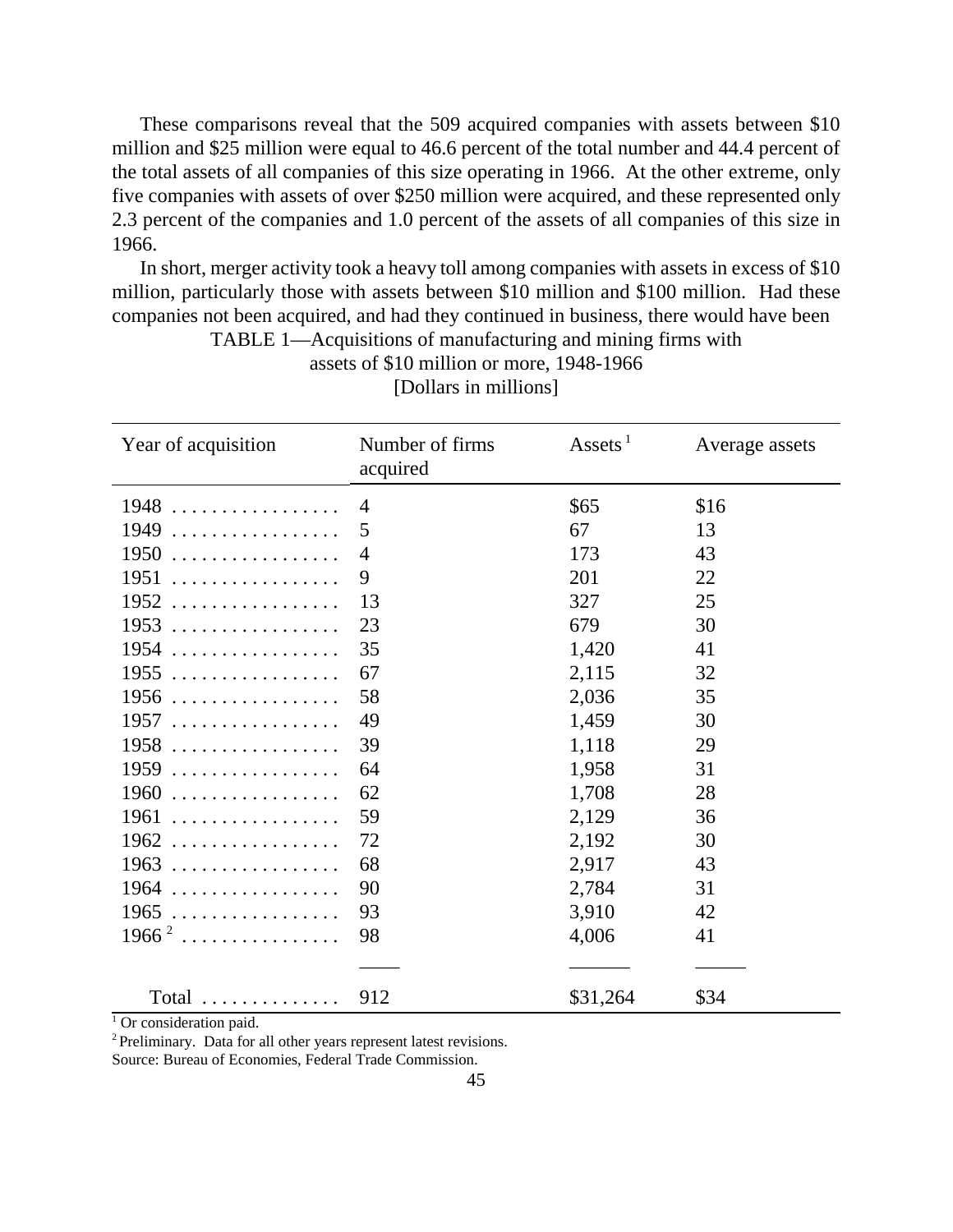at least one-third more companies with assets of \$10 million or more operating in 1966.

1. Acquisitions of 200 Largest Corporations.—Between 1948 and 1965 the 200 largest manufacturing corporations of 1965 made at least 2,692 acquisitions with combined assets of \$21.5 billion. This represents an enormous volume of resources. It is greater than the

TABLE 2.--Number of acquisitions and manufacturing assets acquired during 1948-1966 compared with total manufacturing, 1966

| Size class of acquired<br>firms (millions) | Number of<br>manufacturing<br>companies acquired<br>1948-1966 <sup>1</sup> | Total number of<br>manufacturerers,<br>1966 <sup>2</sup> | Number of<br>acquisitions as percent<br>of total number of<br>manufacturers, $1966^2$ |  |
|--------------------------------------------|----------------------------------------------------------------------------|----------------------------------------------------------|---------------------------------------------------------------------------------------|--|
| $$10-$25$                                  | 509                                                                        | 1,093                                                    | 46.6                                                                                  |  |
| $$25 - $50$                                | 196                                                                        | 485                                                      | 40.4                                                                                  |  |
| $$50-$100$                                 | 97                                                                         | 284                                                      | 34.2                                                                                  |  |
| $$100 - $250$                              | 36                                                                         | 242                                                      | 14.9                                                                                  |  |
| Over $$250$                                | 5                                                                          | 216                                                      | 2.3                                                                                   |  |
|                                            |                                                                            |                                                          |                                                                                       |  |
| Total<br>. . <b>.</b> .                    | 843                                                                        | 2.320                                                    | 36.3                                                                                  |  |

### A. NUMBER

|  | <b>B. ASSETS</b> |
|--|------------------|
|--|------------------|

| Size class of acquired<br>firms (millions) | Number of<br>manufacturing assets<br>acquired<br>1948-1966 (millions) <sup>1</sup> | Total number of<br>manufacturing assets<br>(billions) $19662$ | Acquired assets as<br>percent of total assets |
|--------------------------------------------|------------------------------------------------------------------------------------|---------------------------------------------------------------|-----------------------------------------------|
| $$10-$25$                                  | \$7,744                                                                            | \$17,428                                                      | 44.4                                          |
| $$25 - $50$                                | 6,765                                                                              | 17,455                                                        | 38.8                                          |
| $$50-$100$                                 | 6,610                                                                              | 20,602                                                        | 32.1                                          |
| $$100 - $250$                              | 4,932                                                                              | 38,450                                                        | 12.8                                          |
| Over $$250$                                | 2,121                                                                              | 213,375                                                       | 1.0                                           |
|                                            |                                                                                    |                                                               |                                               |
| $Total \dots \dots \dots \dots$            | \$28,172                                                                           | \$307,310                                                     | 9.2                                           |

<sup>1</sup> All mining acquisitions have been excluded from these data.

<sup>2</sup> First quarter.

Source: Bureau of Economics, Federal Trade Commission.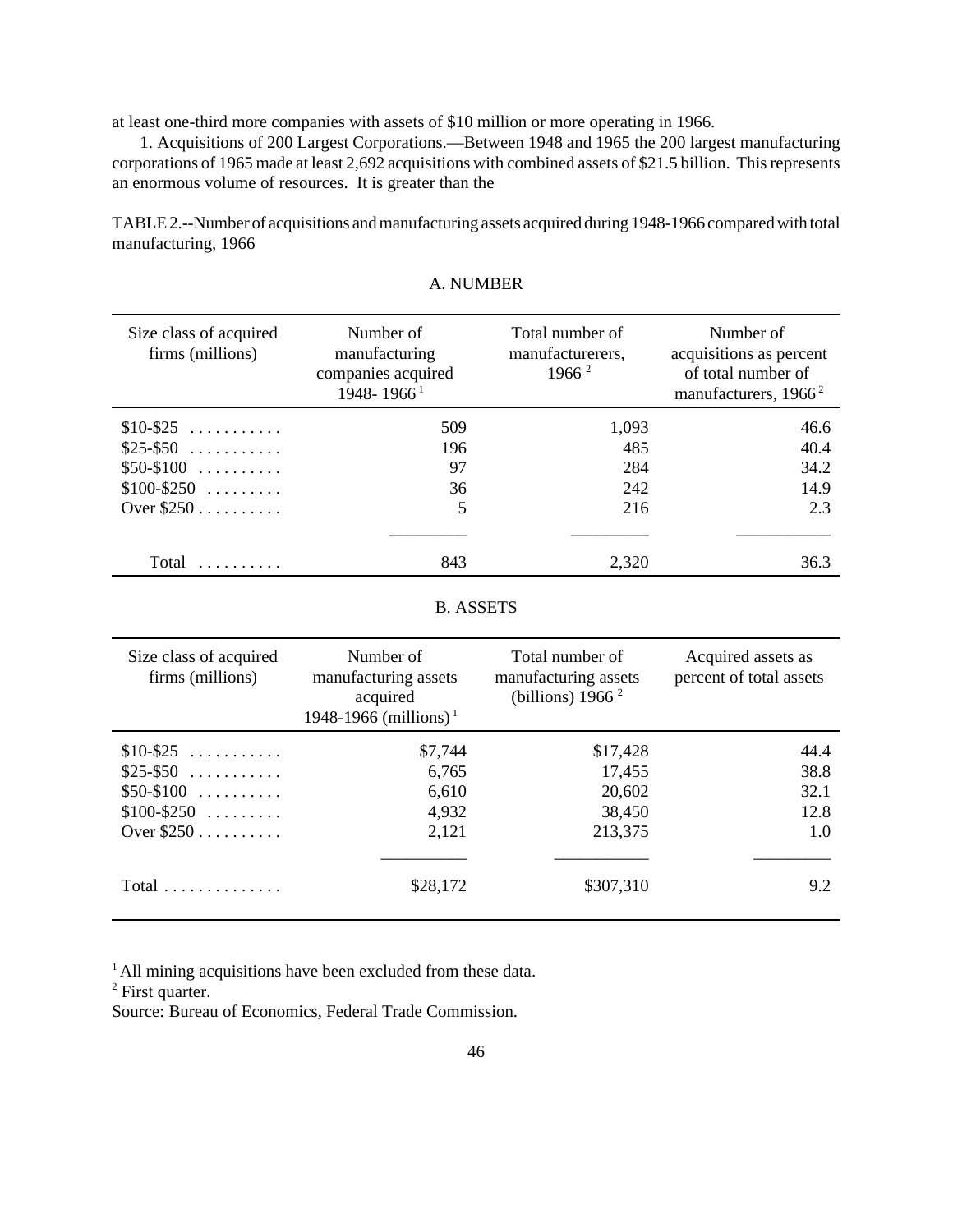combined assets held by the 150 corporations ranking 51st to 200th in 1948. Put another way, between 1948 and 1965, these 200 concerns absorbed assets one-fourth as great asthose held by all other manufacturing corporations in 1948.

All size groups made a substantial volume of acquisitions. Firms ranking among the top five companies in 1965 made the greatest volume of acquisitions measured in terms of acquired assets (about \$180 million each). But since these companies were so much larger than the others to begin with, acquisitions were relatively less important to their growth. Acquisitions were equal to 7.8 percent of the size of these companies in 1948, 2.1 percent of their size in 1965, and represent only 2.9 percent of their growth between 1948 and 1965 (table 3). Mergers were much more important to other companies ranking among the top 200 in 1965, particularly those ranking 21st to 200th. The acquired assets of companies ranking 51st to 200th in 1965 were equal to about 25 percent of their asset growth between 1948 and 1965. This represents a minimum estimate of the contribution of mergers to the growth of these companies, since it takes into account only the direct contribution of mergers to their growth.

The country's 200 largest industrial corporations have been very active acquirers throughout the course of the current merger movement. Nor has there been a significant letup in their tempo in recent years. During the period 1948-1966, acquisitions by the top 200 accounted for only 30 percent of the number of large acquisitions, but this was equivalent to 60 percent of all "large" acquisitions when measured by assets of acquired companies.

2. Change in Aggregate Concentration Between 1950 and 1965.— The level of aggregate concentration in American manufacturing has risen substantially over the past half century. Precise information is available for charting the trends in aggregate concentration in the postwar years. Figure 2 shows changes in the share of value added by the 200 largest manufacturing corporations between 1947 and 1963. Over the period the top 200 expanded their share from 30 percent to 41 percent, or by over one-third. Although the most precipitousincrease occurred between 1947 and 1954, the trend has persisted throughout the period. Since 1958 the rate of increase was 0.6 percent a year. By 1963 the 100 largest held a greater share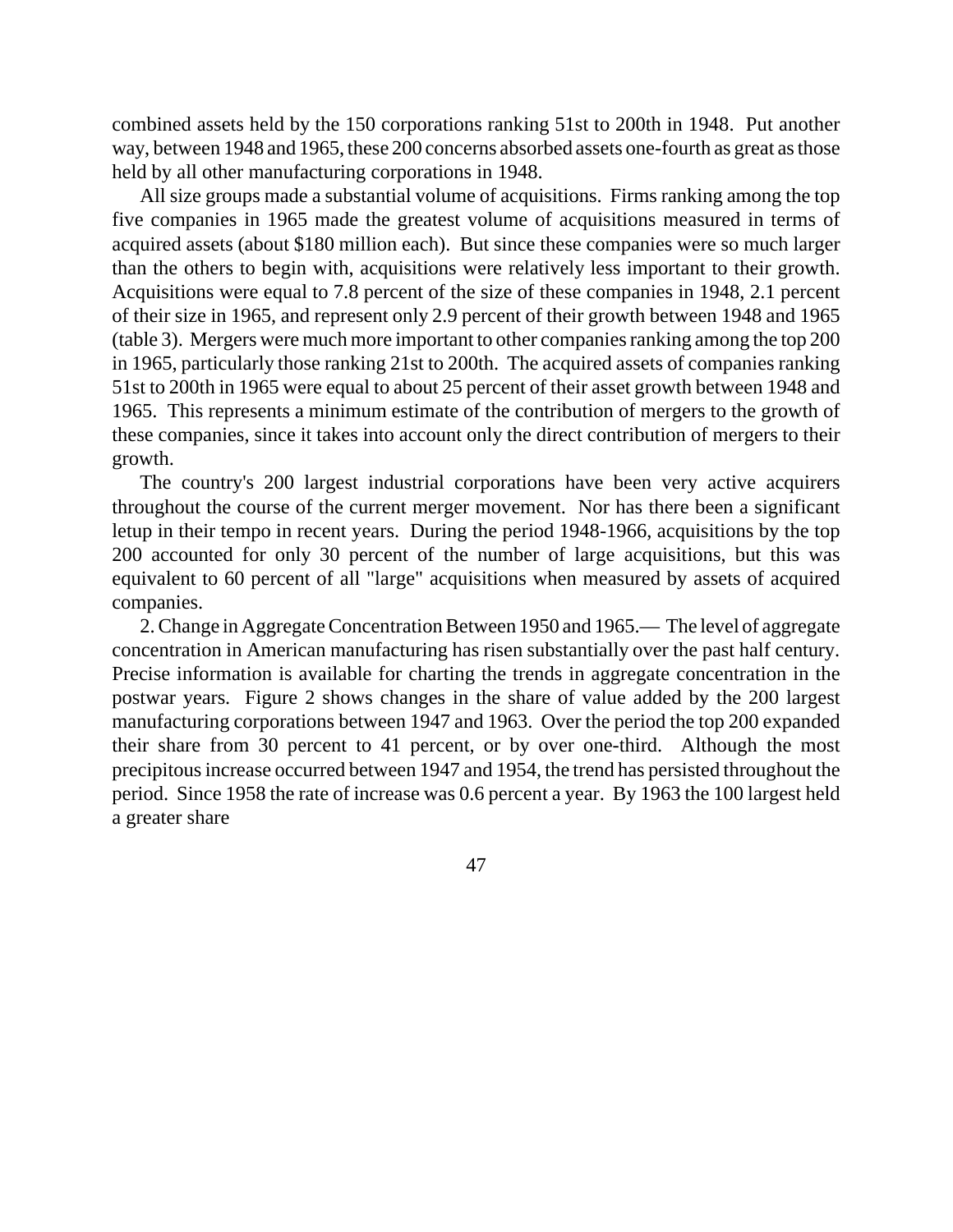| Size of acquiring corporation 1 | Assets of Group   |                    | Asset                             | Number of<br>Acquisitions | Total<br>assets<br>acquired <sup>2</sup><br>(mins) | Acquired assets as percent of: |                |                              |  |
|---------------------------------|-------------------|--------------------|-----------------------------------|---------------------------|----------------------------------------------------|--------------------------------|----------------|------------------------------|--|
|                                 | 1948<br>(millions | 1965<br>(millions) | Growth<br>1948-1965<br>(millions) |                           |                                                    | 1948<br>assets                 | 1965<br>assets | Asset<br>growth<br>1948-1965 |  |
| 5 largest                       | \$11,445          | \$42,825           | \$31,380                          | 62                        | \$897                                              | 7.8                            | 2.1            | 2.9                          |  |
| 6 to 10                         | 5,128             | 22,634             | 17,506                            | 41                        | 838                                                | 16.3                           | 3.7            | 4.8                          |  |
| 20<br>$11$ to                   | 7,847             | 24,540             | 16,694                            | 80                        | 805                                                | 10.3                           | 3.3            | 4.8                          |  |
| 21 to 50                        | 10,920            | 39,177             | 28,256                            | 419                       | 4,930                                              | 45.1                           | 12.6           | 17.4                         |  |
| 51 to 100                       | 10,399            | 37,804             | 27,405                            | 867                       | 6,810                                              | 65.5                           | 18.0           | 24.9                         |  |
| 101 to 150                      | 5,876             | 21,755             | 15,879                            | 740                       | 4,210                                              | 71.6                           | 19.4           | 26.5                         |  |
| 151<br>to 200                   | 3,459             | 14,859             | 11,399                            | 483                       | 3,008                                              | 87.0                           | 20.2           | 26.4                         |  |
|                                 |                   |                    |                                   |                           |                                                    |                                |                |                              |  |
| Total 200                       | \$55,074          | \$203,594          | \$148,519                         | 2,692                     | \$21,498                                           | 39.0                           | 10.6           | 14.5                         |  |

Table 3--Acquisitions made between 1948 and 1965 by 200 largest manufacturing corporations of 1965

<sup>1</sup>Companies ranked by total assets in 1965.

<sup>2</sup>These figures include all acquisitions (including partial acquisitions) made by the acquiring company during the period 1948-1965, and are not limited to acquisitions of mining and manufacturing companies. In instances where asset data were unavailable, asset estimates or consideration paid has been used. Asset information was available for 1,789 of these acquisitions

Source: Bureau of Economics, Federal Trade Commission.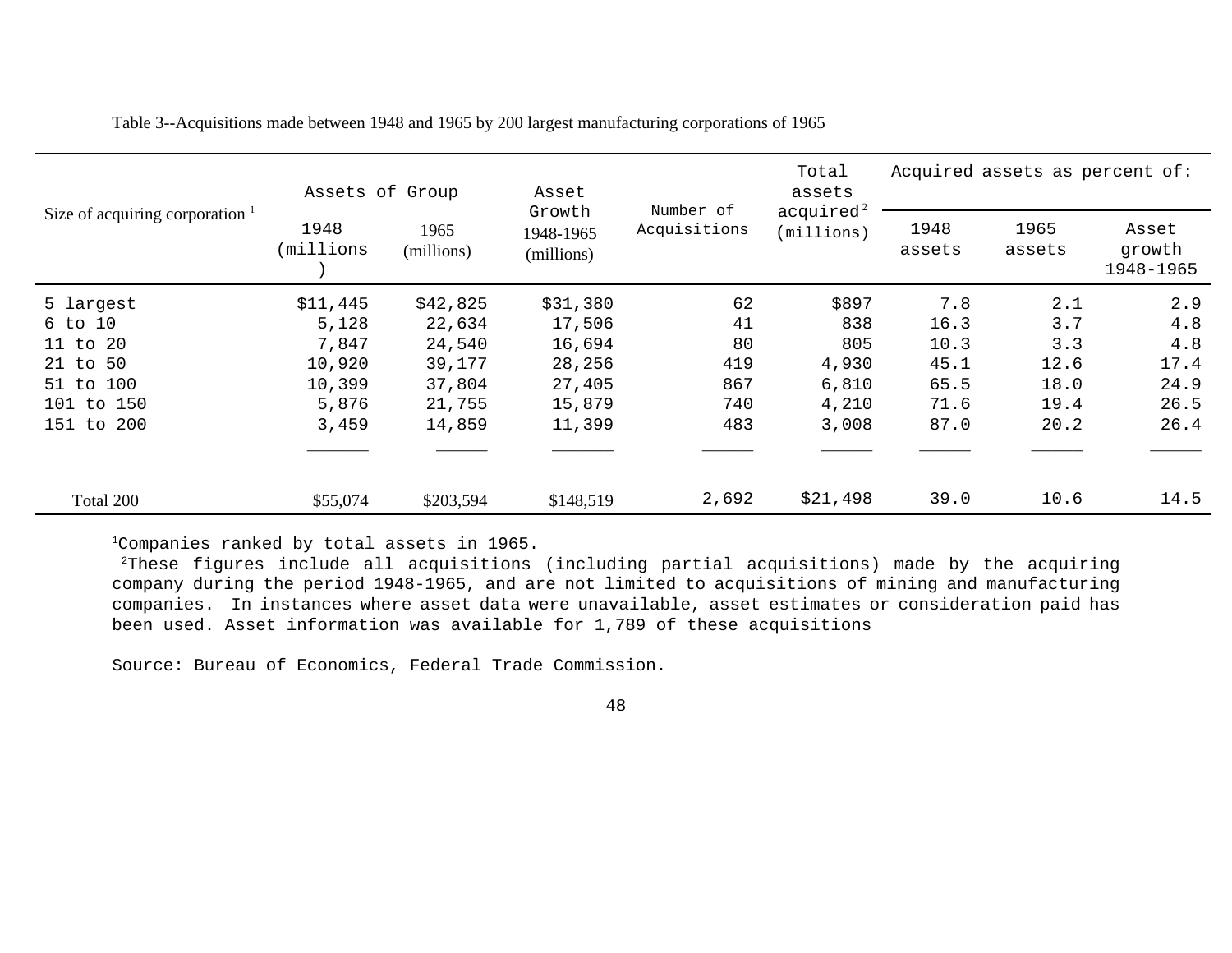# Figure 2

### SHARE OF VALUE ADDED BY MANUFACTURE ACCOUNTED FOR BY 200 LARGEST MANUFACTURING OMPANIES, 1947-1963

#### GRAPH - SEE IMAGE

SOURCE: Bureau of the Census

Figure 2. See Job 70-989, Economic Concentration, Hearings before the Subcommittee on Antitrust and Monopoly of the Committee on the Judiciary, U.S. Senate, 89th Congress, 2d Session, September 12, 13, 19, and 20, 1966. Part 5, "Concentration and Divisional Reporting," p. 1890.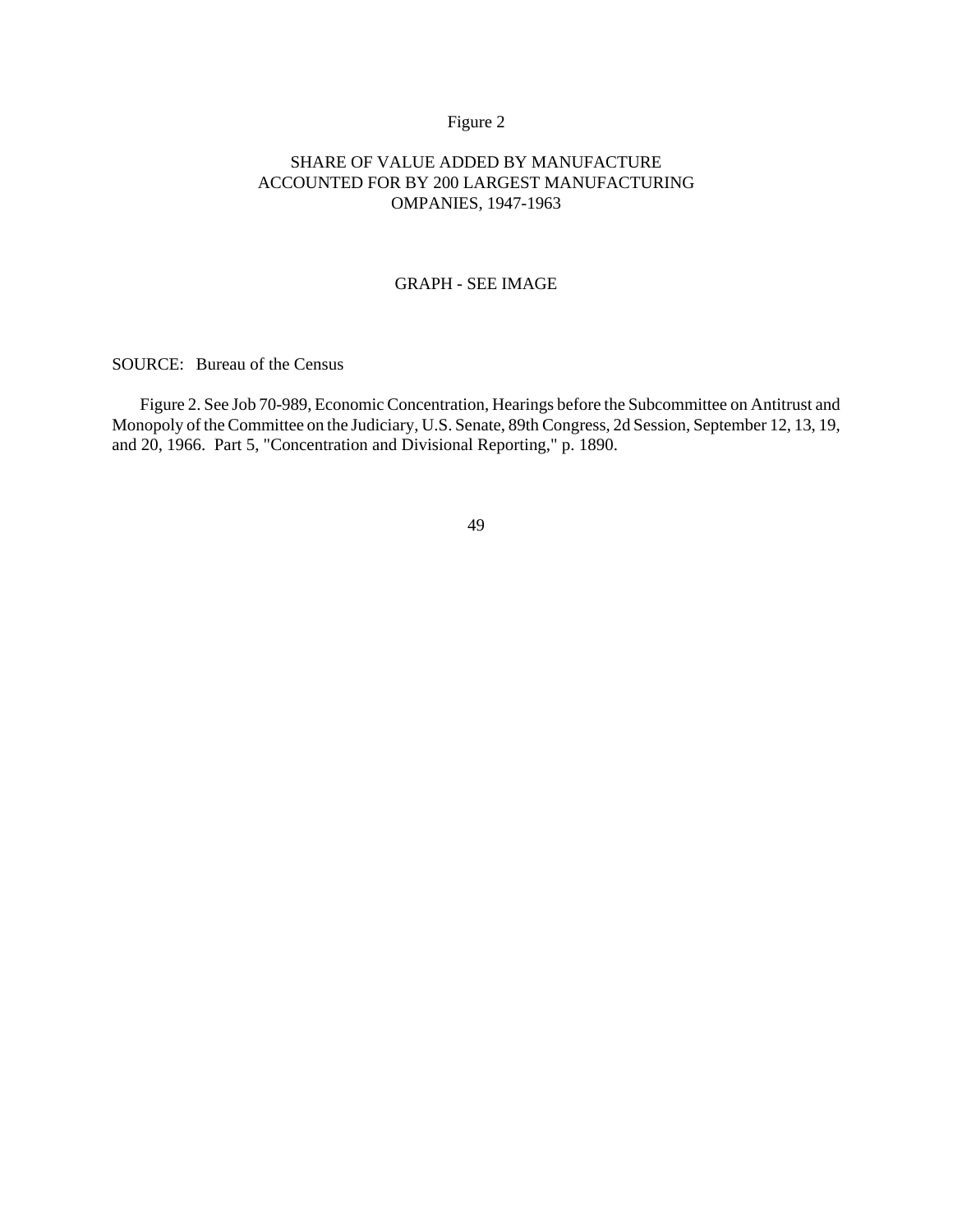than was held by the 200 largest in 1947, and the 50 largest held a greater share than the 100 largest in 1947.

Concentration measured in terms of value added understates actual concentration in a number of respects. Table 4 shows the change in concentration between 1950 and 1965 using total assets as a measure of financial power. By this measure, the share of total manufacturing assets held by the top 100 companies rose from 38.8 percent to 45.4 percent, and the share of the top 200 rose from 46.9 percent to 55.4 percent. In other words, by 1965 the top 100 companies held very nearly as great a share as that held by the top 200 in 1950.

| Corporate size group                                                                                                                                                   |                      | Percent of total assets<br>1950 1965 |
|------------------------------------------------------------------------------------------------------------------------------------------------------------------------|----------------------|--------------------------------------|
| $5 \text{ largest} \dots \dots \dots \dots \dots \dots \dots \dots \dots \dots \quad 9.6$<br>20 largest $\ldots \ldots \ldots \ldots \ldots \ldots \ldots \ldots$ 20.7 |                      | 11.8<br>18.0<br>24.6                 |
| 50 largest $\ldots \ldots \ldots \ldots \ldots \ldots \ldots$<br>$100$ largest<br>$200$ largest                                                                        | 30.2<br>38.6<br>46.7 | 35.2<br>45.4<br>55.4                 |

TABLE 4.-- Concentration of total manufacturing assets 1950 and 1965

Source: Bureau of Economics, Federal Trade Commission.

This substantial growth in concentration occurred in the face of enormous growth in the economy. In fact, the total number of manufacturing corporations actually increased by about 55,000 during the period. Thus, this galaxy of a relatively few very large firms expanded its share in a universe which itself was expanding rapidly during the period.

3. Market Concentration.—Market concentration refers to the share of an industry's business held by the leading firms in the industry. It contrasts with the measures of aggregate concentration dealt with above. Instead of measuring concentration of all manufacturing assets or sales, it measures concentration in the manufacture of a particular product. Although aggregate and market concentration may be related and each may have relevance for questions of "economic power," they do not necessarily move in the same direction.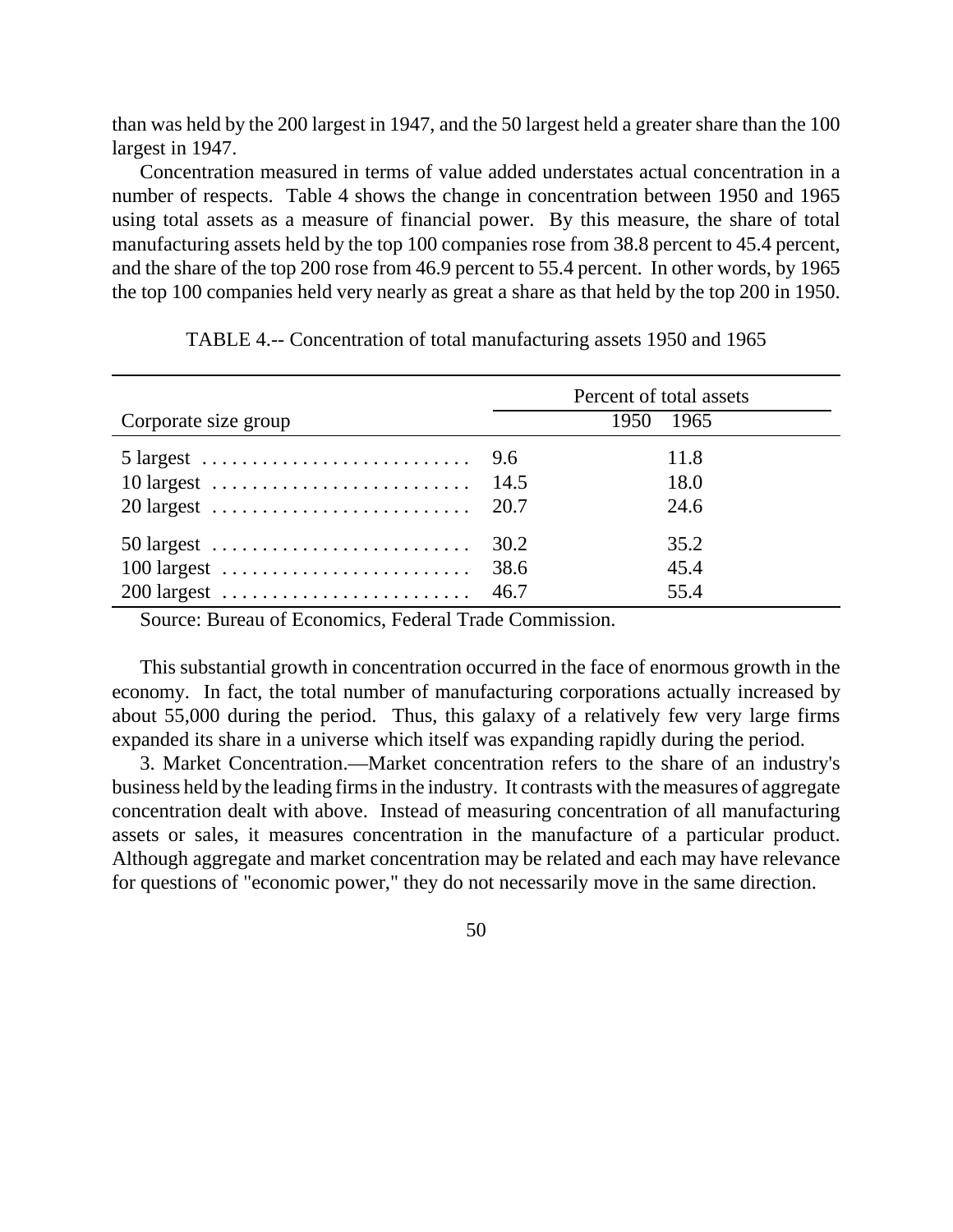Market concentration is directly related to the matter of competition and monopoly. It shows where an industry is located in the broad spectrum between competition and monopoly. Economic theory suggests and industrial experience indicates that the level of industry concentration is a strategic conditioning influence on performance. Although not alone in this role, it is usually isolated as the single most important structural variable since values of other structural variables often move in tandem with it. A key example of this is that high levels of market concentration are almost always accompanied by high entry barriers.

Concentration ratios computed periodically by the Bureau of the Census for the Senate Antitrust and Monopoly Committee measure the percentages of total industry production or shipments accounted for by the largest four, eight or 20 companies in an industry. Twentyseven percent of U.S. manufacturing production in 1963 originated from high concentration industries in which four companies accounted for 50 percent or more of the national output (figure 3). This share raises to over 30 percent when production of local market and not elsewhere classified product (NEC) industries are excluded.

4. Concentration Trends Between 1947 and 1963.—There appears to have been no marked tendency for concentration of manufacturing industries as a group to have either increased or decreased over this 16-year period. This conclusion is based on an analysis of 213 essentially comparable industries. These industries are sufficiently representative of all industries to indicate the nature of postwar concentration trends in manufacturing industries. Of these industries, 86 showed declines of 3 percentage points or more in four-firm concentration ratios, whereas 81 industries experienced increases of 3 percentage points or more in concentration ratios (table 5).

The concentration trend over the 16 postwar years from 1947 to 1963 conceals significant changes occurring within the period. From 1947 to 1958, there was a decline in average concentration (figure 4). The average four-firm concentration ratio fell .4 percentage points from 1947 to 1954 and a similar amount from 1954 to 1958. Between 1958 and 1963, however, there was a distinct upward trend in concentration. The average four-firm concentration ratio industries increased by 1.1 percentage points. Seventy-three industries experi-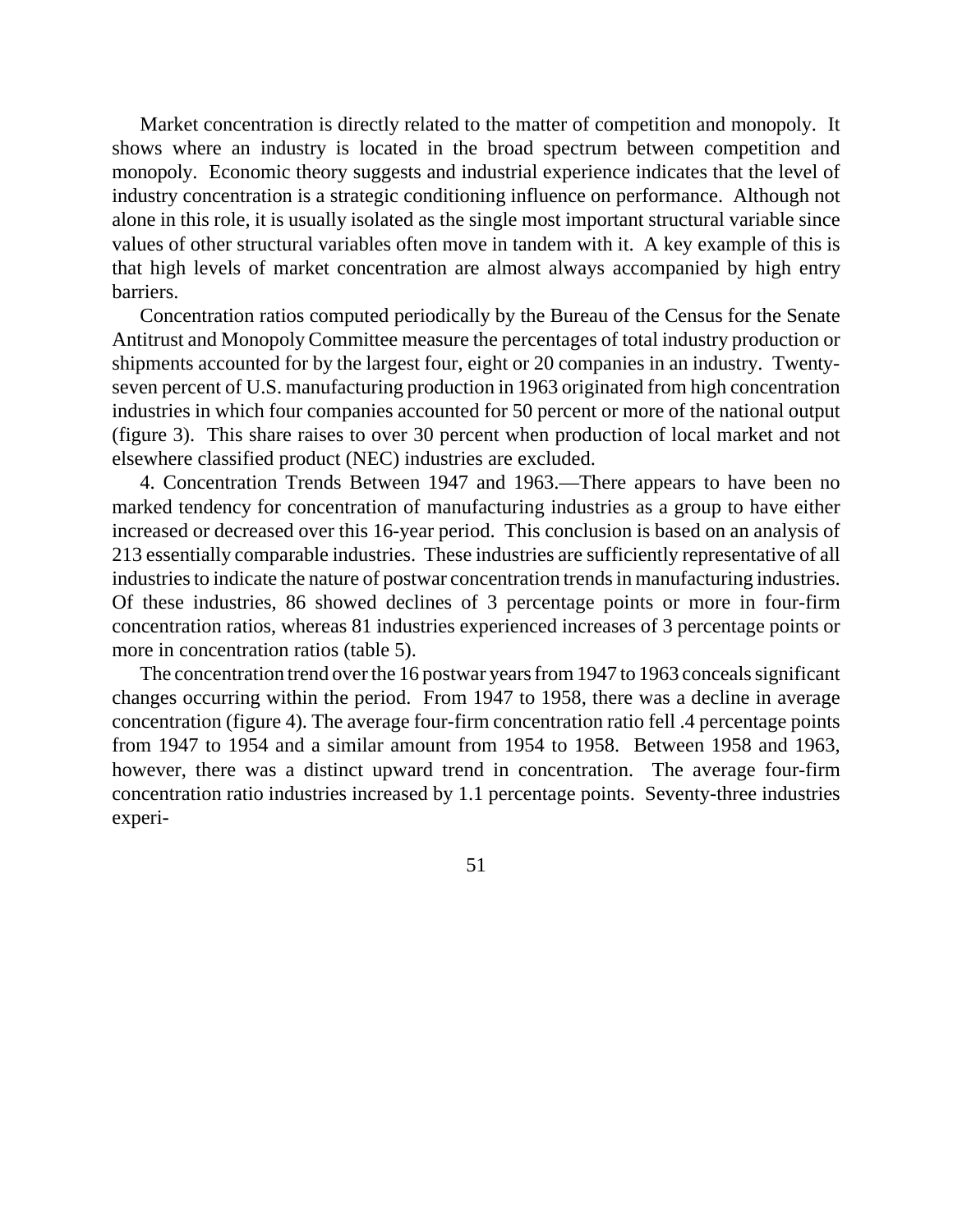#### Figure 3

### Distribution of Manufacturing Industries by 4-Firm Concentration-Ratio Quartiles, 1963

Number Of Industries\* Concentration Quartile Value Of Shipments\*

#### GRAPHS-SEE IMAGE

\*Therewere 415 4-digitmanufacturing industries, excluding newspapers and periodicals, in 1963with a total value of shipments of 358 billion. Included within the group were 18 local-market industries with value of shipments of \$38 billion and 15 "not elsewhere classified" industries of major 2-digit groups with value of shipments of \$8 billion.

\*\*This quartile includes one "not elsewhere classified" industry with value of shipments of \$71 million. \*\*\*This quartile includes 3 local-market industries with value of shipments of \$3.6 billion and 3 "not elsewhere classified" industries with value of shipments of a half a billion.

\*\*\*\*Twenty five industries having 4-firm concentration ratios of less than 25 percent were either localmarket industries or "not elsewhere classified" industries. Their value of shipments of \$42 billion made up 32 percent of the quartile total shipments. Of the 25 industries, 14 were local-market industries having \$34 billion in shipments and 11 were "not elsewhere classified" industries with \$8 billion in shipments.

Source: Bureau of Economics, Federal Trade Commission, based on Concentration Ratios in Manufacturing Industry 1963, Subcommittee on Antitrust and Monopoly of the Committee on the Judiciary, U.S. Senate. 89th Congress, 2d session.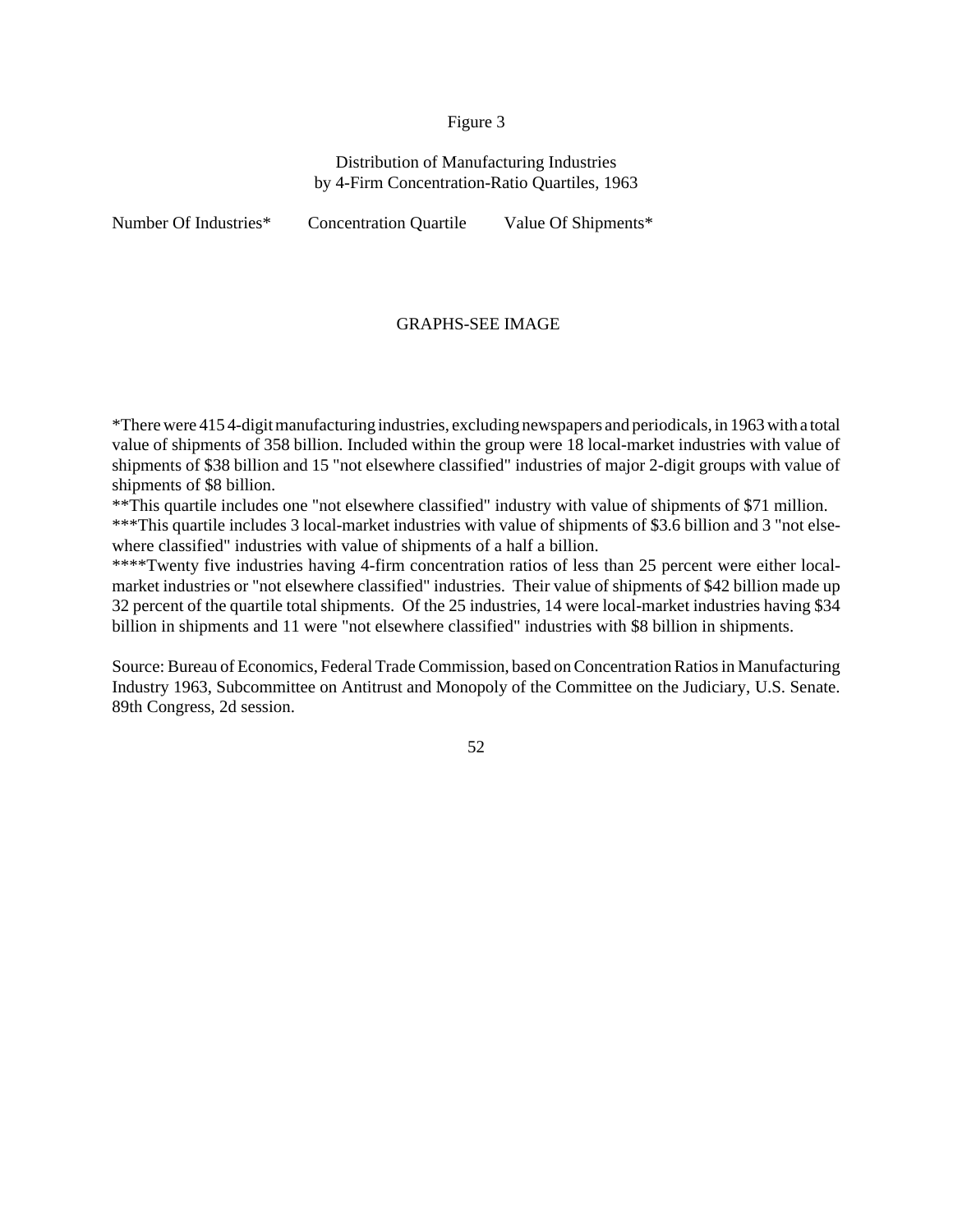enced increases in concentration of 3 percentage points or more in this period compared to 49 which experienced decreases.

High concentration is more characteristic of consumer goods industries than producer goods industries. Excluding local market and NEC industries, 37 percent of the value of production of con-

|                                                                                           | [Dollars in billions]<br>A. NUMBER OF INDUSTRIES    |                                                      |                                                                                    |  |  |  |
|-------------------------------------------------------------------------------------------|-----------------------------------------------------|------------------------------------------------------|------------------------------------------------------------------------------------|--|--|--|
|                                                                                           | Number of industries in which concentration ratios— |                                                      |                                                                                    |  |  |  |
| Concentration<br>ratios                                                                   | Increased                                           | Stayed the Same <sup>1</sup>                         | Decreased                                                                          |  |  |  |
| $4$ -firm<br>8-firm                                                                       | 81<br>46<br>95<br>50                                |                                                      | 86<br>68                                                                           |  |  |  |
|                                                                                           |                                                     | Percent of industries in which concentration ratios- |                                                                                    |  |  |  |
|                                                                                           | Increased                                           | Stayed the Same <sup>1</sup>                         | Decreased                                                                          |  |  |  |
| $4$ -firm<br>8-firm                                                                       | 38<br>22<br>45<br>23                                |                                                      | 40<br>32                                                                           |  |  |  |
| <b>B. VALUE OF SHIPMENTS</b>                                                              |                                                     |                                                      |                                                                                    |  |  |  |
| Value of 1963 shipments of industries in which concentration<br>Concentration<br>ratios-- |                                                     |                                                      |                                                                                    |  |  |  |
| ratios                                                                                    | Increased                                           | Stayed the Same <sup>1</sup>                         | Decreased                                                                          |  |  |  |
| 4-firm<br>8-firm                                                                          | \$61<br>\$76                                        | \$36<br>\$32                                         | \$80<br>\$67                                                                       |  |  |  |
|                                                                                           |                                                     |                                                      | Percent distribution of shipments of industries in which<br>concentration ratios-- |  |  |  |
|                                                                                           | Increased                                           | Stayed the Same <sup>1</sup>                         | Decreased                                                                          |  |  |  |
| 4-firm<br>8-firm<br>.                                                                     | 35<br>44                                            | 20<br>18                                             | 45<br>38                                                                           |  |  |  |

TABLE 5.-Distribution of 213 comparable industries by change in four- and eight-firm concentration ratios 1947 to 1963

<sup>1</sup> Changed less than 3 percentage points.

Source: Bureau of Economics, Federal Trade Commission, based on Concentration Ratios in Manufacturing Industry 1963, Subcommittee on Antitrust and Monopoly of the Committee on the Judiciary, U.S. Senate, 89th Congress, 2d session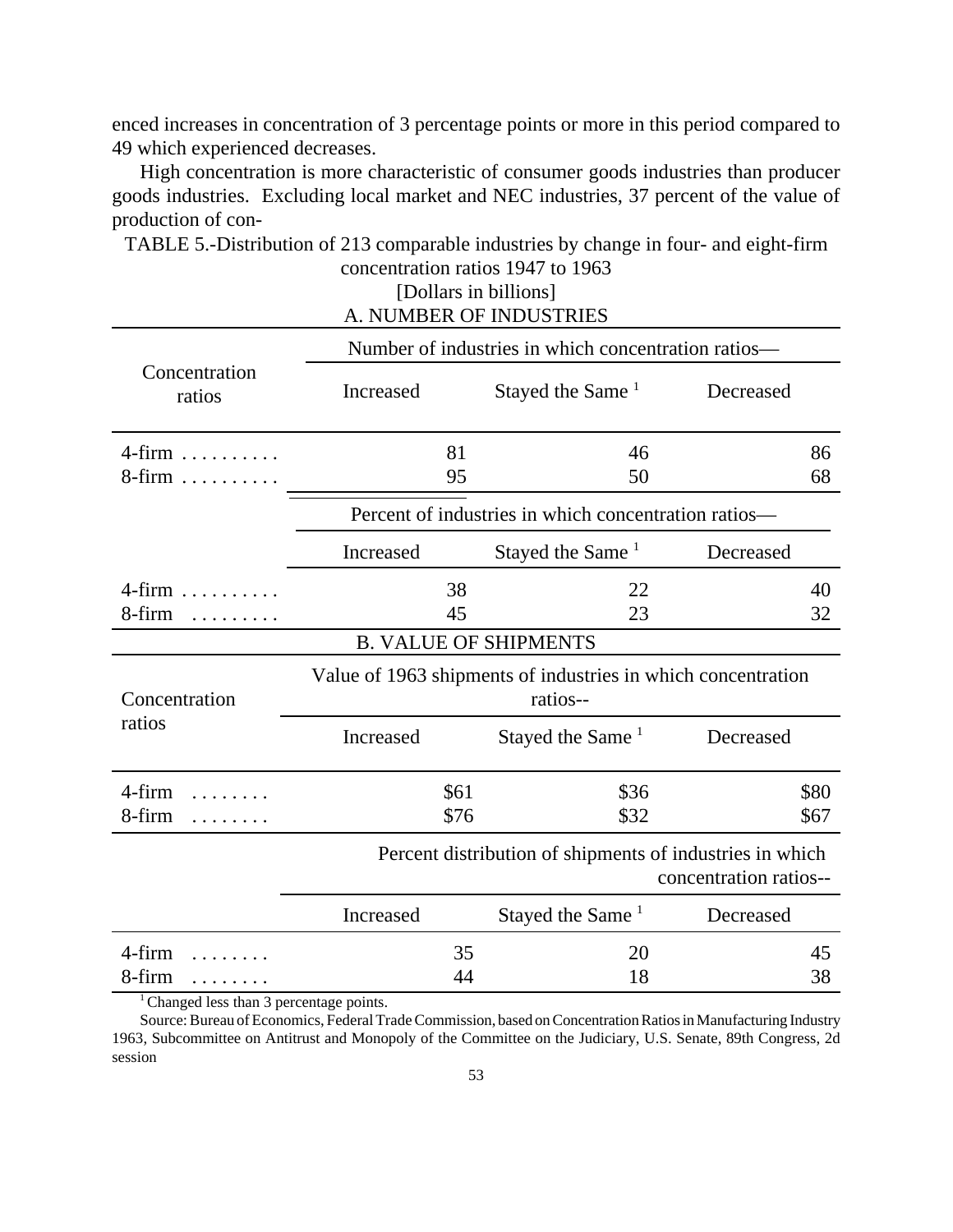# Figure 4

# Average Change of 4-Firm and 8-Firm Concentration Ratios of comparable manufacturing industries 1947-54, 1954-58 and 1958-63

# GRAPH-SEE IMAGE

Average Concentration Change 1 A. 213 Comparable Manufacturing Industries B. 132 Comparable Producer Goods Industries C. 81 Comparable Consumer Goods Industries

<sup>1</sup> Simple average of percentage point changes of 4-digit industry concentration ratios. Source: Bureau of Economics, Federal Trade Commission, based on Concentration Ratios inManufacturing Industry1963, Subcommittee on Antitrust and Monopoly of the Committee on the judiciary, U. S. Senate, 89th Congress, 2d Session.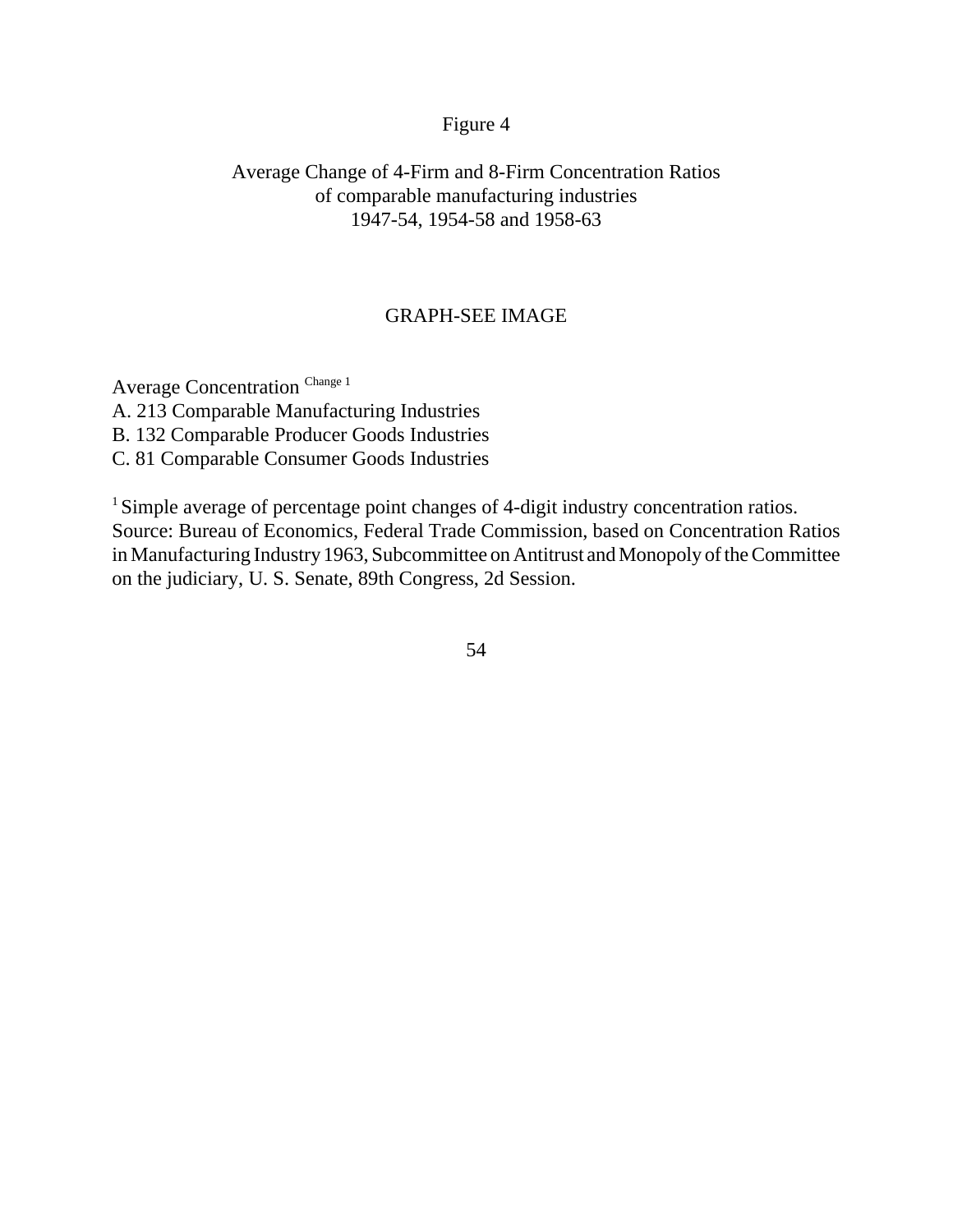sumer goods came from industries in which the top four firms account for over 50 percent of total production, while only 28 percent of producer goods production came from such highly concentrated industries.

5. Concentration in Producer and Consumer Goods Industries.— Concentration levels of individual industries experienced diverse movements between 1947 and 1963. Some contrasting patterns are evident, however, between consumer and producer goodsindustries. Generally speaking, concentration in consumer goods industries rose whereas it declined in producer goods industries (figure 4). Over the entire 1947-1963 period these counter movements offset each other, leaving the average level of four-firm concentration of the combined group relatively unchanged.

All consumer goods industries were classified into three categories: Undifferentiated, moderately differentiated, and highly differentiated. There were pronounced differences in the concentration trends among the various consumer goods industries according to the degree of product differentiation (figure 5). Among the undifferentiated product industries, 10 percent more industries experienced declines in concentration than experienced increases. This was in marked contrast to trends in both the moderately differentiated and highly differentiated consumer goods categories. About twice as many moderately differentiated consumer goods industries experienced concentration increases as experienced decreases, and about four times as many highly differentiated consumer goods industries experienced increases as decreases. These contrasting trends are especially significant since both the moderately and highly differentiated product industries were already more concentrated in 1947 than the undifferentiated industries.

The Nature and Scope of Webb-Pomerene Associations.— During the year the Bureau completed a draft of a report on Webb-Pomerene associations. Some of the results of the studywere presented before the Subcommittee on Antitrust and Monopoly of theCommittee on the Judiciary, U.S. Senate, and are repeated below.

The Webb-Pomerene Act, passed in 1918, gave American companies limited exemption from the antitrust laws by permitting them to band together into export trade associations. The basic premise of the Act was that cooperative effort was necessary to enable many companies to compete effectively in foreign trade. It was hoped that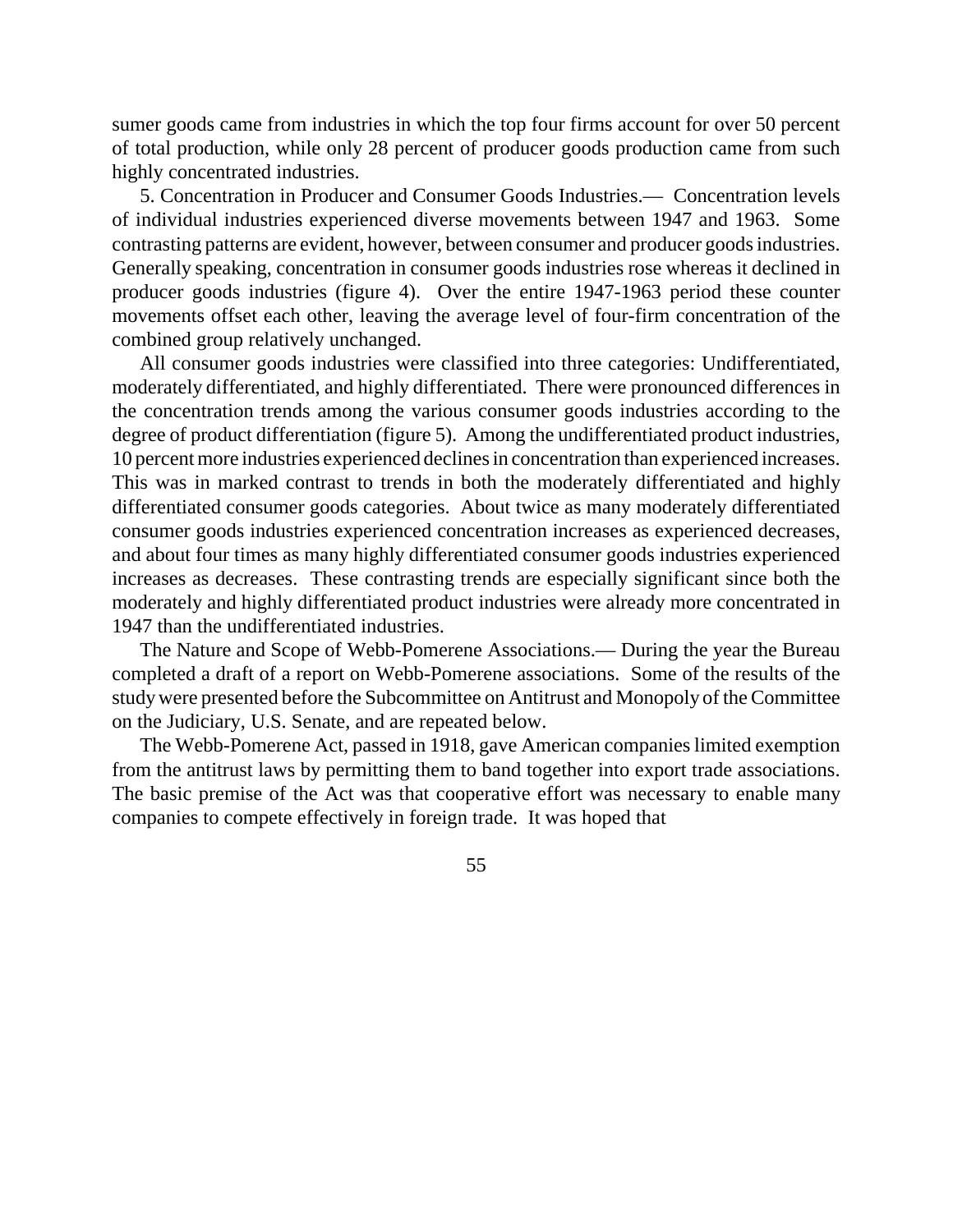such associations would give small American companies the economies of large scale and enable them to countervail the large foreign cartels which appeared to be commonplace prior to World War I.

However, the full expectations of the Webb-Pomerene Act's proponents have not been realized over the half century since its passage. During the period 1918-1965, a total of 176 associations were properly registered with the Federal Trade Commission; of

# Figure 5

Change in 4-Firm Concentration in Consumer Goods Industries 1947-1963

Percent of industries where concentration:

# GRAPH-SEE IMAGE

 $<sup>1</sup>$  A change of less than three percentage points.</sup>

Source: Bureau of Economics, Federal Trade Commission, based on Concentration Ratios in Manufacturing Industry 1963, Subcommittee on Antitrust and Monopoly of the Committee on the judiciary, U. S. Senate, 89th Congress, 2d Session.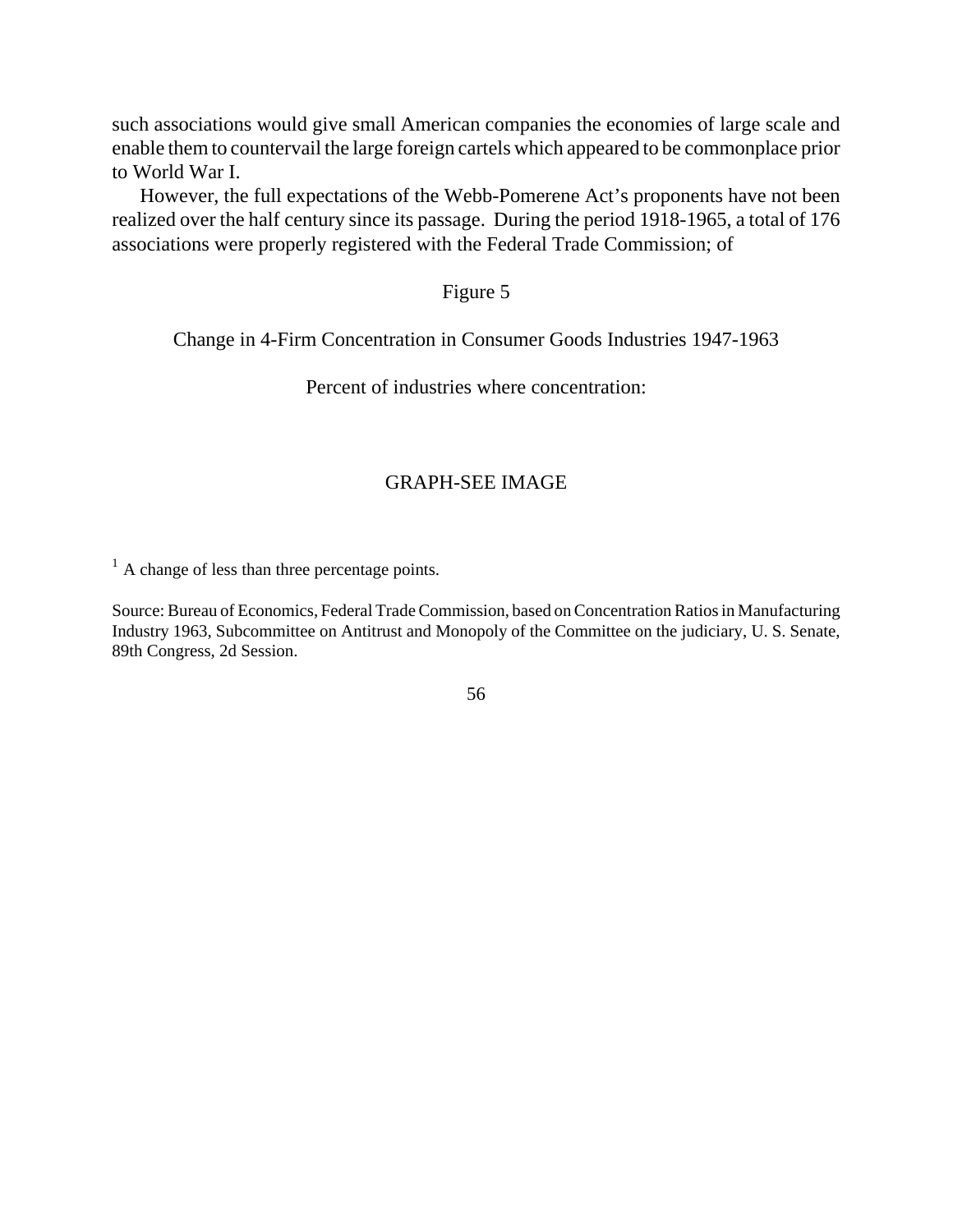these only 130 ever functioned in any way to assist U.S. exports. Table 6 shows the volume of Webb-assisted exports for the period 1958–1962 as reported by associations and their members. For this period Webb exports have ranged between \$420 million and \$500 million or approximately 2.4 percent of total U.S. merchandise exports.

In summary, the Bureau's study shows that Webb-Pomerene activity has been limited to a comparatively few associations handling a limited range of products, and the number of beneficiaries from such activity has been quite small. Only 263 firms were association members in 1962. For the period 1958–62 a total of 459 firms were members at one time or another. These members, for the most part, were drawn from the upper reaches of the business population and, at the same time, were the major beneficiaries of Webb-Pomerene assistance. Thus, although firms with \$100 million or more in assets accounted for only 0.1 percent of the corporate population, firms in this size category comprised 24 percent of all Webb-Pomerene association members and made 80 percent of all Webb-assisted exports. The collective assistance of all associations to small firms amounted to only \$18.5 million of exports in 1962, or less than 0.1 percent of total U.S. exports.

| TABLE 6.--Webb-assisted exports relative to total U.S. exports, |
|-----------------------------------------------------------------|
| 1958–1962                                                       |

| [Dollars in millions]                  |          |                          |                                                                        |  |  |  |
|----------------------------------------|----------|--------------------------|------------------------------------------------------------------------|--|--|--|
| Year<br>U.S.<br>merchandise<br>exports |          | Webb-assisted<br>exports | Webb exports as<br>percent of U.S.<br>merchandise<br>exports (percent) |  |  |  |
| 1958                                   | \$17,745 | \$420                    | 2.4                                                                    |  |  |  |
| 1959                                   | 17,438   | 443                      | 2.5                                                                    |  |  |  |
| 1960                                   | 20,378   | 491                      | 2.4                                                                    |  |  |  |
| $1961$                                 | 20,717   | 497                      | 2.4                                                                    |  |  |  |
| $1962$                                 | 21,403   | 499                      | 2.3                                                                    |  |  |  |

<sup>1</sup> Figures based on FTC Survey report. In some instances, member reports of assistance differed from association reports. Wherever such instances existed the larger of the 2 reports were accepted for the purposes of compiling total Webb-Pomerene export assistance.

Sources: For U.S. merchandise exports: U.S. Department of Commerce, Statistical Abstract, 1964, p. 866. For Webb-assisted exports: FTC Survey, Export Trade Associations, 1963.

284 - 559 O - 68 - 5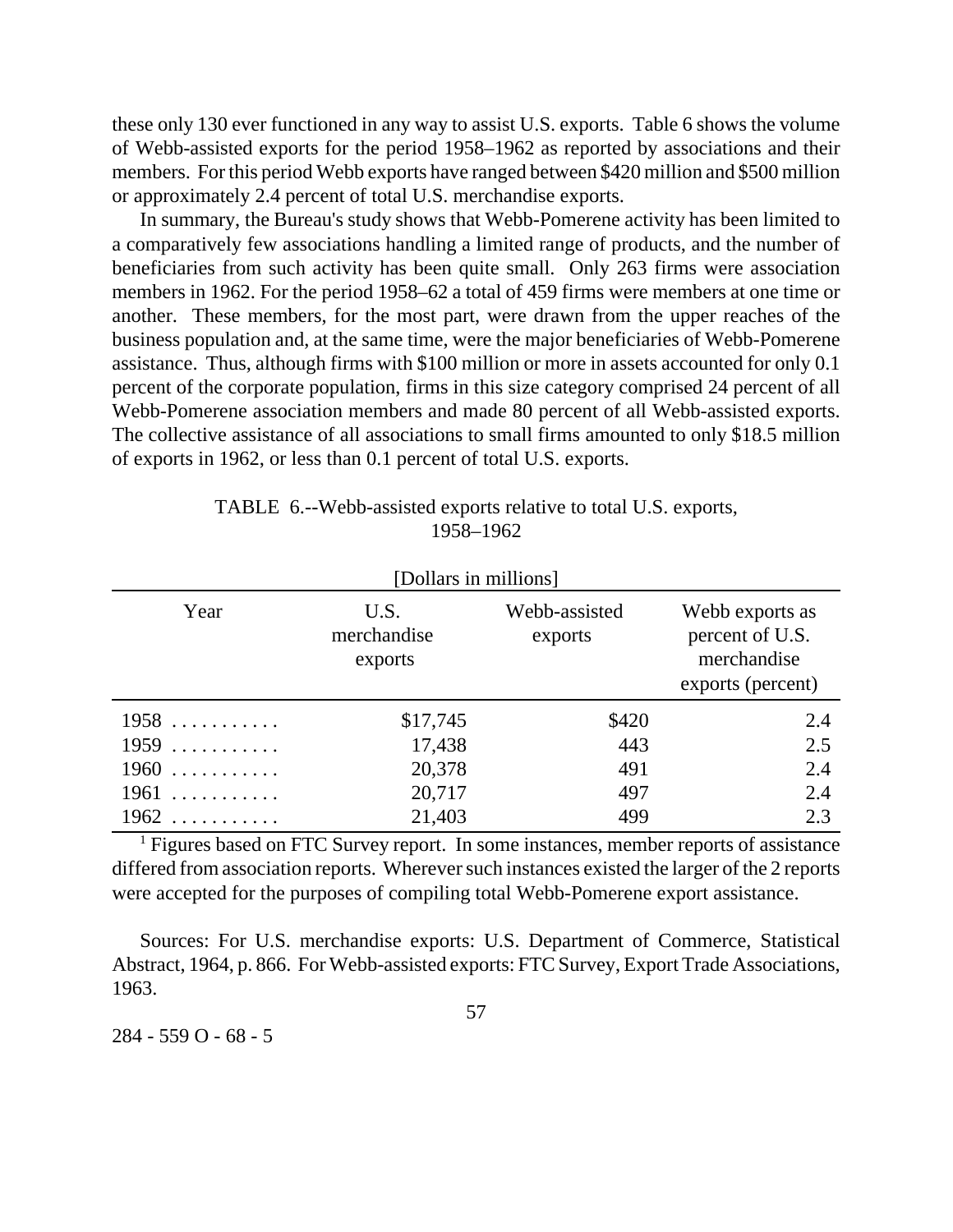Economic Report on Milk and Bread Prices.—This report made public the findings of a Federal Trade Commission study undertaken at the request of the Secretary of Agriculture. On August 4, 1966 as a result of growing concern over higher food prices, particularly bread and milk prices, Secretary of Agriculture Orville Freeman requested the Federal Trade Commission to "review immediately the pricing policies and actions for bread and fluid milk, including recent price changes of these food items and their relation to all factors affecting costs and the conditions of competition" and "make its findings available as soon as possible."

The study showed that the price increases taking effect mainly during July and August caused the national average retail price of bread to increase 7.5 percent and the price of milk to increase 7.8 percent. But there were also substantial differences in the patterns of price behavior between bread and milk. Although farm ingredient cost increases triggered processor and retail price increasesin both products, farm ingredients represented a relatively greater share of the consumer price increase of milk than in bread. Over half of the average retail price increase of milk occurring between January and August 1966 was received by farmers in contrast to less than a third of the average retail price increase of bread being received by farmers.

Farmingredient cost increasesfor bread and milk also were different. They resulted from a different set of market forces and also affected processors in different manners. Wheat, the principal ingredient of bread, is priced in a national market. Its price went up sharply in the spring of 1966 as a result of an expansion of export demand and a smaller than usual wheat crop. In July, the higher prices of wheat were reflected in higher flour prices. The increase in the national price of flour triggered bread price increases throughout the country although the pattern of the increases was very mixed. The greatest increases occurred in cities where bread prices had been lowest. For example, Milwaukee, which in August 1965 had the lowest average bread price of the 39 cities surveyed, experienced an increase of 22.5 percent. At the other extreme Los Angeles, which had the highest average bread price in August 1965, experienced a decline in bread prices (figure 6). Analysis indicated that low profit rates of bakers in low price cities was a probable reason for their larger price increases.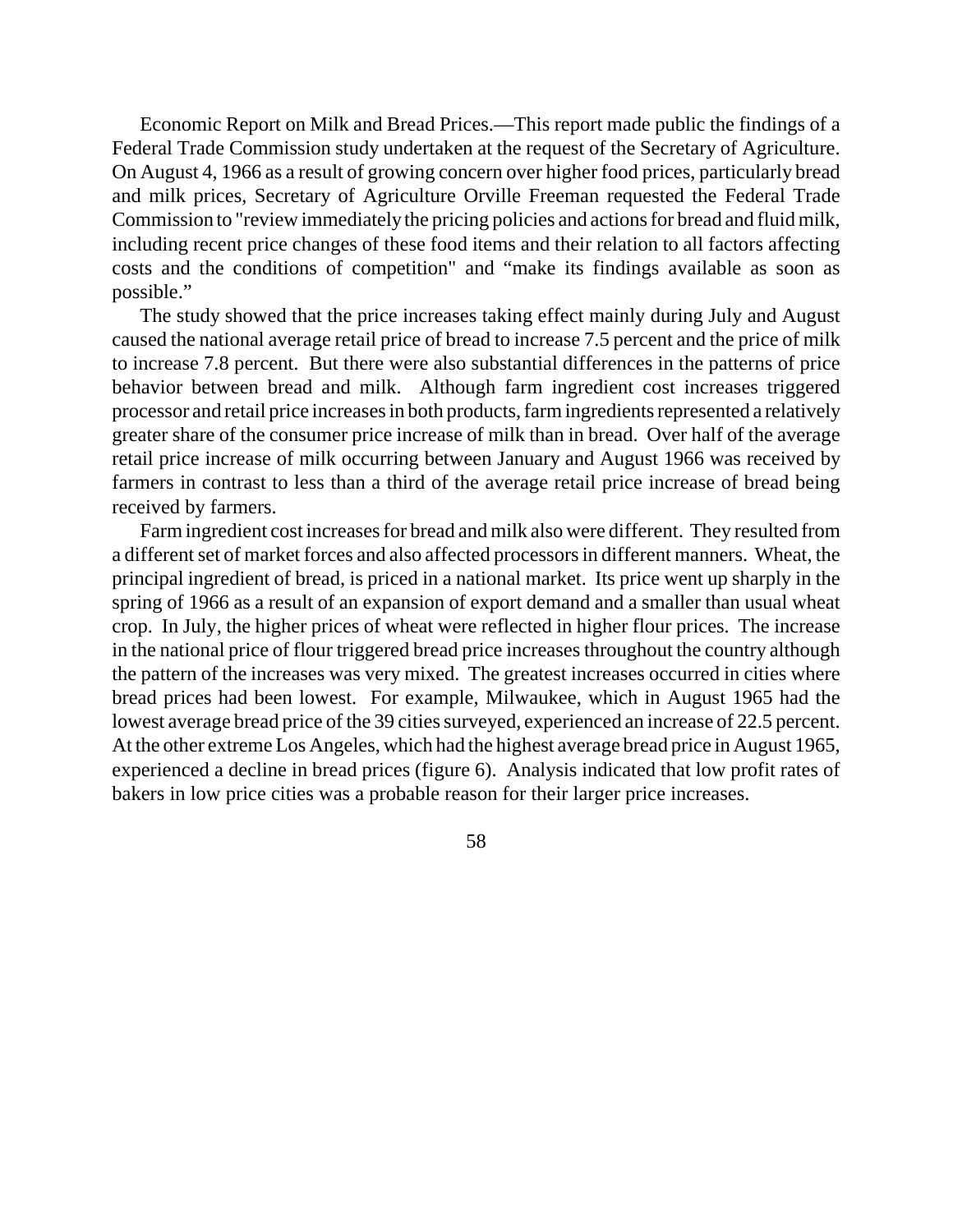Although farm milk price increases varied from market to market, depending on the local conditions in those markets, a definite geographic pattern was apparent. The sharpest milk price increase occurred in the fresh milk surplus States where the surplus milk is used in the manufacture of processed dairy products, such as butter, cheese and evaporated milk. In the 12 cities in States where dairy manufacturing was most important, fluid milk price increases aver-

# Figure 6 RETAIL BREAD PRICE CHANGES IN THIRTY-NINE CITIES AUGUST 1965 - AUGUST 1966

# CHART-SEE IMAGE

\*City average store price for white pan bread.

Source: Based on data supplied to the Federal Trade Commission by the Bureau Of Labor Statistics.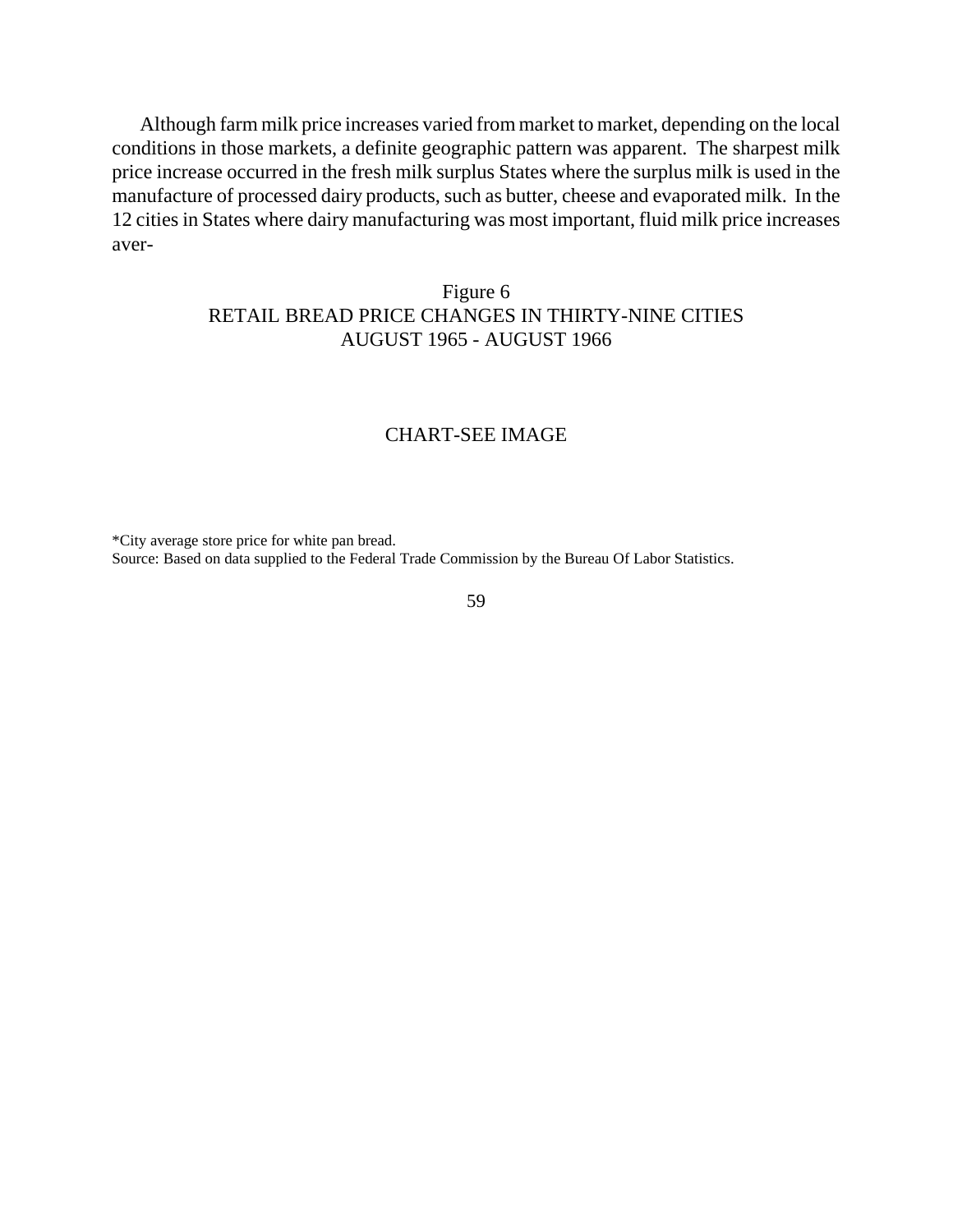aged 17.5 percent (table 7). This compared with only a 5.9 percent average increase in those States where farmers marketed their milk almost exclusively as fluid milk. This pattern of increases was a result of a reversal of supply-demand conditions which had severely depressed the price of raw milk particularly in the dairy manufacturing States for over a decade. The National Commission on Food Marketing reported that in 1964 hourly wages of dairy farmers in parts of Wisconsin, the leading dairy State, were as low as 30 cents an hour.

Low returns to farmers over the decade prior to 1966 had caused a continuous exodus of dairy farmers. Increasing productivity of the remaining dairy farmers had prolonged this adjustment period. In 1965 the exodus of dairy farmers was so great that milk production fell absolutely. This, coupled with growing consumption, brought about a reversal in the supplydemand situation particularly in dairy manufacturing States which caused raw milk pricesto increase sharply. These increases were passed along to consumers in the form of higher processor and retailer prices.

Processors raised their prices by more than ingredient cost increases, thus raising their gross margin. It appears that the greatest

TABLE 7.--Changes in raw milk prices in 35 cities, August 1965 to August 1966 according to percent of total supply used for fluid milk

| Percent of total milk<br>used for fluid milk,                    | Number<br>of cities | Average raw milk price<br>per half gallon (cents) |      | Increase, 1965-66 |         |  |  |
|------------------------------------------------------------------|---------------------|---------------------------------------------------|------|-------------------|---------|--|--|
| 1965                                                             |                     | August<br>August<br>1965<br>1966                  |      | Cents             | Percent |  |  |
| Under 50: East<br>North Central and<br><b>West North Central</b> |                     |                                                   |      |                   |         |  |  |
| States<br>50 to 90: South<br><b>Central and Western</b>          | 12                  | 20.0                                              | 23.5 | 3.5               | 17.5    |  |  |
| States<br>90 and over: North<br><b>Atlantic and South</b>        | 11                  | 23.7                                              | 26.2 | 2.5               | 10.5    |  |  |
| <b>Atlantic States</b>                                           | 12                  | 27.2                                              | 28.8 | 1.6               | 5.9     |  |  |
| 35-city average                                                  |                     | 23.6                                              | 26.2 | 2.6               | 11.0    |  |  |

Source: U.S. Department of Agriculture.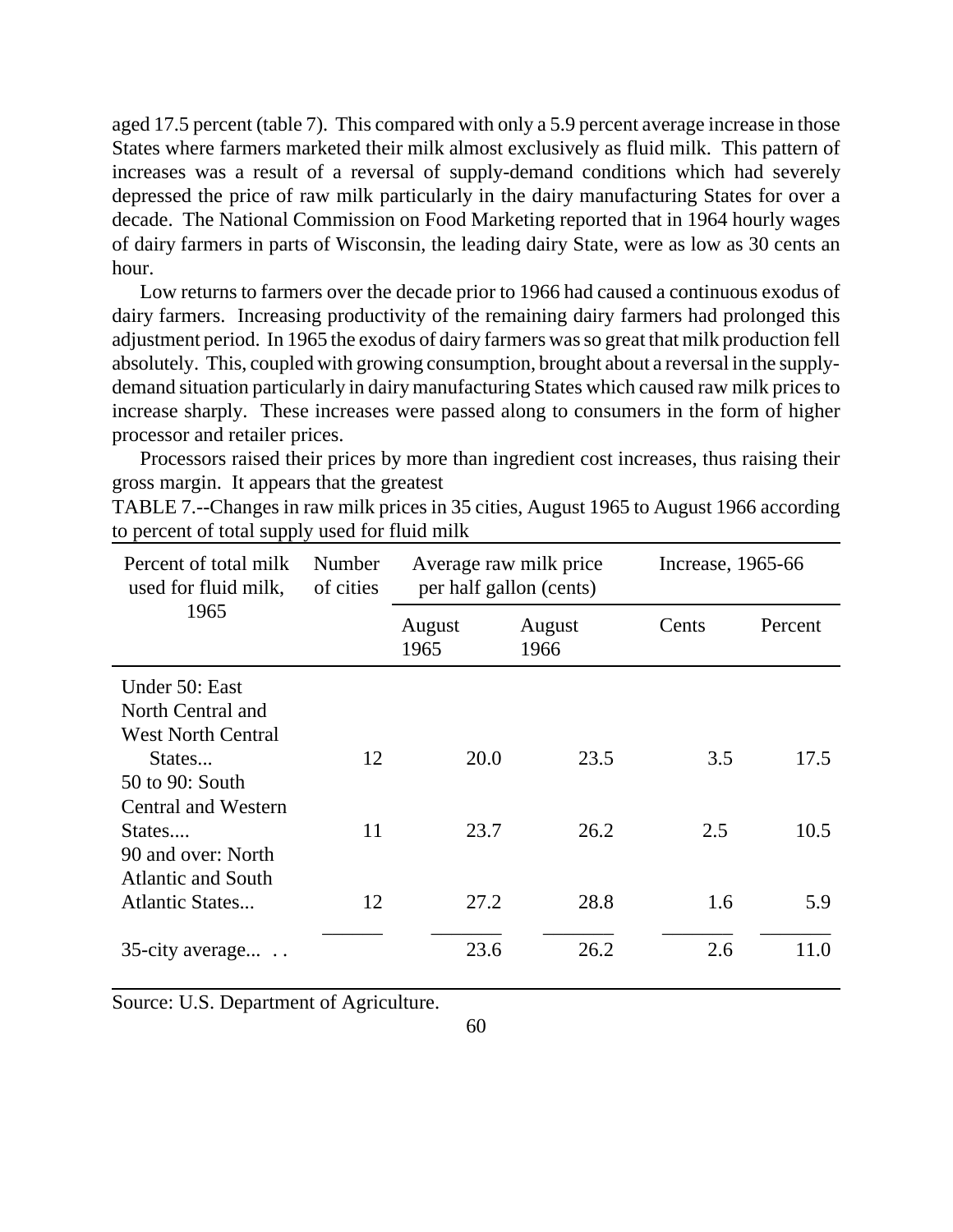of these increases occurred in markets where margins had been abnormally low. Processors also faced cost increases other than ingredient costs.

Retail price increases in both bread and milk reflected pyramiding. Retailers not only passed on wholesale price increases, but added to them by expanding their own gross profit margins. In the case of bread, retail margins were increased both absolutely and as a percentage of the retail price of bread. Where wholesale bread prices increased most, retailer margins registered the largest increase, irrespective of the size of their previous margin.

Private label prices of bread showed a marked tendency to lag behind the price increases of wholesaler brands. These brands typically sell for 2 to 5 cents a pound less than wholesale baker brands. Because of this lag the report concluded that it was likely that bread price increases of some cities would not stick because of the widened differential between private label prices and wholesale baker brand prices in those cities.

In both bread and milk, there were notable exceptions from the general pattern of price increases. For this reason, the Commission is studying in depth several markets which experienced especially sharp increases in bread and milk prices and comparing them with cities showing very moderate increases. The analyses of these cities will cover factors in addition to ingredient costs which may have contributed to increased processor costs, such as wages, packaging, and other items. It will also study the level and pattern of profits in these cities.

# Economic Evidence

The primary function of the Division of Economic Evidence is to provide economic assistance and analysis in connection with the Commission's enforcement responsibilities. Economists of the Division work in coordinate roles with members of the legal divisions and it is the Division's responsibility to provide economic background for assessing the economic needs in particular legal matters. The Division may perform these functions in either of two ways: (1) Through participation in the development of particular cases, from the initiation of the inquiry to the making of preliminary market studies, the development of complaints, preparations for trial, participation in trial work, and the formulation of final orders; or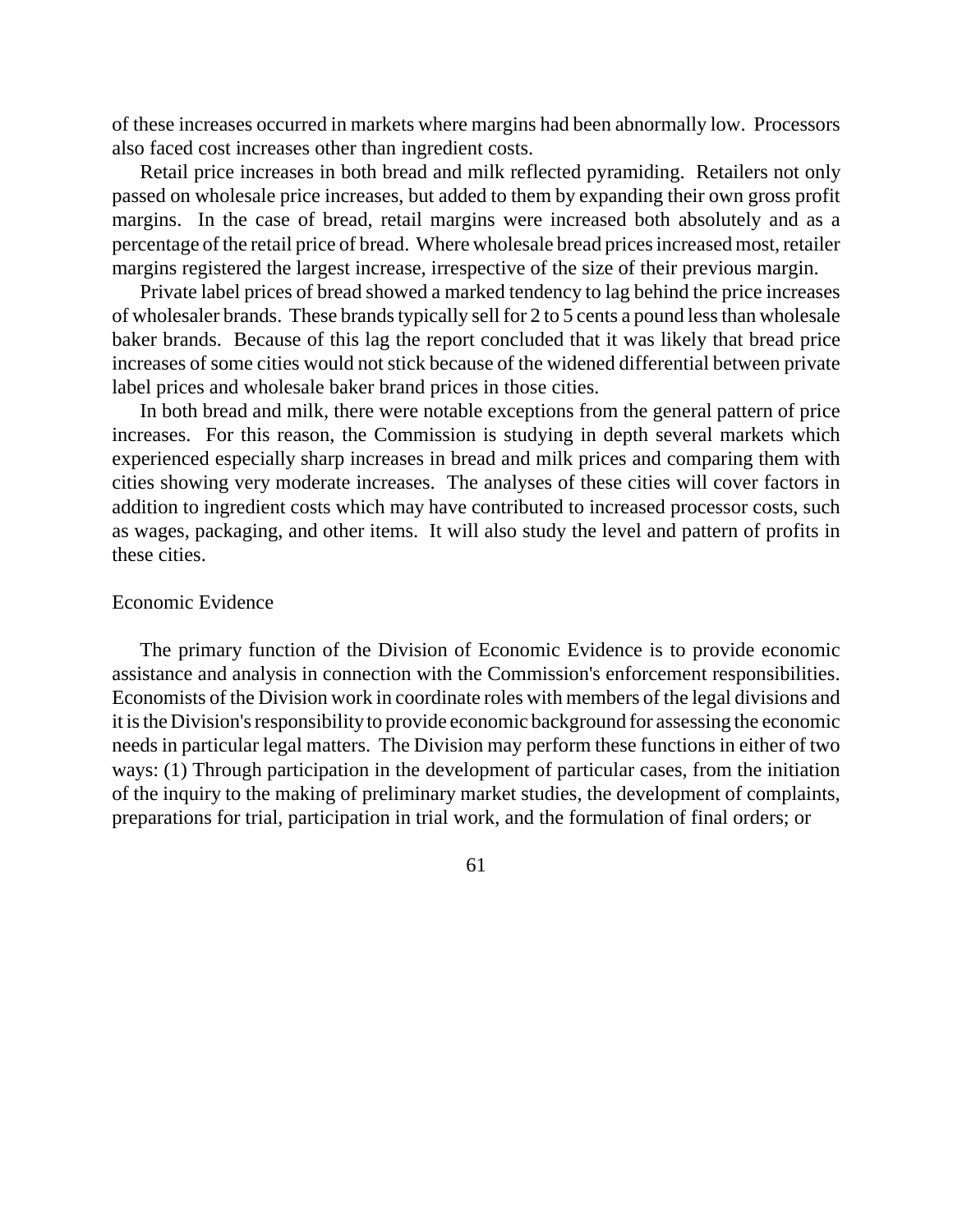$(2)$  by a direct request of the Commission to undertake investigations upon which legal action may be predicated. The Divisions economists are available to assist the various legal divisions in such matters as mergers, general trade restraints, industry guides, advisory opinions, discriminatory and deceptive practices, and other unfair methods of competition.

A major responsibility of the Division in fiscal 1967 was merger matters. Initially, all mergers within the jurisdiction of the Commission are examined by the merger screening committee which is made up of the Chiefs of the Division of Economic Evidence and the Division of Mergers, and their deputies, as well as senior economists from the Division of Economic Evidence. The screening committee selects from the mergers reported those that merit in-depth investigation and also develops criteria for the investigation and analysis of mergers based on Commission experience, and current decisions of the Commission and the courts. At the outset, all mergers involving the acquisition of sizable firms (say with over \$5 or \$10 million of assets) are carefully scrutinized. Also, those mergers which appear to be part of a general merger pattern within a particular industry context are examined with care. To the fullest extent possible, study is made of merger activity which threatens to bring about adverse changes in the structure of particular industries and thus to adversely affect their competitive behavior. In this connection, past experience in the enforcement of the 1950Celler-Kefauver Act provides useful guidance in the selection and development of early warning signals for merger investigation.

Merger analysis is further determined by both (1) the character of the merger movement—that is, the types of mergers that are taking place, whether predominantly horizontal, vertical or conglomerate—and (2) by the court decisions setting forth legal guidelines as to the economic indicia of anticompetitive mergers. The earliest cases under the Celler-Kefauver Act involved horizontal or vertical mergers; hence the guidelines for economic analysis were clarified by the court decisions. More recently the courts have ruled on conglomerate cases (the most recent of which was the Procter & Gamble-Clorox merger, 386 U.S. 568).

The changing character of the merger movement has in part reflected the deterrent effects of the earlier decisions and the rules of law established for horizontal mergers and at the same time pro-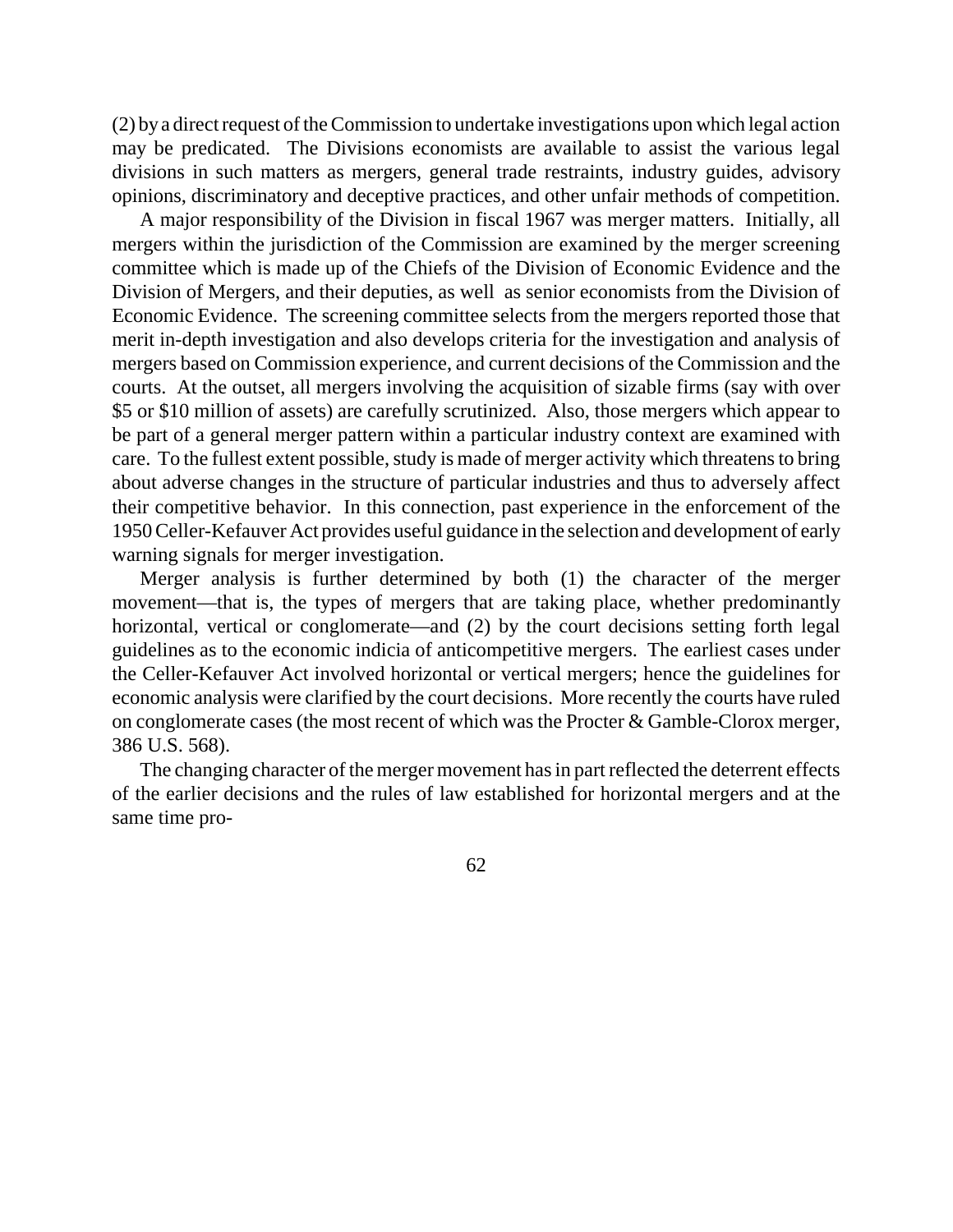vides guidance for the most appropriate allocation of the Division's resources. Thus in the past 4 years (1963-66), the percentage of all large mergers (acquisitions of firms with assets of \$10 million or over) of a horizontal type fell to 12 percent, as compared with 40 percent during the first 4 years of the Celler-Kefauver antimerger law (1951-54). Vertical mergers have risen slightly in relative importance, from 12 percent to 15 percent, while conglomerate mergers have risen to 73 percent of the total, as compared with 51 percent in the earlier period. The following is a breakdown of current conglomerate mergers by type (as percent of all large mergers):

| <b>Percent</b> |  |  |
|----------------|--|--|
|                |  |  |
|                |  |  |
|                |  |  |

Each of these various types of conglomerate mergers requires special analysis to determine possible anticompetitive effects and involves examination of such complicated questions as the impact on potential competition, the raising of barriers to entry, the creation of reciprocity opportunities, and so on.

The Division of Economic Evidence reviewed some 1,350 mergers and acquisitions during the fiscal year 1967, or more than double the total examined in 1966. Approximately 56 of these were subjected to in-depth analysis. Among the merger matters which resulted in the issuance of complaints during fiscal 1967 were the following:

Phillips Petroleum Co., et al.—C–1088 Cole National Corp.—D. 8701 May Department Stores—C–1105 Spartans Industries, Inc.—C–1106 Winn-Dixie Stores—C–1110 American Bakeries Co.—C–1111 Lone Star Cement Corp.—C–1159 Foremost Dairies, Inc.—C–1161 Procter & Gamble Co.—C–1109 W. R. Grace & Co.—C–1182 Bendix Corp.—D. 8739

In addition, the Division economists assisted in the litigation of the Mississippi River Fuel Co. acquisitions of ready-mixed concrete companies.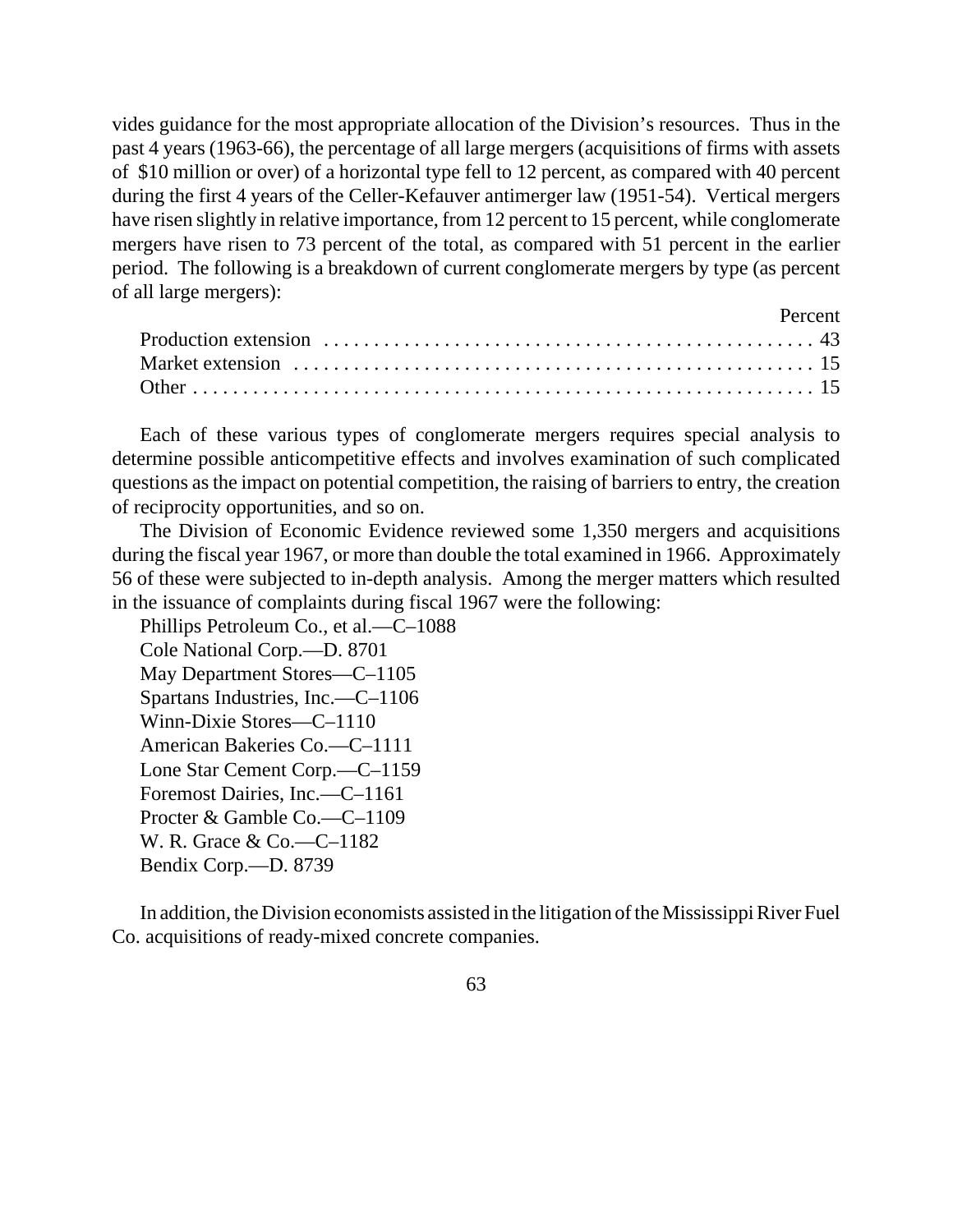A major investigation undertaken by the Division of Economic Evidence at the direction of the Commission during fiscal 1967, wasthe use of games of chance in food retailing. The objectives of the investigation, assetforth by theCommission, are:(1) To determine whether these promotional schemes constitute unfair methods of competition or unfair and deceptive practices in violation of the statutes administered by the Commission; (2) to ascertain their economic consequences, including increased costs to food retailers and higher prices to consumers, and their impact on competition in food marketing; and (3) to provide a factual basis upon which the Commission may take such effective corrective action as may be required to enforce the law. The Commission noted that it was particularly concerned that these promotional schemes, extensively used by retailers throughout the country, may have increased the cost of food to the housewife and substantially curtailed price competition in food distribution, to the detriment of consumers.

Overall in the fiscal year 1967, Division economists participated in some 107 investigations, 13 consent negotiations, 11 litigated cases and 17 compliance matters, as well as devoting considerable work time to nine general economic investigations. Approximately 60 percent of the Division's man hours was spent on section 7 (merger) cases; about 25 percent on general economic investigations and the remaining 15 percent on section 5 (general trade restraints), the Robinson-Patman Act (price discrimination), and other matters.

# Financial Statistics

For the 21st consecutive year, the Division of Financial Statistics, in collaboration with the Securities and Exchange Commission, produced the Quarterly Report for Manufacturing Corporations. In fiscal year 1967, these published summaries included data for each of 34 industry groups and 10 asset sizes of corporate manufacturers. For each industry group and asset size there were published estimates for 13 items of income and retained earnings, 14 asset items, 16 items of liabilities and stockholders' equity, and 43 financial and operating ratios. These estimates accounted for more than 97 percent of all manufacturing activity in the United States, more than half of all corporate profits, and nearly one-third of the national income. Each published summary was based on uniform,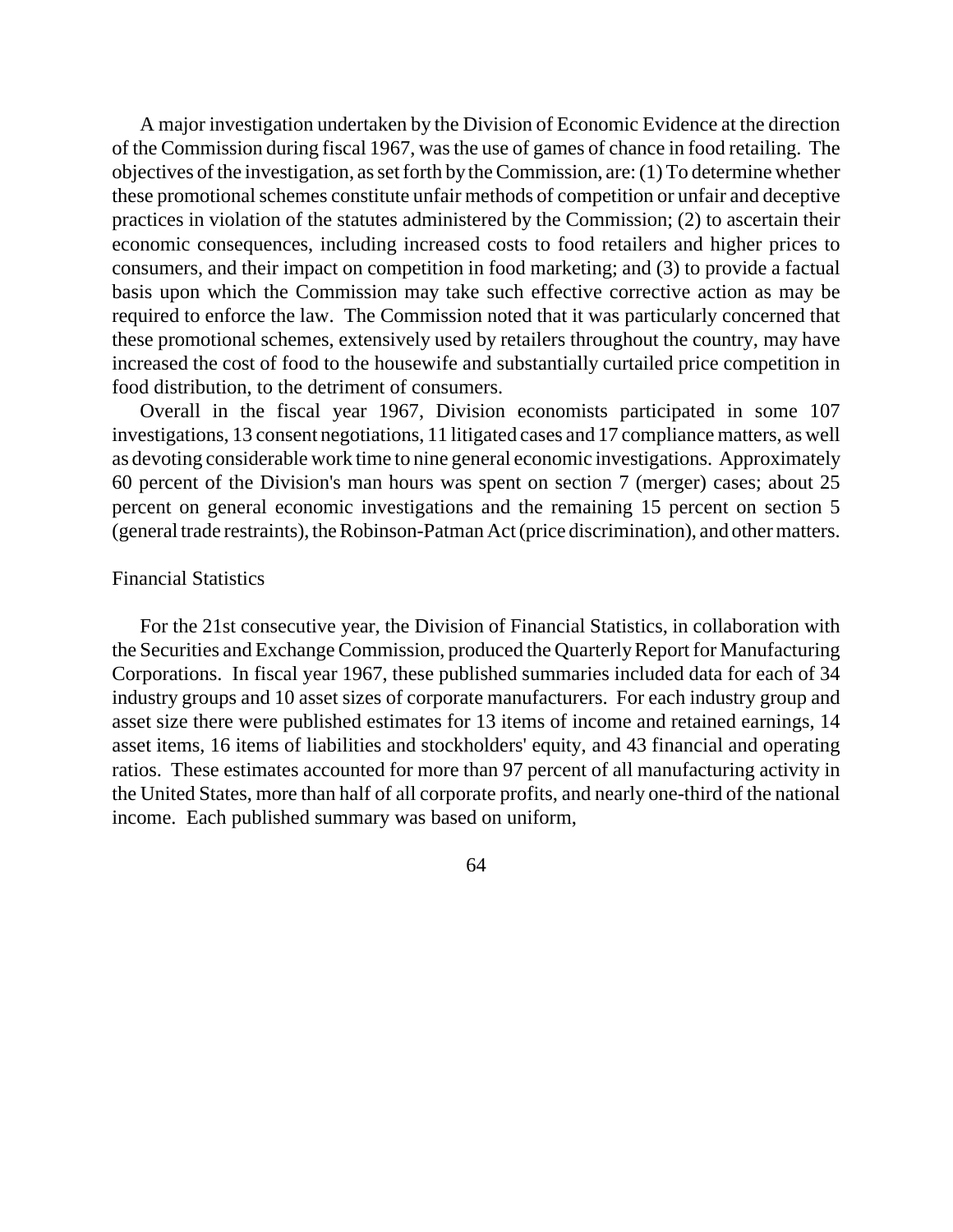confidential, quarterly financial statements collected from a probability sample of some 10,000 out of an estimated total of more than 200,000 active manufacturing corporations in the United States. The following are some of the highlights of the four quarterly summaries published in fiscal year 1967.

The number of manufacturing corporations with assets of \$1 billion and over increased from 52 in 1966 to 63 in 1967. These 63 firms accounted for \$157 billion or 38 percent of the total assets of all manufacturing corporations, except newspapers, in the United States. An additional 186 firms, each with assets, in excess of \$250 million, accounted for another 22 percent.

Sales of all corporate manufacturers (excluding newspapers) in 1966 totaled \$554 billion, or 13 percent above 1965. After tax profits for the year amounted to \$30.9 billion, compared with \$27.5 billion in 1965 and \$23.2 billion in 1964.

For the four quarters of calendar year 1966, the average annual rate of profit on stockholders' equity, after taxes, was 13.4 percent, the highest since the 15.4 percent average rate for 1950. It compared with 13.0 percent for 1965 and 11.6 for 1964.

Highest average annual rates of return on stockholders' equity, after taxes, in 1966 were recorded by the producers of instruments and related products(20.8 percent) and drugs(20.3 percent); lowest rates of return were recorded by the makers of stone, clay, and glass products (9.9 percent), textile mill products (10.0 percent), and lumber and wood products (10.0 percent).

At the end of the second quarter of 1967, inventories of all corporate manufacturers (except newspapers) were \$102 billion, their net working capital \$118 billion, and their total assets \$416 billion. Stockholders' equity amounted to \$246 billion, of which \$160 billion was retained earnings.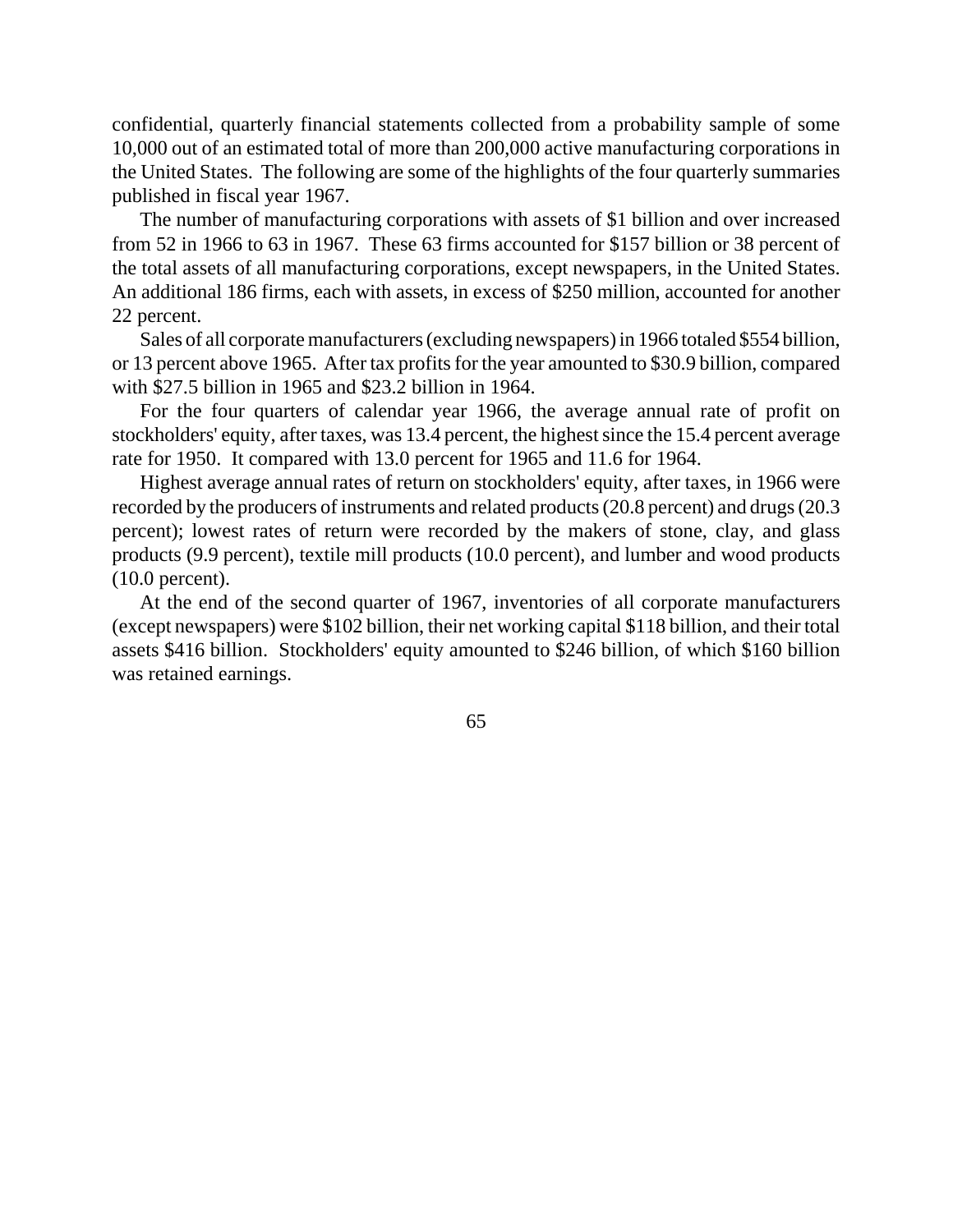# FIELD OPERATIONS

During fiscal 1967 the Bureau of Field Operations and its 11 field offices located in strategic cities acrossthe United States, intensified its program of public education designed to give businessmen and consumers a better understanding of the work of the Commission.

The educational program for business and professional men sought to educate them concerning the statutes administered by the Commission and to counsel and assist them in complying with these statutes. Whereas, the program for consumers was directed principally to those in the lower economic groups who are especially vulnerable to, and least able to afford, being deceived in their purchases.

Field attorneys attended meetings of consumer groups, particularly in the poverty category and in low-cost housing areas, either by invitation of such groups or as a result of contact with local, State, and Federal agencies through which such contacts are usually maintained. Among other media used were the local organizations of the Office of Economic Opportunity and its Legal Services Program. Also used were the legal aid programs of counties, States, and communities, which are designed primarily to serve the poor, the aged, and underprivileged and the undereducated.

In the discussions with these consumer groups emphasis was placed on ways of differentiating between honest merchandising methods and those which involved fictitious pricing, bait and switch advertising, deceptive guarantees, and other forms of deception.

That the educational program of the Bureau and its field offices, which was largely carried out on the own time of the attorneys of the Bureau and at very small cost to the Commission, has been successful is attested to by many letters of commendation received by the field offices and the Commission.

On 198 occasions, attorneys stationed in the field offices addressed professional, business, consumer, and college groups about the work of the Commission. Also, Commission attorneys in the field were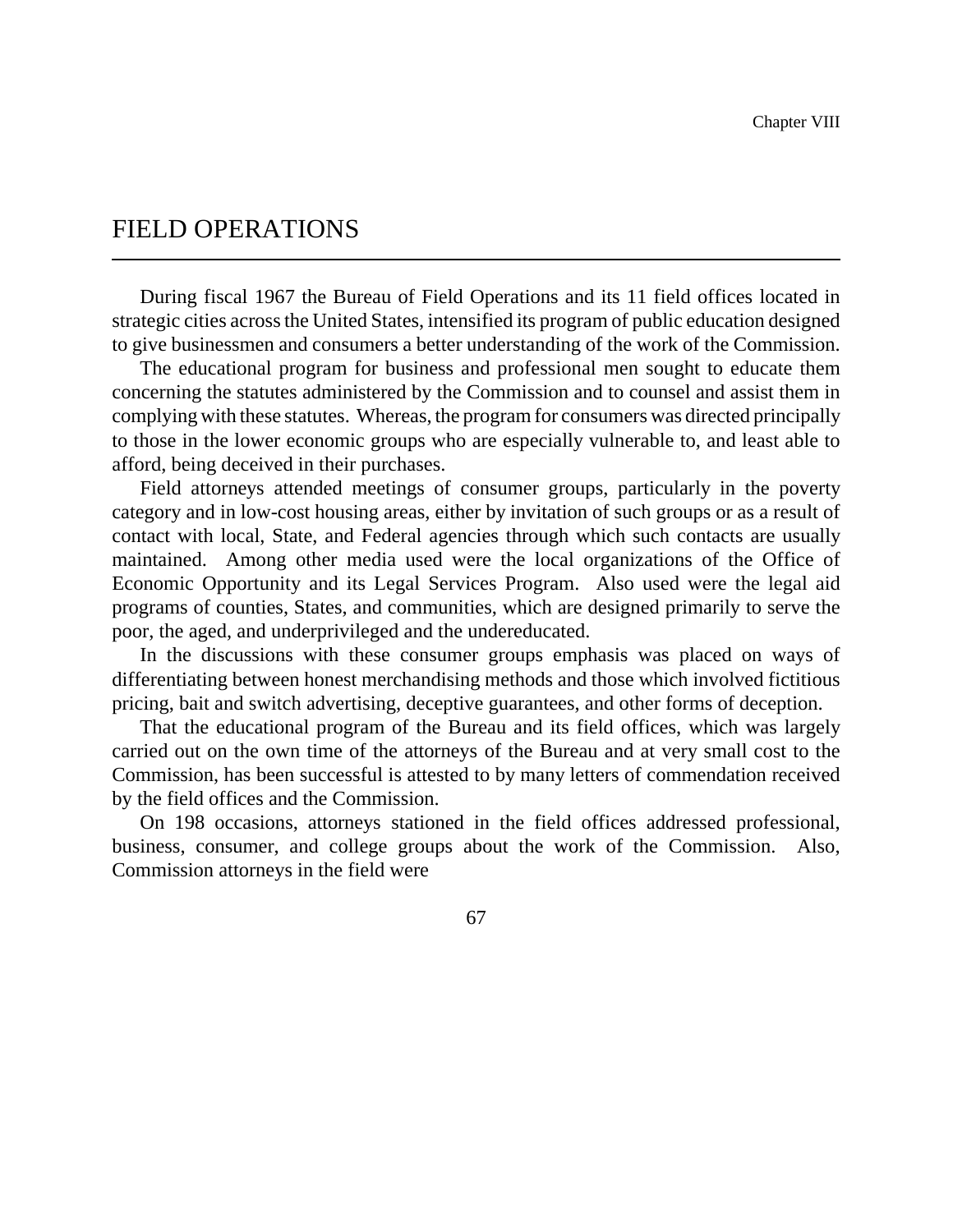frequently sought out for consultation and information concerning grievances and other problems that arise under the statutes administered by the Commission. There were some 10,625 such contacts during the fiscal year.

The number of completed field investigations in fiscal 1967 totalled 1,129 cases which was an increase of 5 percent over the previous fiscal year. This was accomplished with no increase in the average number of investigating attorneys in the field. At the same time there was an increase in the referral of new investigations (i.e., 1,324) to the field offices during the fiscal year, as well as the backlog of cases (921) pending at the end of the year.

Of the 1,129 investigations completed, 772 were in the area of deceptive acts and practices and false and misleading advertising. The bulk of the remaining completed investigations involved anticompetitive and monopolistic practices and other restraints of trade.

The subject matter of some of the investigations in the false and misleading and deceptive field include:

Games and other promotional schemes used by 22 principal chain organizations in the grocery trade to attract customers;

Survey covering the pricing practices and guarantee representations in the sale of automobile tires;

Misrepresentations and deceptive practices in the sale of home improvements, particularly aluminum siding;

Sale of wigs made of horsehair or manmade fibers instead of human hair as represented, as well as the use of flammable materials in wigs;

Schemes to deceive and bilk automobile owners in connection with the overhaul of transmissions through misrepresentations as to the extent of the repairs needed and the prices thereof;

Unconscionable credit practices, trickery in obtaining contracts signed in blank, baitand-switch and other deceptive practices in the sale of various merchandise to the poor and ignorant;

Deception and misrepresentations in the sale of franchises and equipment used in connection therewith, and the earnings that can be expected from the operation of the franchise;

Misrepresentations in connection with food freezer plans, "free" lessons with the purchase of musical instruments at exorbitant prices, and many others.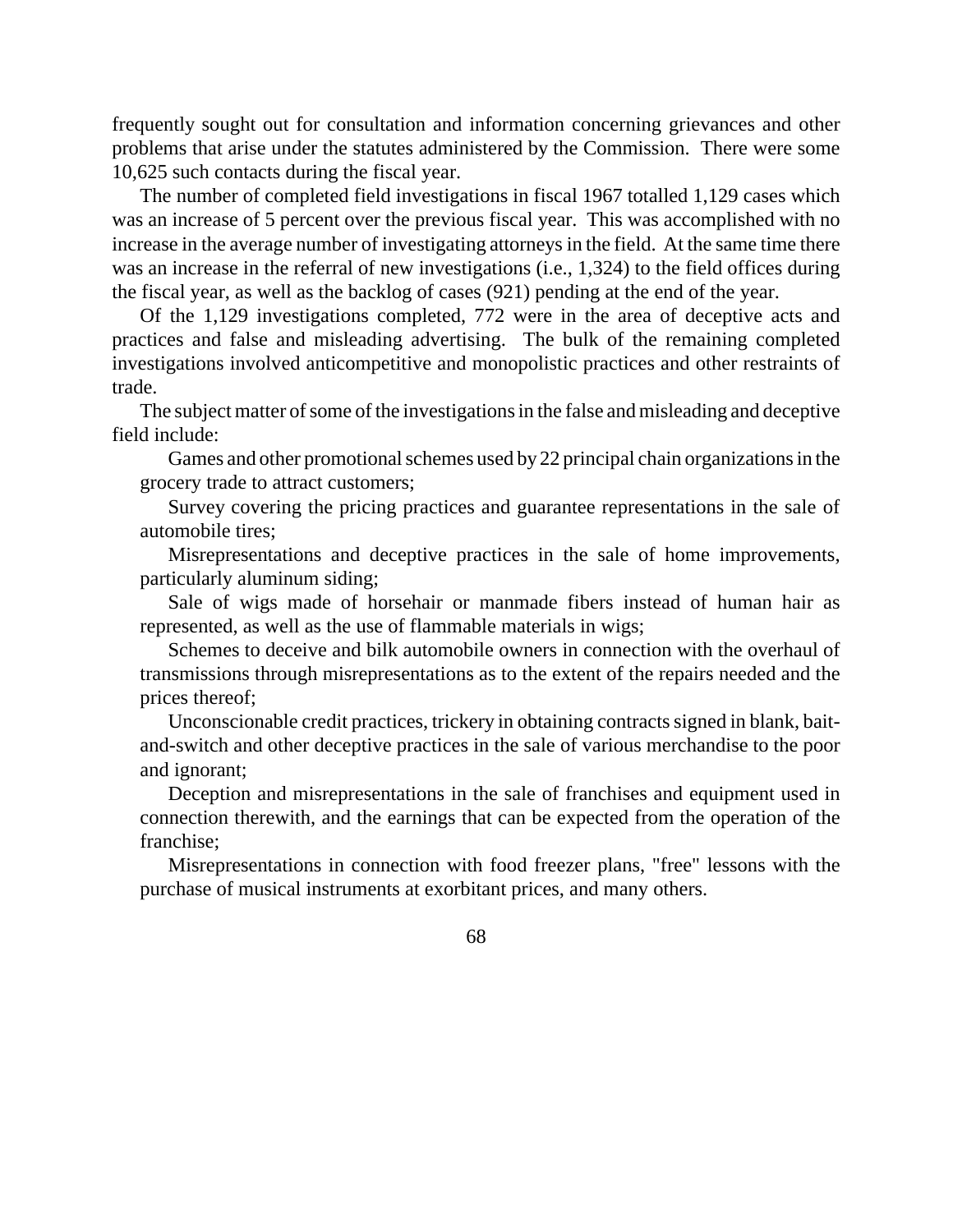Among the major investigations in the restraint of trade area were:

Price discriminations, the payment of kickbacks, and commercial bribery in connection with the sale of railway equipment;

Reciprocity arrangements between suppliers and customers in various industries;

Legality of brokerage payments in the sale, purchase, and distribution of fresh vegetables and citrus fruit;

Discriminations and below cost pricing of bread and milk;

The distributive and pricing practices of the automobile

### PICTURE-SEE IMAGE

A group the FTC works closely with in consumer protection laws are the various Better Business Bureaus throughout the United States. Here you see an FTC attorney calling on one of the Better Business offices to discuss a matter of mutual interest.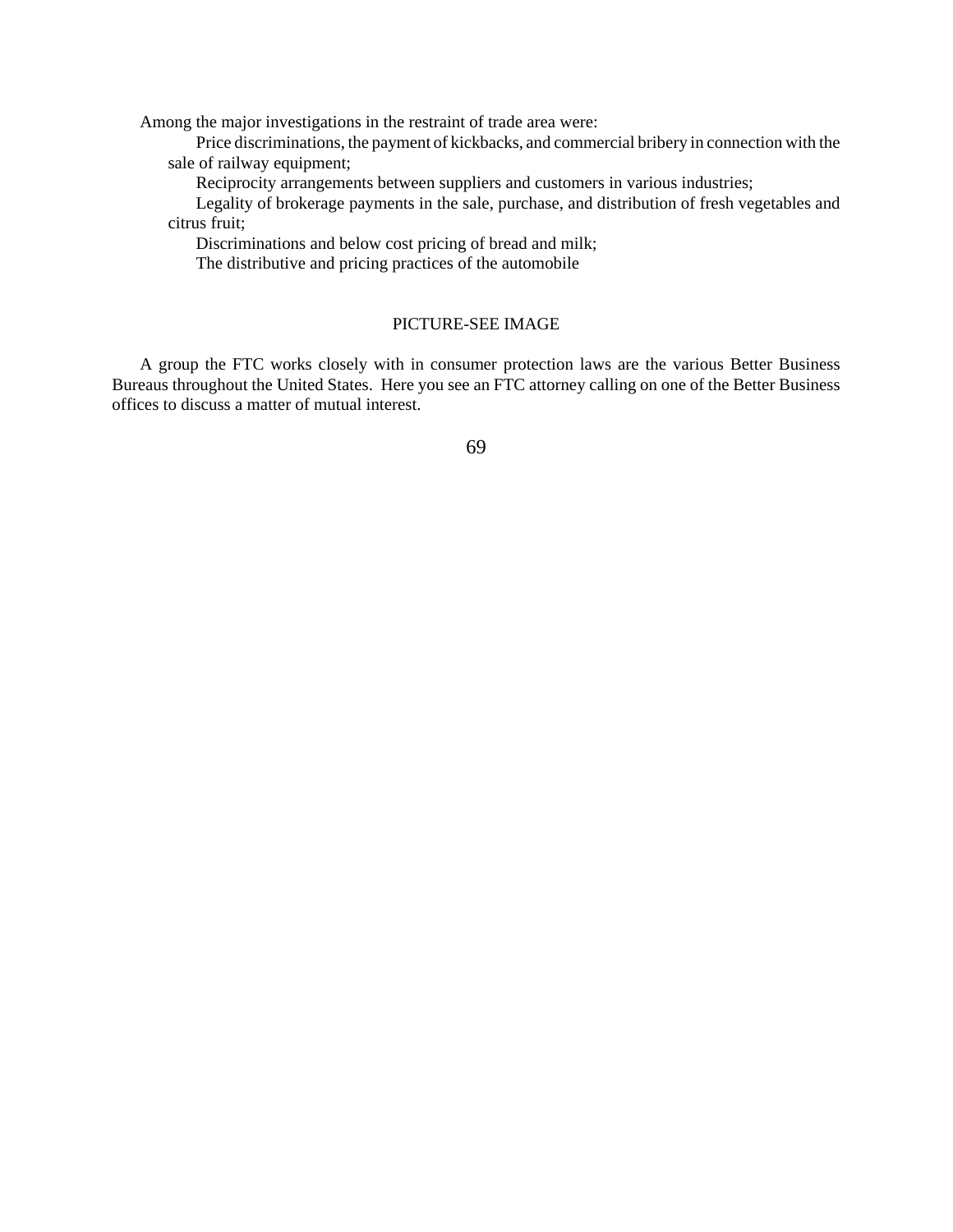companies in the sale of body replacement parts and the competitive effects thereof on independent repair businesses;

Arrangements between major tire manufacturers and bus companies whereby tires used on buses are leased so as to tie a bus company to one source of tire supply;

The use of cumulative volume rebates in the rug and carpet industry.

In line withCommission policyof obtaining voluntary compliance when appropriate, 159 investigations conducted by the field offices were closed by means of affidavits of discontinuance. Of this number 121 affidavits were initiated and negotiated by the field offices in the early stages of the investigation.

Consent orders to cease and desist from illegal practices also were negotiated by the field offices in 111 other matters.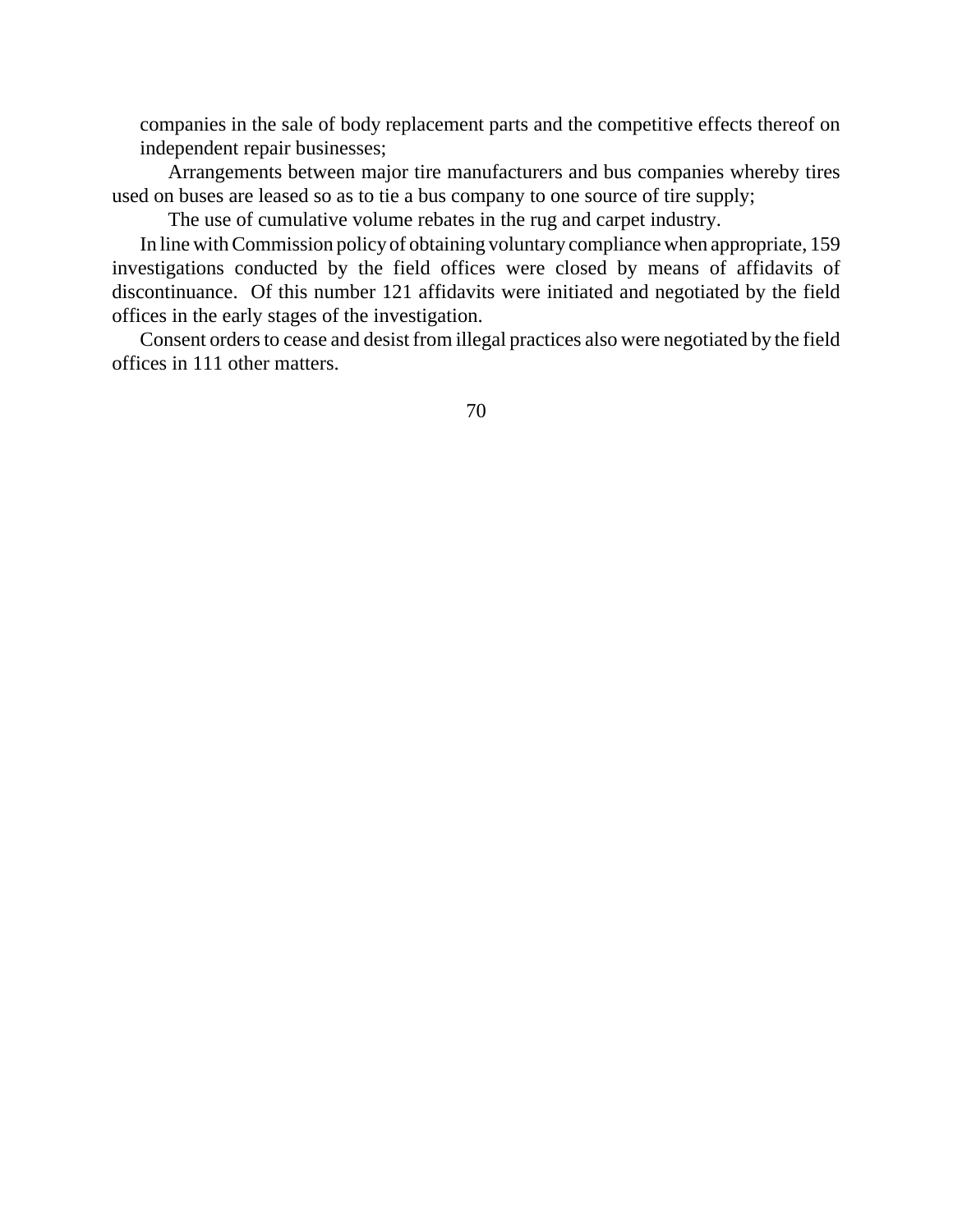## HEARING EXAMINERS

The work of the Commission's hearing examiners showed a marked increase during fiscal 1967. There were 96 cases on the hearing examiners' docket during the year—an increase of 35 percent over the 71 cases handled during the previous year—and the number of cases disposed of was doubled.

With 42 cases on hand at the beginning of the year, 50 new cases were added (including one compliance inquiry); four other cases were reopened or remanded; and 59 cases were disposed of—39 through adjudication and 20 through other procedures, leaving 37 cases pending as of June 30, 1967. Cases disposed of in fiscal 1966 totaled 29.

The increased caseload was reflected in the number of days devoted to evidentiary hearings and prehearing conferences, which rose from 307 days in fiscal 1966 to 459 days in fiscal 1967.

Despite the mounting caseload, hearing examiners continued to perform other duties for theCommission and for other governmental entities. In addition to adjudicating Commission cases, examiners carried out a variety of special assignments for the Commission, sat as special masters in U.S. court of appeals proceedings, and heard cases for other Federal agencies.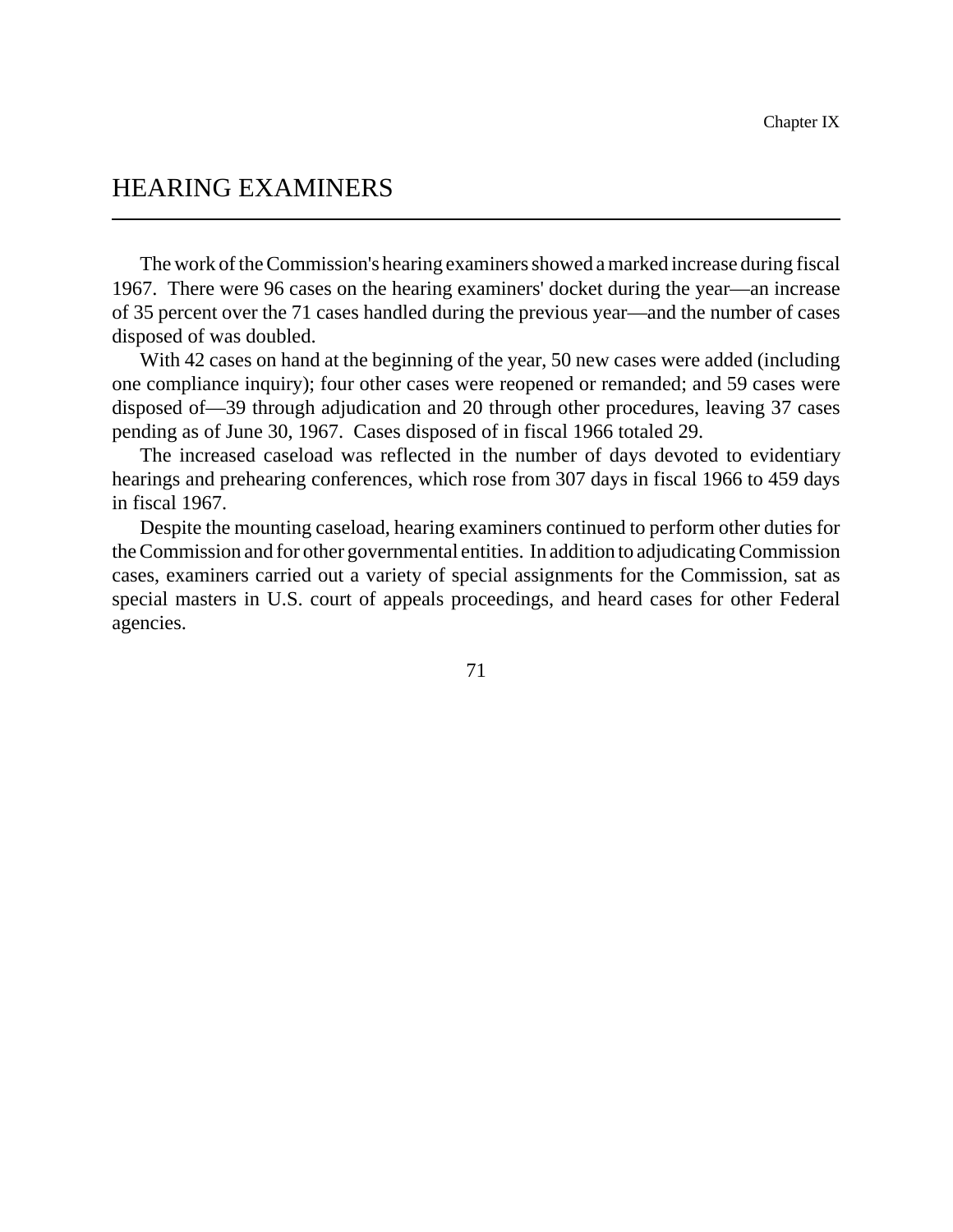## LEGISLATION NEEDED

The Commission recommends enactment of the following additional legislation.

1.Amend section 7 of the Clayton Act (15 U.S.C. 18) to require prior notice to the Federal Trade Commission and other appropriate agencies of any proposed mergers of corporations of significant size which are engaged in interstate commerce, and to provide adequate means of preventing illegal mergers.

The Commission now obtains virtually all of its information regarding such mergers by scanning financial periodicals, trade journals and other publications. These procedures have not been entirely satisfactory. We are of the belief that there should be legislation requiring, within a specified period of days in advance of a proposed acquisition of stocks or assets of another corporation engaged in commerce, notice and information by the acquiring corporation of its intent to merge with another corporation, where the corporations have combined assets in excess of \$10 million.

The consideration of a proposed merger, particularly with respect to the probable effect upon competition, requires the accumulation of a considerable amount of factual data. Legislation of the type advocated would provide the Commission with advance information about pending acquisitions thus enabling it to make systematic checks on important mergers.

2. Amend section 5(a) of the Clayton Act (15 U.S.C. 16(a)) so as to include a final order of the Federal Trade Commission; that is, amend section 5(a) to read:

"A final judgment, decree or final order to cease and desist of the Federal Trade Commission heretofore or hereafter rendered in any civil or criminal proceeding brought by or on behalf of the United States under the antitrust laws to the effect that a defendant has violated said laws shall be prima facie evidence against such defendant in any action or proceeding brought by any other party against such defendant under

73

284 - 559 O -68 - 6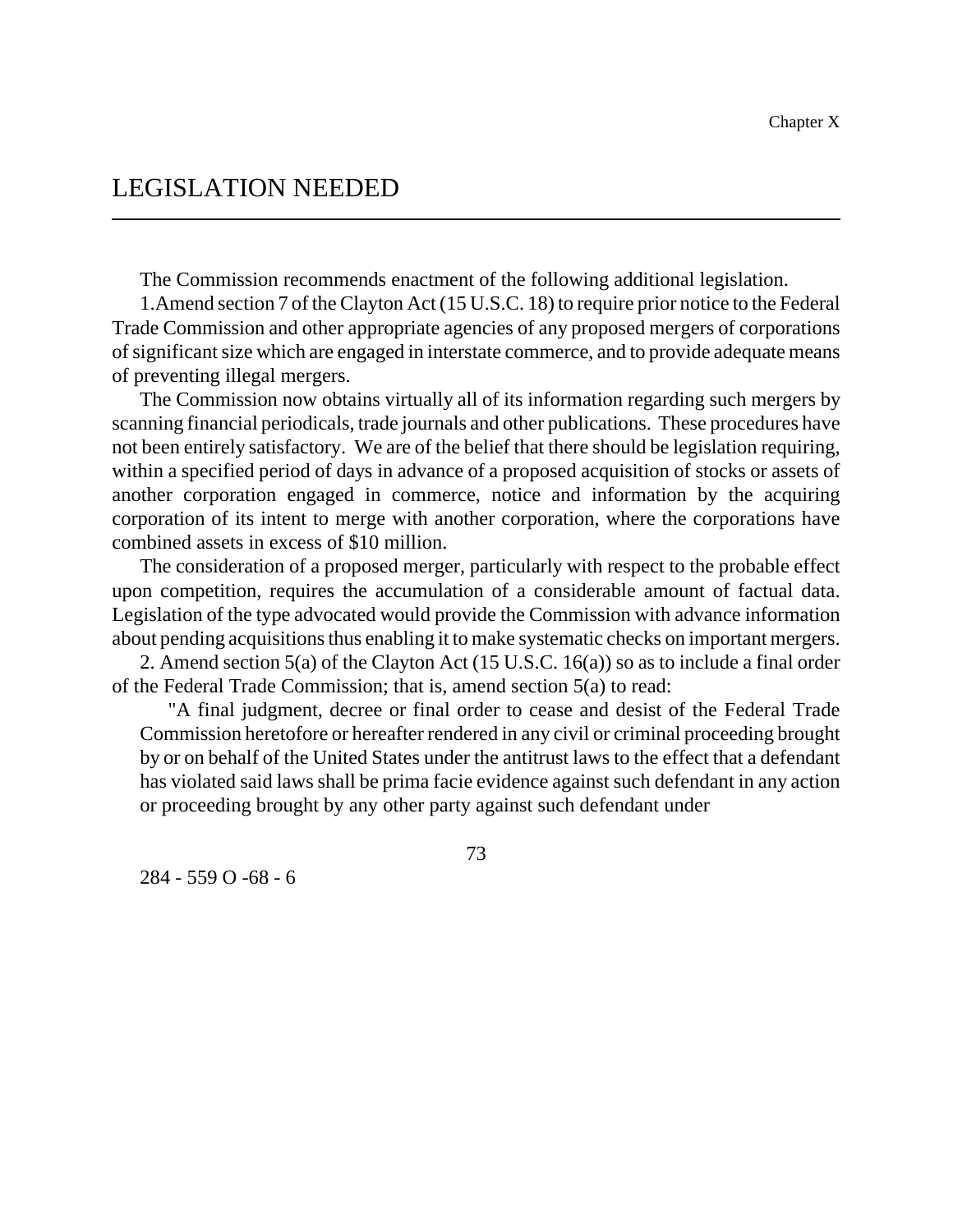said laws or by the United States under section 4A, as to all matters respecting which said judgment or decree would be an estoppel as between the parties thereto: Provided, That this section shall not apply to consent judgments or decrees entered before any testimony has been taken or to judgments or decrees entered in actions under section 4A.

"As applied to final orders to cease and desist of the Federal Trade Commission, 'antitrust laws' herein are defined as those sections of the Clayton Act over which the Federal Trade Commission has jurisdiction under section 11 of said Act (15 U.S.C. 21) and those proceedings brought by the Federal Trade Commission in which the findings, resulting in the Commission's final order to cease and desist are that the respondent or respondents named in said order have violated section 5 of the Federal Trade Commission Act, are tantamount to findings that he or they have violated sections 1 or 2 of the Sherman Antitrust Act (13 U.S.C. 1 et seq.)."

The Federal Trade Commission is vitally interested in effective enforcement of both the Federal Trade Commission Act and the Clayton Act. While the Commission issues orders to preclude further violations of the provisions of this Act, it cannot accord pecuniary redress to those injured by such violations. The remedy is found only in the provisions of sections 4 and 5 of the Clayton Act, the prior section pertaining to the damages to be awarded to a person injured by reason of anything forbidden in the antitrust laws, and the latter section to the prima facie evidence of such violations.

As now drawn, section 5(a) provides that such prima facie evidence is restricted to "A final judgment or decree heretofore or hereafter rendered in any civil or criminal proceeding brought by or on behalf of the United States under the antitrust laws \* \* \* ."

The Supreme Court in Minnesota Mining and Mfg. Co. v. New Jersey Wood Finishing Co., 381 U.S. 311 (1965) held that proceedings by the Federal Trade Commission tolled the running of the statute of limitations provided by section 4B of the Clayton Act (15 U.S.C. 15b) to the same extent, under section 5 (b) of the Act (15 U.S.C. 16 (b)), as do actions by the Department of Justice. However, on the question of whether section 5 (a) of the Act was or was not applicable to Federal Trade Commission proceedings, the court stated it would "venture no opinion."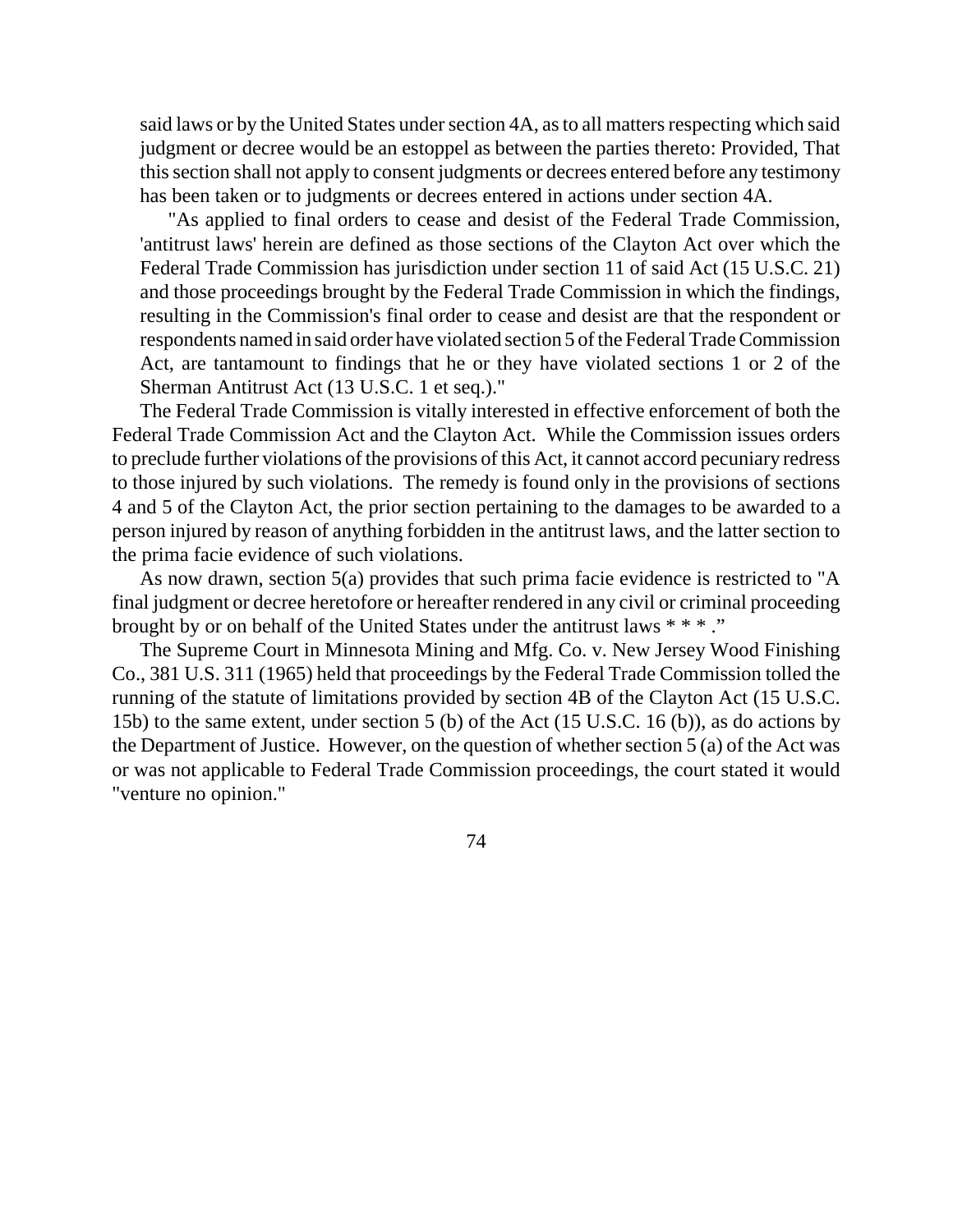Section 5 (a) should be amended, as we have recommended, so as to place a final order to cease and desist of the Federal Trade Commission in cases where the Commission has found a violation of "antitrust laws" in the same category as a final judgment or decree.

The Clayton Act in section 1 thereof (15 U.S.C. 12) defines "antitrust laws." This definition includes the Clayton Act, but does not include the Federal Trade Commission Act.

In the case of Fashion Originators, Guild of America, Inc. v. Federal Trade Commission, 312 U.S. 457 (1941), the Supreme Court held (p. 463) that where there is any combination among competitors which "runs counter to the public policy declared in the Sherman and Clayton Acts, the Federal Trade Commission has the power to suppress it as an unfair method of competition."

In defining "antitrust laws" as applied to final orders to cease and desist of the Federal Trade Commission, there is included not only those orders based upon violations of the Clayton Act but also those in which the findings of the Commission are that the respondent or respondents named in the final order to cease and desist are tantamount to findings that he or they have violated sections 1 or 2 of the Sherman Antitrust Act.

3. Amend section 13(a) (1) of the Federal Trade Commission Act (15 U.S.C. 53) to read as follows:

"Sec. 16(a). Whenever (1) the Commission has reason to believe that any person, partnership, or corporation is engaged in, or is about to engage in, acts or practices that violate any law administered by the Commission, and the Commission has issued, or intends to issue, a complaint against such acts or practices, and (2) it would be in the public interest to enjoin such acts or practices until such complaint is dismissed by the Commission or set aside by the court on review or until an order to cease and desist made thereon by the Commission has become final, the Commission by any of its attorneys designated by it for such purpose may bring suit in a district court of the United States or in the United States court of any Territory, to enjoin such acts or practices. Upon proper showing a temporary injunction or restraining order shall be granted without bond. Any such suit shall be brought in the district in which such person, partnership, or corporation resides or transacts business."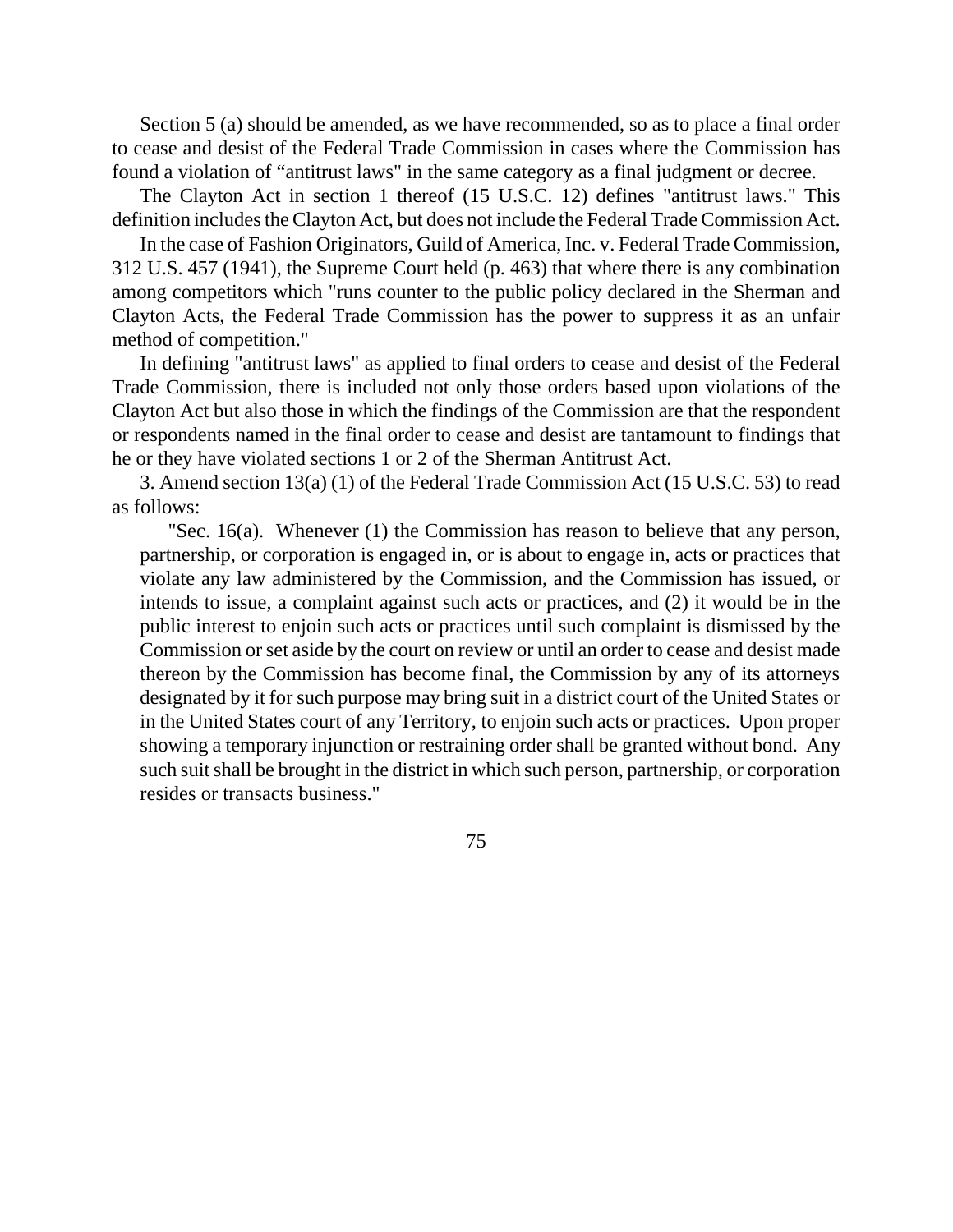The proposed statute should include safeguards similar to those found in section 13 (b) of the Federal Trade Commission Act.

Under section 13 of the Federal Trade Commission Act the Commission is authorized to seek an injunction in a U.S. district court restraining the dissemination of false advertisements of food, drugs, medical devices and cosmetics. The Commission recommends that its authority under that section should be expanded so as to enable it to obtain a preliminary injunction, when the public interest so requires, in any case involving an alleged violation of any law administered by this agency, where the Commission has issued, or intends to issue, a complaint. For the sake of clarity, the expanded section should follow present sections 14-16 of the Act which deal with the false advertisement of food, drugs, medical devices and cosmetics. Those sections would become sections 13–15 of the Act and the amendment here proposed would be section 16.

The need for the proposed legislation is clear. While the Commission has attempted to expedite its proceedings so that the interim between the issuance of a complaint and final determination by the Commission is minimized, the time lag can be substantial and may materially affect the outcome of Commission proceedings. Delay in merger cases, for example, combined with the inability of the Commission to preserve the status quo may make it more difficult to fashion an effective decree at the conclusion of the controversy. Cf. Diamond Alkali Co., Docket 8572 (October 2, 1967).

In addition, consumers who are the victims of false and misleading advertising or of a false and deceptive sales practice are left wholly unprotected during the period from the date of the issuance of the complaint to the date when any order which may be entered becomes final. This period of time can be as long as 3 years. Members of the public can suffer serious economic loss from deceptive acts and practices during such a long period of time and respondents have every incentive to drag out the litigation for as long a period as possible in order to get the benefit of the practices which they may well know are in fact deceptive and a violation of law.

We are convinced that the interests of any proposed respondent in not being required to stop a practice before it has been finally adjudicated to be illegal are fully protected by requiring the Commission to demonstrate to a court the special circumstances requiring the issuance of a preliminary injunction pending final adjudica-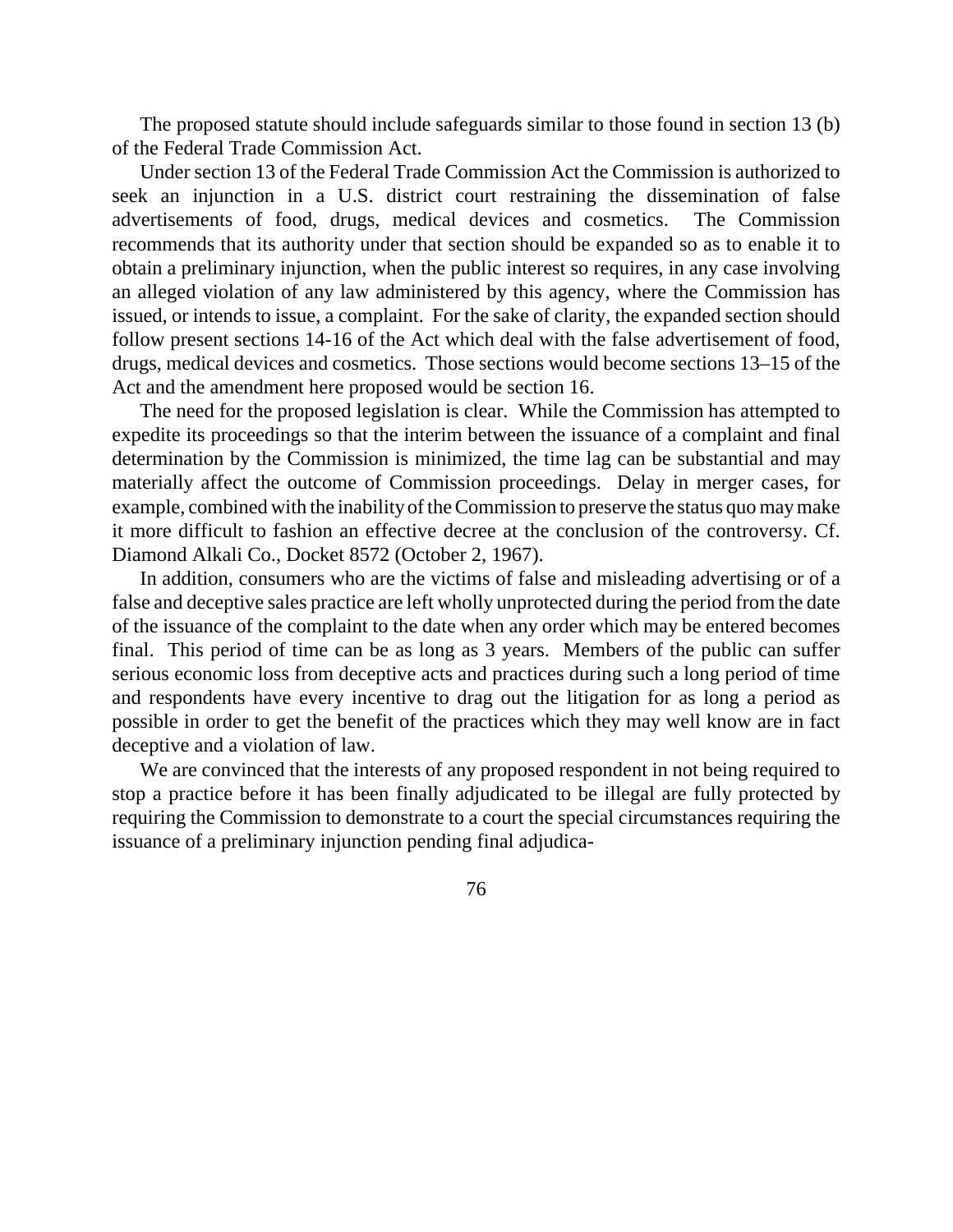tion of the issues raised by the complaint. With this safeguard of court action, we are firmly convinced that the public interest in protecting consumers from alleged frauds and deceptions far outweighs the right of a businessman to continue to engage in a practice which both the Commission, and after application for an injunction, the court, have concluded may be in violation of law.

The new section 16 would grant the Commission the authority to seek injunctions in a U.S. district court restraining any alleged violation of any law administered by the Commission in the same manner as the Commission now exercises such power with reference to false advertisement of food, drugs, devices or cosmetics(see Rhodes Pharmacal Co., Inc. v. Federal Trade Commission, 191. F. 2d 744 (7th Cir. 1951)).

Another example of the type of situation which demonstrates the need for this type of injunctive power is the Commission's responsibility under section  $2(a)$  of the Clayton Act (15 U.S.C. 13, et seq.), as amended by the Robinson-Patman Act, to prohibit sellers from discriminating by granting a lower price to a large concern than it is giving to this concern's smaller competitors. In the Commission's experience it has happened frequently that by the time the final order to cease and desist is secured, the small competitors may have suffered such injury, because of the illegal discrimination, as to force them out of business. Should the Commission be granted the authority sought by these amendments, it would be able, when it complied with the proper legal requirements, to go into a district court and secure a temporary injunction preventing the manufacturer from granting the discriminatory prices.

4. Amend section 14(a) of the Federal Trade Commission Act (15 U.S.C. 54 (a)) to make the violation of any provision of section 5 a misdemeanor under section 14 when the requirements of that section, which should be revised to deal more specifically with the kinds of business practices discussed below, are met.

The proposed amendment would give the Commission an additional and effective tool to protect consumers, particularly those in the low-income bracket and to eliminate misleading practices, especially those which are generally in the "racket area." The Commission in the past several years has received an increasing number of complaints which have resulted in investigations and trials of what may be termed as the "home improvement racket."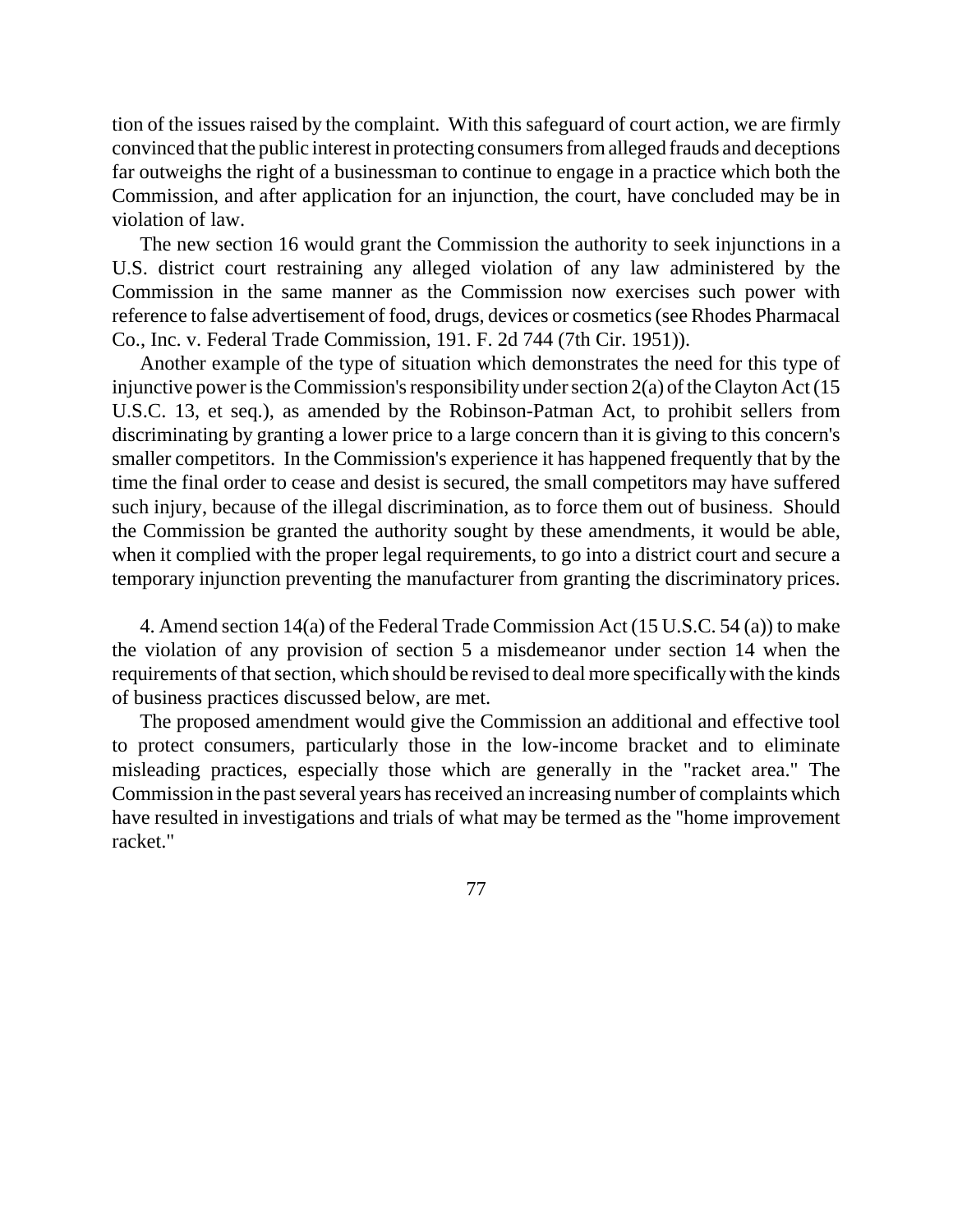The Commission has found that home improvement operators and salesmen generally prey on the unwary and the least educated and experienced members of the consuming public. They generally are parties having no special place of business and promote their sales by door-to-door contacts. Frequently, they use model home and referral display techniques and engage in bait-switching tactics, and many times secure signatures on contract papers, which unknown to the victim turn out to be negotiable instruments or a first or second mortgage on the victim's home. At the present time, the Commission's Bureau of Deceptive Practices has pending approximately 50 such cases which are in various stages of development, anywhere from an investigation to an actual trial. Unfortunately, this appears to be a practice which appears to be widespread and growing.

Another "racket type" of business is that of the sale of freezers, freezer meats and other food products. In the Washington area the approach in the sale of such products frequently is to represent that the consumer can save money by buying large quantities of meat at wholesale prices or even less and that the freezer can be paid for out of the savings. During the last 2 years the Commission has secured approximately 24 orders to cease and desist against the continuation of such methods of sale, with most of said orders being by consent.

There also appears to be a recent tendency in the sale of meat to unsuspecting and unwary consumers not to emphasize the freezer phase of the sale but merely to state that quality beef is being sold at extremely low prices. Investigations by the Commission have found that these offers are made by persons who have established places of business, and when the anticipating buyer seeks to take advantage of the low advertised prices, he is urged not to buy that meat and is switched to buying meat sold at higher prices.

5. Amend the Federal Cigarette Labeling and Advertising Act (P.L. 89-92) by:

(1) Requiring that, in connection with the sale, offering for sale, or distribution in commerce (as "commerce" is defined in the Federal Trade Commission Act) of cigarettes, it is an unfair or deceptive act or practice within the meaning of section 5 of the Federal Trade Commission Act (15 U.S.C. 45) to fail to disclose, clearly and prominently, in all advertising and on every pack, box, carton or other container in which cigarettes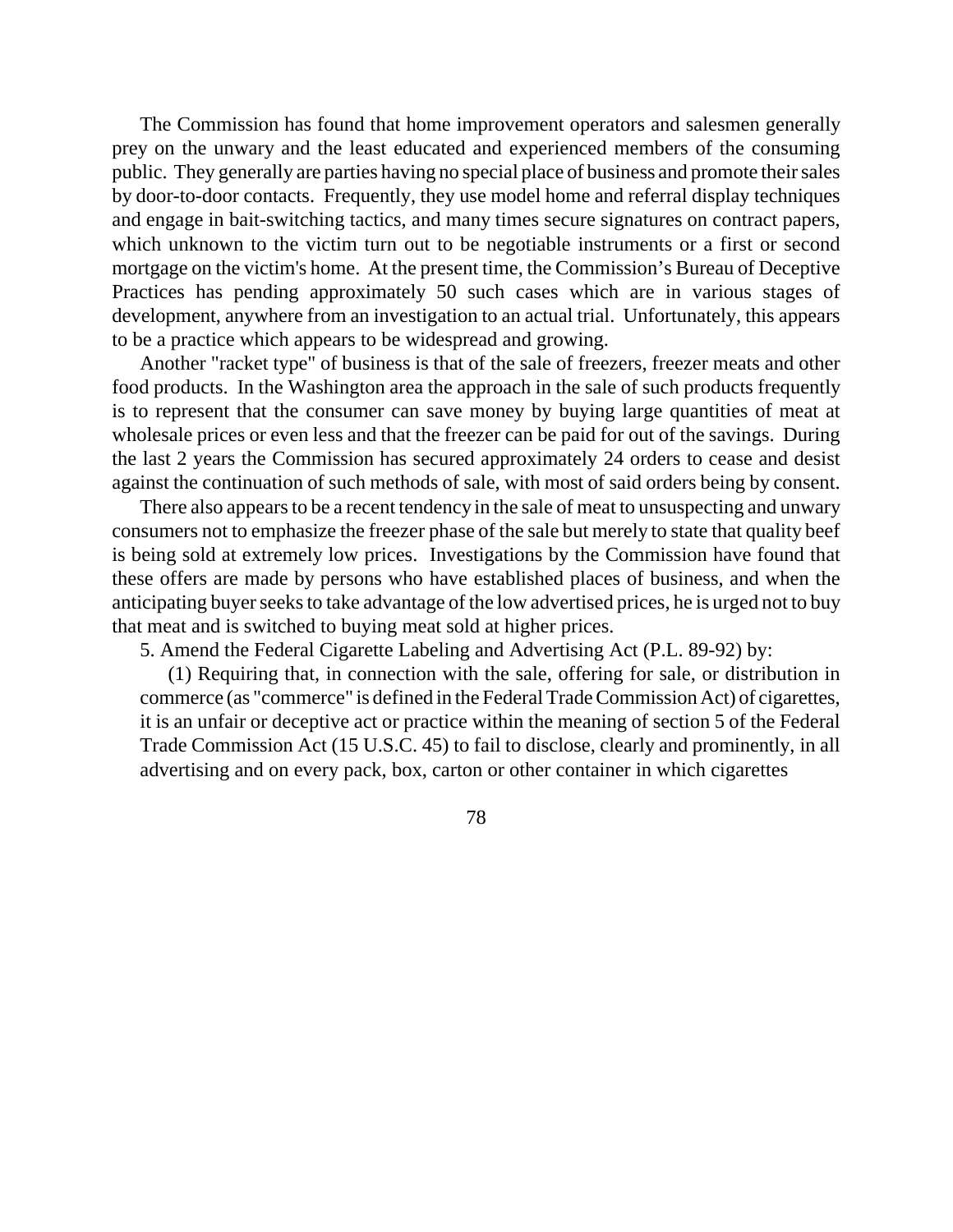are sold to the consuming public that cigarette smoking is dangerous to health and may cause death from cancer and other diseases.

The Commission in its Report to Congress on June 30, 1967, pursuant to the Federal Cigarette Labeling and Advertising Act sets forth in detail the ineffectiveness of the cigarette labeling as required by the present law.

(2) The Commission endorses S. 1803, 90th Congress, 1st Session, a bill "To strengthen the Federal Cigarette Labeling and Advertising Act" with Chairman Dixon endorsing said bill in the manner set forth in the report of the Commission of September 6, 1967, on said bill to the Chairman, Senate Committee on Commerce, and with Commissioner Maclntyre not concurring in the report for the reasons set forth therein.

6. The Commission endorses the principle enunciated in S. 2268, 90th Congress, 1st session, a bill "To assist in the protection of the consumer by requiring meaningful disclosure of the cost of credit in advertising designed to promote retail installment sales, installment loans, or open-end credit plans."' (H.R. 12904, 90th Congress, 1st session a bill "To assist in the promotion of economic stabilization by requiring the disclosure of finance charges in connection with extension of credit," has the same objective as S. 2268.)

These bills provide that the failure of any creditor in any advertisement in interstate commerce or affecting interstate commerce to clearly and prominently disclose the specific credit terms, etc., as well as such other information concerning the granting of credit, as may be prescribed by regulations promulgated by the Federal Trade Commission, would constitute a violation of section 5 of the Federal Trade Commission Act; they also authorize the Federal Trade Commission to make rules and regulations as to the manner and form of disclosing the information required.

The Commission's jurisdiction over false advertising is limited to advertising in the District of Columbia and advertising "in commerce." The proposed legislation would broaden this jurisdictional base to include any advertisement "affecting interstate commerce." A substantial volume of the type of misleading advertising of credit terms covered by this legislation appears in newspapers which, although they may not be in commerce, certainly affect commerce. Consequently, the Commission is endorsing these bills as a desirable and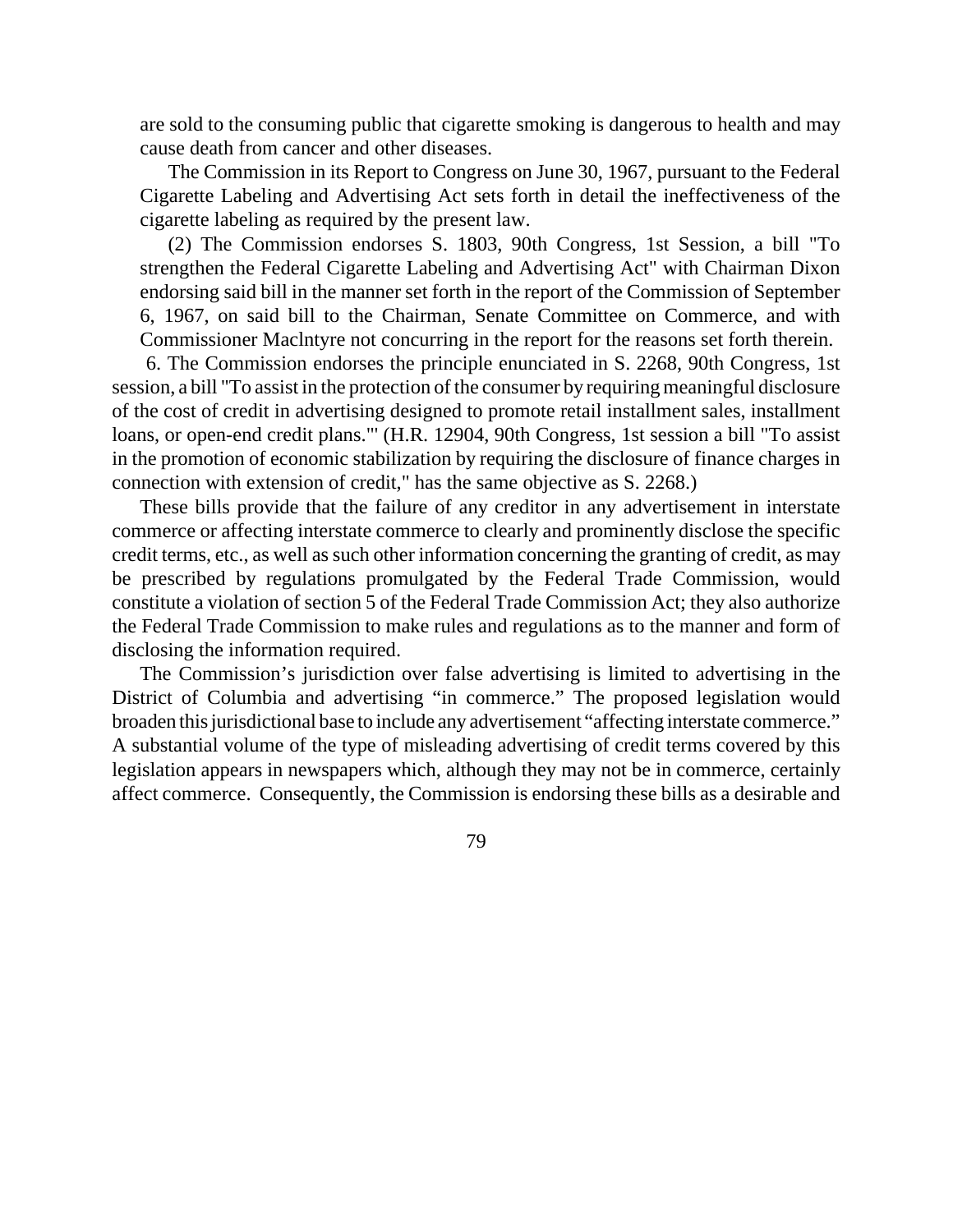essential extension of its present jurisdiction which will enable it to proceed against deceptive advertisements of this type on a broader basis and enable it to protect consumers more adequately and equitably.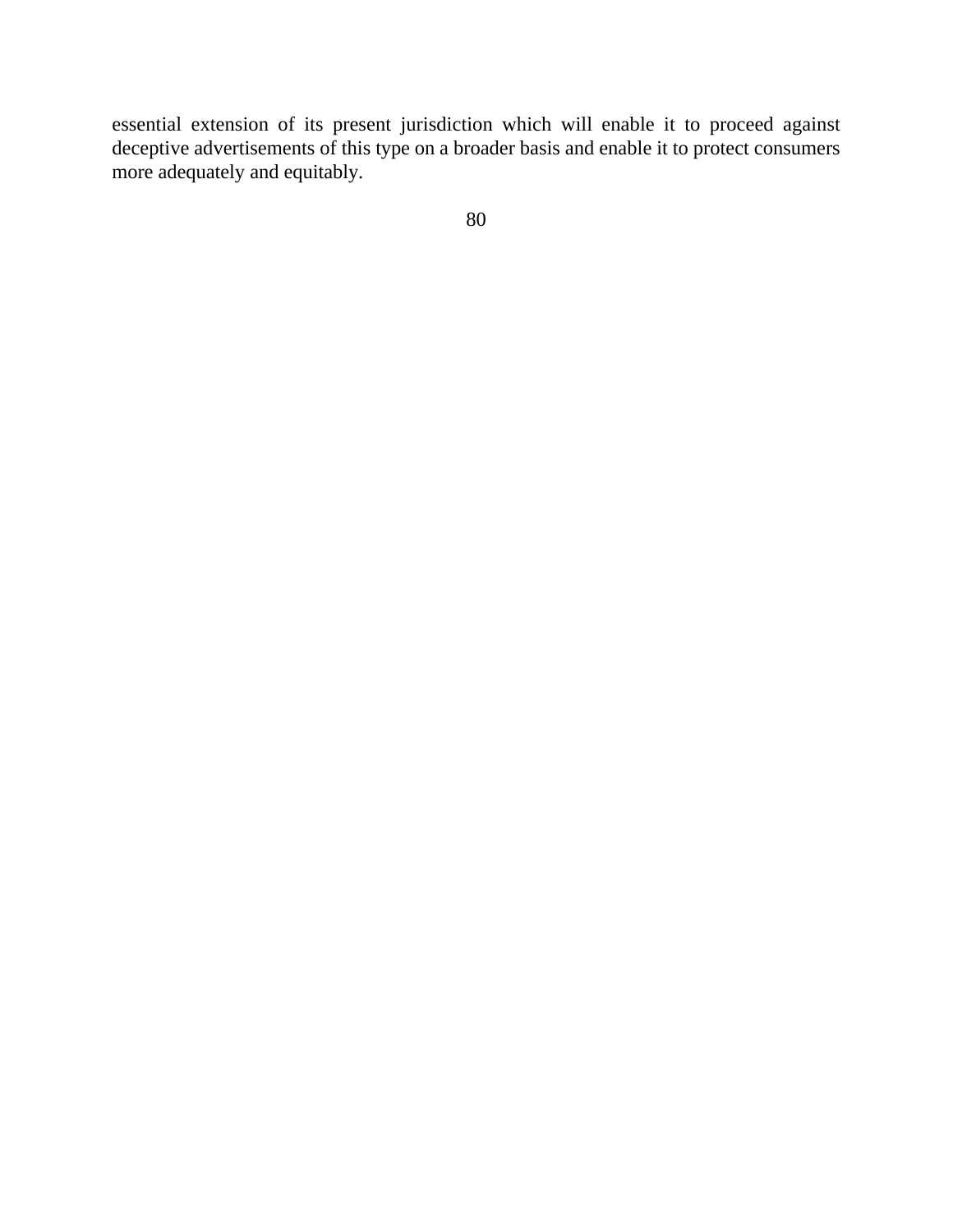# APPROPRIATIONS AND

# FINANCIAL OBLIGATIONS

## FUNDS AVAILABLE FOR THE COMMISSION FOR THE FISCAL YEAR 1967

Funds available to the Commission for the fiscal year 1967 amounted to \$14,378,000. PublicLaw 89-555 approved September 6, 1966, provided \$14million and PublicLaw 90-21 approved May 29, 1967 provided \$378,000.

Obligations by activities, fiscal year 1967

| 1. Antimonopoly:                                                                                                        |
|-------------------------------------------------------------------------------------------------------------------------|
| Investigation and litigation $\ldots \ldots \ldots \ldots \ldots \ldots \ldots \ldots \ldots \ldots$ \$5,907,000        |
| Economic and financial reports $\ldots \ldots \ldots \ldots \ldots \ldots \ldots \ldots \ldots \ldots \ldots 1,007,000$ |
| Trade practice conferences, industry guides and small business  294,000                                                 |
| 2. Deceptive practices:                                                                                                 |
| Investigation and litigation $\ldots \ldots \ldots \ldots \ldots \ldots \ldots \ldots \ldots$ 4,010,000                 |
| Trade practice conferences, industry guides, and small business  588,000                                                |
|                                                                                                                         |
|                                                                                                                         |
|                                                                                                                         |
|                                                                                                                         |

Settlements Made Under Federal Tort Claims Act

During the fiscal year 1967 the Commission paid no claims under this Act and no claims were pending.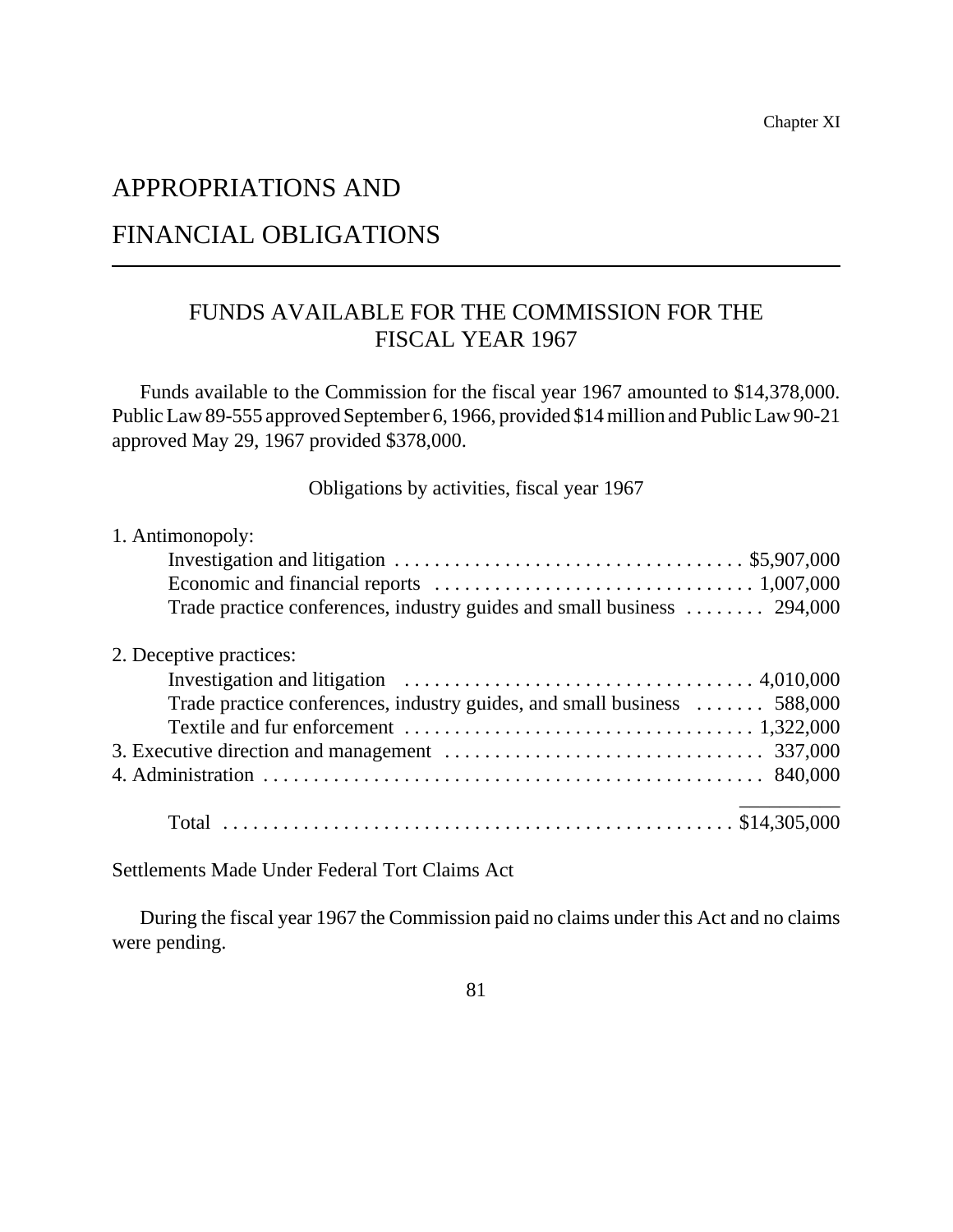## APPENDIX (A)

## FTC Cases in the Courts

Following is a summary of the principal Federal Trade Commission cases before the courts during fiscal 1967 together with a brief discussion of what is involved in each case or group of cases.

#### RESTRAINT OF TRADE CASES

The most significant antimonopoly decision in fiscal 1967 occurred in Procter  $&$  Gamble Co. (D. 6901). In a landmark decision, the Supreme Court reversed the Sixth Circuit and upheld the Commission's finding that the acquisition by Procter, the Nation's leading manufacturer of soaps, detergents and cleansers, of Clorox Chemical Co., the Nation's leading manufacturer of household liquid bleach, violated section 7. In concluding that the merger might substantially lessen competition the Supreme Court considered the following factors to be of great importance: (1) Excessive concentration in the industry involved at the time of the merger, and the dominant market position of the acquired company; (2) the relative disparity in size and strength as between the acquiring company and the remaining firms in the industry; (3) the dominant position of the acquiring company in other markets; (4) the nature of the production and distribution economies and advantages created by the merger; and (5) the elimination of the potential competition of the acquiring firm. In a somewhatsimilar "product extension" merger case awaiting decision in theThirdCircuit, the Commission has held that the acquisition by General Foods Corp. (D. 8600), the Nation's largest producer and distributor of packaged food products, of The S.O.S. Co., a dominant producer and marketer of household steel wool pads, also violated section 7.

In the Dean Foods merger injunction proceeding (D. 8674), the Seventh Circuit issued an order enjoining Dean Foods Co. and Bowfund Corp. (formerly Bowman Dairy Co.) from making any material changes for a period of 4 months with respect to the capital stock or corporate structure of Bowfund, or with respect to the corporate assets purchased by Dean, pending entry of an order of the Commission disposing of its administrative proceeding. Last fiscal year the Supreme Court ruled that a court of appeals has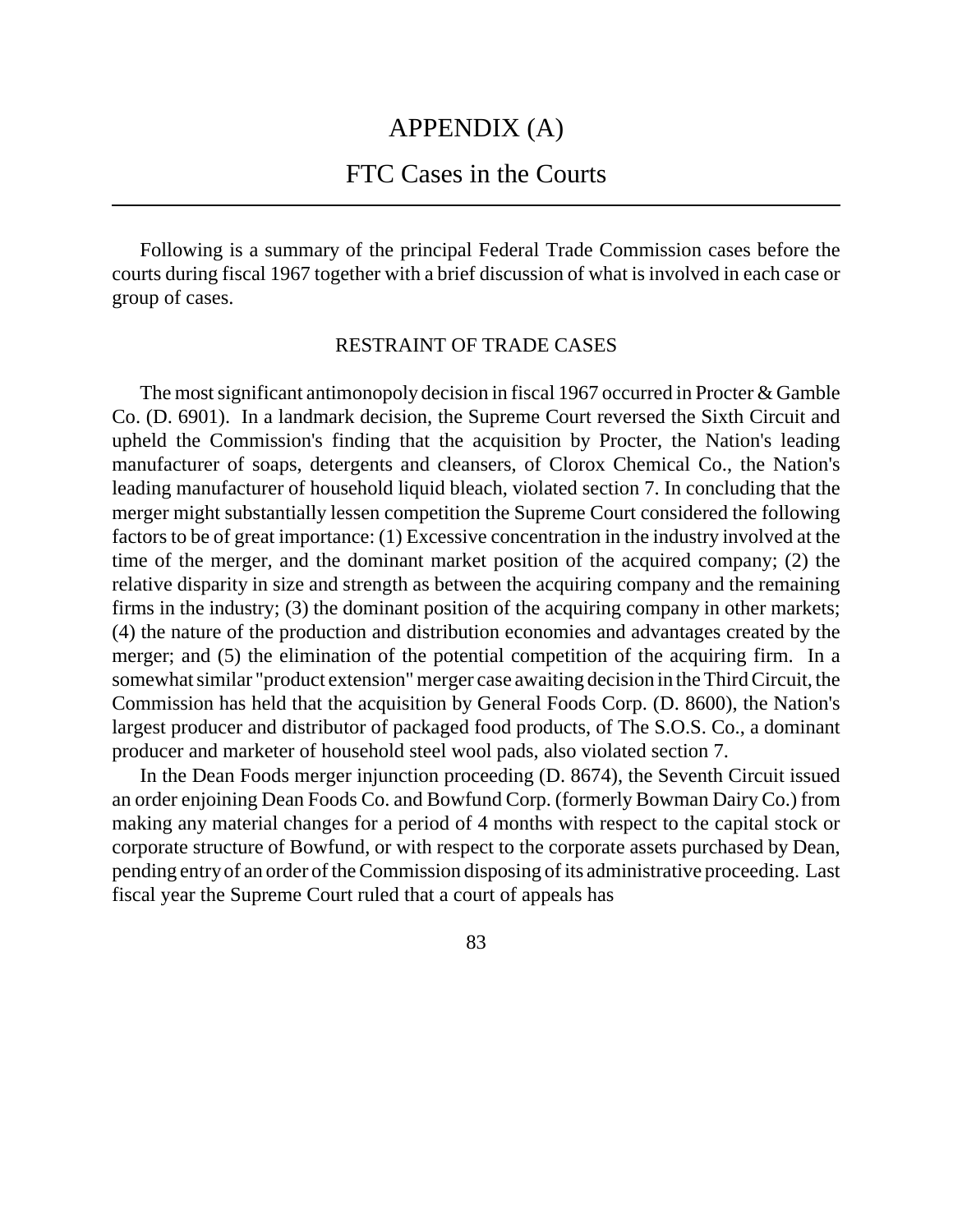power under the "all writs" statute to grant such relief, where this step is necessary to preserve the existence of an effective remedy should the merger be held illegal. The case was subsequently disposed of pursuant to consent of the parties. The Beatrice Foods Co. (D. 6653) merger case in the Ninth Circuit was also settled by consent this year. The Commission had found that certain acquisitions by that firm of fluid milk and ice cream companies was unlawful.

Only one case involving the Robinson-Patman Act was decided by the Supreme Court in fiscal 1967. In Universal-Rundle Corp. (D. 8070); the Seventh Circuit last year refused to affirm the Commission's section  $2(a)$  order and remanded the case to the Commission with directionsto institute an industrywide investigation into the discriminatory discount practices involved. The Supreme Court reversed, holding that the reviewing court exceeded its authority in postponing the operation of the Commission's order, and remanded the case to that court for decision on the merits.

In other Supreme Court activity in Robinson-Patman matters, certiorari was granted on the Commission's behalf in Fred Meyer, Inc. (D. 7492) to review the Ninth Circuit's decision overturning the Commission's holding that a supplier who grants promotional allowancesto a direct-buying retailer has an obligation to make such payments available on proportionally equal termsto wholesalers whose retail customers compete with the favored purchaser. The Court denied the company's petition for certiorari to review the appellate court's affirmance of the Commission's finding of inducing unlawful discriminations as to other transactions. The Supreme Court also granted certiorari in Flotill Products, Inc. (D. 7226). Last fiscal year the Ninth Circuit ruled that the concurrence of at least three members of a five-member agency is required for the entry of a valid order to cease and desist. Since only two members of the three-commissioner quorum which heard the case had joined in the section 2 (c) finding, the court remanded the case to determine whether a majority of the commissioners desired to enter an order relating to that practice. This question is also presented in a pending petition for certiorari filed by Purolator Products, Inc. (D. 7850). The Commission has not opposed review of this issue in that case, but, on the Solicitor General's authorization, has filed a brief on its own behalf in opposition to the company's attempt to challenge the Seventh Circuit's affirmance of an order prohibiting various price discriminations in the marketing of automotive replacement filters. The Solicitor General, in turn, has filed an amicus curiae memorandum contending that the Commission erred in its disposition of part of the case, and suggesting that certiorari be granted to resolve these issues. In another Robinson-Patman Act case wherein the Flotill question was raised, the Supreme Court denied a petition for certiorari on the part of Forster Mfg. Co. (D. 7207). In previous decisions in fiscal 1965 and 1966, the First Circuit affirmed the Commission's finding that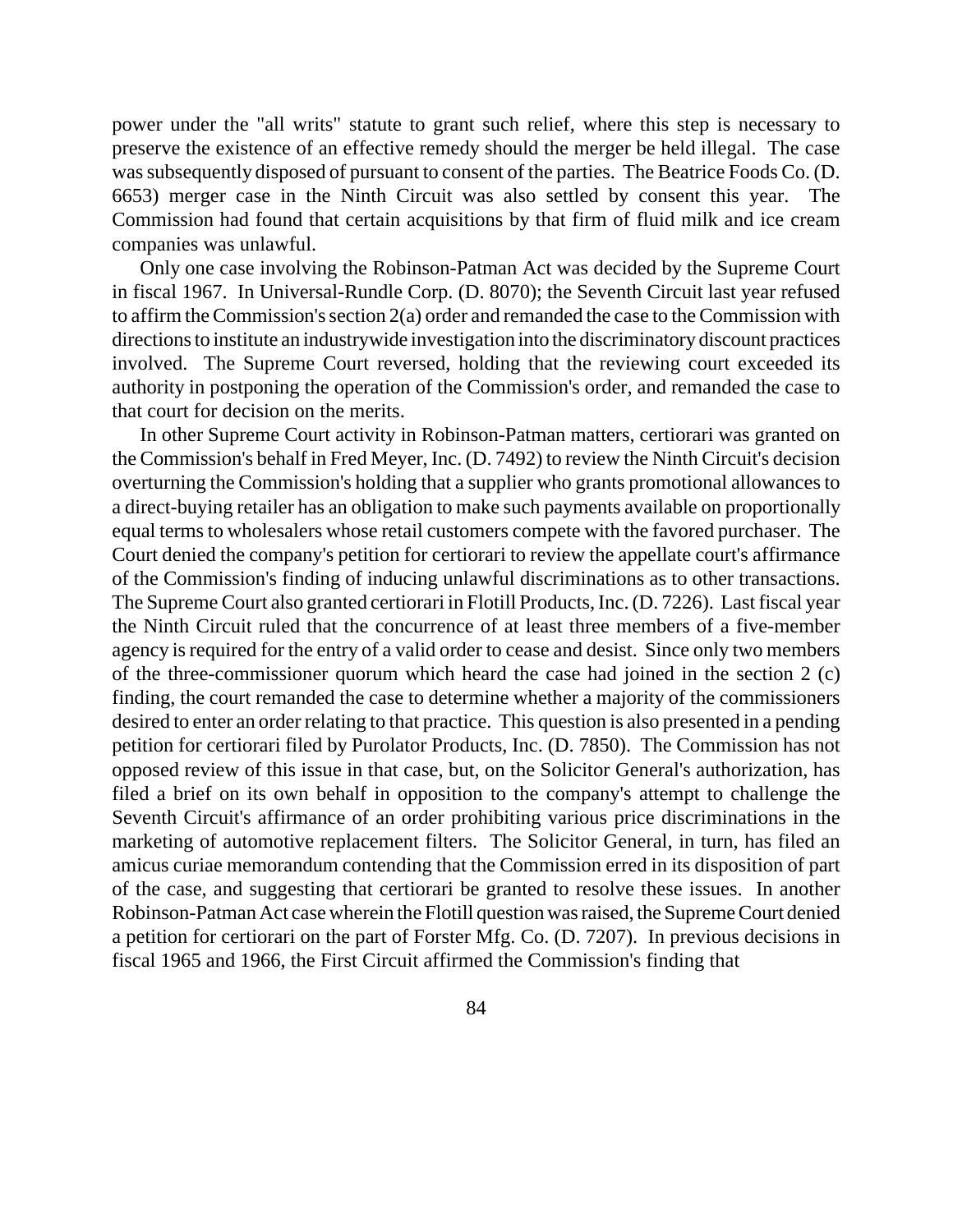Forster, the Nation's dominant "woodenware" manufacturer, discriminated in price with the intention and effect of injuring its smaller competitors, and sustained the Commission's finding that those discriminations were not made in "good faith" under section 2 (b)

There were two Robinson-Patman decisions in courts of appeals this year. The Seventh Circuit, in Lloyd A. Fry Roofing Co. (D. 7908), held that the Nation's largest manufacturer of asphalt roofing materials sold its products at discriminatory lower prices in the Knoxville, Tenn. area with the predatory intention of injuring its smaller competitors in that market. The Second Circuit in William H. Rorer, Inc. (D. 8599), upheld a Commission order prohibiting that company from discriminating in price among purchasers of its pharmaceutical products unless, upon establishing a differential based upon a claimed cost saving, it notifies the Commission promptly and submits supporting data, and publicizes such price to all customers along with pertinent reasons and details. The court, however, limited the application of the order to retail customers only.

Price discrimination cases argued this year in the appellate courts and pending decision at the year's end are: Borden Co. (D. 7129) in the Fifth Circuit; American Motors Corp. (D. 7357) in the Sixth Circuit; and Alhambra Motor Parts (D. 6889) in the Ninth Circuit. Price discrimination cases expected to be argued in the coming year include: Rabiner & Jontow, Inc. (D. 8629) in the Second Circuit; Dean Milk Co. (D. 8032), Knoll Associates, Inc. (D. 8549) and National Dairy Products Corp. (D. 7018) in the Seventh Circuit; and Tri-Valley Packing Ass'n (D. 7225 and D. 7496) in the Ninth Circuit.

There were two decisions by courts of appeals this year in cases involving general restraints of trade. In Safeway Stores, Inc. (Bakers of Washington) (D. 8309), the Ninth Circuit upheld the Commission's finding of unlawful conspiracy to fix the price of bread in the Seattle, Wash. trade area. The court rejected petitioners' contention, inter alia, that the challenged acts and practices were not committed in interstate commerce within the meaning of section 5. In Emile M. Lapeyre (Grand Caillou) (D. 7887), the Fifth Circuit affirmed the Commission's finding that petitioners violated section 5 in leasing their patented shrimp processing machinery at higher pricesto canners in the Pacific Northwest than to competing Gulf Coast canners. The court held, however, that there was insufficient evidence to establish that petitioners violated section 5 in selling their equipment to canners in foreign countries, while maintaining a leasing policy as regards domestic canners.

Two important restraint of trade matters have been argued and await decision in appellate courts: Luria Brothers Co. (D. 6156) in the Third Circuit, a highly complex case involving illegal restrictive agreements and arrangements by several scrap iron and steel companies; and Texaco, Inc.-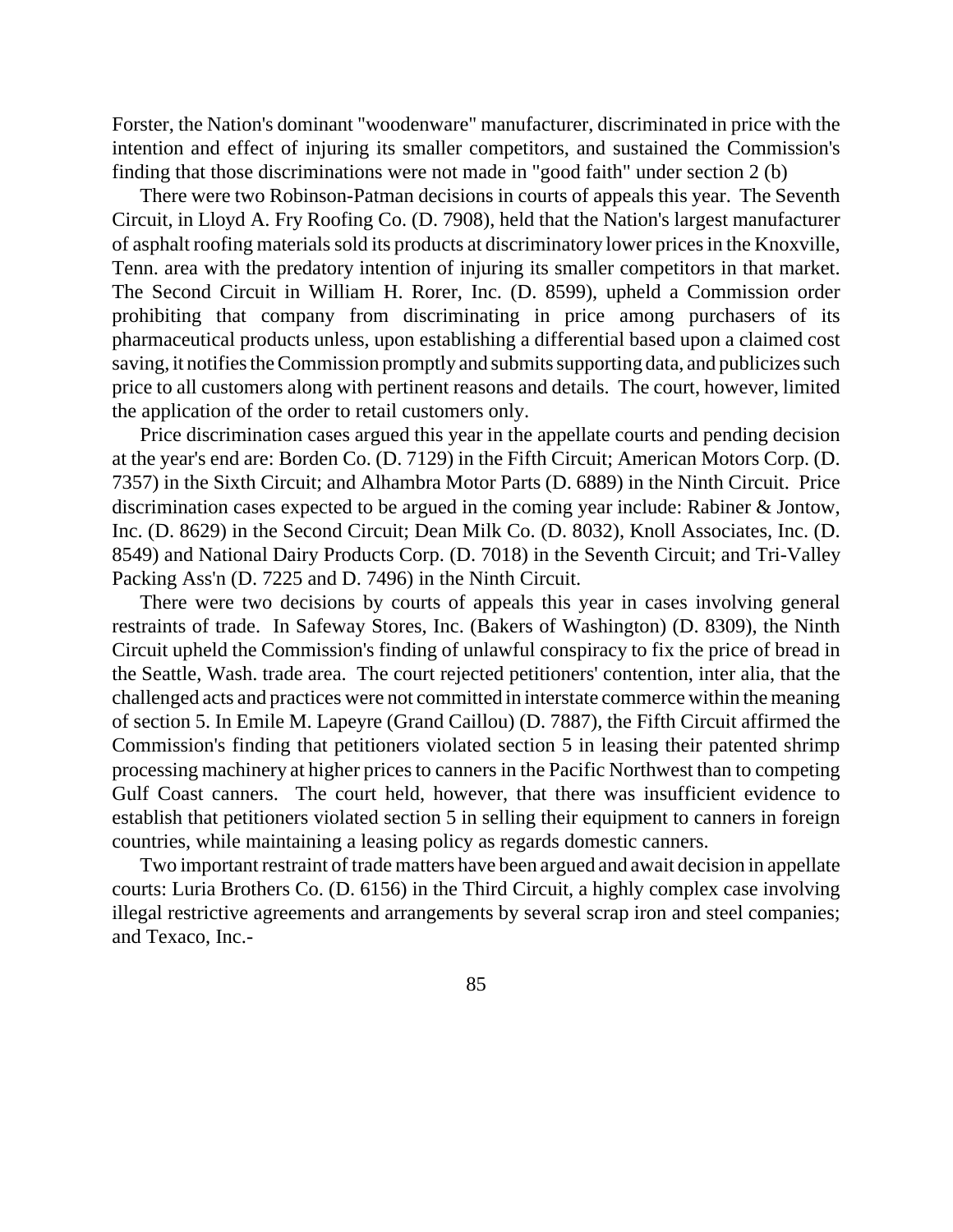B. F. Goodrich Co., the last remaining undecided TBA case (D. 6485), in the District of Columbia Circuit on remand from the Supreme Court. Another important restraint of trade matter is pending in the Eighth Circuit: Community Blood Bank of the Kansas City Area, Inc. (D. 8519), involving a conspiracy to boycott the services of a commercial blood bank in that area.

#### DECEPTIVE PRACTICE CASES

There were no deceptive practice decisions by the Supreme Court this year. In courts of appeals activity, the Commission successfully sought a temporary injunction pendente lite enjoining the use by American Home Products Corp. (D. 8641) of certain representations regarding the efficacy of its hemorrhoid preparation, which the Commission hasfound to be false and deceptive. The Seventh Circuit upheld a Commission order requiring Montgomery Ward & Co. (D. 8617) to cease representing that its merchandise was guaranteed unless, inter alia, it clearly and conspicuously disclosed the nature and extent of the guarantees. In another deceptive practice matter, the Second Circuit upheld a Commission order prohibiting one Frank Sibert (D. 8628), from falsely representing the water filtration units sold by his company.

Two important "drug" cases were pending at the close of the year:J. B. Williams Co. (D. 8547) and Merck & Co. (D. 8635), involving claims concerning the effectiveness of "Geritol" tonic and "Sucrets" throat lozenges, respectively.

#### SUITS FOR ENFORCEMENT OF COMMISSION ORDERS OR SUBPOENAS

The Supreme Court, in Jantzen, Inc. (D. 7247), reversed the Ninth Circuit's ruling that Congress, in enacting the "finality" amendment to the Clayton Act in 1959, repealed the old procedures of section 11 for affirming and enforcing previously issued orders. It remanded the case to the court of appeals for action upon the Commission's application to affirm and enforce its section 2(d) order. In Standard Motor Products, Inc. (D. 5721), the Second Circuit, although holding it had jurisdiction to enforce pre-1959 Clayton Act orders, nevertheless denied theCommission's application. The court held that in rejecting Standard's attempted cost justification of its volume rebate pricing system, the Commission failed to suggest a practicable alternative means of classifying purchasers, and failed to articulate criteria reconciling the objectives of the cost justification proviso with those of the Robinson-Patman Act as a whole.

In a subpoena enforcement proceeding involving Paul C. Guignon and John H. Pahlman, officials of Anheuser-Busch, Inc. (File 611 0155), the U.S. District Court for the Eastern District of Missouri ruled that the Commission has no standing under section 9 of the Federal Trade Commission Act to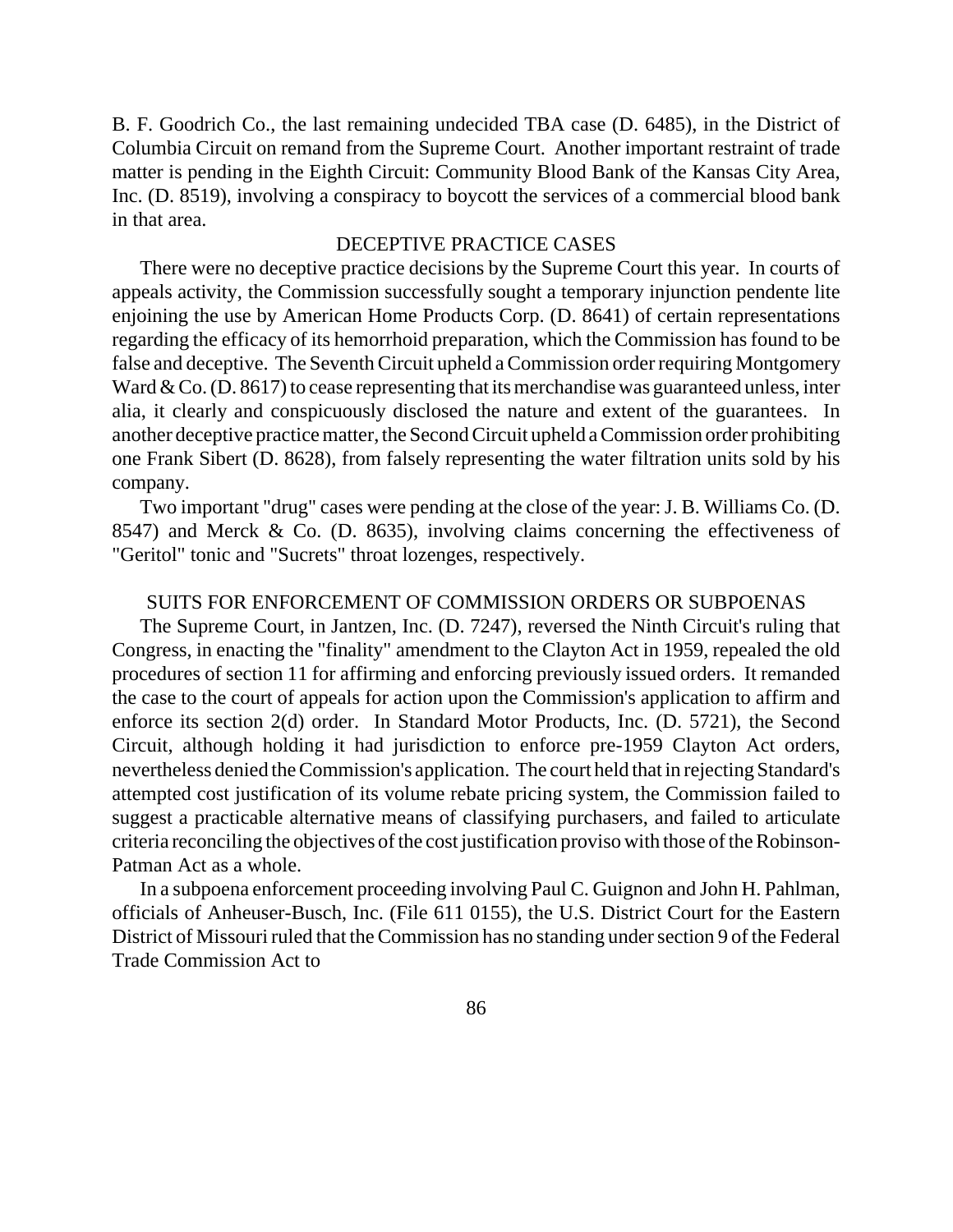seek enforcement of subpoenas without the aid or consent of the Attorney General. The Commission has appealed to the Eighth Circuit. In ruling on the same question in Continental Can Co. (D. 8687), the U.S. District Court for the Southern District of New York ruled that the Commission did have such authority and directed compliance with the Commission's subpoena in that case. The court ordered, however, that the confidentiality of certain sensitive data produced in accordance therewith be protected.

In Associated Merchandising Corp. (D. 8651 ), the U.S. District Court for the Southern District of New York granted the Commission's application for enforcement of a hearing examiner's order for the production of documentary evidence in an adjudicatory proceeding as to certain specified items, but not as to others.

#### COLLATERAL SUITS AGAINST THE COMMISSION FOR INJUNCTIVE AND OTHER RELIEF

In Frito-Lay, Inc. (D. 8606), the Fifth Circuit, applying the doctrine of exhaustion of administrative remedies, affirmed the dismissal by the U.S. District Court for the Eastern District of Texas of a complaint for declaratory judgment and injunction. The company had challenged certain interlocutory rulings of the Commission and the hearing examiner in a section 7 case. In Seeburg Corp. (D. 8682), the U.S. District Court for the Eastern District of Tennessee dismissed a complaint for declaratory and injunctive relief for failure to state a claim. Seeburg contended, in connection with the Commission's rejection of a proposed consent settlement prior to the initiation of formal proceedings in a merger case, that the Commission wrongfully refused to divulge the basis for its approval in another case of an allegedly similar acquisition of a competitor. Seeburg further complained that it was unlawfully deprived of the right to confront agency counsel, to be furnished with copies of staff memoranda, and to make oral presentation before the Commission at the pre-complaint stage. The case is currently on appeal to the Sixth Circuit. The U.S. District Court for the District of Columbia dismissed a complaint for declaratory judgment and injunctive relief filed by P. F. Collier, Inc. and Crowell Collier & Macmillan, Inc. (D. 7751) to enjoin further prosecution of the Commission's complaint. Plaintiffs contended that the Commission improperly remanded the case to the hearing examiner, that the administrative proceedings were unduly protracted, and that irreparable injury would result from the adverse publicity associated therewith. In addition, the U.S. District Court for the District of Columbia granted a preliminary injunction in an action brought by Cinderella Career & Finishing School, Inc. (D. 8729), restraining theCommission from issuing further pressreleasesin connection with its administrative proceeding against that company. The Commission has filed a notice of appeal from that ruling as well as from the court's denial of its motion to dismiss. A complaint for declaratory judgment and injunctive relief was filed by Stewart Concrete &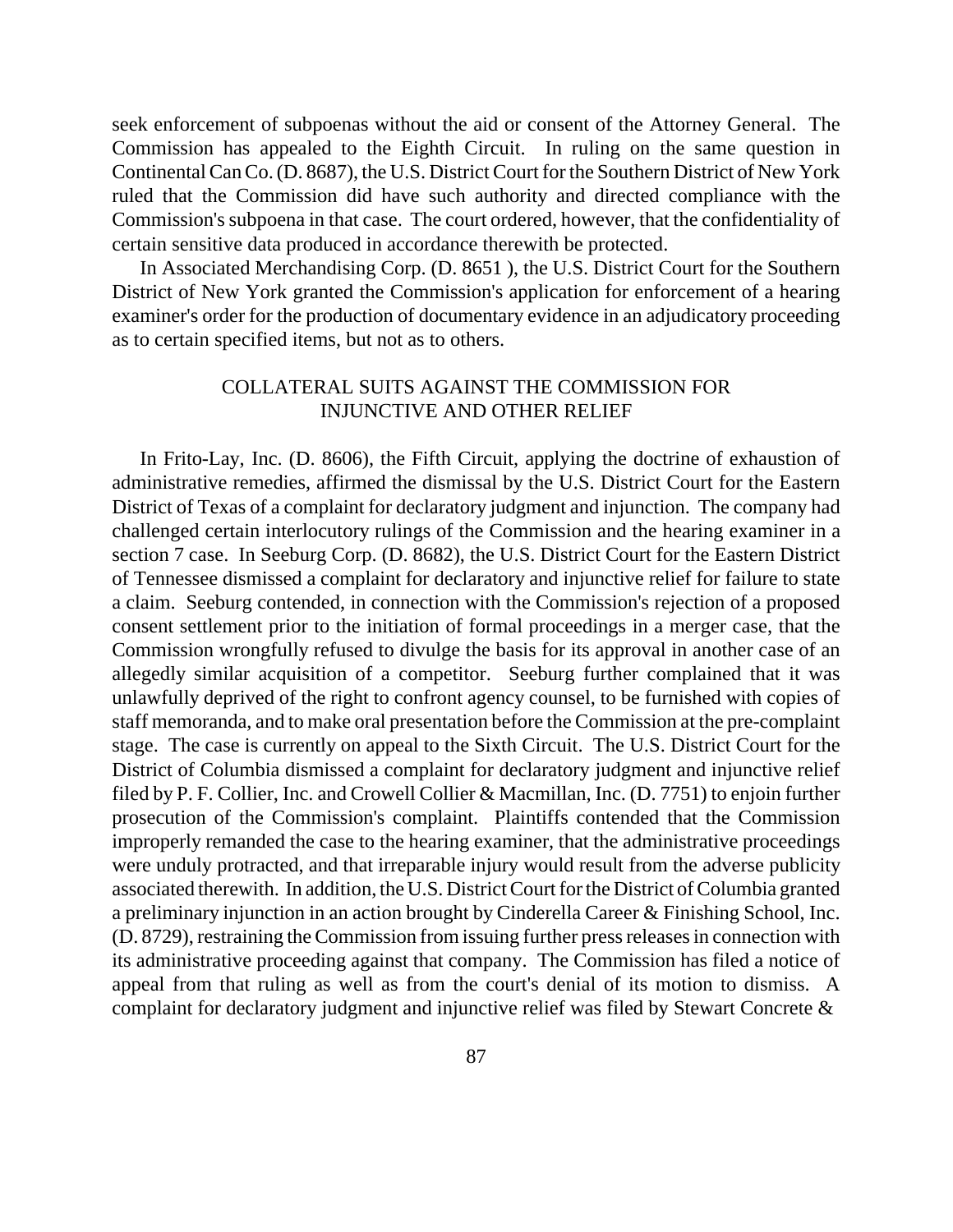Material Co. and Richter Concrete Corp. in the U.S. District Court for the Southern District of Ohio, alleging that certain of the companies whose acquisitions were challenged by the Commission in its Mississippi River Fuel Corp. proceeding (D. 8657) were wholly intrastate in operation, and therefore outside the scope of section 7. Plaintiffs' motion for preliminary injunction was denied. In the U.S. District Court for the Eastern District of Virginia, a complaint for declaratory judgment and injunction was filed by Lehigh Portland Cement Co. (D. 8680), alleging that the Commission's section 7 proceeding against it was prejudiced by press releases and by the Commission's industrywide investigation concerning vertical integration in the cement and ready-mixed concrete industries. The Commission's motion to dismiss or in the alternative for summary judgment was pending at the close of the year.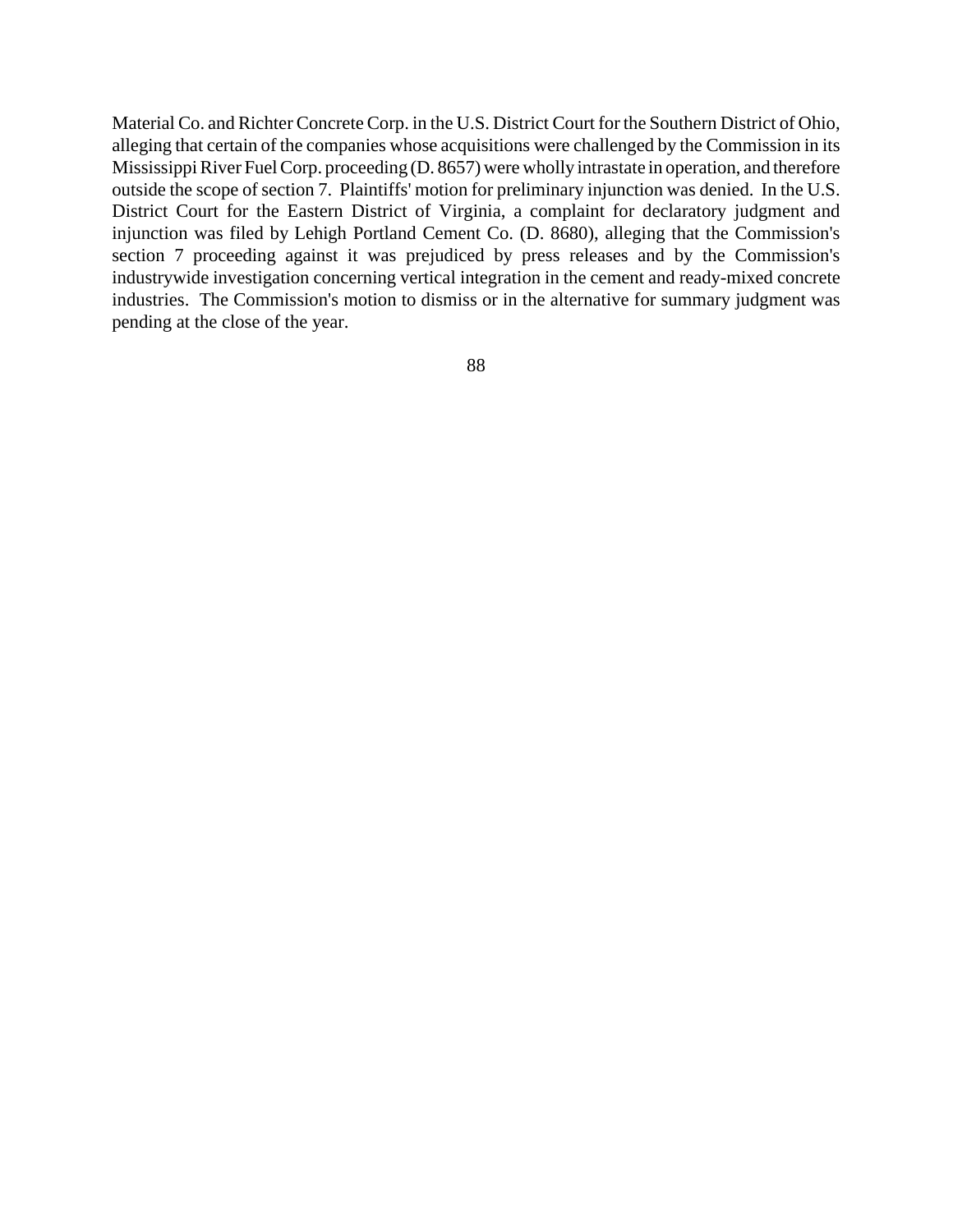# APPENDIX (B) Textile and Fur Court Cases

In May, 1967, the Commission proceeded against Continental Scarf & NoveltyCo., a New York corporation, and petitioned the U.S. District Court for the Southern District of New York for a temporary restraining order and injunction to prevent the sale and shipment of dangerously flammable ladies'scarves underthe Flammable Fabrics Act, No. 67Civ. 1805. The restraining order was issued and pursuant to a consent agreement for the issuance of a temporary injunction such injunction was entered on May 16, 1967.

Also, in May 1967, the Commission proceeded against Pat & Bobbie's, Inc. and Patricia A. Farrell, individually and as an officer of the aforesaid corporation and petitioned the U.S. District Court for the Western District of Washington for a temporary restraining order and an injunction to prevent the sale and shipment of dangerously flammable fabrics i.e., wood fiber chips used in the manufacture of floral leis, under the Flammable Fabrics Act, Civil Action No. 7212. The temporary restraining order was issued on May 22, 1967, and after argument by Mrs. Marilyn Hale and Mr. Edward B. Finch, counsels representing the Federal Trade Commission, on May 29, 1967, a temporary injunction was issued by the court on May 31, 1967.

284 - 559 O - 68 - 7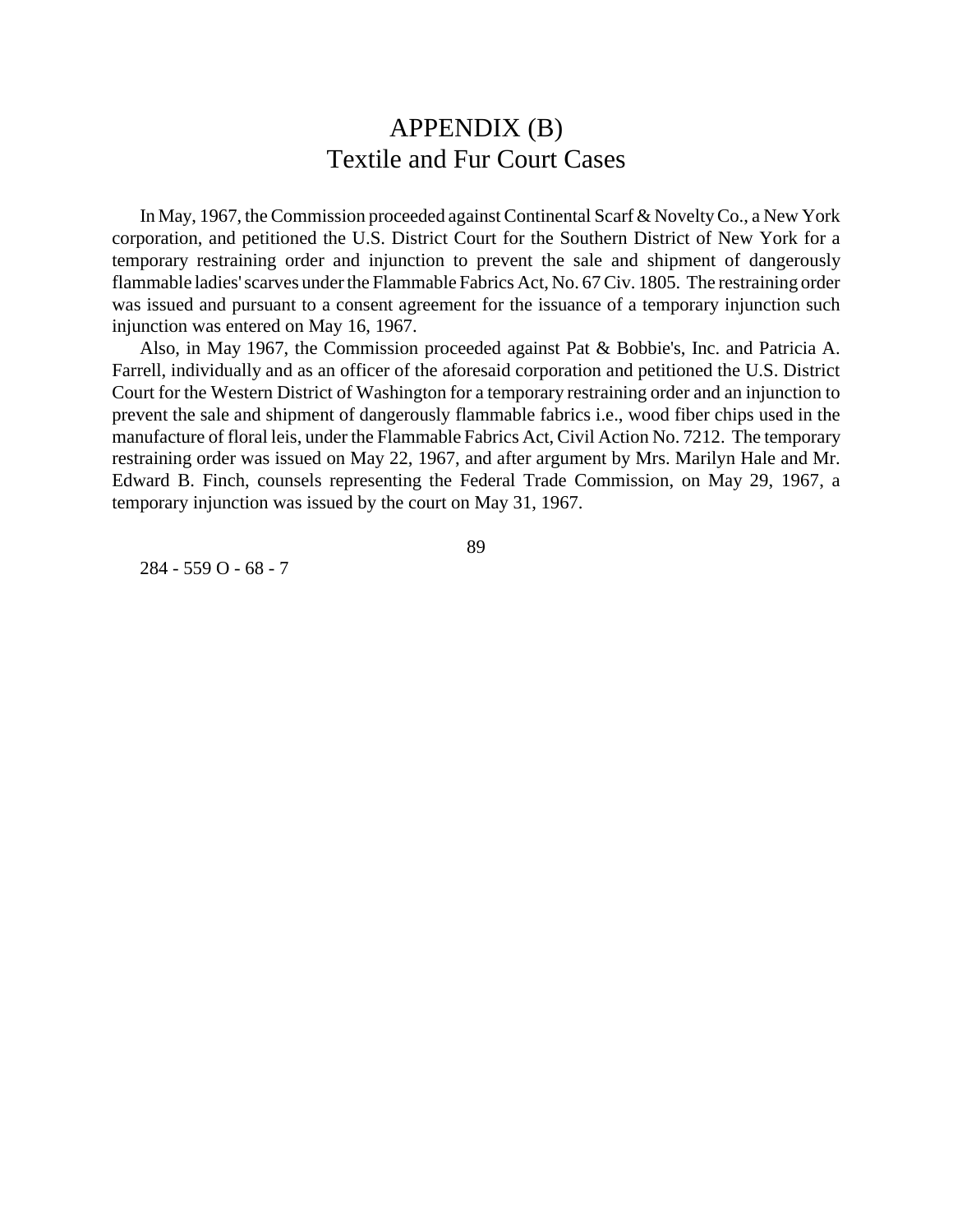# APPENDIX (C) Bureau of Textiles and Furs Civil Penalty and Criminal Cases

| During fiscal 1967 judgments totaling \$31,500 were entered in three civil penalty cases, with<br>injunctions obtained in three instances. |                     |
|--------------------------------------------------------------------------------------------------------------------------------------------|---------------------|
| <b>Penalty Cases Statistics</b>                                                                                                            |                     |
|                                                                                                                                            | 4<br>$\overline{A}$ |
|                                                                                                                                            | 8<br>3              |
|                                                                                                                                            | 5                   |
| <b>Criminal Cases Statistics</b>                                                                                                           |                     |
|                                                                                                                                            | $\theta$            |
|                                                                                                                                            | 1<br>$\Omega$       |
| <b>Civil Penalty Cases Concluded</b>                                                                                                       | 1                   |

Regal Accessories, Inc. (E.D.N.Y.). Importation and sale of dangerously flammable wearing apparel, head scarves. Judgment for \$12,000 and injunction.

Stern & Stern Textiles, Inc. ( S.D.N.Y.). Importation and sale of dangerously flammable fabrics. Judgment for \$10,000 and injunction.

Waterville Woolen Mills, Inc. (D. Maine, So. Div.). Misbranding and false invoicing of wool products, fabrics. Judgment for \$9,500 and injunction.

Civil Penalty Cases Pending

Woody Fashions, Inc. ( S.D.N.Y.). Misbranding wool products, coats.

Asheville Textiles Corp. ( S.D.N.Y.). Misbranding and false invoicing of wool products, imported fabrics.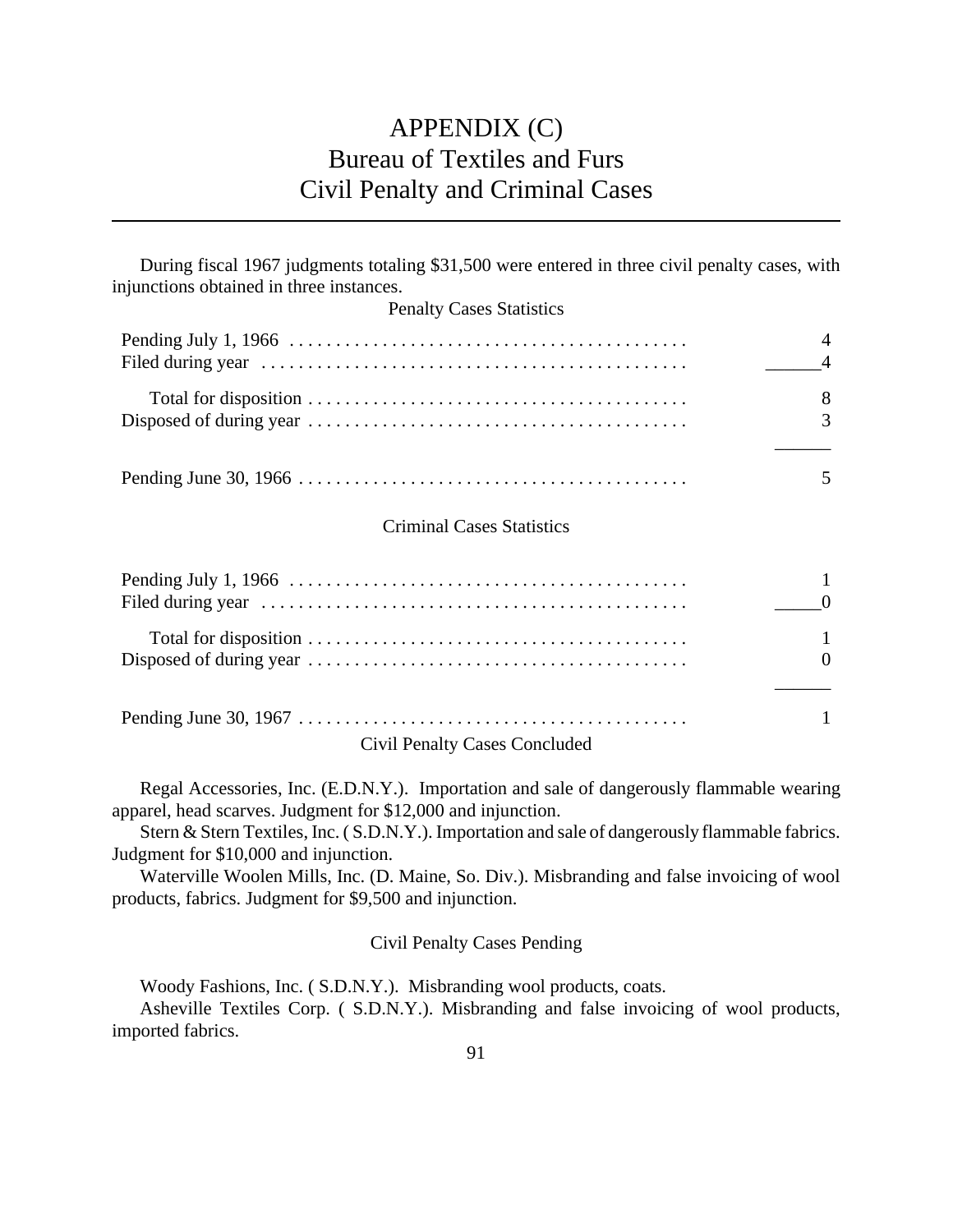Stone & Stone, Inc. (S.D.N.Y.). Misbranding and false invoicing of fur products.

Elliot Knitwear, Inc. (S.D.N.Y.). Importation and sale of misbranded wool products, sweaters.

Marks Furs, Inc. (E.D. Mich.). Making pricing claims as to fur products without maintaining records showing the basis for such claims.

### Criminal Cases Pending

Stone & Stone, Inc. (S.D.N.Y.). Misbranding and false invoicing of fur products.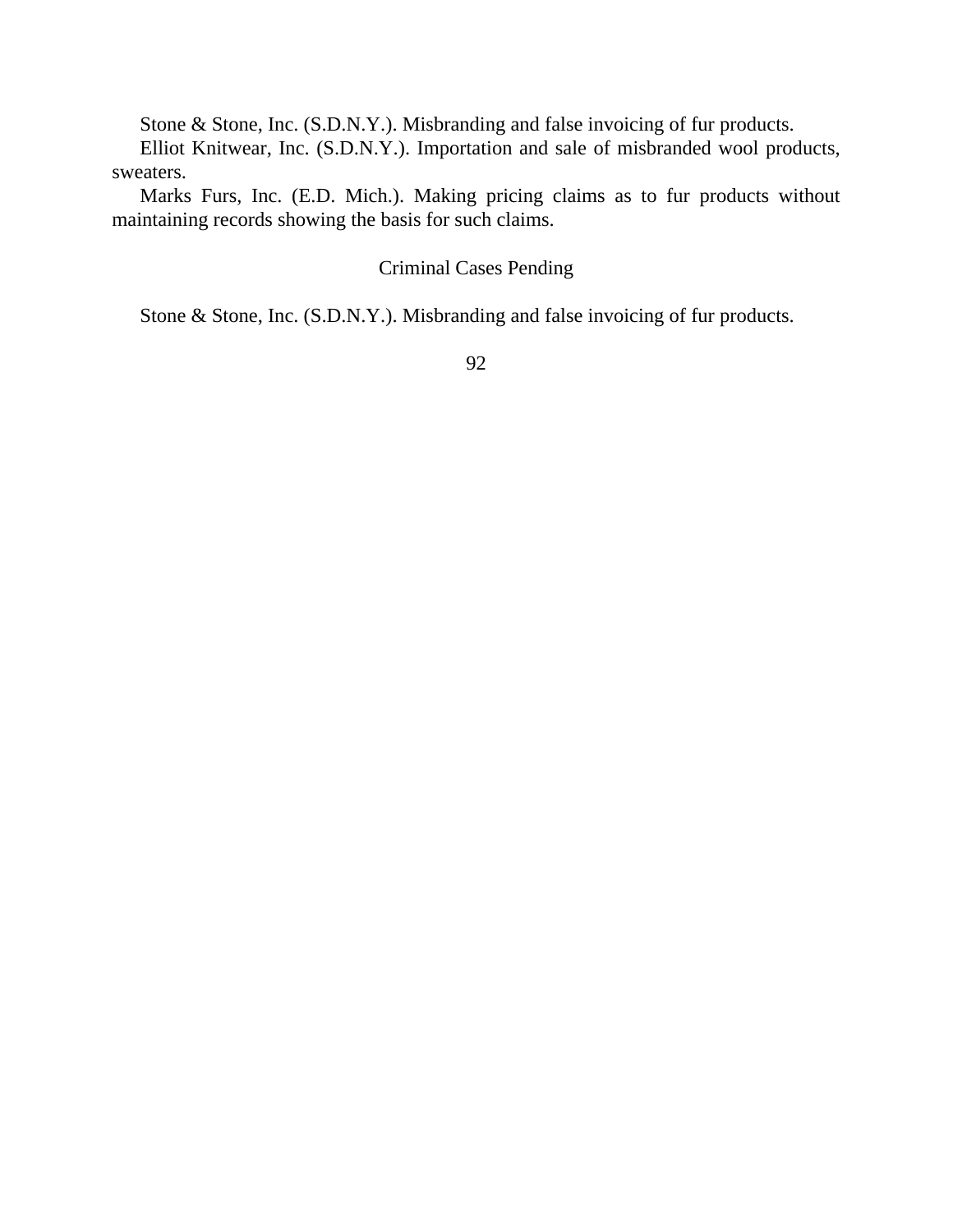# General Investigations by the Commission Since 1915

Since its establishment in 1915, the Federal Trade Commission has conducted numerous general inquiries which are alphabetically listed and briefly described in the following pages.<sup>1</sup> They were made at the request of the President, the Congress, the Attorney General, Government agencies, or on motion of the Commission pursuant to the Federal Trade Commission Act.

Reports on these inquiries in many instances have been published as Senate or House documents or as Commission publications. Printed documents, unless indicated as being out of print, $\frac{2}{3}$  may be purchased from the Superintendent of Documents, Government Printing Office, Washington, D.C. Processed publications are available without charge from the Federal Trade Commission while the supply lasts.

Agencies initiating or requesting investigations are indicated in parentheses in the headings. Investigations, the results of which have been published, are listed below. Following this listing are unpublished investigations conducted by the Commission.

Accounting Systems (F.T.C.)—Pointing the way to a general improvement in accounting practices, the Commission, published Fundamentals of a Cost System for Manufacturers (H. Doc. 1356, 64th, 31 p., o.p., 7/1/16) and A System of Accounts for Retail Merchants (19 p., o.p., 7/15/16).

Accounting Systems.—See Distribution Cost Accounting.

\_\_\_\_\_\_\_\_\_\_\_\_\_\_\_

Advertising and Output.—See Cigarette Advertising and Output.

Advertising as a factor in Distribution.—See Distribution Methods and Costs.

Agricultural Implements.—See Farm Implements and Distribution Methods and Costs.

Agricultural Implements and Machinery (Congress).<sup>3</sup>—Prices of farm products reached record lows in 1932 but prices of many farm implements, machines, and repair parts maintained high levels resulting in widespread complaints in the next few years. The Commission investigated the situation (Public Res. 130, 74th, 6/24/36) and, following submission of its report, Agricultural Implement and Machinery Industry (H. Doc. 702, 75th, 1,176 p., 6/6/38, o.p.), the industry made substantial price reductions. The report criticized certain competitive practices on the part of the dominant companies which the companies later promised to remedy. It showed, among other things, that a few major companies had maintained a concentration of control which resulted in large part from their acquisition of the capital stock or assets of competitors prior to enactment of the Clayton Antitrust Act in 1914 and thereafter from their pur-

<sup>1</sup> The wartime cost-finding inquiries, 1917-18 (p. 122), include approximately 370 separate investigations.

<sup>&</sup>lt;sup>2</sup> Documents out of print (designated "o.p.") are available in depository libraries.

<sup>&</sup>lt;sup>3</sup> Inquiries desired by either House of Congress are now undertaken by the Commission as a result of concurrent resolutions of both Houses.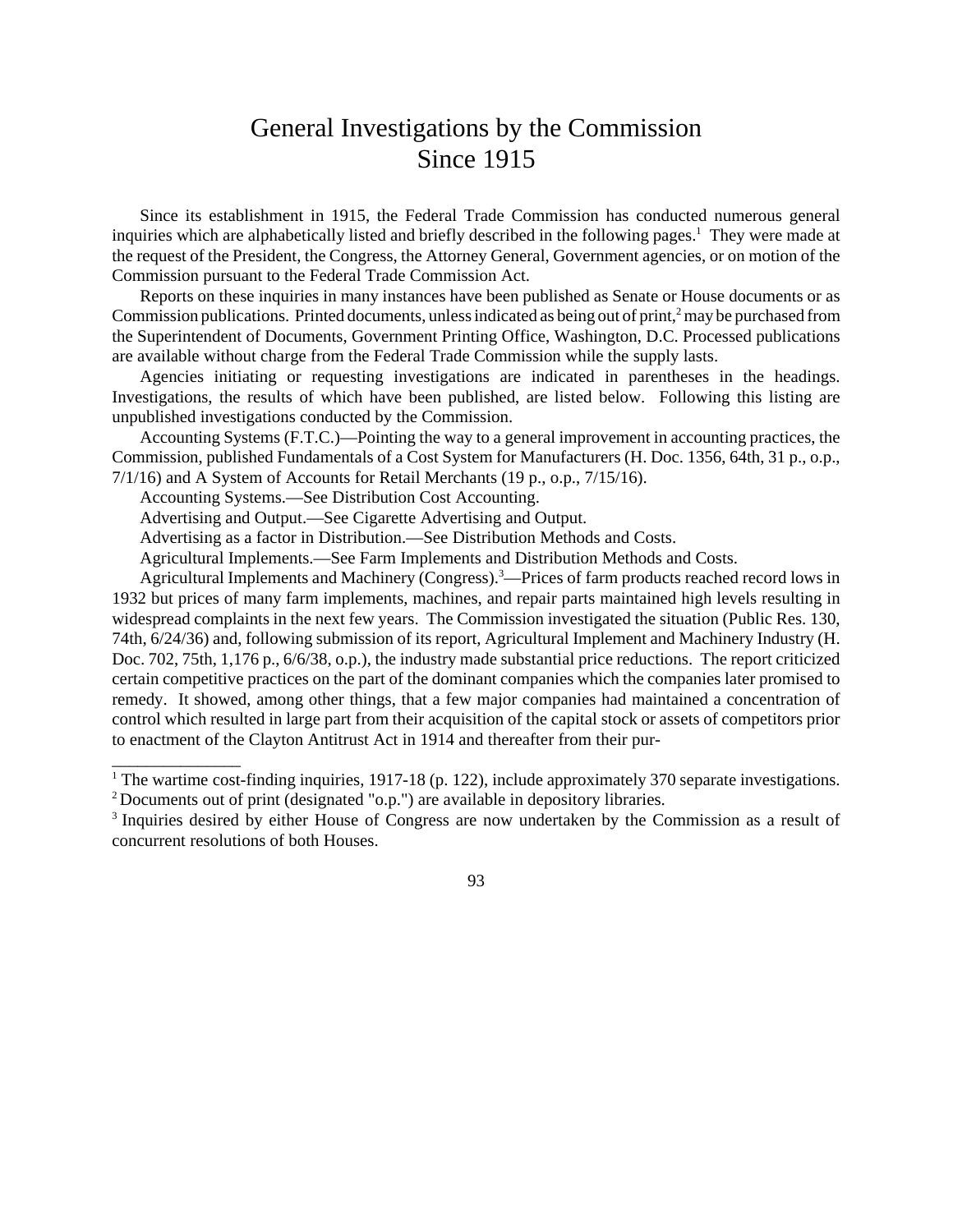chase of assets of competitors rather than capital stock.<sup>4</sup> (See also under Farm Implements and Independent Harvester Co.)

Agricultural Income (Congress).—Investigating a decline in agricultural income and increases or decreases in the income of corporations manufacturing and distributing wheat, cotton, tobacco, livestock, milk, and potato products (Public Res. 61, 74th, 8/27/35), and table and juice grapes, fresh fruits and vegetables (Public Res. 112, 74th, 6/20/36), the Commission made recommendations concerning, among other things, the marketing of commodities covered by the inquiry; corporate consolidations and mergers;<sup>5</sup> unbalanced agricultural-industrial relations; cooperative associations; production financing; transportation; and terminal markets. Its recommendations for improvement of the Perishable Agricultural Commodities Act were adopted by Congress in amending that act (Public, 328, 75th) in 1937. [Report of the F.T.C. on Agricultural Income Inquiry, Part 1, Principal Farm Products, 1,134 p., o.p. 3/2/37 (summary, conclusions, and recommendations, S. Doc. 54, 75th, 40 p., o.p.); Part II, Fruits, Vegetables, and Grapes, 906 p., 6/10/37, o.p.; Part III, Supplementary Report, 154 p., 11/8/37; and interim reports of 12/26/35 (H. Doc. 380, 74th, 6 p.), and 2/1/37 (S. Doc. 17, 75th, 16 p., o.p.) .]

#### Agricultural Prices.—See Price Deflation.

Antibiotics Manufacture (F.T.C.).—Because of the rising importance and the cost of antibiotic drugs, and the lack of published information on their production, a Commission resolution of July 13, 1956, authorized the study which appeared as Economic Report on Antibiotics Manufacture (361 p., 6/27/58). This volume covered the origin and history of the industry, the companies manufacturing antibiotics, production processes, marketing, prices, costs, profits, patents and trademarks, and public health aspects.

Automobiles.—See Distribution Methods and Costs, and Motor Vehicles.

Automotive Tires.—See Tires, Manufacture and Distribution of.

Bakeries and Bread.—See under Food.

Beet Sugar.—See under Food— Sugar.

Bread Prices.—See Milk and Bread Prices.

Building Materials.—See Distribution Methods and Costs.

Calcium Arsenate (Senate).—High prices of calcium arsenate, a poison used to destroy the cotton boll weevil (S. Res. 417, 67th, 1/23/23), appeared to be due to sudden increased demand rather than trade restraints (Calcium Arsenate Industry, S. Doc. 345, 67th, 21 p., o.p., 3/3/23).

Canned Fruit, Juice and Vegetable Industry.—See Food Marketing, Part III.

Cartels.–See paragraphs headed Copper Industry, International Phosphate Cartels, Sulphur Industry, International Electrical Equipment Cartel, International Steel Cartels, Fertilizer (F.T.C.), International Petroleum Cartels, and International Alkali Cartels.

Cement (F.T.C.).—In its Economic Report on Mergers and Vertical Integration in the Cement Industry, the Commission reviews recent developments in the cement and ready mixed concrete industries in the United States with particular reference to the merger movement which has brought about a large degree of vertical integration between two industries. The report develops data on trends in the structure and performance of

<sup>5</sup> See footnote 4 above.

\_\_\_\_\_\_\_\_\_\_

<sup>4</sup> Conditions With Respect to the Sale and Distribution of Milk and Dairy Products (H. Doc. 94, 75th, 1/4/37), p.38; Report of the F.T.C. on Agricultural Income Inquiry, Part 1 (3/2/37), p. 26; Agricultural Implement and Machinery Industry (H. Doc. 702, 75th, 6/6/39), p. 1038; The Present Trend of Corporate Mergers and Acquisitions (3/7/47); The Merger Movement: A Summary Report (1948); and F.T.C. Annual Reports: 1938, pp. 19 and 29; 1939, p.14; 1940, p.12; 1941, p.19; 1942, p.9; 1943, p.9; 1944, p.7; 1945, p.8; 1946, p.12; 1947, p.12; and 1948, p.11.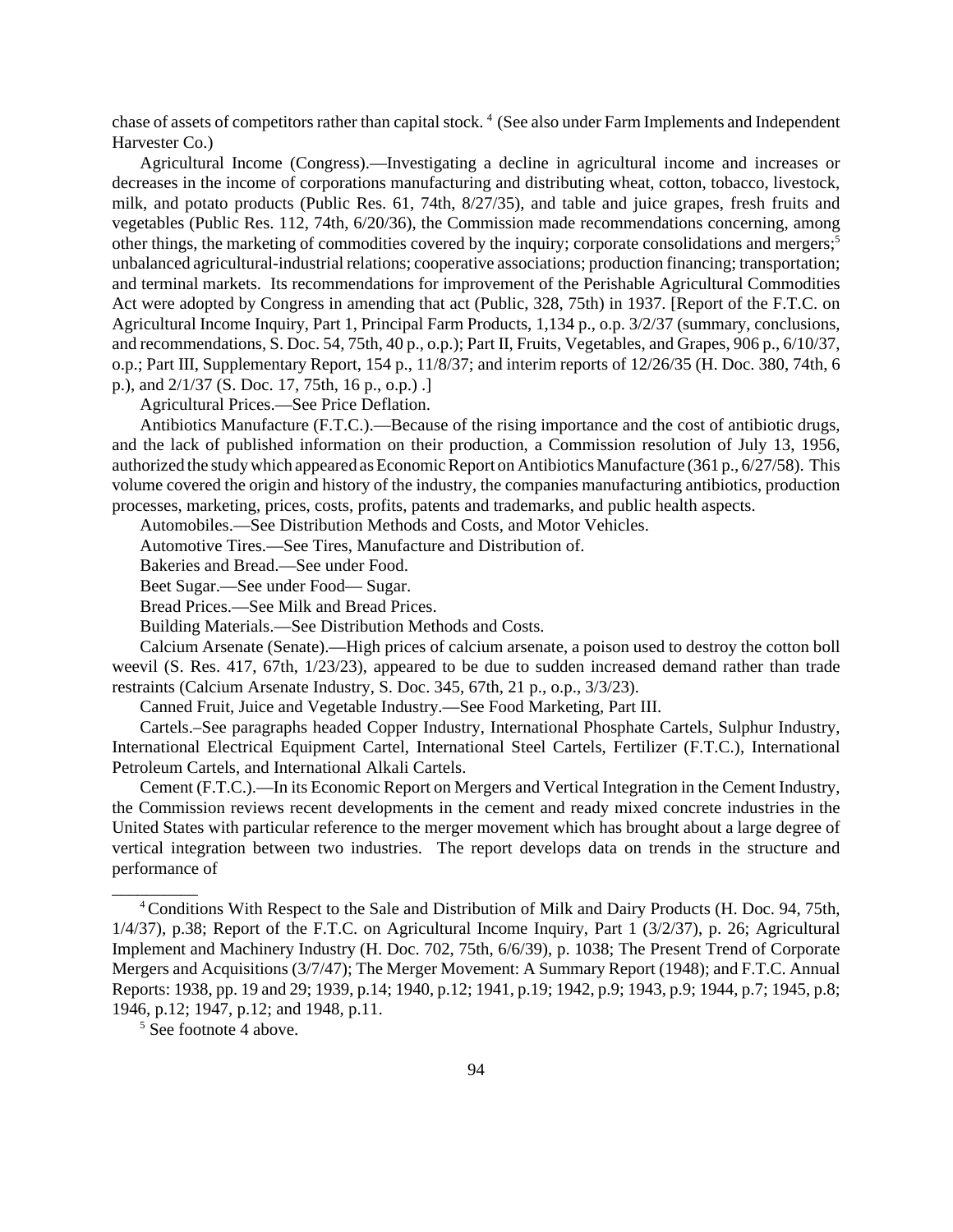cement manufacturing and processing industries. It examines the possible competitive consequences of market extension and vertical mergers. (123 p., April 1966.)

Cement (Senate).—Inquiry into the cement industry's competitive conditions and distributing processes (S. Res. 448, 71st,  $2/16/31$ ) showed that rigid application of the multiple basing-point price system<sup>6</sup> tended to lessen price competition and destroy the value of sealed bids; concerted activities of manufacturers and dealers strengthened the system's price effectiveness; and dealer associations' practices were designed to restrict sales to recognized "legitimate" dealers (Cement Industry, S. Doc. 71, 73d, 160 p., o.p., 6/9/33).

Cents-Off.--See Coffee Industry.

Chain Stores(Senate).—Practically every phase of chain-store operation was covered (S.Res. 224, 70th, 5/5/28), including cooperative chains, chain-store manufacturing and wholesale business, leaders and loss leaders, private brands, short weighing and overweighing and sales, costs, profits, wages, special discounts and allowances, and prices and margins of chain and independent grocery and drug distributors in selected cities. (For subtitles of 33 reports published under the general title, Chain Stores, 1931-33, see F.T.C. Annual Report, 1941, p. 201.)

In the Final Report on the Chain-Store Investigation (S. Doc. 4, 74th, 110 p., o.p., 12/14/34), legal remedies available to combat monopolistic tendencies in chain-store development were discussed.<sup>7</sup> The Commission's recommendations pointed the way to subsequent enactment of the Robinson-Patman Act (1936) prohibiting price and other discriminations, and the Wheeler-Lea Act (1938) which amended the Federal Trade Commission Act so as to broaden the prohibition of unfair methods of competition in section 5 to include unfair or deceptive acts or practices in interstate commerce.

Cigarette Advertising and Output (F.T.C.).—This report was prepared in conjunction with the Commission's Rule Making proceedings regarding cigarette advertising. It reviewed the content of cigarette advertising together with related data on advertising expenditures and output. Particular emphasis was given to advertising patterns and practices from 1950 through 1964. Data from public sources were used. (Report on Cigarette Advertising and Output, 56 p., January 1964.)

Cigarette Shortage (F.T.C. and Senate Interstate Commerce Committee Chairman), Wartime, 1944—45.—In response to complaints from the public and a request from the Chairman of the Senate Interstate Commerce Committee (letter dated 12/1/44), the Commission investigated the cigarette shortage and reported, among other things that the scarcity was directly traceable to the large volume of cigarettes moving to the armed forces and the Allies; that it was not attributable to violations of laws administered by the Commission; but that certain undesirable practices such as hoarding and tie-in sales had developed. (Report of the F.T.C. on the Cigarette Shortage, 33 pages, processed, o.p., 2/13/45.)

Coal (Congress and F.T.C., Wartime, 1917—18, Etc.—From 1916 through the first World War period and afterward, the Commission at different times investigated anthracite and bituminous coal prices and the coal industry's financial condition. Resulting cost and price reports are believed to have substantially benefited the consumer. Among the published reports were: Anthracite Coal Prices, preliminary (S. Doc. 19, 65th, 4 p., o.p., 5/4/17); Preliminary Report by the F.T.C. on the Production and Distribution of BituminousCoal(H.Doc. 152, 65th, 8 p., o.p., 5/19/17); Anthracite and Bituminous Coal Situation, summary (H. Doc. 193, 65th, 29p., o.p., 6/19/17); and Anthracite and Bituminous Coal (S. Doc. 50, 65th, 420 p., o.p., 6/19/17)—pursuant to S. Res. 217, 64th 2/22/16; H. Res. 352, 64th, 8/18/16, and S. Res. 51, 65th, 5/1/17;

\_\_\_\_\_\_\_\_\_\_\_\_\_\_\_\_\_

<sup>&</sup>lt;sup>6</sup> Basing-point systems are also discussed in the published reports listed herein under "Price Bases," "Steel Code," and "Steel Sheet Piling."

 $<sup>7</sup>$  See footnote 4.</sup>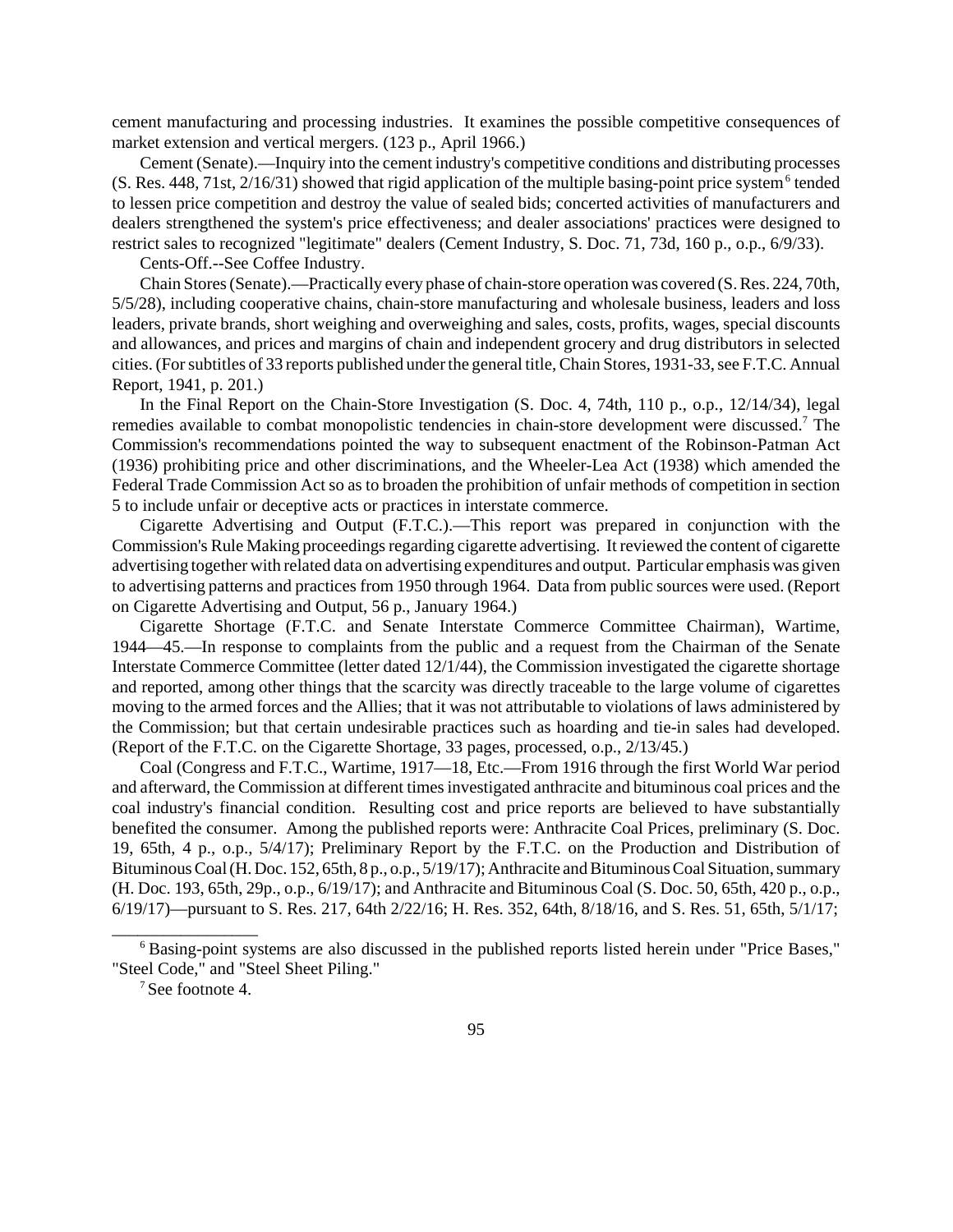Washington, D.C., Retail Coal Situation (5 p., release, processed, o.p.,  $8/11/17$ )—pursuant to F.T.C. motion; Investment and Profit in Soft-Coal Mining (two parts, 5/31/22 and 7/6/22, 218 p., o.p., S. Doc. 207, 65th)—pursuant to F.T.C. motion; and Report of the F.T.C. on Premium Prices of Anthracite (97p., o.p., 7/6/25)—pursuant to F.T.C. motion.

Coal, Cost of Production (F.T.C.), Wartime, 1917—18.—President Wilson fixed coal prices by Executive order under the Lever Act (1917) on the basis of information furnished by the Commission. For use of the U.S. Fuel Administration in continuing price control, the Commission compiled monthly cost production reports, collecting cost records for 1917-18 for about 99 percent of the anthracite and 95 percent of the bituminous coal production (Cost Reports of the F.T.C.—Coal, 6/30/19, summarized for principal coal-producing States or regions: (1) Pennsylvania, bituminous, 103 p., o.p.; (2) Pennsylvania, anthracite, 145 p., o.p.; (3) Illinois, bituminous, 127 p., o.p.; (4) Alabama, Tennessee, and Kentucky, bituminous, 210 p., o.p.; (5) Ohio, Indiana, and Michigan, bituminous, 288 p., o.p.; (6) Maryland, West Virginia, and Virginia, bituminous, 286 p., o.p.; and (7) trans-Mississippi States, bituminous, 459 p., o.p.).

Coal, Current Monthly Reports (F.T.C.).—The Commission (December 1919) initiated a system of current monthly returns from the soft coal industry similar to those compiled during the World War, 1917-18 (Coal-Monthly Reports on Cost of Production, 4/20/20 to 10/30/20, Nos. 1 to 6, and two quarterly reports with revised costs,  $8/25/20$  and  $12/6/20$ , processed, o.p.). An injunction to prevent the calling for the monthly reports (denied about 7 years later) led to their abandonment.

Coffee (F.T.C.).—In its 1954 Economic Report of the Investigation of Coffee Prices, the Commission reported that the coffee price spiral of 1953-54 "cannot be explained in terms of the competitive laws of supply and demand." The report lists and discusses six major factors responsible for the price spiral, and recommends Congressional action to correct some of the "market imperfections" and "irregularities" found. (523 pp., 7/30/54.)

Coffee Industry (F.T.C.).—The coffee industry is characterized by widespread advertising and promotional activity. In 1963, coffee ranked as the third most heavily advertised food product, exceeded only by cereals and soft drinks. Coffee advertising expenditures have risen sharply in recent years, increasing 26 percent from 1958 to 1963.

Trade publications indicate that cents-off promotions were first used widely in the coffee industry about 1958 or 1959 by large nationwide sellers as a means of achieving a larger share of those local markets which were dominated by local firms.

In order to gain information concerning "cents-off" promotion practices during 1964 and 1965, the Commission staff conducted a limited survey of a group of the large- and medium-size coffee companies. (Cents-Off Promotions in the Coffee Industry, 65 p., April 26, 1966.)

Combed Cotton Yarns.—See Textiles.

Commercial Bribery (F.T.C.).—Investigating the prevalence of bribery of customers' employees as a means of obtaining trade, the Commission published A Special Report on Commercial Bribery (H. Doc. 1107, 65th, 3 p., o.p., 5/15/18), recommending legislation striking at this practice; Commercial Bribery (S. Doc. unnumbered, 65th, 36 p., o.p., 8/22/18); and Commercial Bribery (S. Doc. 258, 66th, 7 p., o.p., 3/18/20).

Concentration in Manufacturing, Changes in 1935 to 1947 and 1950 (F.T.C.).—This 153-page report shows that, on the basis of a study of the top 200 companies, concentration in American manufacturing was 2.8 percentage points higher in 1950 than in 1935. The report explores the reasons for the changes in recorded concentration in individual industries.

Concentration of Productive Facilities (F.T.C.).—In a study of the extent of concentration of economic power, the Commission reported that 46 percent of the total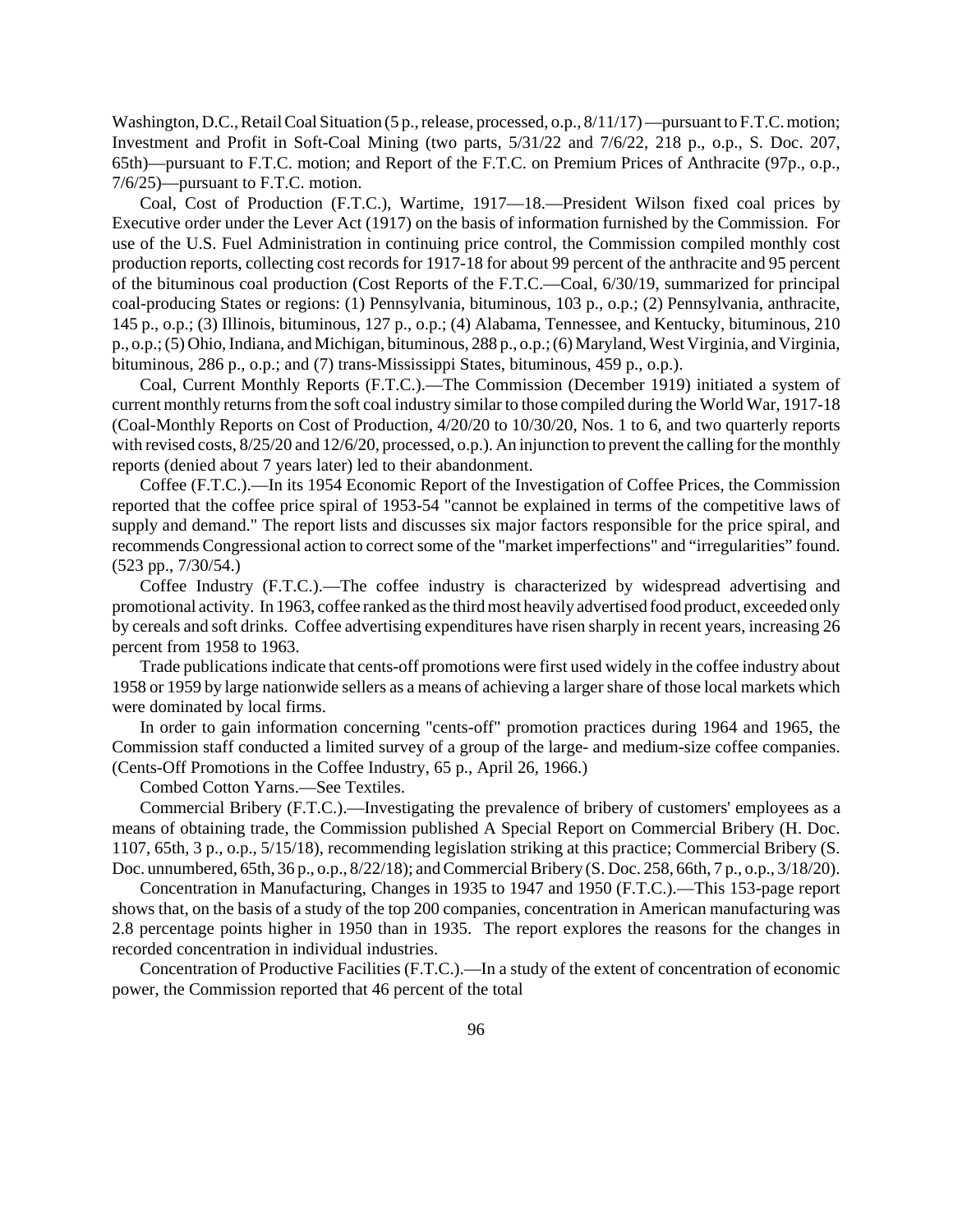net capital assets of all manufacturing corporations in the United States in 1947 was concentrated in the 113 largest manufacturers. The report is entitled The Concentration of Productive Facilities, 1947—Total Manufacturing and 26 Selected Industries (96 p.). See also Divergence between Plant and Company Concentration.

Control of Iron Ore (F.T.C.).—A study of the concentration of iron ore supplies covers the sources and consumption of iron ore in 1948, an estimate of reserves available to major companies and an analysis of effect of possible shortage on big and small companies. The Control of Iron Ore, o.p. (1952).

Cooperation in American Export Trade.—See Foreign Trade.

Cooperation in Foreign Countries (F.T.C.)—Inquiries made by the Commission regarding the cooperative movement in 15 European countries resulted in a report, Cooperation in Foreign Countries (S. Doc. 171, 68th, 202 p., o.p., 11/29/24), recommending further development of cooperation in the United States.

Cooperative Marketing (Senate).—This inquiry (S. Res. 34, 69th 3/17/25) covered the development of the cooperative movement in the U.S. and illegal interferences with the formation and operation of cooperatives; and a comparative study of costs, prices, and marketing methods (Cooperative Marketing, S. Doc. 95, 70th, 721 p., o.p., 4/30/28).

Copper.—See Wartime Cost Finding, 1917-18.

Copper Industry (F.T.C.).—The Commission's report on The Copper Industry, transmitted to Congress (3/11/47), was in two parts: Part I—The Copper Industry of the United States and International Copper Cartels, and Part II—Concentration and Control by the Three Dominant Companies, o.p. The Commission reported that "The copper situation is particularly serious, not only because of the concentration of control of the ore reserves and of the productive capacity, but also because the domestic supply isinadequate to meet the demands of high level national production and employment. Furthermore, the production of foreign copper, on which the United States will become increasingly dependent, is likewise dominated by a few corporate groups which in the past have operated cooperatively in cartels to regulate production and prices."

Corporation Reports.—See Quarterly Financial Reports.

Corporate Mergers and Acquisitions (F.T.C.).— To determine the impact on the Nation's economy of corporate mergers and acquisitions, the Commission made a study of the merger movement for the years 1940-46, inclusive. The results of the study were transmitted to Congress in a report entitled The Present Trend of Corporate Mergers and Acquisitions (23 p., o.p., 3/7/47), which showed, among other things, that during the period covered, more than 1,800 formerly independent competitive firms in manufacturing and mining industries alone had disappeared as a result of mergers or acquisitions, and that more than one-third of the total number of acquisitions occurred in only three industries, food, nonelectrical machinery, and textiles and apparel—all predominantly "small business" fields.

In 1948 the Commission published The Merger Movement: A Summary Report (134 p., o.p., also 7 p. processed summary). In this report the legal history of the antimerger provisions of the Clayton Act is reviewed. Significant individual mergers are examined in detail. Maps, diagrams, charts and tabular statistical materials are used to illustrate the economic effects of the then in force antimerger legislation.

The Report on Corporate Mergers and Acquisitions (210 p.) was published in May 1955. This study, bringing up to date much of the statistical material in the 1947 and 1948 reports, showed, among other things, that 1,773 formerly independent competitive firms in manufacturing and mining industries alone had disappeared in the period 1947-54 as a result of mergers or acquisitions, and that more than one-third of the total number of acquisitions occurred in only 3 industries, food, nonelectrical machinery, and textiles and apparel—all predominantly small business fields.

Cost Accounting.--See Accounting Systems.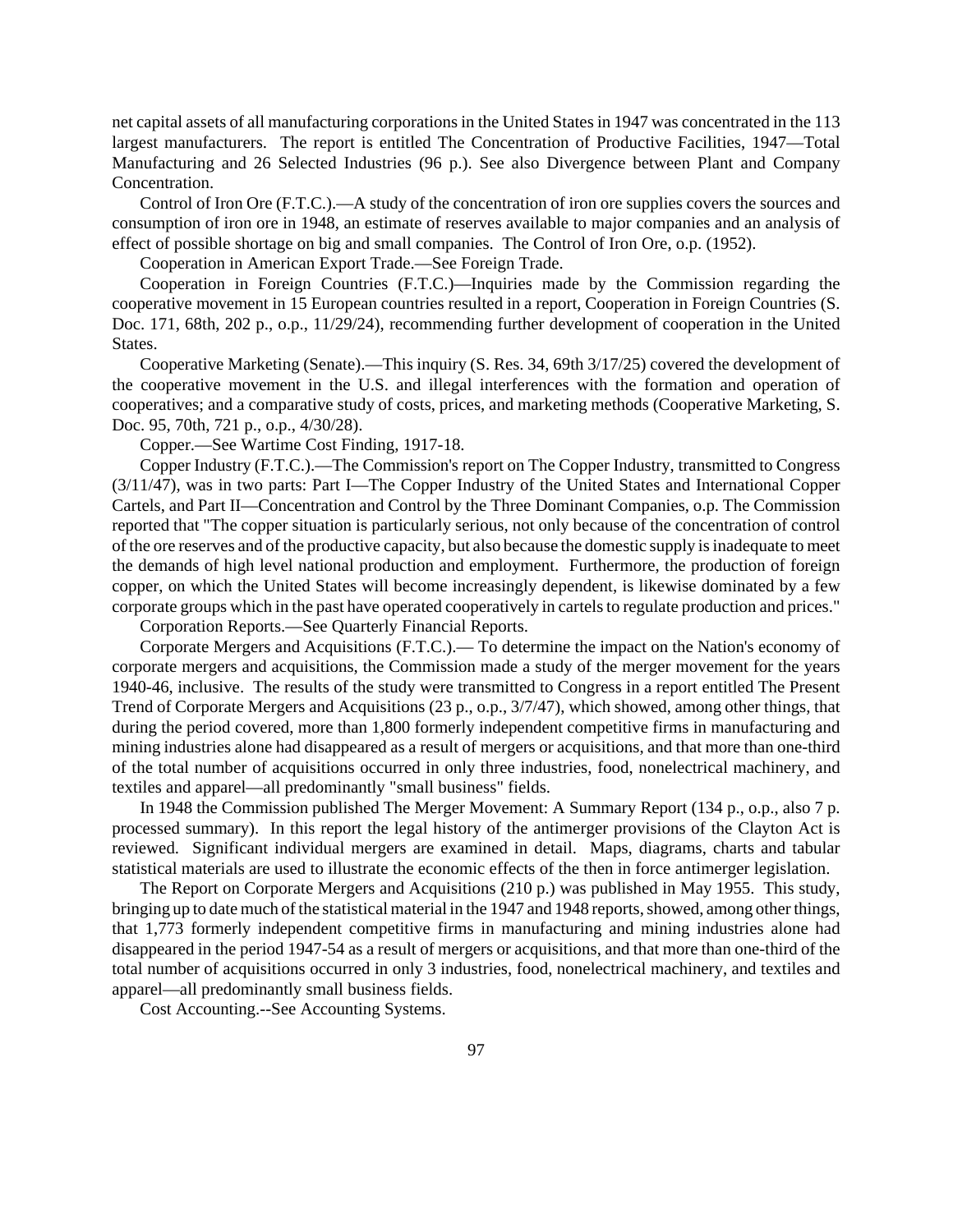Cost of Living (President), Wartime, 1917–18.—Delegates from the various States met in Washington, April 30 and May 1, 1917, at the request of the Federal Trade Commission, and considered the rapid rise of wartime prices and the plans then being made for the Commission's general investigation of foodstuffs. [See Foods(President), Wartime, 1917–18, herein.] Proceedings of the conference were published (High Cost of Living, 119 p., o.p.).

Cotton Industry—See Textiles.

Cottonseed Industry (House).—Investigating alleged price fixing (H. Res. 439, 69th, 3/2/27), the Commission reported evidence of cooperation among State associations but no indication that cottonseed crushers or refineries had fixed prices in violation of the antitrust laws (Cottonseed Industry, H. Doc. 193, 70th, 37 p., o.p. 3/5/28).

Cottonseed Industry (Senate).—Two resolutions(S.Res. 136, 10/21/29, and S.Res. 147, 11/2/29—71st) directed the Commission to determine whether alleged unlawful combinations of cottonseed oil mill corporations sought to lower and fix prices of cottonseed and to sell cottonseed meal at a fixed price under boycott threat; and whether such corporations acquired control of cotton gins to destroy competitive markets and depress or control prices paid to seed producers (Investigation of the Cottonseed Industry, preliminary report, S. Doc. 91, 71st, 4 p., o.p., 2/28/30, and final report, 207 p., o.p., with 11 vols. testimony, S. Doc. 209, 71st, 5/19/33).

Distribution Cost Accounting (F.T.C.).—To provide a guide for current legislation and determine ways for improving accounting methods, the Commission studied distribution cost accounting in connection with selling, warehousing, handling, delivery, credit and collection (Case Studies in Distribution Cost Accounting for Manufacturing and Wholesaling, H. Doc. 287, 77th, 215 p., o.p., 6/23/41).

Distribution.—See Millinery Distribution.

Distribution of Steel Consumption.—A study to determine the distribution of steel in a time of shortage, when control over distribution rests with the producers (1949-50). The results of the study were transmitted to the Subcommittee on Monopoly of the Senate Select Committee on Small Business and published as a committee print. (20p) o.p., 3/31/52.

Distribution Methods and Costs (F.T.C.).—This inquiry into methods and costs of distributing important consumer commodities (F.T.C. Res., 6/27/40) was undertaken by the Commission pursuant to authority conferred upon it by section 6 of the F.T.C. Act. Eight parts of the F.T.C. Report on Distribution Methods and Costs were transmitted to Congress and published under the subtitles: Part I, Important Food Products (11/11/43, 223 p., o.p.); Part III, Building Materials—Lumber, Paints and Varnishes, and Portland Cement (2/19/44, 50 p., o.p.) ; Part IV, Petroleum Products, Automobiles, Rubber Tires and Tubes, Electrical Household Appliances, and Agricultural Implements (3/2/44, 189 p., o.p.); Part V, Advertising as a Factor in Distribution (10/30/44, 50 p., o.p.); Part VI, Milk Distribution, Prices, Spreads and Profits (6/18/45, 58 p.); Part VII, Cost of Production and Distribution of Fish in the Great Lakes Area (6/30/45, 59 p.); Part VIII, Cost of Production and Distribution of Fish in New England (6/30/45, 118 p.); and Part IX, Cost of Production and Distribution of Fish on the Pacific Coast (7/25/46, 82 p.). The inquiries relating to fish were conducted in cooperation with the Coordinator of Fisheries, Interior Department. During World War II special reports on the distribution of some 20 commodity groups were made for confidential use of the Office of Price Administration and other war agencies.

Divergence Between Plant and CompanyConcentration (F.T.C.).—In this 1950 report, the Commission measured the divergence between plant and company concentration for each of 340 manufacturing industries. The Divergence between Plant and Company Concentration, 1947 (162 p., o.p.). See also Concentration of Productive Facilities.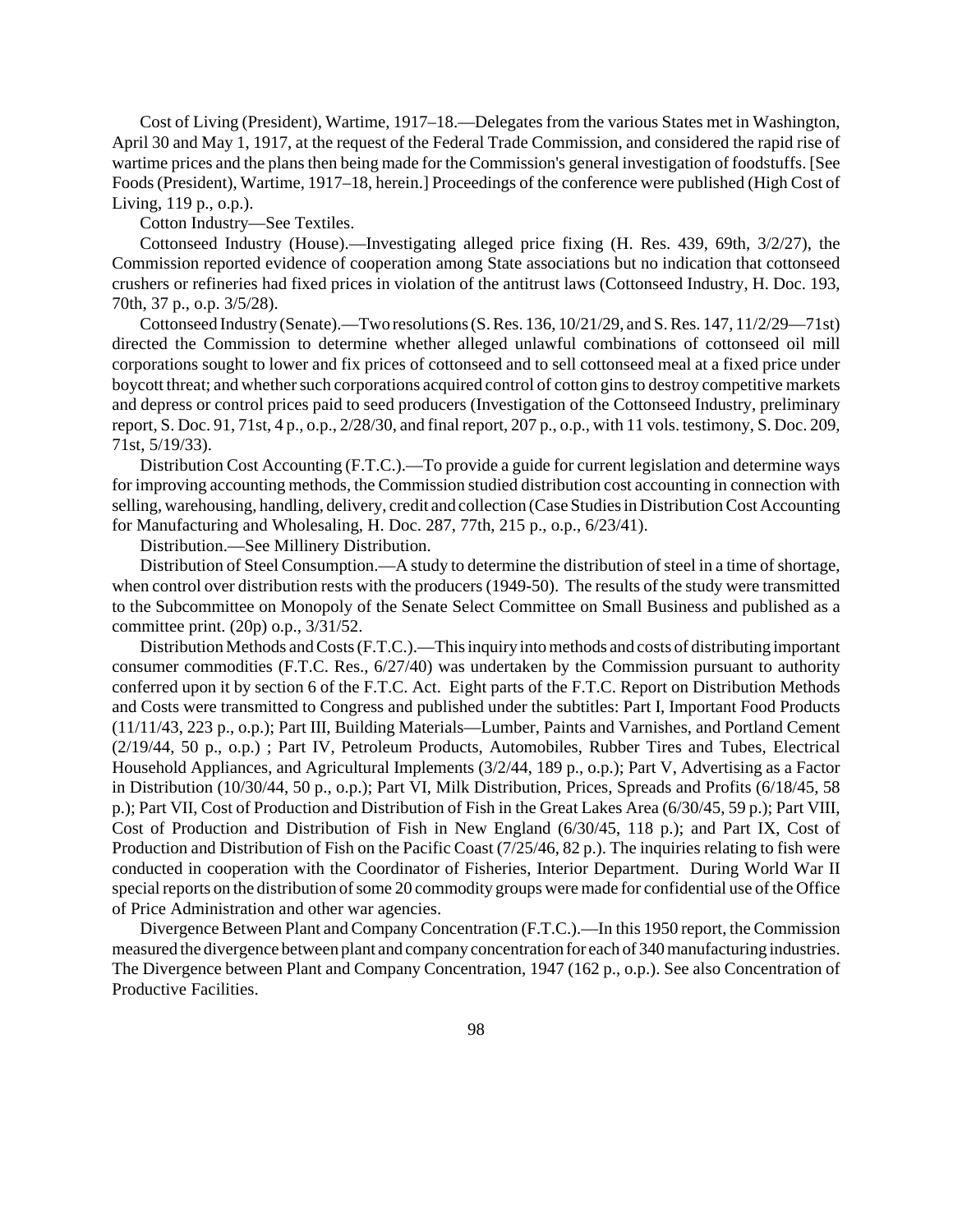Du Pont Investments (F.T.C.).—The Report of the F.T.C. on Du Pont Investments (F.T.C. motion 7/29/27; report, 46 p., o.p. processed, 2/1/29) discussed reported acquisition by E. I. du Pont de Nemours & Co. of U.S. Steel Corp. stock, together with previously reported holdings in General Motors Corp.

Electric and Gas Utilities, and Electric Power.—See Power.

Farm Implements (Senate), Wartime, 1917–18.—The Report of the F.T.C. on the Causes of High Prices of Farm Implements (inquiry under S. Res. 223; 65th, 5/13/18; report, 713 p., o.p., 5/4/20) disclosed numerous trade combinations for advancing prices and declared the consent decree for dissolution of International Harvester Co. to be inadequate. The Commission recommended revision of the decree and the Department of Justice proceeded to that end.

Farm Implements (F.T.C.).—A 1948 report on the Manufacture and Distribution of Farm Implements (160 p., also 8 p. processed summary) concerns the production and distribution policies of large manufacturers of farm machinery. The report includes information respecting important developments and trends in the industry.

Feeds,Commercial(Senate).—Seeking to determinewhether purported combinations in restraint of trade existed (S. Res. 140, 66th, 7/31/19), the Commission found that although some association activities were in restraint of trade, there were no substantial antitrust violations (Report of the F.T.C. on Commercial Feeds, 206 p., o.p., 3/29/21.

Fertilizer (Senate).—Begun by the Commissioner of Corporations <sup>8</sup> (S. Res. 487, 62d, 3/1/13), this inquiry disclosed extensive use of bogus independent fertilizer companies for competitive purposes (Fertilizer Industry, S., Doc. 551, 64th, 269 p., o.p., 8/19/16). Agreements for abolition of such unfair competition were reached.

Fertilizer (Senate).—A second fertilizer inquiry (S. Res. 307, 67th, 6/17/22) developed that active competition generally prevailed in that industry in the U.S., although in some foreign countries combinations controlled certain important raw materials. The Commission recommended improved agricultural credits and more extended cooperation by farmers in buying fertilizer (Fertilizer Industry, S. Doc. 347, 67th, 87 p., o.p., 3/3/23).

Fertilizer (F.T.C.).—The Commission's 1949 report on The Fertilizer Industry (100 p.) is concerned primarily with restrictions and wastes which interfere with the supply of plant food materials in the quantities needed and at prices low enough to facilitate maintenance of soil fertility. The Nation's resources of nitrogen, phosphate, and potash are discussed, and the inter-relationships of producers and mixers are reviewed. The report also summarizes available information concerning cartel control of nitrogen, phosphates, and potash.

Fish.—See Distribution Methods and Costs.

Flags (Senate), Wartime, 1917–18.—Unprecedented increases in the prices of U.S. flags in 1917, due to wartime demand, were investigated (S. Res. 35, 65th, 4/16/17). The inquiry was reported in Prices of American Flags (S. Doc. 82, 65th, 6 p., o.p., 7/26/17).

Flour Milling.—See Food, below.

\_\_\_\_\_\_\_\_\_

Food (President), Wartime, 1917–18.—President Wilson, as a wartime emergency measure (2/7/17), directed the Commission "to investigate and report the facts relating to the production, ownership, manufacture, storage, and distribution of foodstuffs" and "to ascertain the facts bearing on alleged violations of the antitrust acts." Two major series of reports related to meat packing and the grain trade with separate

 $8$ The Commission was created Sept. 26, 1914, upon passage of the Federal Trade Commission Act, sec. 3 of which provided that "all pending investigations and proceedings of the Bureau of Corporations (of the Department of Commerce) shall be continued by the Commission."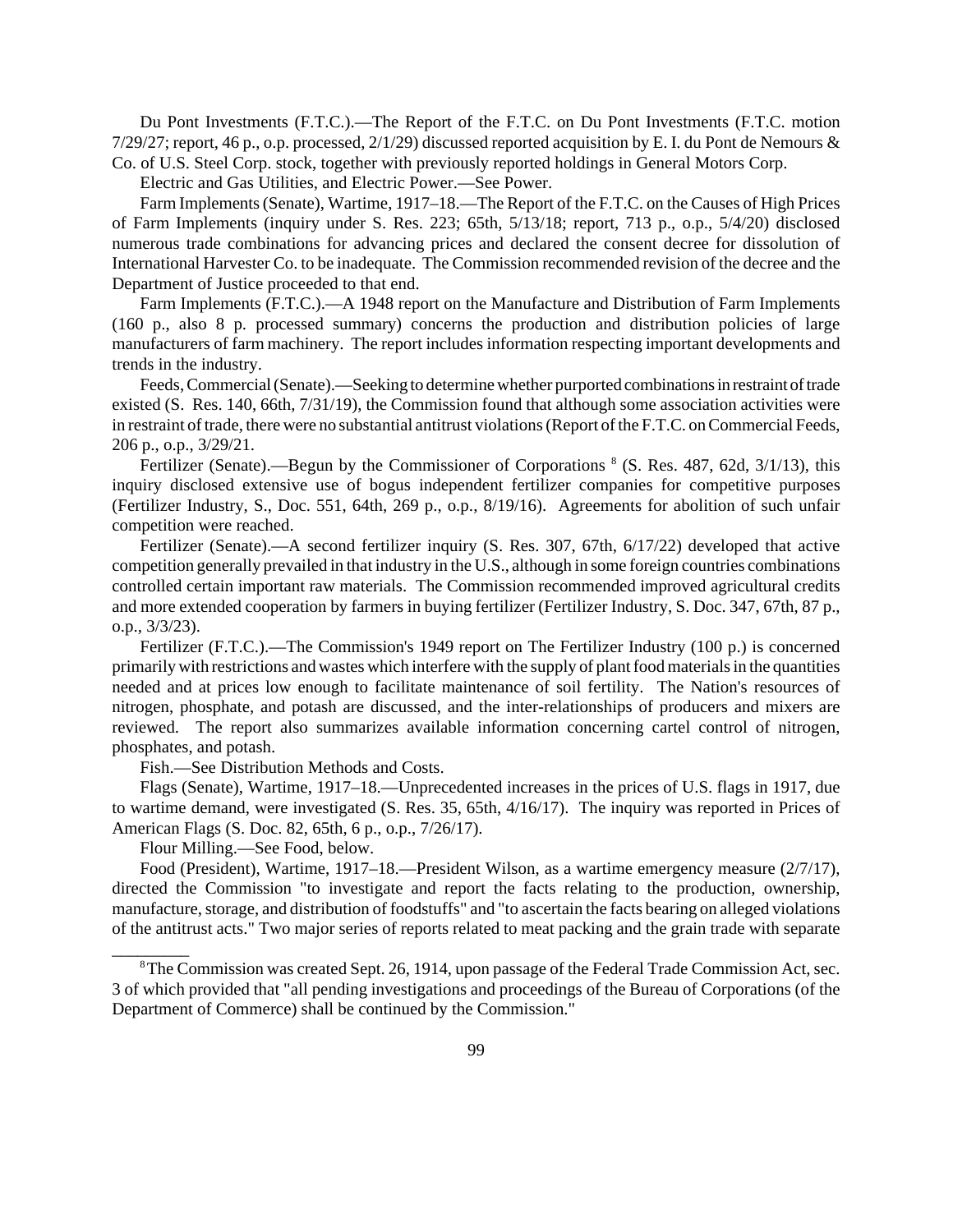inquiries into flour milling, canned vegetables and fruits, canned salmon, and related matters, as listed below.

Food (President) Continued—Meat Packing.—Food Investigation-Report of the F.T.C. on the Meat-Packing Industry was published in six parts: I. Extent and Growth of Power of the Five Packers in Meat and Other Industries (6/24/19, 574, p., o.p.); II. Evidence of Combination Among Packers (11/25/18, 294, p., o.p.); III. Methods of the Five Packers in Controlling the Meat-Packing Industry (6/28/19, 325 p., o.p.) ; IV. The Five Large Packers in Produce and Grocery Foods (6/30/19, 390 p., o.p.); V. Profits of the Packers (6/28/19, 110 p., o.p.); VI. Cost of Growing Beef Animals, Cost of Fattening Cattle, and Cost of Marketing Livestock (6/30/19, 183 p., o.p.); and summary (H. Doc. 1297, 65th, 51 p., o.p., 7/3/18).

The reports first led to antitrust proceedings against the Big Five Packers, resulting in a consent decree (Supreme Court of the District of Columbia,  $2/27/20$ ),<sup>9</sup> which had substantially the effect of Federal legislation in restricting their future operations to certain lines of activity. As a further result of the investigation, Congress enacted the Packers and Stockyards Act (1921), adopting the Commission's recommendation that the packers be divorced from control of the stockyards. (The meat-packing industry is further referred to under Meat Packing Profit Limitation, P. 150.)

Food (President) Continued—Grain Trade.—Covering the industry from country elevator to central market, the Report of the F.T.C. on the Grain Trade was published in seven parts: I. Country Grain Marketing (9/15/20, 350 p., o.p.); II. Terminal Grain Markets and Exchanges(9/15/20, 333 p., o.p.); III. Terminal Grain Marketing (12/21/21, 332 p., o.p.); IV. Middlemen's Profits and Margins (9/26/23, 215 p., o.p.); V. Future Trading Operations in Grain (9/15/20 347 p., o.p.); VI. Prices of Grain and Grain Futures (9/10/24, 374 p., o.p.); and VII. Effects of Future Trading (6/25/26, 419 p., o.p.). The investigation as reported in vol. V, and testimony by members of the Commission's staff (U.S. Congress House Committee on Agriculture, Future Trading, hearings, 67th, April 25–May 2, 1921) was an important factor in enactment of the Grain Futures Act (1921). (Further reference to the grain trade is made under Grain Elevators, Grain Exporters, and Grain Wheat Prices, p. 149.)

Food (President) Continued—Bakeries and Flour Milling.—One F.T.C. report was published by the Food Administration (U.S. Food Administration, Report of the F.T.C. on Bakery Business in United States, pp. 5-13, o.p. 1133/17). Other reports were: Food Investigation, Report of the F.T.C. on Flour Milling and Jobbing (4/4/18, 27 p., o.p.) and Commercial Wheat Flour Milling (9/15/20, 118 p., o.p.).

Food (President) Continued—Canned Foods,<sup>10</sup> Private Car Lines, Wholesale Food Marketing.—Under the general title Food Investigation were published Report of the F.T.C. on Canned Foods—General Report and Canned Vegetables and Fruits (5/18/18, 83 p., o.p.); Report of the F.T.C. on Canned Foods—Canned Salmon (12/27/18, 83 p., o.p.); Report of the F.T.C. on Private Car Lines, regarding transportation of meats, fruits, and vegetables (6/27/19, 271 p., o.p.); and Report of the F.T.C. on Wholesale Marketing of Food (6/30/19, 268 p., o.p.), which recommended that a wholesale dealer in perishable food products should be required to procure a Federal license and that Federal inspection and standards should be provided. Provisions in accordance with these recommendations were incorporated in the Perishable Agricultural Commodities Act (1930).

\_\_\_\_\_\_\_\_

<sup>&</sup>lt;sup>9</sup> The legal history of the consent decree and a summary of divergent economic interests involved in the question of packers participation in unrelated lines of food products were set forth by the Commission in Packer Consent Decree (S. Doc. 219, 68th, 44 p., o.p., 2/20/25), prepared pursuant to S. Res. 278, 68th, 12/8/24.

<sup>&</sup>lt;sup>10</sup> In connection with its wartime cost finding inquiries, 1917-18, p. 124 herein, the Commission published Report of the F.T.C. on Canned Goods 1918–Corn, Peas, String Beans, Tomatoes, and Salmon (86 p., 11/21/21).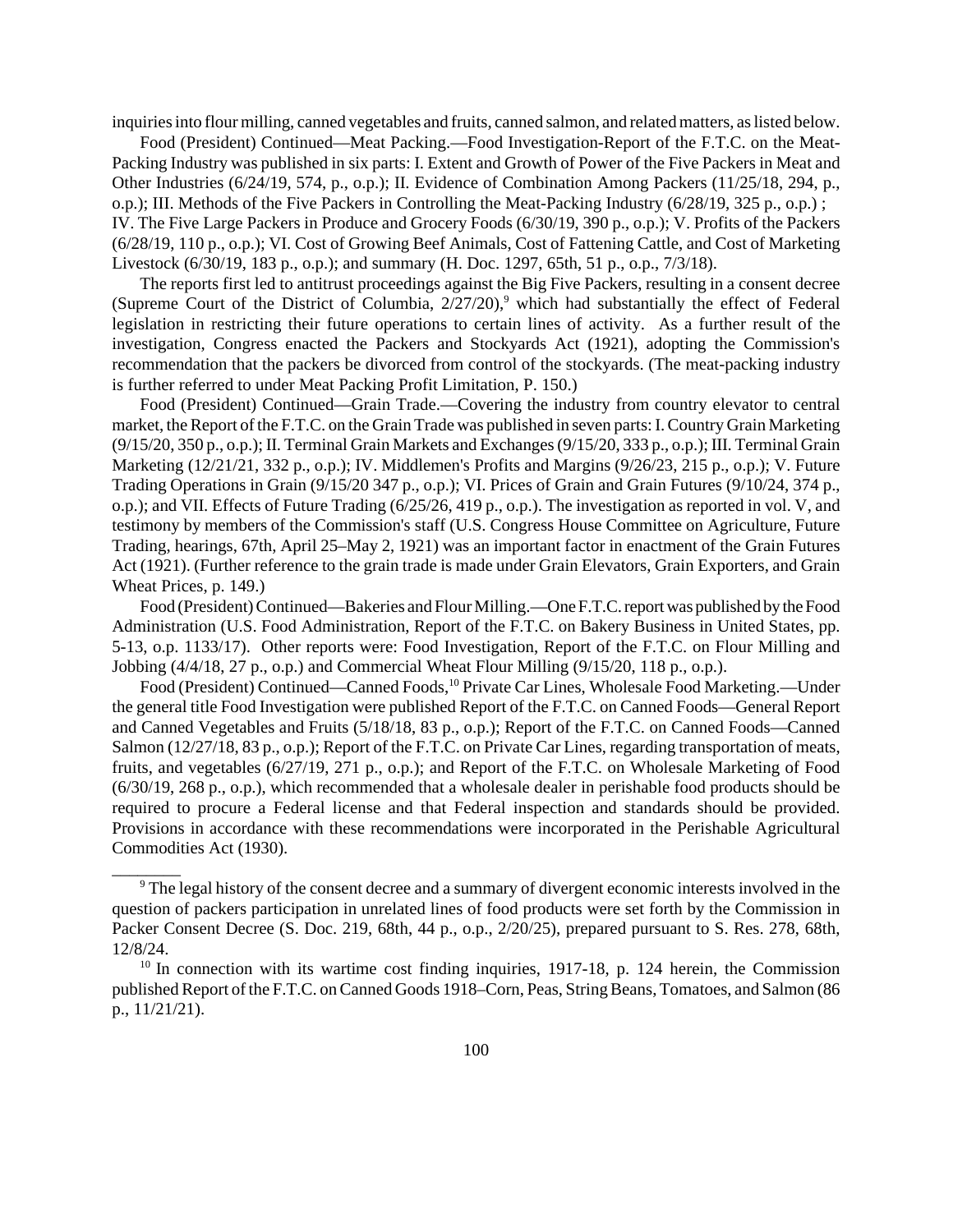Food—Bread and Flour (Senate).—Reports on this inquiry (S. Res. 163, 68th, 2/26/24) were: Competitive Conditions in Flour Milling (S. Doc. 97, 70th, 140 p., o.p., 5/3/26); Bakery Combines and Profits (S. Doc. 212, 69th, 95 p., o.p., 2/11/27); Competition and Profits in Bread and Flour (S. Doc. 98, 70th, 509 p., o.p., 1/11/28); and Conditions in the Flour Milling Business, supplementary (S. Doc. 96, 72d, 26 p., o.p., 5/28/32).

Food—Wholesale Baking Industry (F.T.C.).— This inquiry (F.T.C. Res., 8/31/45) resulted in two reports to Congress: Wholesale Baking Industry, Part I—Waste in the Distribution of Bread (4/22/46, processed, 29 p., o.p. and Wholesale Baking Industry, Part II—Costs, Prices and profits (8/7/46, 137 p., o.p.). Part I developed facts concerning wasteful and uneconomic practices in the distribution of bread, including consignment selling which involves the taking back of unsold bread; furnishing, by gift or loan, bread racks, stands, fixtures, etc., to induce distributorsto handle a given company's products. It was found that, although War Food Order No. 1 which prohibited these practices was only partially observed, in 1945 as compared with 1942, the quantity of bread saved was sufficient to supply the population of England, Scotland, and Wales with a daily ration of one-third of a loaf for 30 days, the population of France for 36 days, or the population of Finland for nearly 1 year. The Commission suggested that "a careful examination of present laws be made by the legislative and executive branches of the Government to determine what legislation, if any, is needed to permanently eliminate wasteful trade practices and predatory competition which threaten the existence of many small bakers, foredoom new ventures to failure and promote regional monopolistic control of the wholesale breadbaking industry."

Part II presents information concerning prices and pricing practices in the industry, profits earned, and unit costs of production and distribution. It compares the details of production and distribution costs for bread and rolls, other bakery products, and for all bakery products for two operating periods in 1945, March and September. Comparisons of costs are also made for these two periods for plants arranged by geographical areas. Comparisons of the costs of production and distribution are made by size groups of wholesale bakeries.

Food—Fish.—See Distribution Methods and Costs.

Food—Flour Milling (Senate).—This study of costs, profits, and other factors (S. Res. 212, 67th, 1/18/22) was reported in Wheat Flour Milling Industry (S. Doc. 130, 68th, 130 p., o.p., 5/16/24).

Food—Flour-Milling Industry, Growth and Concentration in (F.T.C.).—The Commission's study showed that there has been a progressive increase in the size of flour-mill operations and a progressive decrease in the number of flour-milling establishments. Nevertheless, the Commission reported, there is a lesser degree of concentration in the flour-milling industry than in many other important industries. The results of the study were presented to Congress in a report on the Growth and Concentration in the Flour Milling Industry (6/2/47, 36 p.).

Food—Grain Elevators(F.T.C.), Wartime, 1917–18.—In view of certain bills pending before Congress with reference to regulation of the grain trade, the Commission, in a preliminary report, Profits of Country and Terminal Grain Elevators (S. Doc. 40, 67th, 12 p., o.p., 6/13/21) presented certain data collected during its inquiry into the grain trade ordered by the President.

Food—Grain Exporters (Senate).— The low prices of export wheat in 1921 gave rise to this inquiry (S. Res. 133, 67th, 12/22/21) concerning harmful speculative price manipulations on the grain exchanges and alleged conspiracies among country grain buyers to agree on maximum purchasing prices. The Commission recommended stricter supervision of exchanges and additional storage facilities for grain not controlled by grain dealers (Report of the F.T.C. on Methods and Operations of Grain Exporters, 2 vols., 387 p., o.p., 5/16/22 and 6/18/23).

Food—Grain, Wheat Prices (President).—An extraordinary decline of wheat prices was investigated (President Wilson's directive 10/12/20) and found to be due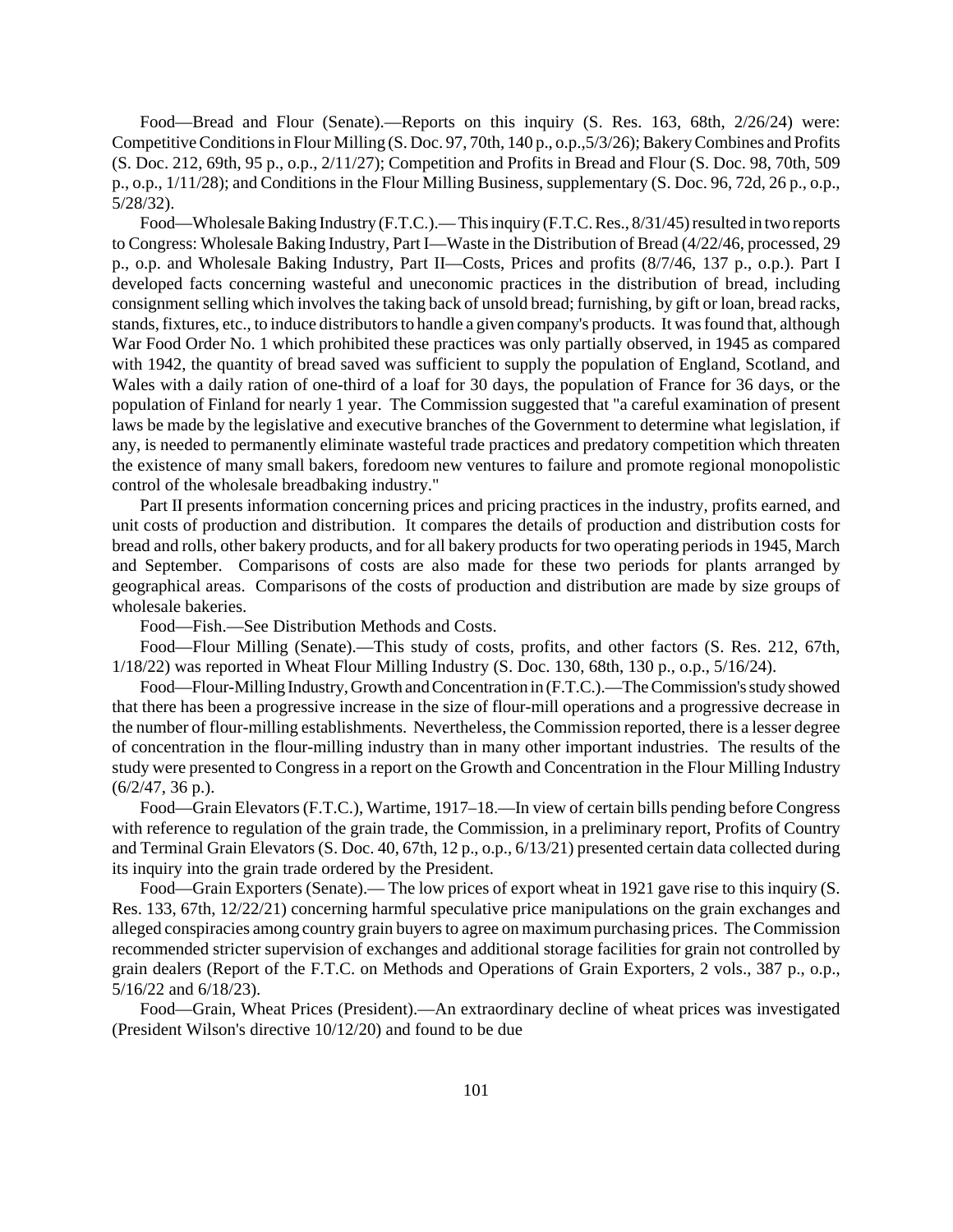chiefly to abnormal market conditions (Report of the F.T.C. on Wheat Prices for the 1920 Crop, 91 p., o.p., 12/13/20).

Food—Important Food Products.—See Distribution Methods and Costs.

Food—Marketing (F.T.C.).—On October 9, 1958, the Commission launched a study of significant economic trends in food marketing. In the first phase of this investigation facts were developed concerning the growth of corporate chains and voluntary and cooperative wholesalers. On June 30, 1959, the Commission published a statistical report entitled Economic Inquiry into Food Marketing—Interim Report (6 p., 22 tables, o.p.). This was followed by publication of Economic Inquiry into Food Marketing, Part I, Concentration and Integration in Retailing (January 1960, 338 p.).

Food—Marketing (F.T.C.).—The second phase of the F.T.C. study of the food industry was begun on August 25, 1960. Through surveys and other data the Bureau of Economics undertook to identify and analyze major structural and behavioral aspects of the group of firms producing and marketing frozen fruit, juices and vegetables. Included in the study are chapters reviewing: production and consumption patterns; concentration, diversification and integration; marketing patterns; production, promotion and profits; and patterns of merger activity. (Economic Inquiry into Food Marketing, Part II, The Frozen Fruit, Juice and Vegetable Industry, 145 p., December 1962.)

Food—Marketing (F.T.C.).—This is the third in a series of staff reports concerning various segments of the food industry undertaken pursuant to a Federal Trade Commission resolution adopted October 9, 1958. Part III represents an extensive inquiry into the industrial organization of the canned fruit, juices, and vegetable industry. Various aspects of market structure including patterns of concentration, integration and diversification are examined in detail. Data on marketing patterns, costs, product promotion and profits are also presented. The impact of merger activity on industry structure and performance is considered along with a discussion of competitive trends. (Economic Inquiry into Food Marketing, Part III, The Canned Fruit, Juice and Vegetable Industry, 207 p., June 1965.)

Food—Meat Packing Profit Limitation (Senate), Wartime, 1917–18.—Following an inquiry (S. Res. 177, 66th, 9/3/19) involving wartime control of this business as established by the U.S. Food Administration in 1917–18, the Commission recommended greater control and lower maximum profits (Maximum Profit Limitation on Meat Packing Industry, S. Doc. 110, 66th, 179 p., o.p. 9/25/19).

Food—Milk.—See Distribution Methods and Costs.

Food—Milk and Milk Products (Senate), Wartime, 1917–18.—Covering an inquiry (S. Res. 431, 65th, 3/3/19) into fairness of milk prices to producers and of canned-milk prices to consumers, the Report of the F.T.C. on Milk and Milk Products 1914-18 (6/6/21, 234 p., o.p.) showed a marked concentration of control and questionable practices many of which later were recognized by the industry as being unfair.

Food—Milk and Dairy Products (House).—Competitive conditions in different milk-producing areas were investigated (H. Con. Res. 32, 73d, 6/15/34). Results of the inquiry were published in seven volumes: Report of the F.T.C. on the Sale and Distribution of Milk Products, Connecticut and Philadelphia Milksheds (H. Doc. 152, 74th, 901 p., o.p., 4/5/35); Report of the F.T.C. on the Sale and Distribution of Milk and Milk Products(Connecticut and Philadelphia milksheds, interimreport, H. Doc. 387, 74th, 125 p., o.p., 12/31/35); Chicago Sales Area (H. Doc. 451, 74th, 103 p., o.p., 4/15/36); Boston, Baltimore, Cincinnati, St. Louis (H. Doc. 501, 74th, 243 p., o.p., 6/4/36); Twin City Sales Area (H. Doc. 506, 74th, 71 p., o.p., 6/13/36); and New York Milk Sales Area (H. Doc. 95, 75th, 138 p., o.p., 9/30/36). The Commission reported that many of the industry's problems could be dealt with only by the States and recommended certain legislation and procedures, both State and Federal (Summary Report on Conditions With Respect to the Sale and Distribution of Milk and Dairy Products, H. Doc. 94, 75th, 39 p., o.p., 1/4/37). Legislation has been en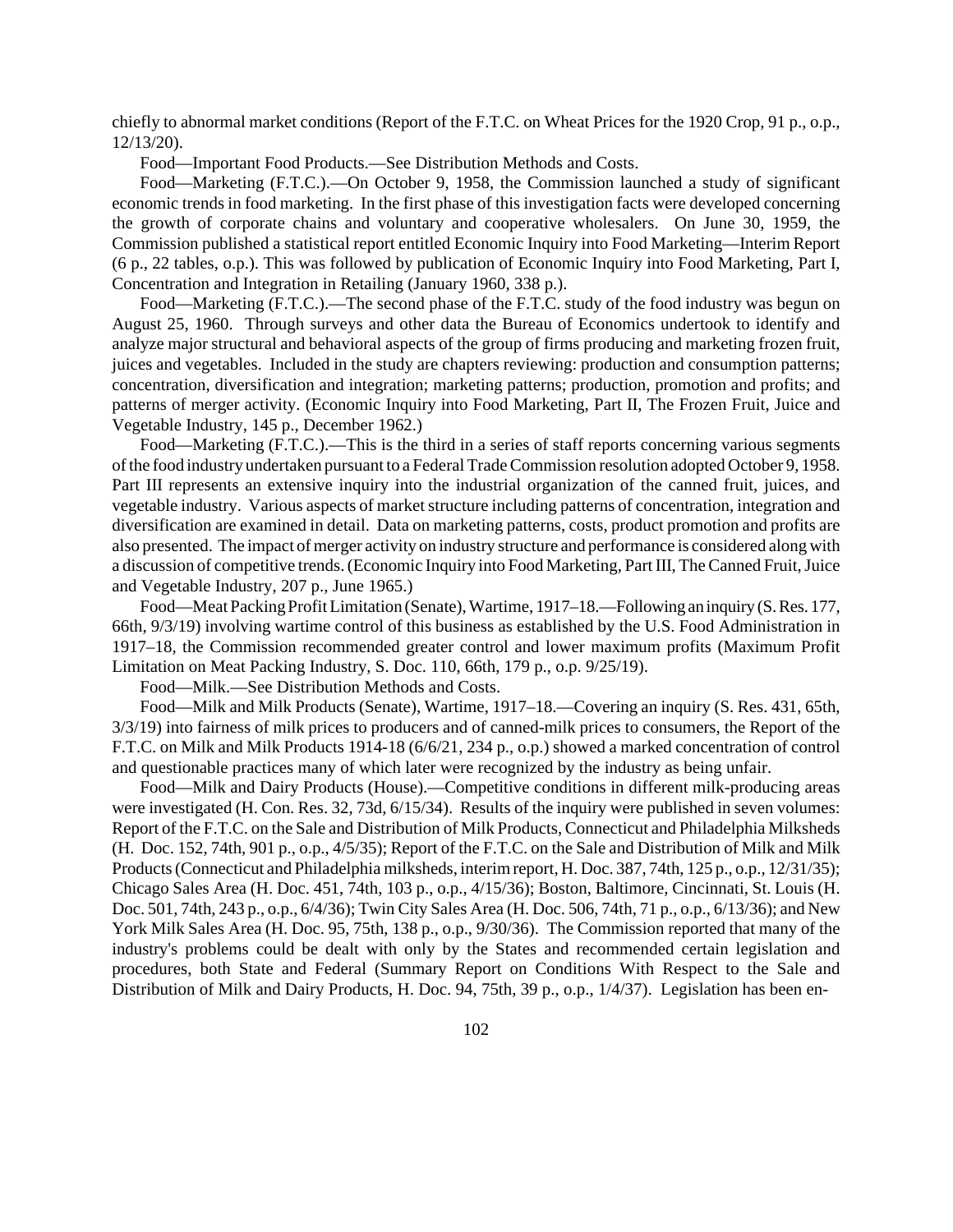acted in a number of States carrying into effect all or a portion of the Commission's recommendations.

Food—Milk Prices.—See Milk and Bread Prices.

Food—Peanut Prices (Senate).—An alleged price-fixing combination of peanut crushers and mills was investigated (S. Res. 139, 71st, 10/22/29). The Commission found that an industry-wide decline in prices of farmers'stock peanuts during the business depression was not due to such a combination, although pricing practices of certain mills tended to impede advancing and to accelerate declining prices (Prices and Competition Among Peanut Mills, S. Doc. 132, 72d, 78 p., o.p., 6/30/32).

Food—Raisin Combination (Attorney General).—Investigating allegations of a combination among California raisin growers (referred to F.T.C. 9/30/19), the Commission found the enterprise not only organized in restraint of trade but conducted in a manner threatening financial disaster to the growers. The Commission recommended changes which the growers adopted (California Associated Raisin Co., 26 p., processed, o.p., 6/8/20).

Food—Southern Livestock Prices (Senate).—Although the low prices of southern livestock in 1919 gave rise to a belief that discrimination was being practiced, a Commission investigation (S. Res. 133, 66th, 7/25/19) revealed the alleged discrimination did not appear to exist (Southern Livestock Prices, S. Doc. 209, 66th, 11 P., o.p., 2/2/20).

Food—Sugar (House).–An extraordinary advance in the price of sugar in 1919 (H. Res. 150, 66th, 10/1/19) wasfound to be due chiefly to speculation and hoarding. The Commission made recommendations for correcting these abuses (Report of the F.T.C. on Sugar Supply and Prices, 205 p., o.p., 11/15/20).

Food—Sugar, Beet (F.T.C.).—Initiated by the Commissioner of Corporations,<sup>11</sup> but completed by the F.T.C., this inquiry dealt with the cost of growing beets and the cost of beet-sugar manufacture (Report on the Beet Sugar Industry in the U.S., H. Doc. 158, 65th, 164 p., o.p., 5/24/27).

Foreign Trade—Antidumping Legislation (F.T.C.).—To develop information for use of Congress in its consideration of amendmentsto the antidumping laws, theCommission studied recognized types of dumping and provisions for preventing the dumping of goods from foreign countries (Antidumping Legislation and Other Import Regulationsin the United States and Foreign Countries, S. Doc. 112, 73d, 100 p., o.p., 1/11/34; supplemental report, 111 p., o.p., processed, 6/27/38).

Foreign Trade—Cooperation in American Export Trade (F.T.C.).—This inquiry related to competitive conditions affecting Americans in international trade. The Export Trade Act, also known as the Webb-Pomerene law, authorizing the association of U.S. manufacturers for export trade, was enacted as a result ofCommission recommendations(Cooperation in AmericanExport Trade, 2 vols., 984 p., o.p., 6/30/16; also summary, S. Doc. 426, 64th, 7 p., o.p., 5/2/16; and conclusions 1916. 14 p., o.p.).

Foreign Trade—Cotton Growing Corporation (Senate).—The report of an inquiry (S. Res. 317, 68th, 1/27/25) concerning the development of this British company, Empire Cotton Growing Corporation (S. Doc. 226, 68th, 30 p., o.p.,  $2/28/25$ ), showed there was then little danger of serious competition with the American grower or of a possibility that the United States would lose its position asthe largest producer of raw cotton.

Frozen Fruit, Juice and Vegetable Industry.—See Food Marketing, Part II.

Gasoline (F.T.C.).—This is a statement of the guidelines and enforcement policy designed to prevent anticompetitive practices in the marketing of gasoline. (The Federal Trade Commission's Report on Anticompetitive Practices in the Marketing of Gasoline, 67 p. plus separate opinions, 6/30/67.)

\_\_\_\_\_\_\_\_\_\_\_\_\_\_\_  $11$  See footnote 8.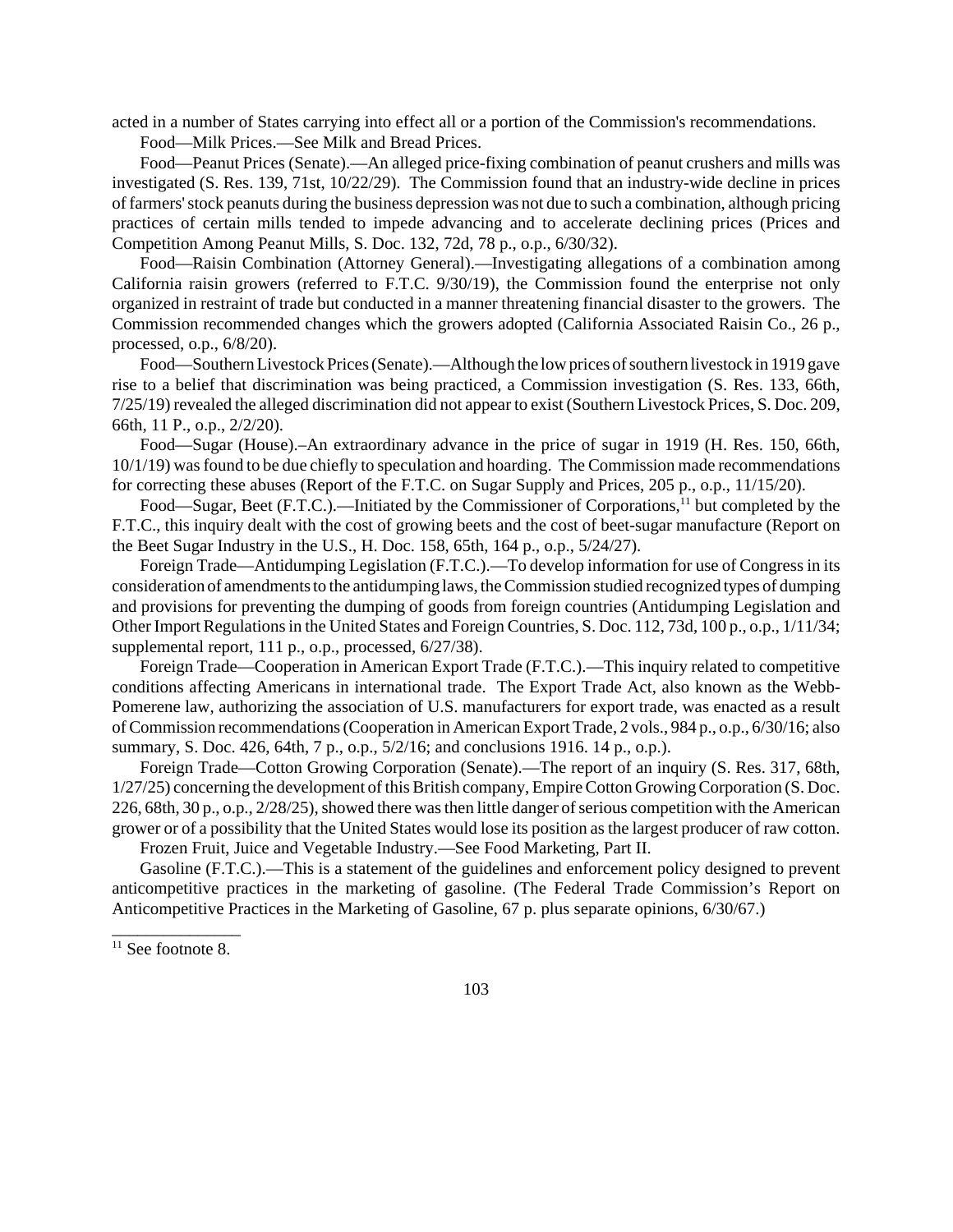Gasoline.—See Petroleum.

Grain.—See Food.

GrainExchange Actions(F.T.C. andChairman of Senate Committee on Agriculture and Forestry).—The Commission's report on Economic Effects of Grain Exchange Actions Affecting Futures Trading During the First Six Months of 1946 (85 p., o.p., 2/4/47) presents results of a special study made at the request of the then Chairman of the Senate Committee on Agriculture and Forestry. The report reviews the factors which made it impossible, during the first half of 1946, for futures trading to be conducted in the usual manner on the Chicago, Kansas City and Minneapolis grain exchanges under existing conditions of Government price control and severe restrictions on the movement of short supplies of free grain in the cash market. The report also discusses the economic effects of emergency actions taken by the exchanges on the interests trading in futures, and suggests, among other things, that both the Commodity Exchange Act and the U.S. Warehouse Act "should be so amplified and coordinated, or even combined, as to make effective the type and scope of regulation over futures trading contemplated by the Congress in enacting the Commodity Exchange Act."

Guarantee Against Price Decline (F.T.C.).—Answers to a circular letter (12/26/19) calling for information and opinions on this subject were published in Digest of Replies in Response to an Inquiry of the F.T.C. Relative to the Practice of Giving Guarantee Against Price Decline (68 p., o.p., 5/27/20).

Housefurnishings (Senate).—This inquiry (S. Res. 127, 67th, 1/4/22) resulted in three volumes showing concerted efforts to effect uniformity of prices in some lines (Report of the F.T.C. on Housefurnishing Industries, 1018 p., o.p., 1/17/23, 10/1/23, and 10/6/24).

Independent Harvester Co. (Senate), Wartime, 1917–18.—After investigation (S. Res. 212, 65th, 3/11/18) of the organization and methods of operation of the company which had been formed several years before to compete with the "harvester trust," but which had passed into receivership, the F.T.C. Report to the Senate on the Independent Harvester Co. (5 p., release, processed, o.p., 5/15/18) showed the company's failure was due to mismanagement and insufficient capital.

Industrial Concentration and Product Diversification in the 1,000 Largest Manufacturing Companies: 1950 (F.T.C.).—This purely statistical report published in January 1957 has 127 pages of text which state the findings in 52 text tables and 22 charts covering all manufacturing, food, electrical apparatus, and transportation equipment, and 529 pages of appendix tables covering these and other manufacturing industries. The 4 leading shippers of each product are identified, but shipments by individual companies are not disclosed.

Interlocking Directorates (F.T.C.).—This 1950 report on Interlocking Directorates summarizes the interlocking relationships among directors of the 1,000 largest manufacturing corporations. It also covers the interlocking directorates between these corporations and a selected list of banks, investment trusts, insurance companies, railroads, public utilities, and distributive enterprises.

International Alkali Cartels (F.T.C.).—In a report (1950) on International Cartels in the Alkali Industry, o.p., the Commission discussed the nature, extent, and effect of international agreements concerning baking soda,soda ash, and caustic soda to which organized groups of American and European alkali producers were parties from 1924 until 1946.

International Electrical Equipment Cartel (F.T.C.).—In its 1948 report on this subject (107 p., also 10 p. processed summary) the Commission points out the high degree of economic concentration in the electrical equipment industry which exists in each of the important industrial nations.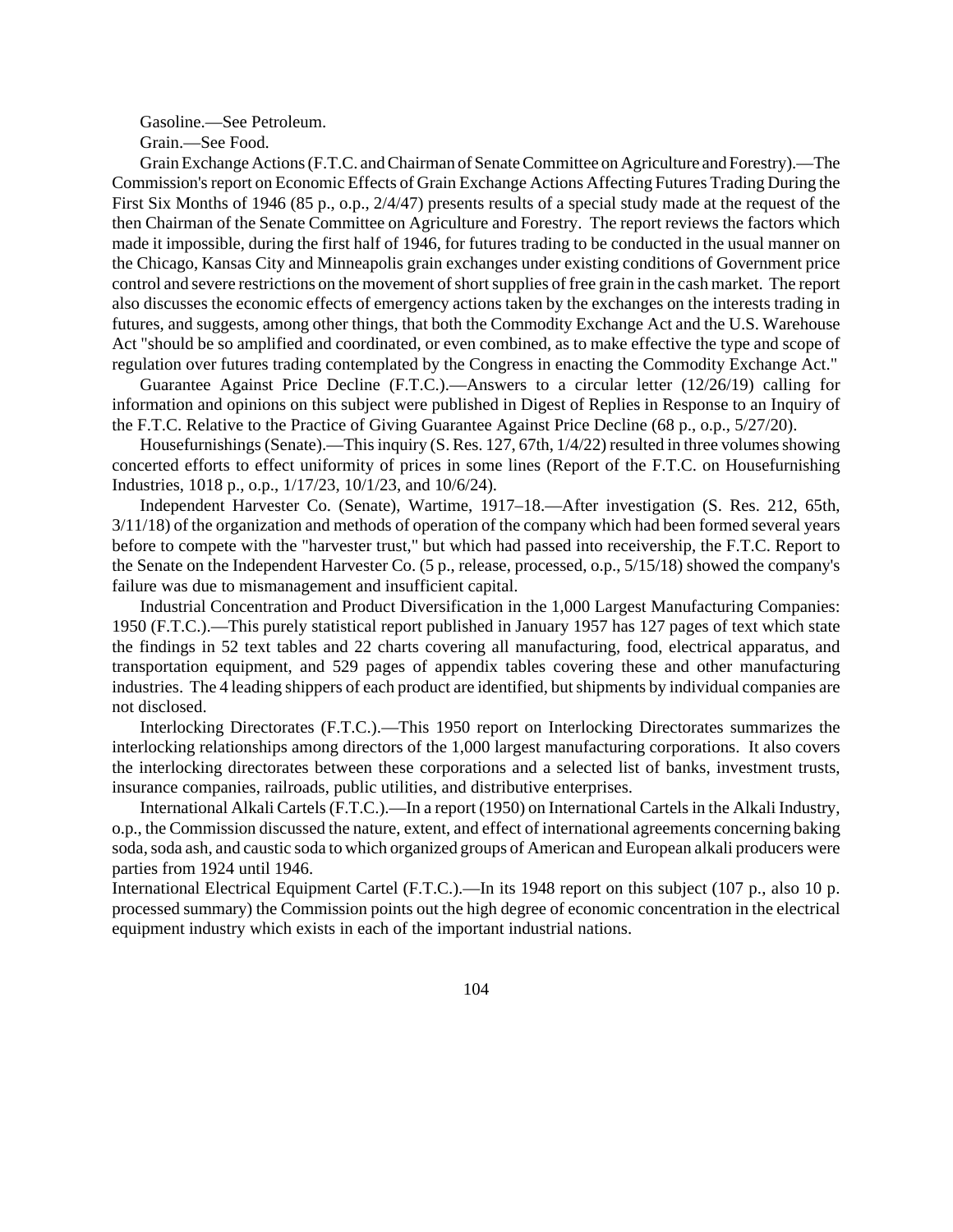International Petroleum Cartel.—A staff study of the activities of the seven major oil companies in relation to control over the international oil industry. Staff Report to the Federal Trade Commission submitted to the Subcommittee on Monopoly of the Select Committee on Small Business, U.S. Senate Committee print No. 6, 82d Cong.—2d sess. 378 p., 1952.

International Phosphate Cartels (F.T.C.).—The F.T.C. Report on International Phosphate Cartels (F.T.C. Res. 9/19/44) developed facts with respect to the practices, arrangements and agreements between domestic phosphate companies and foreign competitors through international cartels, through which minimum export prices were fixed. These prices varied from market to market, depending upon competition, ocean freight rates, and other factors. The agreements established fixed quotas in each grade, and sales were allocated among members of the Phosphate Export Association according to their quotas and the grade involved. The report (processed, 60 p.) was transmitted to Congress 5/1/46.

International Steel Cartels (F.T.C.).—A report to Congress concerning numerous cartel agreements relating to steel which were adopted between World War I and World War II. Certain American companies participated in these agreements, which were both national and international in scope. The international agreements allotted quotas to the different national groups, fixed prices in the export trade, and established reserved and unreserved areas. (International Steel Cartels (1948), 115 p., o.p.)

Iron Ore.—See Control of Iron Ore.

Large Manufacturing Companies (F.T.C.).—This 1951 report, entitled A List of 1,000 Large Manufacturing Companies, Their Subsidiaries and Affiliates, 1948, shows for each of the 1,000 largest manufacturing corporations which publish financial statements the percentage of stock interest held by the corporation in each of its subsidiaries and affiliates. The parent corporations are grouped in 21 major industries and ranked as to size on the basis of their total assets in 1948, 223 p., o.p., 6/1/51.

Leather and Shoes (F.T.C. and House), Wartime, 1917–18.—General complaint regarding high prices of shoes led to this inquiry, which is reported in Hide and Leather Situation, preliminary report (H. Doc. 857, 65th, 5 p., o.p., 1/23/18), and Report on Leather and Shoe Industries (180 p., o.p., 8/21/19). A further study (H. Res. 217, 66th, 8/19/19) resulted in the Report of the F.T.C. on Shoe and Leather Costs and Prices (212 p., o.p., 6/10/21).

Lumber—Costs.—See Wartime Cost Finding, 1917-18.

Lumber Trade Associations (Attorney General).—The Commission's extensive survey of lumber manufacturers' associations (referred to F.T.C., 9/4/19) resulted in Department of Justice proceedings against certain associations for alleged antitrust law violations. Documents published were: Report of the F.T.C. on Lumber Manufacturers' Trade Associations, incorporating regional reports of 1/10/21, 2/18/21, 6/9/21, and 2/15/22 (150 p., o.p.); Report of the F.T.C. on Western Red Cedar Association, Lifetime Post Association, and Western Red Cedarmen's Information Bureau (22 p., o.p., 1/24/23), also known as activities of Trade Associations and Manufacturers of Posts and Poles in the Rocky Mountain and Mississippi Valley Territory (S. Doc. 293, 67th, o.p.); and Report of the F.T.C. on Northern Hemlock and Hardwood Manufacturers Association (52 p.,o.p., 5/7/23).

Lumber Trade Association (F.T.C.).—Activities of five large associations were investigated in connection with the Open-Price Associations inquiry to bring down to date the 1919 lumber association inquiry (Chap. VIII of Open-Price Trade Associations, S. Doc. 226, 70th, 516 p., o.p., 2/13/29).

Meat-Packing Profit Limitations.—See Food.

Mergers (F.T.C.).—(See Corporate Mergers.)

284 - 559 O - 68 - 8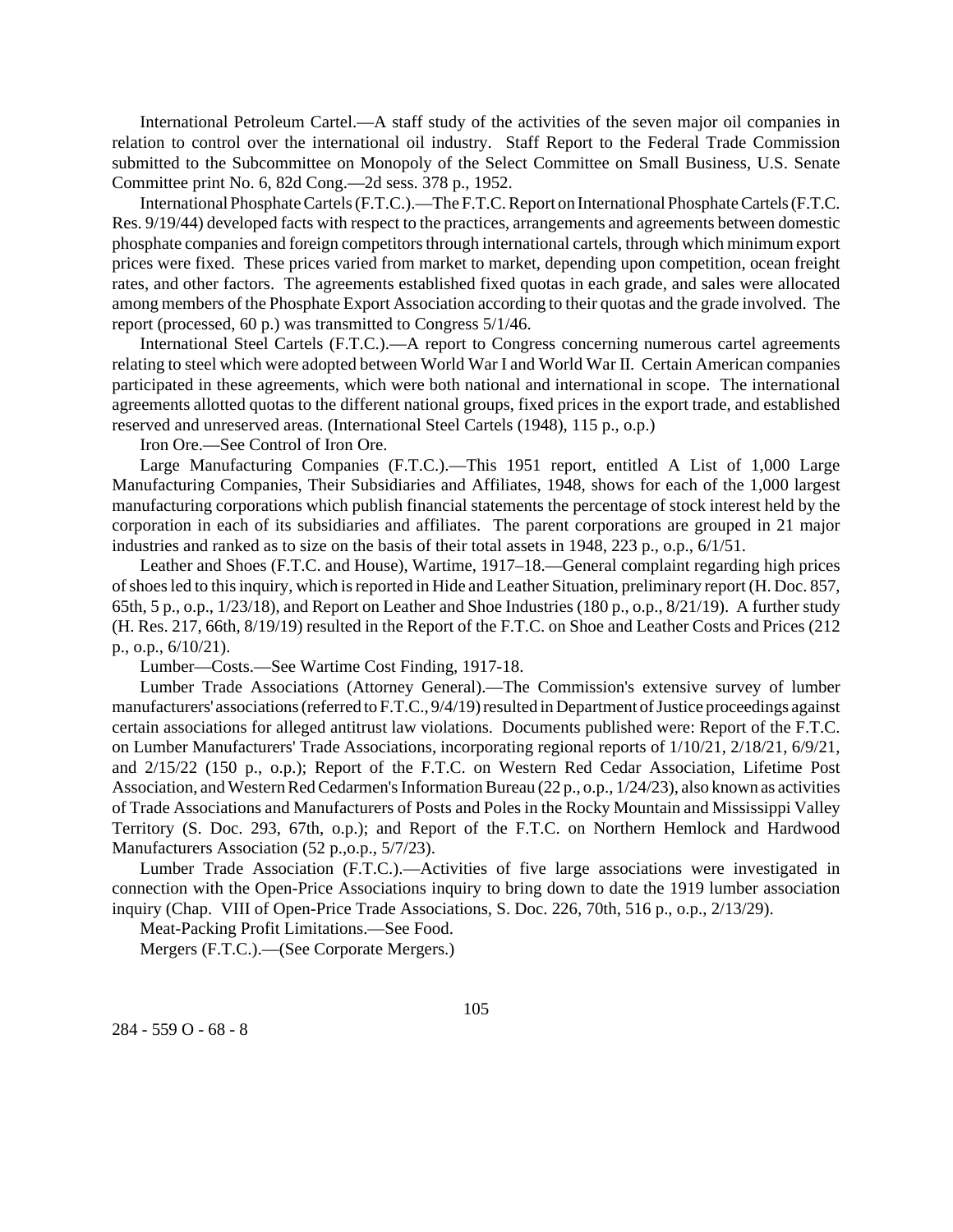Merger Summary (F.T.C.).—The Commission maintains an annual series on firm disappearances via merger for manufacturing and mining, which covers merger trends back to 1940. Data for the last 5 years indicate a sharply rising trend in the frequency with which large firms are acquired. In 1966, as in preceding years, most acquisitions were made by manufacturing companies. The number of "large" mergers of mining and manufacturing concerns with assets of \$10 million or more reached a record high of 98 in 1966. Firms with assets of \$100 million or more accounted for 28 percent of all the acquired manufacturing and mining concerns in 1966.

Mergers and Vertical Integration.—See Cement.

Milk.—See Food.

Milk and Bread Prices (Secretary of Agriculture).—This is a preliminary report prepared in response to a request by the Secretary of Agriculture to review the pricing policies and actions for bread and milk including the price changes that occurred during the period July-September 1966. This is the first or preliminary step of a two-phase investigation of bread and milk prices and is based on a limited amount of information, but does provide insights into how widespread the price increases were for bread and fluid milk in various parts of the country. (Economic Report on Bread and Milk Prices 86 p. plus appendices, October 1966; also published as a Committee print by Committee on Government Operations, 82d Cong., 2d Sess., 56 p., 11/4/66).

Millinery Distribution (President).—This inquiry, requested by President Roosevelt, embraced growth and development of syndicates operating units for retail millinery distribution, the units consisting of leased departments in department or specialty stores (Report to the President of the United States on Distribution Methods in the Millinery Industry, 65 p., processed, 11/21/39, o.p.).

Monopolistic Practices and Small Business.—A study by the staff of the Commission on the effect of certain monopolistic practices on small business, requested by the Subcommittee on Monopoly of the Senate Select Committee on Small Business. The results were transmitted to the Subcommittee and published as a committee print by Selected Committee on Small Business, U.S. Senate, 82d Cong. (88 p. 3/31/52).

Motor Vehicles (Congress).—Investigation (Public Res. 87, 75th, 4/13/38) distribution and retail sales policies of motor vehicle manufacturers and dealers, the Commission found, among other things, a high degree of concentration and strong competition; that many local dealers' associations fixed prices and operated used-car valuation or appraisal bureaus essentially as combinations to restrict competition; that inequities existed in dealer agreements and in certain manufacturers' treatment of some dealers; and that some companies' car finance plans developed serious abuses (Motor Vehicle Industry, H. Doc. 468, 76th, 1077 p., o.p., 6/5/39). The leading companies voluntarily adopted a number of the Commission's recommendations as company policies.

National Wealth and Income (Senate).—In 1922 the national wealth was estimated (inquiry pursuant to S. Res. 451, 67th, 2/28/23) at \$353,000,000,000 and the national income in 1923 at \$70,000,000,000 [National Wealth and Income (S. Doc. 126, 69th, 381 p., o.p., 5/25/26) and Taxation and Tax-Exempt Income (S. Doc. 148, 68th, 144 p., o.p., 6/6/24)].

Open-Price Associations (Senate).—An investigation (S.Res. 28, 69th, 3/17/25) to ascertain the number and names of so-called open-price associations, their importance in industry and the extent to which members maintained uniform prices, was reported in Open-Price Trade Associations (S. Doc. 226, 70th, 516 p., o.p., 2/13/29).

Packer Consent Decree.—See Food (President) Continued—Meat Packing.

Paper—Book (Senate), Wartime, 1917–18.—This inquiry (S. Res. 269, 64th, 9/7/16) resulted in proceedings by the Commission against certain manufacturers to prevent price enhancement and the Commission recommended legislation to repress trade restraints [Book Paper Industry–A Preliminary Report (S. Doc. 45, 65th, 11 p., o.p., 6/13/17), and Book Paper Industry—Final Report (S. Doc. 79, 65th, 125 p., o.p., 8/21/17)].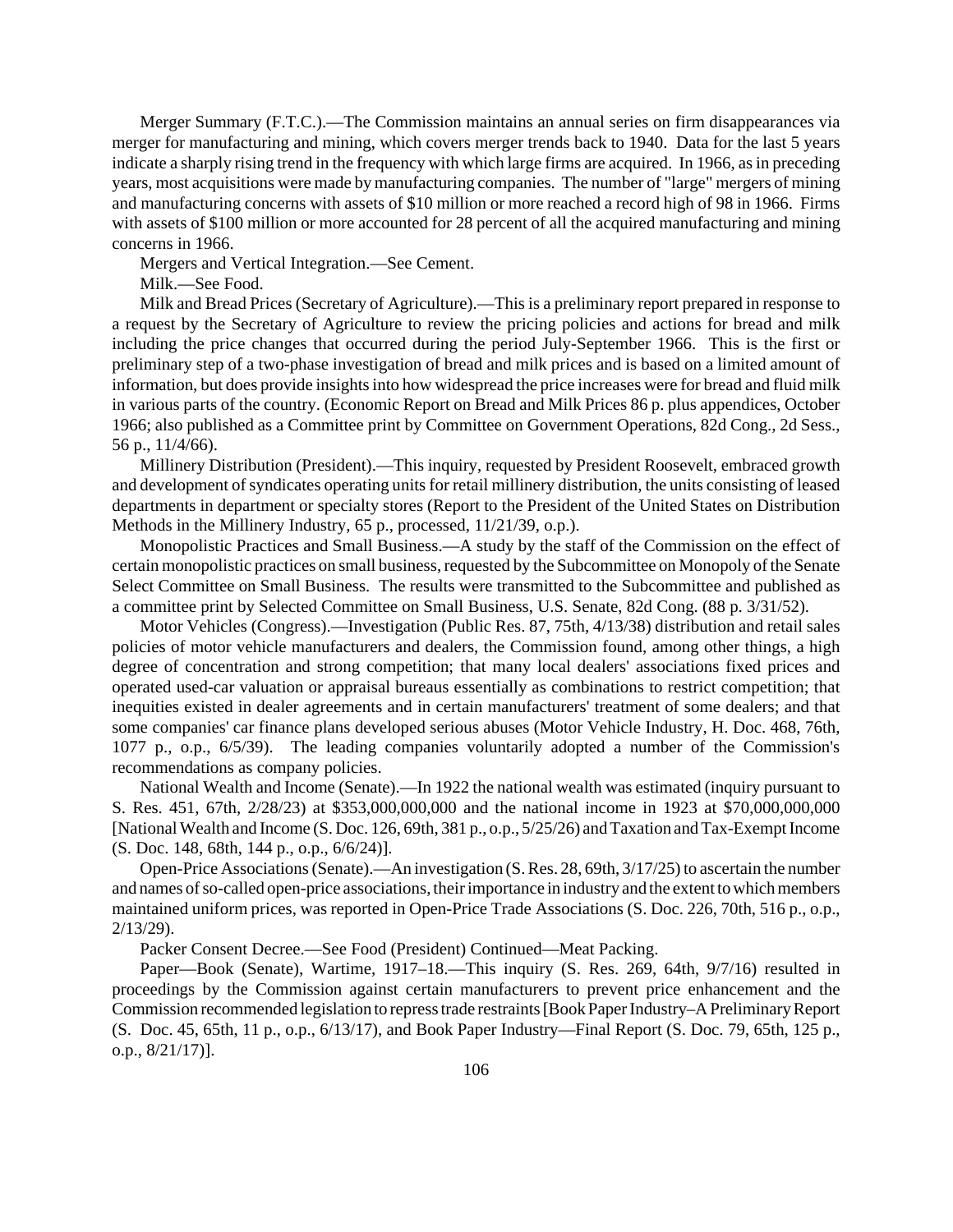Paper—Newsprint (Senate), Wartime, 1917–18.—High prices of newsprint (S. Res. 177, 64th, 4/24/16) were shown to have been partly a result of certain newsprint association activities in restraint of trade. Department of Justice proceedings resulted in abolishment of the association and indictment of certain manufacturers. The Commission for several years conducted monthly reporting of production and sales statistics, and helped provide some substantial relief for smaller publishers in various parts of the country. [Newsprint Paper Industry, preliminary (S. Doc. 3, 65th, 12 p., o.p., 3/3/17; Report of the F.T.C. on the Newsprint Paper Industry (S. Doc. 49, 65th) 162 p., o.p., 6/13/17); and Newsprint Paper Investigation (in response to S. Res. 95, 65th, 6/27/17; S. Doc. 61, 65th, 8 p., o.p., 7/10/17)].

Paper—Newsprint (Senate).—The question investigated (S. Res. 337, 70th, 2/27/29) was whether a monopoly existed among newsprint manufacturers and distributorsin supplying paperto publishers ofsmall dailies and weeklies (Newsprint Paper Industry, S. Doc. 214, 71st, 116 p., o.p., 6/30/30).

Petroleum.—See International Petroleum Cartel.

Petroleum Products.—See Distribution Methods and Costs.

Petroleum and Petroleum Products, Prices (President and Congress).—At different times the Commission has studied prices of petroleum and petroleum products and issued reports thereon as follows: Investigation of the Price of Gasoline, preliminary (S. Doc. 403, 64th, 15 p., o.p., 4/10/16) and Report on the Price of Gasoline in 1915 (H. Doc. 74, 65th, 224 p., o.p., 4/11/17—both pursuant to S. Res. 109, 63d, 6/18/13<sup>12</sup> and S. Res. 457, 63d, 9/28/14, which reports discussed high prices and the Standard Oil Companies' division of marketing territory among themselves, the Commission suggesting several plans for restoring effective competition; Advance in the Prices of Petroleum Products (H. Doc. 801, 66th, 57 p., o.p., 6/1/20).—pursuant to H. Res. 501, 66th, 4/5/20, in which report the Commission made constructive proposals to conserve the oil supply; Letter of Submittal and Summary of Report on Gasoline Prices in 1924 (Cong. Rec., 2/28/25, p. 4941)—pursuant to request of President Coolidge, 2/7/24; Petroleum Industry—Prices, Profits and Competition (S. Doc. 61, 70th, 360 p., o.p., 12/12/27)pursuant to S. Res. 31, 69th, 6/3/36; Importation of Foreign Gasoline at Detroit, Mich., (S. Doc. 206, 72d, 3 p., o.p., 2/27/33)—pursuant to S. Res. 274, 72d, 7/16/32; and Gasoline Prices (S. Doc. 178, 73d, 22 p., o.p., 5/10/34)—pursuant to S. Res. 166, 73d, 2/2/34.

Petroleum—Foreign Ownership (Senate).—Inquiry was made (S. Res. 311, 67th, 6/29/22) into acquisition of extension oil interests in the U.S. by the Dutch-Shell organization, and into discrimination allegedly practiced in foreign countries against American interests (Report of the F.T.C. on Foreign Ownership in the Petroleum Industry, 152 p., o.p., 2/12/23).

Petroleum Pipe Lines (Senate).—Begun by the Bureau of Corporations,<sup>13</sup> this inquiry (S. Res. 109, 63d,  $6/18/13$ ) showed the dominating importance of the pipe lines of the great midcontinent oil fields and reported practices of the pipeline companies which were unfair to small producers (Report on Pipe-Line Transportation of Petroleum, 467 p., o.p., 2/28/16), some of which practices were later remedied by the Interstate Commerce Commission.

Petroleum—Regional Studies (Senate and F.T.C.)—Reports published were: Pacific Coast Petroleum Industry (two parts 4/7/21 and 11/28/21, 538 p., o.p.)—pursuant to S. Res. 138, 66th, 7/31/19; Reports of the F.T.C. on the Petroleum Industry of Wyoming (54 p., o.p., 1/3/21)—pursuant to F.T.C. motion; Petroleum Trade in Wyoming and Montana (S. Doc. 233, 67th, 4 p., o.p., 7/13/22)-pursuant to F.T.C.

\_\_\_\_\_\_\_\_\_\_

 $\overline{12}$  See footnote 8.

<sup>&</sup>lt;sup>13</sup> See footnote 8. Conditions in one of the midcontinent fields were discussed by the Bureau of Corporations in Conditions in the Healdton Oil Field (Oklahoma) (116 p., 8/15/15).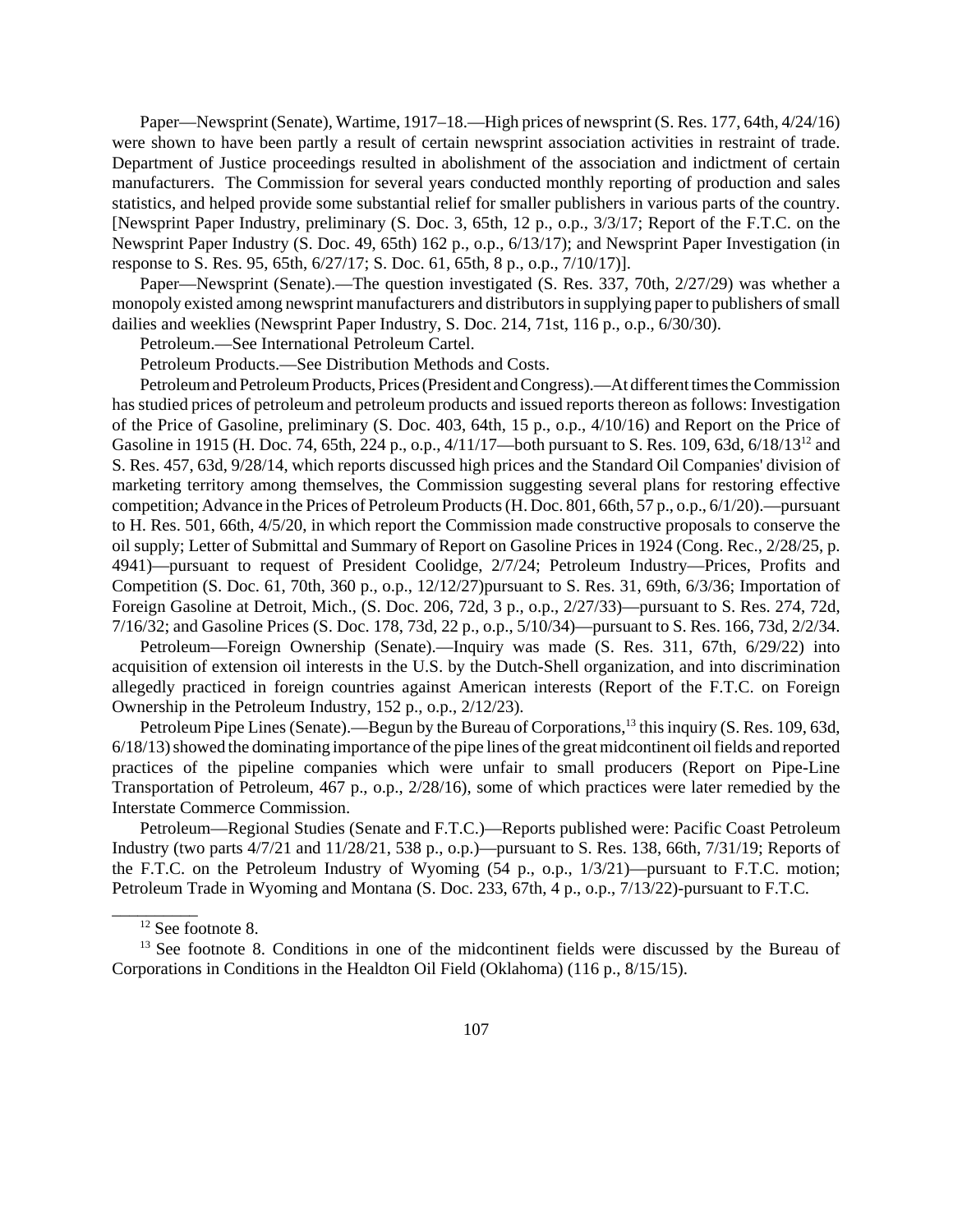motion, in which report legislation to remedy existing conditions was recommended; and Report of the F.T.C. on Panhandle Crude Petroleum (Texas) (19 p., o.p., 2/3/28) pursuant to F.T.C. motion, 10/6/26 (in response to requests of producers of crude petroleum).

Potomac Electric Power Co. (Procurement Director, United States Treasury).—A study (2/29/44) of the financial history and operations of this corporation for the years 1896-1943 was made at the request of the Director of Procurement, United States Treasury, and the report thereon was introduced into the record in the corporation's electric rate case before the District of Columbia Public Utilities Commission.

Power—Electric (Senate).–This inquiry (S. Res. 329, 68th, 2/9/25) resulted in two reports, the first of which, Electric Power Industry—Control of Power Companies (S. Doc. 213, 69th, 272 p., o.p., 2/21/27) dealt with the organization, control, and ownership of commercial electric-power companies. It called attention to the dangerous degree to which pyramiding had been practiced in superimposing a series of holding companies over the underlying operating companies, and was influential in bringing about the more comprehensive inquiry described under Power–Utility Corps., below. Supply of Electrical Equipment and Competitive Conditions (S. Doc. 46, 70th, 282 p., o.p., 1/12/28) showed, among other things, the dominating position of General Electric Co. in the equipment field.

Power—Interstate Transmission (Senate).—Investigation (S. Res. 151, 71st, 11/8/29) was made of the quantity of electric energy transmitted across State lines and used for development of power or light, or both (Interstate Movement of Electric Energy, S. Doc. 238, 71st, 134 p., o.p., 12/20/30).

Power—Utility Corporations(Electric and Gas Utilities) (Senate).—This extensive inquiry (S. Res. 83, 70th, 2/15/28; Public Res. 46, 73d, 6/1/34; and F.T.C. Act, Sec. 6) embraced the financial set-up of electric and gas utility companies operating in interstate commerce and of their holding companies and other companies controlled by the holding companies. The inquiry also dealt with the utilities' efforts to influence public opinion with respect to municipal ownership of electric utilities. The Commission's reports and recommendations, focusing congressional attention upon certain unfair financial practices in connection with the organization of holding companies and the sale of securities, were among the influences which brought about enactment of such remedial legislation as the Securities Act (1933), the Public Utility Holding Company Act (1935), the Federal Power Act (1935), and the Natural Gas Act (1938).

Public hearings were held on all phases of the inquiry and monthly interim reports presented hundreds of detailed studies by the Commission's economists, attorneys, accountants, and other experts, based on examination of 29 holding companies having \$6,108,128,713 total assets; 70 subholding companies with \$5,685,463,201 total assets; and 278 operating companies with \$7,245,106,464 total assets. The testimony, exhibits, and final reports (Utility Corporations, S. Doc. 92, 70th, o.p.) comprised 95 volumes.<sup>14</sup>

Price Bases (F.T.C.).—More than 3,500 manufacturers representing practically every industrial segment furnished data for this study (F.T.C. motion, 7/27/27) of methods used for computing delivered prices on industrial products and of the actual and potential influence of such methods on competitive markets and price levels. In the cement industry the basing-point method <sup>15</sup> was found to have a tendency to establish

\_\_\_\_\_\_\_\_\_\_\_\_\_\_

<sup>&</sup>lt;sup>14</sup> Final reports were published in 1935; a general index in 1937. Some of the volumes are out of print. For report titles, see F.T.C. Annual Report, 1941, p. 221; and for lists of companies investigated, see F.T.C. Annual Reports, 1935 p. 21, and 1936 p. 36.

<sup>&</sup>lt;sup>15</sup> Basing-point systems are also discussed in the published reports listed under "Cement," "Steel Code," and "Steel Sheet Piling" herein.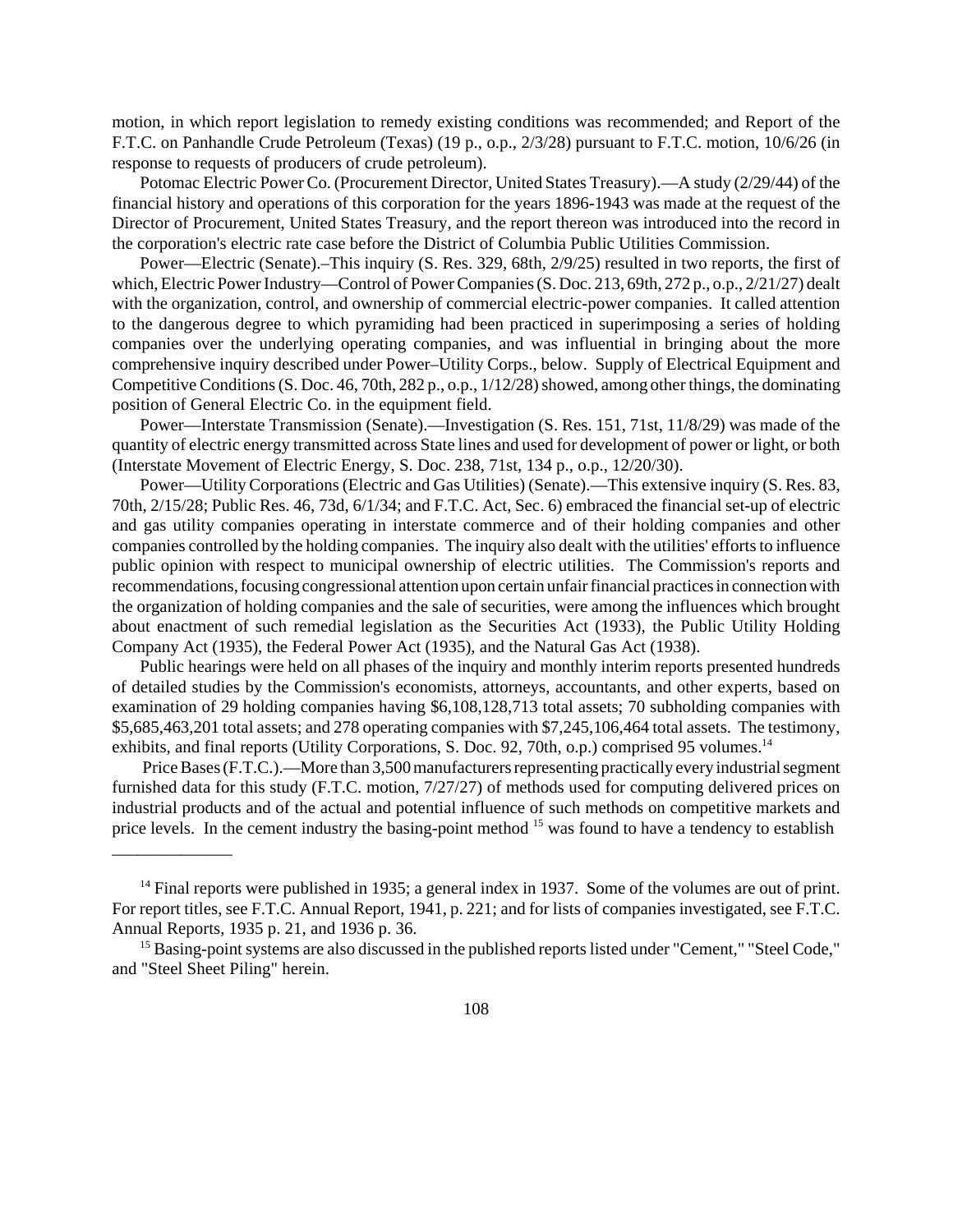unhealthy uniformity of delivered prices and cross-hauling or cross-freighting to be an economic evil(Report of the F.T.C. on Price Bases Inquiry, Basing-Point Formula, and Cement Prices, 218 p., o.p., 3/26/32). Illustrating the use in a heavy commodity industry of both a modified zone-price system and a uniform delivered-price system, the Commission examined price schedules of the more important manufacturers of range boilers, 1932-36, disclosing that the industry operated under a zone-price formula, both before and after adoption of its N.R.A. code (Study of Zone-Price Formula in Range Boiler Industry, 5 p., processed, 3/30/36, a summary based on the complete report which was submitted to Congress but not printed).

Price Deflation (President).—To an inquiry (3/21/21) of President Harding, the Commission made prompt reply (undated) presenting its views of the causes of a disproportional decline of agricultural prices compared with consumers' prices (Letter of the F.T.C. to the President of the U.S., 8 p., o.p.).

Prices.—See Milk and Bread Prices.

Profit Rates (F.T.C.).—A special report was published in 1963 showing profits per dollar sales and rates of profit on equity for 63 industry and size groups of manufacturing corporations in each calendar quarter 1947-62. (Report on Profit Rates of Manufacturing Corporations 1947-1962, 70 p., 1963.)

Profiteering (Senate), Wartime, 1917-18.—Current conditions of profiteering (S. Res. 255, 65th, 6/10/18) as disclosed by various Commission investigations were reported in Profiteering (S. Doc. 248, 65th, 20 p., o.p., 6/29/18).

Quarterly Financial Report for Manufacturing Corporations.—Since 1947, the Federal Trade Commission has summarized for each calendar quarter uniform, confidential financial statements collected from a probability sample of all enterprises classified as manufacturers, except newspapers, which are required to file U.S. Corporation Income Tax Form 1120. The quarterly summaries, entitled Quarterly Financial Report for Manufacturing Corporations, are published by the Government Printing Office and sold by the Superintendent of Documents. In the published summaries, profits per dollar of sales and rates of profit on stockholders' equity are shown each quarter for each of 60 industry and size groups of manufacturing corporations. Also shown each quarter are 45 income statement and balance sheet items, and as many financial and operating ratios, for each of 45 industry and size groups of corporate manufacturers. (Similar reports for retail trade and wholesale trade corporations were published for the year 1950 and for each quarter of 1951 and 1952.)

Radio (House).—Acomprehensive investigation of the radio industry (H. Res. 548, 67th, 3/4/23); Report of the F.T.C. on the Radio Industry, 347 p., o.p., 12/1/23) contributed materially to enactment of the Radio Act of 1927 and the succeeding Federal Communications Act of 1934. The investigation was followed by Commission and Department of Justice proceedings on monopoly charges which culminated in a consent decree (11/2/32; amended, 11/2/35).

Rags, Woolen.—See Textiles.

Raisin Combination.—See Food.

Range Boilers.—See Price Bases.

Rates of Return for Identical Companies in Selected Manufacturing Industries (F.T.C.).—This report is a continuation of a series of reports, begun in 1948, comparing rates of return for identical companies in 25 selectedmanufacturing industries. The 1961 report compares 1940 with 1947 through 1961. Previous yearly reports compared rates of return in 1940 with rates of return in each of the years 1947-60 on an accumulative basis.

Beginning with the 1962 report the comparison with 1940 as a base year was eliminated and the comparison limited to a 10-year period. For example, the 1964 report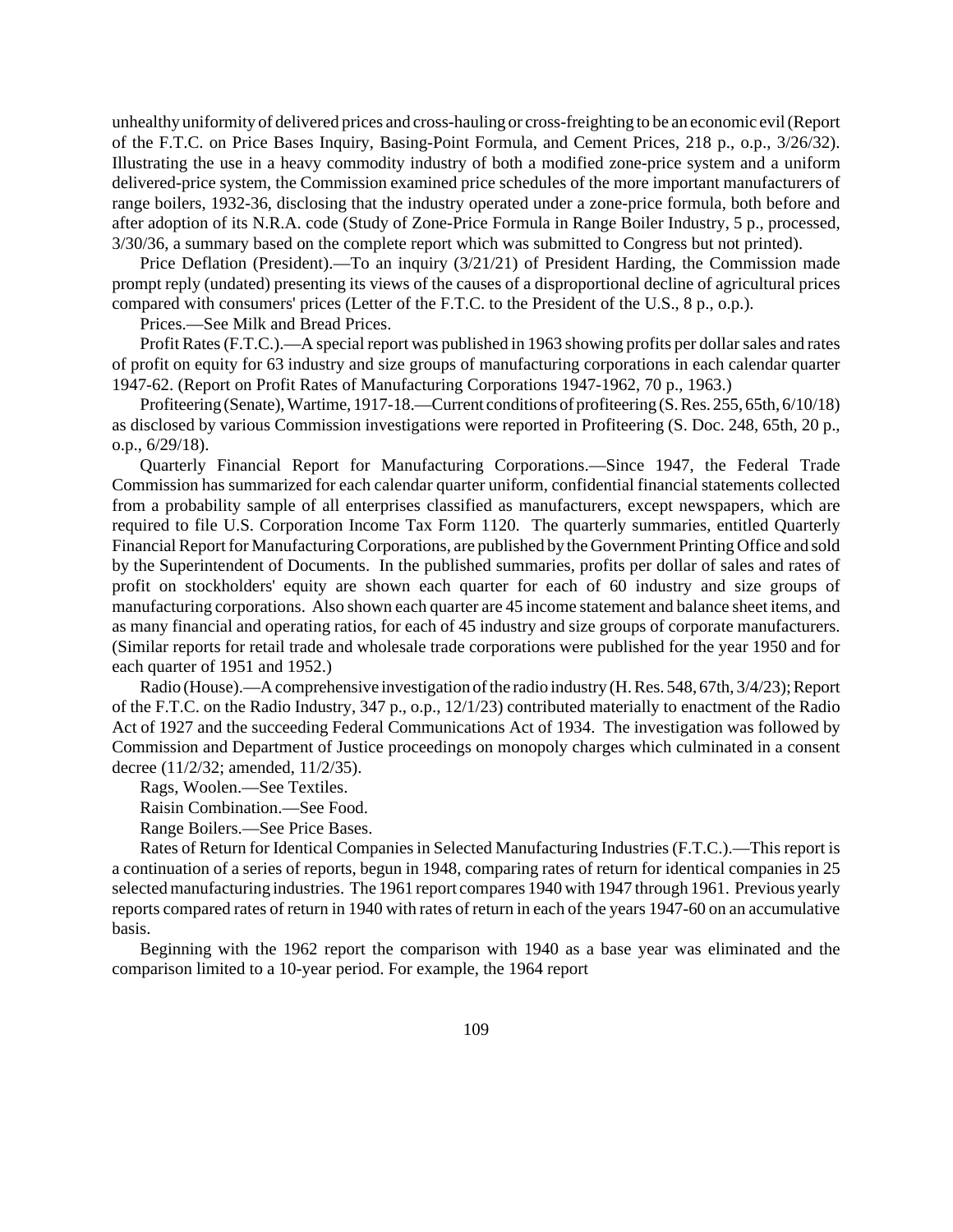includes rates of return data for each of 23 selected industries for the period, 1955-64. This series is now reported as Part A of the report.

The Commission expanded coverage of the report in 1955 in order to provide data for more specific industries and, in 1957, published for the first time as Part B of the report comparative rates of return for the 12 largest companies in 39 selected industries for the years 1954 and 1955. Where possible, comparisons are presented for the 4 largest, the second 4, and the third 4 largest companies in each of the 39 industries. Part B of the report continues this series by comparing rates of return in the current year with that of the previous year. (Processed publications are available without charge from F.T.C. while the supply lasts. Copies prior to 1963 are o.p.)

Resale Price Maintenance (F.T.C.).—The Question whether a manufacturer of standard articles, identified by trade-mark or trade practice, should be permitted to fix by contract the price at which purchasers should resell them, led to the first inquiry, resulting in a report, Resale Price Maintenance (H. Doc. 1480; 65th, 3 p., o.p., 12/2/18). Other reports were: A Report on Resale Price Maintenance (H. Doc. 145, 66th, 3 p., o.p., 6/30/19) and Resale Price Maintenance (F.T.C. motion, 7/25/27; reports, Part 1, H. Doc. 546, 70th, 141 p., o.p., 1/30/29, and Part II, 215 p., o.p., 6/22/31). The Report of the F.T.C. on Resale Price Maintenance, o.p., (F.T.C. Res., 4/25/39) wassubmitted to Congress 12/13/45. The inquiry developed facts concerning the programs of trade organizations interested in the extension and enforcement of minimum resale price maintenance contracts, and the effects of the operation of such contracts upon consumer prices and upon sales volumes of commodities in both the price-maintained and non-price-maintained categories.

Rubber Tires.—See Tires.

\_\_\_\_\_\_\_\_\_

Rubber Tires and Tubes.—See Distribution Methods and Costs.

Salaries (Senate).—The Commission investigated (S. Res. 75, 73d, 5/29/33) salaries of executives and directors of corporations (other than public utilities) engaged in interstate commerce, such corporations having more than \$1,000,000 capital and assets and having their securities listed on the New York stock or curb exchanges. The Report of the F.T.C. on Compensation of Officers and Directors of Certain Corporations (15 p, processed,  $2/26/34$ , o.p.) explained the results of the inquiry.<sup>16</sup> The facts developed focused the attention of Congress on the necessity of requiring listed corporations to report their salaries.

Southern Livestock Prices.—See Food.

Steel Code and Steel Code as Amended (Senate and President).—The Commission investigated (S. Res. 166, 73d, 2/2/34) price fixing, price increases, and other matters (Practices of the Steel Industry Under the Code, S. Doc. 159, 73d, 79 p., o.p., 3/19/34) and the Commission and N.R.A. studied the effect of the multiple basin-point system under the amended code (Report of the F.T.C. to the President in Response to Executive Order of May 30, 1934, With Respect to the Basing-point System in the Steel Industry, 125 p., o.p., 11/30/34).<sup>17</sup> The Commission recommended important code revisions.

Steel Companies, Proposed Merger (Senate).—An inquiry (S. Res. 286, 67th 5/12/22) into a proposed merger of Bethlehem Steel Corp. and Lackawanna Steel Co., and of Midvale Steel & Ordnance Co., Republic Iron & Steel Co., and Inland Steel Co., resulted in a two-volume report. Merger of Steel and Iron Companies (S. Doc. 208, 67th, 11 p., o.p., 6522 and 9/7/22).

Steel Costs and Profits.—See Wartime Cost Findings, 1917–18.

<sup>&</sup>lt;sup>16</sup> The salary lists do not appear in the report but are available for inspection.

<sup>&</sup>lt;sup>17</sup> As of the same date, the N.R.A. published its Report of the National Recovery Administration on the Operation ofthe Basing-Point Systemin the Iron and Steel Industry. The basing-point system is also discussed in published reports listed under "Cement" and "Price Bases" herein.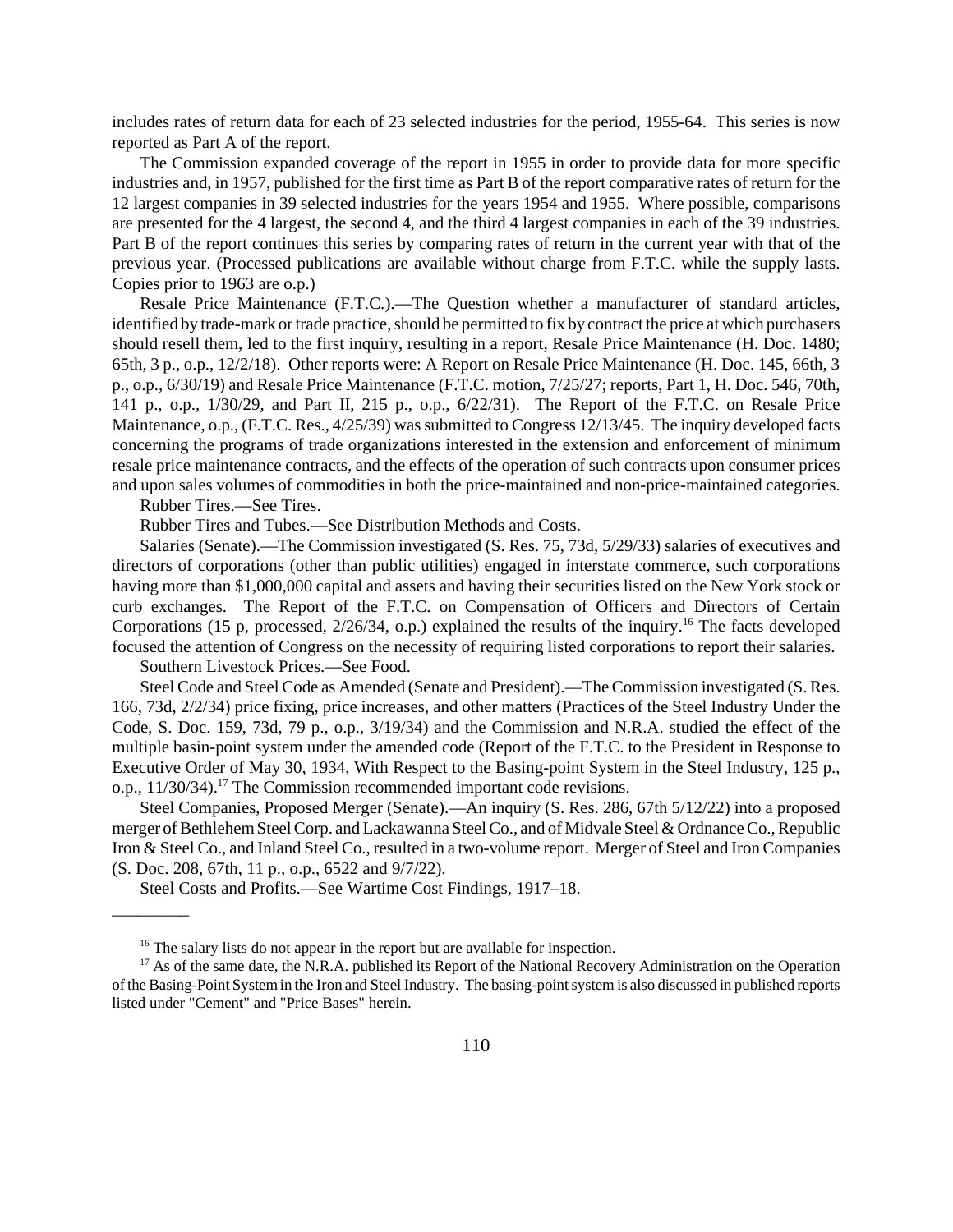Steel Sheet Piling—Collusive Bidding (President).—Steel sheet piling prices on certain Government contracts in New York, North Carolina, and Florida were investigated (inquiry referred to F.T.C. 11/20/35). The F.T.C. Report to the President on Steel Sheet Piling (42 p., processed, 6/10/36 o.p.) demonstrated the existence of collusive bidding because of a continued adherence to the basing-point system<sup>18</sup> and provisions of the steel industry's code.

Stock Dividends (Senate).—The Senate requested (S. Res. 304, 69th, 12/22/26) the names and capitalizations of corporations which had issued stock dividends, and the amounts thereof, since the Supreme Court decision (3/8/20) holding that such dividends were not taxable. The same information for an equal period prior to the decision was also requested. The Commission submitted a list of 10,245 corporations, pointing out that declaration of stock dividends at the rate prevailing did not appear to be a result of controlling necessity and seemed questionable as a business policy (Stock Dividends, S. Doc. 26, 70th, 273 p., o.p., 12/5/27).

Sugar.—See Food.

Sulphur Industry (F.T.C.).—In its report to Congress on The Sulphur Industry and International Cartels (6/16/47), o.p., the Commission stated that the operations of all four producers constituting the American sulphur industry generally have been highly profitable, and that the indications are that foreign cartel agreements entered into by Sulphur Export Corp., an export association organized under the Webb-Pomerene Law, have added to the profitability of the U.S. industry. On 2/7/47, after hearings, the Commission recommended that Sulphur Export Corp. readjust its business to conform to law.

Taxation and Tax-Exempt Income.—See National Wealth and Income.

Temporary National Economic Committee, Studies of the F.T.C.—See F.T.C. Annual Report, 1941, p. 218, for titles.

Textiles (President).—President Roosevelt (Executive Order of 9/26/34) directed an inquiry into the textile industry's labor costs, profits, and investment structure to determine whether increased wages and reduced working hours could be sustained under prevailing economic conditions. Reports covering the cotton, woolen and worsted, silk and rayon, and thread, cordage and twine industries were: Report of the F.T.C. on Textile Industries, Parts I to VI, 12/31/34 to 6/20/35, 174 p., o.p. (Part VI financial tabulations processed 42 p., o.p.); Report of the F.T.C. on the Textile Industries in 1933 and 1934), Parts I to IV, 8/1/35 to 12/5/35, 129 p., o.p., Parts II and III, o.p. (Part IV, processed, 21 p., o.p., accompanying tables, processed, 72 p., o.p.); Cotton Spinning Companies Grouped by Types of Yarn Manufactured During 1933 and 1934, 1/31/36, 20 p., processed, o.p.; Cotton Weaving Companies Grouped by Types of Woven Goods Manufactured During 1933 and 1934, 3/24/36, 48 p., processed, o.p., Textile Industries in the First Hall of 1935, Parts I to III, 5/22/36 to 8/22/36, 119 p., processed, o.p., Textile Industries in the Last Half of 1935, Parts I to III, 11/20/36 to 1/6/37, 155 p., processed, o.p., and Textile Industries in the First Half of 1936, Parts I to III, 1/21/37 to 2/11/37, 163 p., processed, o.p.

Textiles—Combed Cotton Yarns.—High prices of combed cotton yarnsled to thisinquiry (H. Res. 451, 66th, 4/5/20) which disclosed that while for several years profits and prices had advanced, they declined sharply late in 1920 (Report of the F.T.C. on Combed Yarns, 94 p., o.p., 4/14/21).

Textiles—Cotton Growing Corporation.—See Foreign Trade.

Textiles—Cotton Merchandising (Senate).—Investigating abusesin handling consigned cotton (S. Res. 252, 68th, 6/7/24), the Commission made recommendations designed to correct or alleviate existing conditions (Cotton Merchandising Practices, S. Doc. 194, 68th, 38 p., o.p., 1/20/25).

<sup>18</sup> See footnote 15.

\_\_\_\_\_\_\_\_\_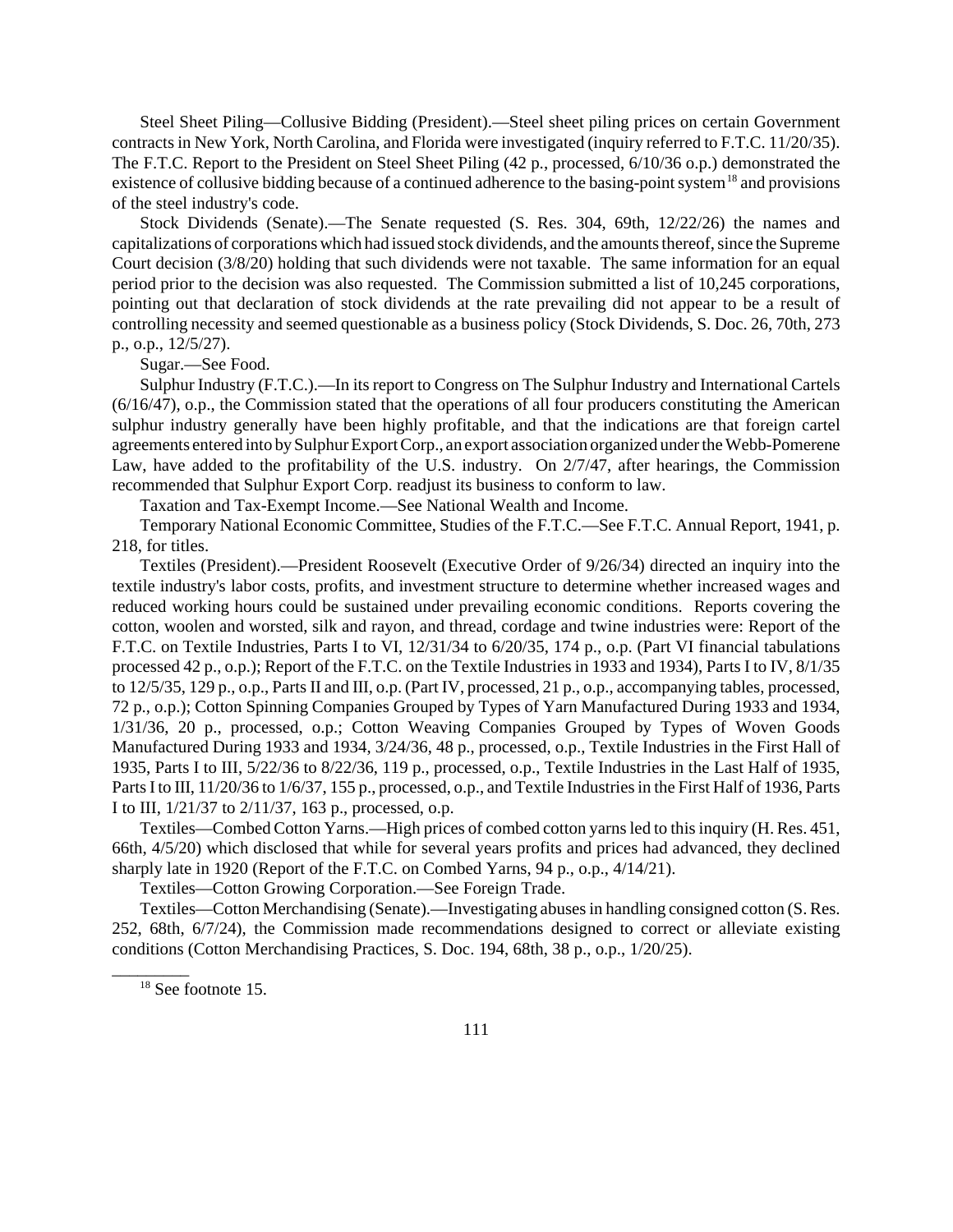Textiles—CottonTrade (Senate).—Investigation (S. Res. 262, 67th, 3/29/22) involved a decline in cotton prices, 1920–22 as reported in Preliminary Report of the F.T.C. on the Cotton Trade (S. Doc. 311, 67th, 28 p., o.p., 2/26/23). After a second inquiry (S. Res. 429, 67th, 1/31/23), the Commission recommended certain reforms in trading practices and particularly in permitting Southern delivery of cotton on New York futures contracts (The Cotton Trade, incl. testimony, S. Doc. 100, 68th, 2 vols., 510 p., o.p., 4/28/24). A subsequent Senate bill (S. 4411, 70th, 5/18/28) provided for Southern warehouse delivery, but, before any law was enacted, the New York Cotton Exchange adopted Southern delivery on New York futures contracts (11/16/28 and 2/26/30) in accordance with the Commission's recommendations.

Textiles—Woolen Rag Trade (F.T.C.), Wartime, 1917–18.—The Report on the Woolen Rag Trade (90 p., o.p., 6/30/19) contains information gathered during the World War, 1917–18, at the request of the War Industries Board, for its use in regulating the prices of woolen rags employed in the manufacture of clothing.

Tires (F.T.C.).—This report analyzes structural and behavioral aspects of the automotive tire industry, with emphasis on recent mergers and acquisitions. Since 1961, a series of acquisitions of retail and wholesale tire distributors by leading tire manufacturers has taken place. In addition, three medium-sized tire producers have themselves been acquired in recent years by their larger competitors. The report examines these mergers and their possible effects on future competition in the industry. It also reviews trends in overall concentration and patterns of distribution, pricing and profit behavior, and conditions of entry. (Economic Report on the Manufacture and Distribution of Automotive Tires, 117 p., March 1966.)

Tobacco (Senate).—Inquiry (S. Res. 329, 2/9/25) into activities of two well-known companies disclosed that alleged illegal agreements or conspiracies did not appear to exist. (The American Tobacco Co. and the Imperial Tobacco Co., S. Doc. 34, 69th, 129 p., o.p., 12/25/25).

TobaccoMarketing—Leaf(F.T.C.).—Although representative tobacco farmers in 1929 alleged existence of territorial and price agreements among larger manufacturers to control cured leaf tobacco prices, the Commission found no evidence of price agreements and recommended production curtailment and improvement of marketing processes and cooperative relations(Report on Marketing of Leaf Tobacco in the Flue-Cured Districts of the States of North Carolina and Georgia, 54 p., o.p., processed, 5/23/31).

Tobacco Prices (Congress).—Inquiries with respect to a decline of loose-leaf tobacco prices following the 1919 harvest (H. Res. 533, 66th, 6/3/20) and low tobacco prices as compared with high prices of manufactured tobacco products (S. Res. 129, 67th, 8/9/21) resulted in the Commission recommending modification of the 1911 decree (dissolving the old tobacco trust) to prohibit permanently the use of common purchasing agencies by certain companies and to bartheir purchasing tobacco under any but their own names (Report of the F.T.C. on the Tobacco Industry, 162 p., o.p., 12/11/20, and Prices of Tobacco Products, S. Doc. 121, 67th, 109 p., o.p., 1/17/22).

Trade and Tariffs in South America (President).—Growing out of the First Pan-American Financial Conference held in Washington, May 24-29, 1915, this inquiry (referred to F.T.C., 7/22/15) was for the purpose of furnishing necessary information to the American branch of the International High Commission appointed as a result of the conference. Customs administration and tariff policy were among subjects discussed in the Report on Trade and Tariffs in Brazil, Uruguay, Argentina, China, Bolivia, and Peru (246 p., o.p., 6/30/16).

Twine.—See Sisal Hemp and Textiles.

Utilities.—See Power.

Wartime Cost Finding (President), 1917–18.—President Wilson directed the Commission (7/25/17) to find the costs of production of numerous raw materials and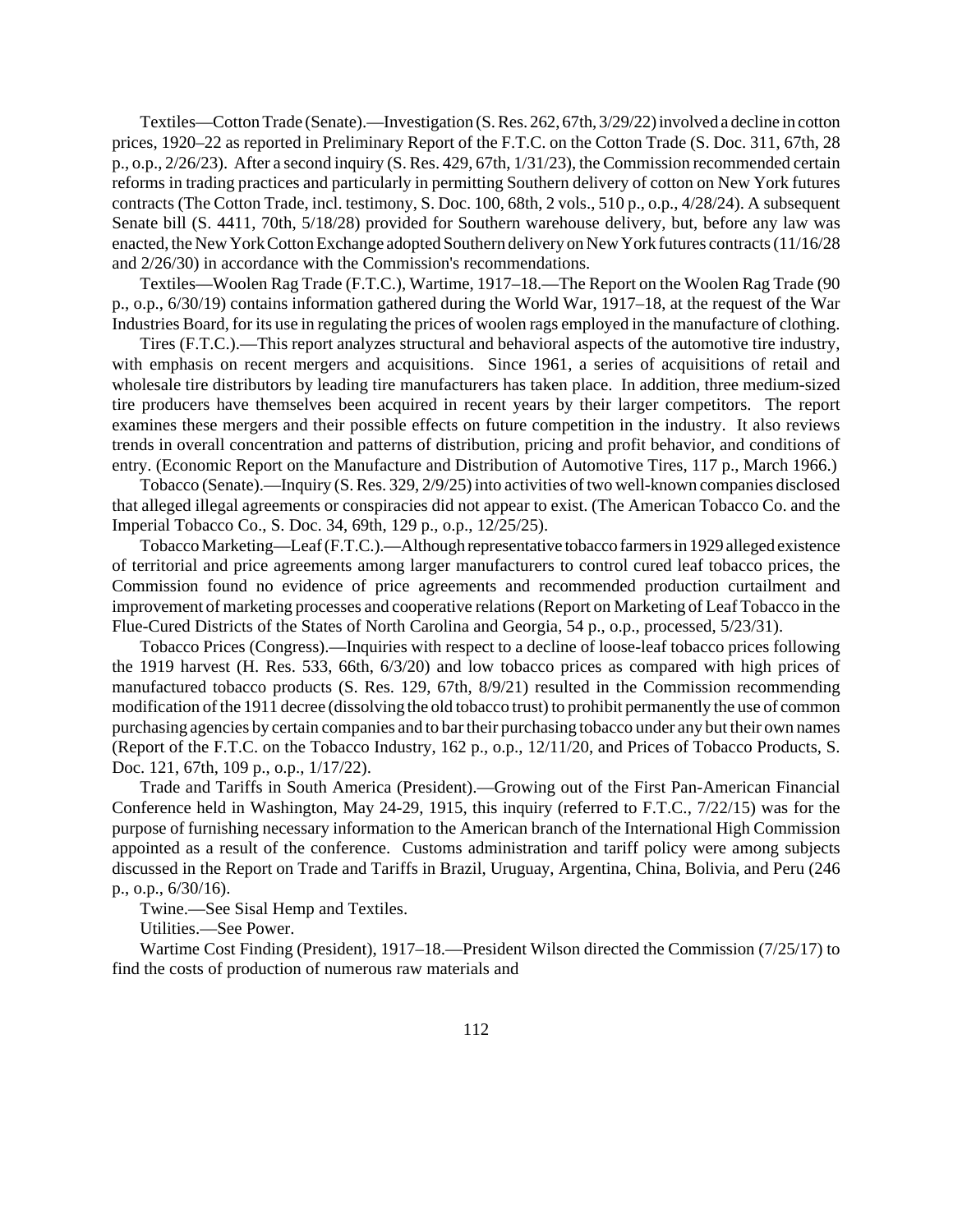manufactured products. The inquiry resulted in approximately 370 wartime cost investigations. At later dates reports on a few of them were published <sup>19</sup> including: Cost Reports of the F.T.C.—Copper (26 p., o.p., 6/30/19); Report of the F.T.C. on Wartime Costs and Profits of Southern Pine Lumber Companies (94 p., o.p., 5/1/22); and Report of the F.T.C. on Wartime Profits and Costs of the Steel Industry (138 p., o.p.,  $2/18/25$ ). The unpublished reports  $^{20}$  cover a wide variety of subjects. On the basis of the costs as found, prices were fixed, or controlled in various degrees, by Government agencies such as the War and Navy Departments, War Industries Board, Price Fixing Committee, Fuel and Administration, Food Administration, and Department of Agriculture. The Commission also conducted cost inquiries for the Interior Department, Tariff Commission, Post Office Department, Railroad Administration, and other Government departments or agencies. It is estimated that the inquiries helped to save the country many billions of dollars by checking unjustifiable price advances.

Wartime Costs and Profits (F.T.C.).—Cost and profit information for 4,107 identical companies for the period 1941-45 is contained in a Commission report on Wartime Costs and Profits for Manufacturing Corporations, 1941 to 1945. Compilation of the information contained in the report was begun by the Office of Price Administration prior to the transfer of the financial reporting function of that agency to the Federal Trade Commission in December 1946.

Wartime Inquiries, 1917–18, Continued.—Further wartime inquiries of this period are described herein under the headings: Coal, Coal Reports—Cost of Production, Cost of Living, Flags, Food, Farm Implements, Independent Harvester Co., Leather and Shoes, Paper—Book, Paper—Newsprint, Profiteering, and Textiles—Woolen Rag Trade, o.p.

The following are unpublished investigations by the Commission for the use of other Government agencies:

Aluminum Foundries (W.P.B.), Wartime, 1942–43.—Details were obtained for the War Production Board, at its request, from aluminum foundries throughout the United States covering their operations for May 1942 and their compliance with W.P.B. Supplementary Orders m-l-d, M-1-c, and M-1-f.

Antifreeze Solutions, Manufacturers of (W.P.B.), Wartime, 1943–44.—War Production Board Order L-258 of 1/20/43 prohibited production of salt and petroleum-base antifreeze solutions. While production of these products had ceased, great quantities were reported to be still in the hands of producers and distributors. To enable W.P.B. to determine what further action should be taken to protect essential automotive equipment from these solutions, it requested the Commission to locate producers' inventories as of 1/20/43, and to identify all deliveries made from such inventories to distributors subsequent to that date.

Capital Equipment (W.P.B.), Wartime, 1942–43.—For the War Production Board, a survey was made in connection with Priorities Regulation No. 12, as amended 10/3/42, of concerns named by it to determine whether orders had been improperly related to secure capital equipment or whether orders that had been rerated had been extended for the purpose of obtaining capital equipment in violation of priorities regulations.

Chromium Processors (W.P.B.), Wartime, 1942–43.—For the War Production Board, the Commission investigated the transactions of the major chromium processors to determine the extent to which they were complying with Amendment No. 2 to W.P.B.

 $\overline{\phantom{a}}$ 

<sup>&</sup>lt;sup>19</sup> See footnote 10.

<sup>&</sup>lt;sup>20</sup> Approximately 260 of the wartime cost inquiries are listed in the F.T.C. Annual Reports, 1918, pp. 29-30, and 1919, pp. 38-42, and in World War Activities of the F.T.C., 1917-18.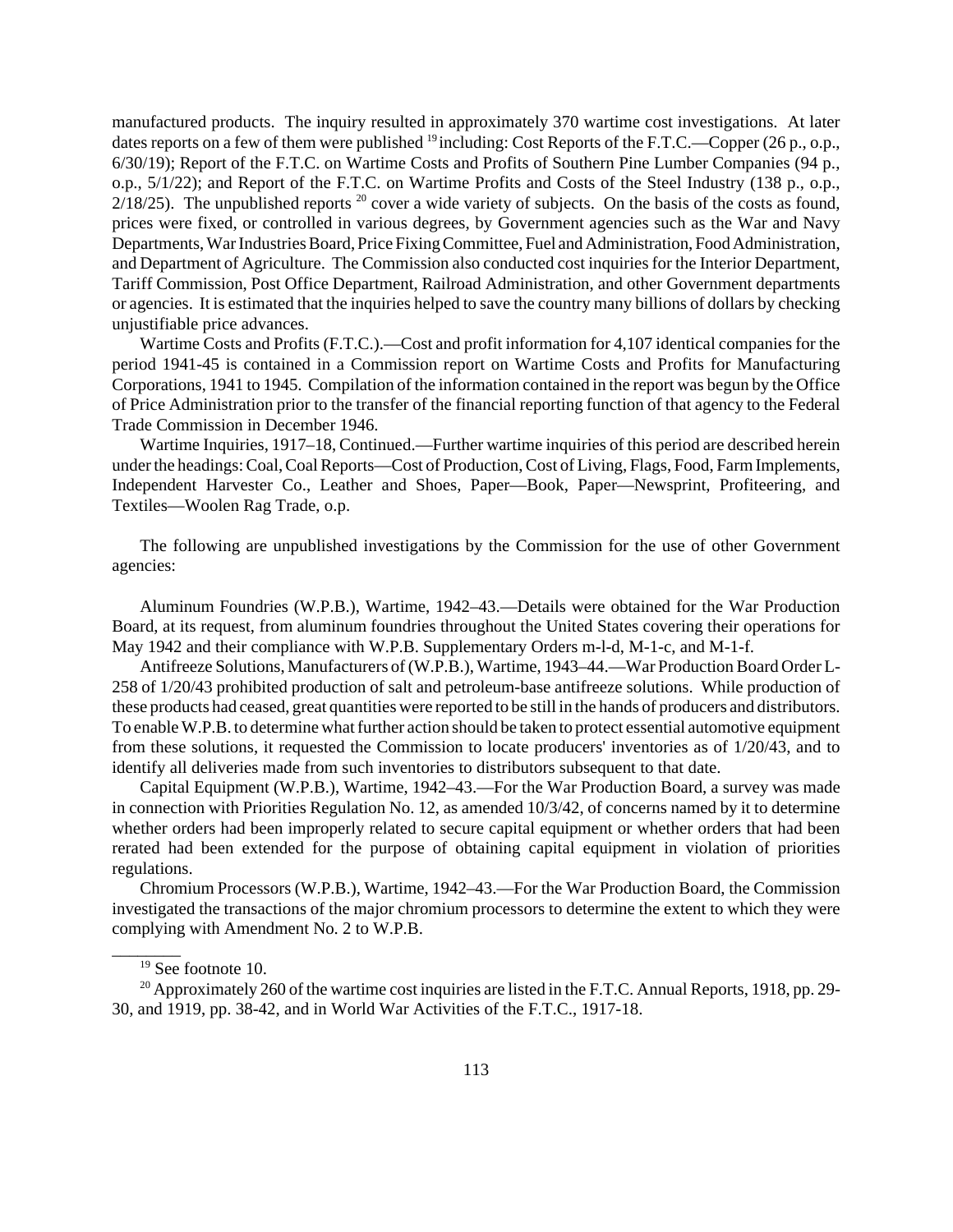General Preference Order No. m-18a, issued 2/4/42. The investigation was conducted concurrently with a survey of nickel processors.

Commercial Cooking and Food and Plate Warming Equipment, Manufacturers of (W.P.B.), Wartime, 1942–43.—TheCommission conducted an investigation fortheWar ProductionBoard to determine whether manufacturers of commercial cooking and plate warming equipment were complying with W.P.B. Limitation Orders L–182 and L–182 as amended 3/2/43; Conservation Orders M-126 and M-9-c, as amended; and Priorities Regulation No. 1.

Contractors, Prime, Forward Buying Practices of (W.P.B.), Wartime, 1942–43.—The matter of procurement, use, and inventory of stocks of critical materials involved in the operation of major plants devoting their efforts to war production was inquired into for the information of the War Production Board. Items such as accounting, inventory, control, purchase, practices, etc., formed a part of the inquiry.

Copper Base Alloy Ingot Makers (W.P.B.), Wartime, 1942–43.—This investigation was designed to ascertain the operations, shipments, and inventories of copper, copper alloys, copper scrap, and copper base alloy ingot makers and was conducted for the purpose of determining the extent to which they were complying with governing W.P.B. Preference and Conservation Orders M–9–a and b, and M–9–c.

Copper, Primary Fabricators of (W.P.B.), Wartime, 1941–42.—A survey and inspection of a specified list of companies which used a large percentage of all refinery copper allocated, and at the same time represented a fair cross-section of the industry, were made to ascertain the degree of compliance accorded to preference, supplementary, and conservation orders and regulations of the Director of Priorities, Office of Production Management (later the War Production Board).

Cost of Living (President).—President Roosevelt, in a published letter 11/16/37), requested the Commission to investigate living costs. The Commission (11/20/37) adopted a resolution undertaking the inquiry and a few months thereafter submitted a report to the President.

Costume Jewelry, Manufacturers of (W.P.B.), Wartime, 1943–44.—Because it appeared that vast quantities of critical metals were being diverted illegally from war use to the manufacturer of costume jewelry and similar items, the War Production Board requested the Commission to investigate 45 manufacturers to ascertain the facts concerning their compliance with W.P.B. Orders M-9-a, M-9-b, M-9-c, M-9-c-2, M-43, M-38, M-11, M-11-b, M-126, L-81, L-131, and L-131-a, all as amended.

Electric Lamp Manufacturers (W.P.B.), Wartime, 1942–43.—At the direction of the War Production Board, an investigation was made of the activities of manufacturers of portable electric lamps whose operations were subject to the restrictionsimposed by W.P.B. Limitation and Conservation Orders L-33 and M-9-c.

Fertilizer and Related Products (O.P.A.), Wartime, 1942–43.—At the request of O.P.A. (June 1942), the Commission investigated costs, prices, and profits in the fertilizer and related products industries. The inquiries developed information with reference to the operations of 12 phosphate rock mines of 11 companies, and 40 plants of 24 companies producing sulphuric acid, superphosphate, and mixed fertilizer. One of the principal requirements of the inquiry was to obtain information concerning costs, prices, and profits for 103 separate formulas of popular-selling fertilizers during 1941 and 1942.

Food—Biscuits and Crackers (O.P.A.), Wartime, 1942–43.—As requested by the Office of Price Administration, the Commission investigated costs and profits in the biscuit and cracker manufacturing industry and submitted its report to that agency 3/25/43. The survey of 43 plants operated by 25 companies showed, among other things, that costs were lower and profits higher for the larger companies than for the smaller ones.

Food—Bread Baking (O.E.S.), Wartime, 1942–43.—This investigation was requested (10/23/42) by the Director of the Office of Economic Stabilization and was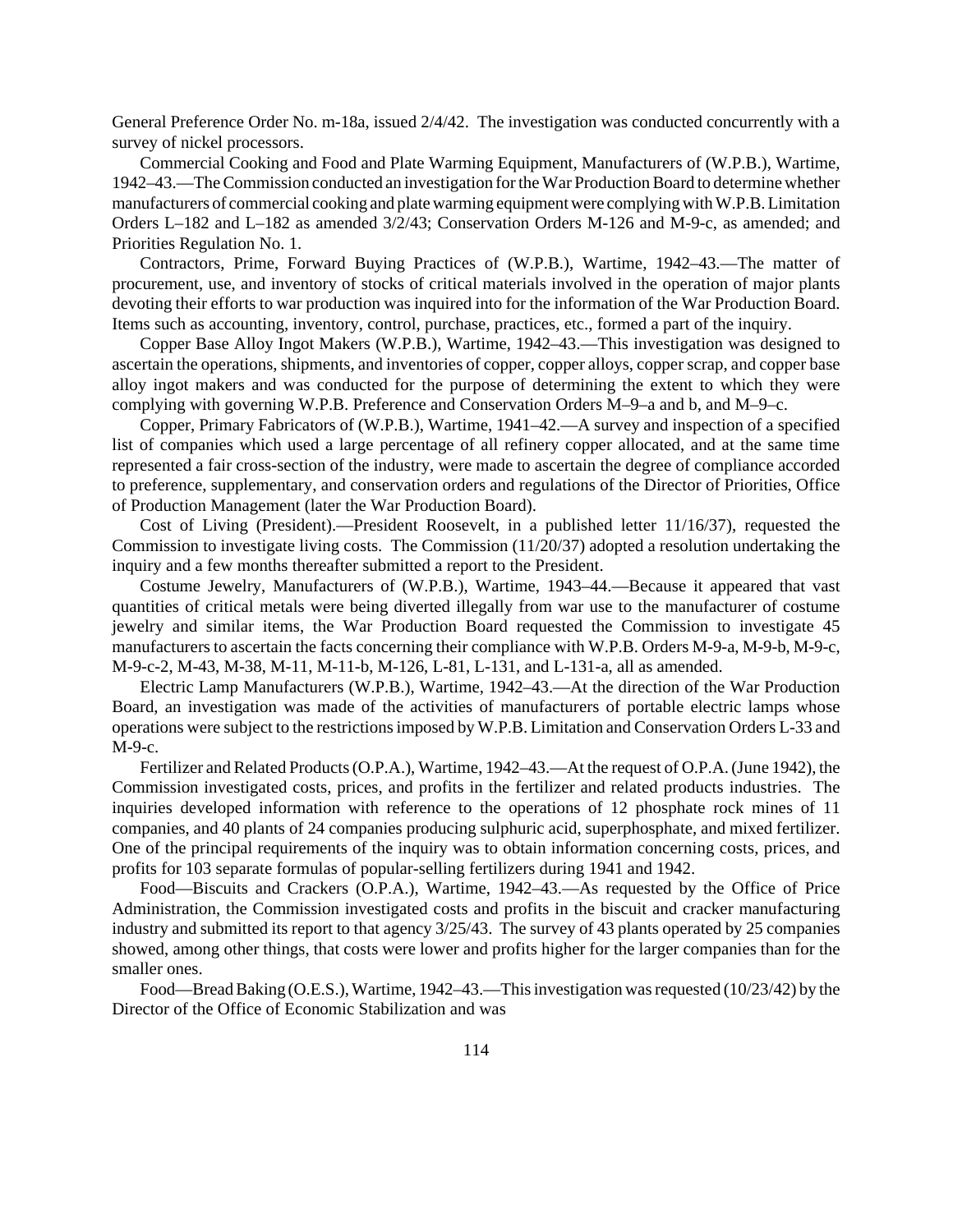conducted to determine what economies could be made in the bread-baking industry so asto remove the need for a subsidy for wheat, to prevent an increase in bread prices, or to lower the price of bread to consumers. Essential information on more than 600 representative bakeries' practices, costs, prices, and profits was developed and reported to O.E.S. (12/29/42). The report also was furnished to the Secretary of Agriculture and special data gathered in the inquiry were tabulated for O.P.A.

Food—Bread Baking (O.P.A.), Wartime, 1941–42.—In the interest of the low-income consumer, for whom it was deemed necessary the price of bread should be held at a minimum, the Commission investigated costs, prices, and profits of 60 representative bread-baking companies, conveying itsfindingsto O.P.A.(Jan. 1942) in an unpublished report.

Food—Flour Milling (O.E.S.), Wartime, 1942–43.—Requested by the Director of the Office of Economic Stabilization, this inquiry covered practices, costs, prices, and profits in the wheat flour-milling industry, its purpose being to provide the Director with facts to determine what economies could be effected in the industry so as to eliminate the need for a wheat subsidy, without reducing farmers' returns, or to reduce bread prices. The report was made to O.E.S. and a more detailed report was prepared for O.P.A.

Food—Retailing (National Commission on Food Marketing).—The report is based on information contained in the Commission's files, in public sources, and in special tabulations prepared by the Bureau of the Census.

Chapters II, III, IV, and V deal primarily with various aspects of industry structure: concentration, vertical integration and conglomeration. These chapters also provide information on various factors affecting the condition of new entry in retailing. Chapters VI, VII, VIII, and IX deal with various aspects of market conduct; competitive tactics of conglomerate firms, merger activity, discriminatory pricing, and the use of trading stamps in food retailing. Chapter X deals with industrial performance as measured by economic efficiency, marketing costs and margins, and profits. Chapter XI discusses the future structure of food retailing, particularly as influenced by factors affecting the survival of existing firms and the ease with which new retailers may enter food retailing. (Report on Food Retailing: Market Structure and Competitive Behavior, 516 p., 1966; for the National Commission on Food Marketing.)

Frozen Concentrated Orange Juice Processing (Special Assistant to President on Consumer Affairs).—This report evaluates the post-freeze industry pricing in light of the structure setting and performance history of the industry as well as against an analysis of the demand and supply conditionsfaced by the industry. It is divided into four parts: (1) The origin, development and organization of the Florida citrus industry; (2) the competitive structure of the frozen concentrated orange juice processing industry; (3) the price and profit behavior of the processing industry; and (4) the pattern of retail margins. (The Competitive Structure and Behavior of the Frozen Concentrated Orange Juice Processing Industry with Special Reference to Price Increases Following Major Freezes in 1957 and 1962, 67 p., August 1964, prepared at request of Esther Peterson, Special Assistant to President on Consumer Affairs.)

Fruit Growers and Shippers (W.P.B.), Wartime, 1943–44.—This investigation was requested by the War Production Board to determine whether 7 grape growers and 12 grape shippers, all located in California, were in violation of W.P.B. Order L-232 with respect to quotas affecting the use of lugs (wooden shipping containers).

Furnaces, Hot Air, Household (W.P.B.), Wartime, 1943–44.—The Commission made a Nation-wide survey for the War Production Board of the operations of one of the largest manufacturers in the United States of household hot air furnaces, to determine whether its practices in selling and servicing domestic heating plants were in violation of Orders L-79 and P-84, and other applicable regulations and orders of W.P.B.

Fuse Manufacturers (W.P.B.), Wartime, 1942–43.—For the War Production Board the Commission investigated and reported on the activities of representative fuse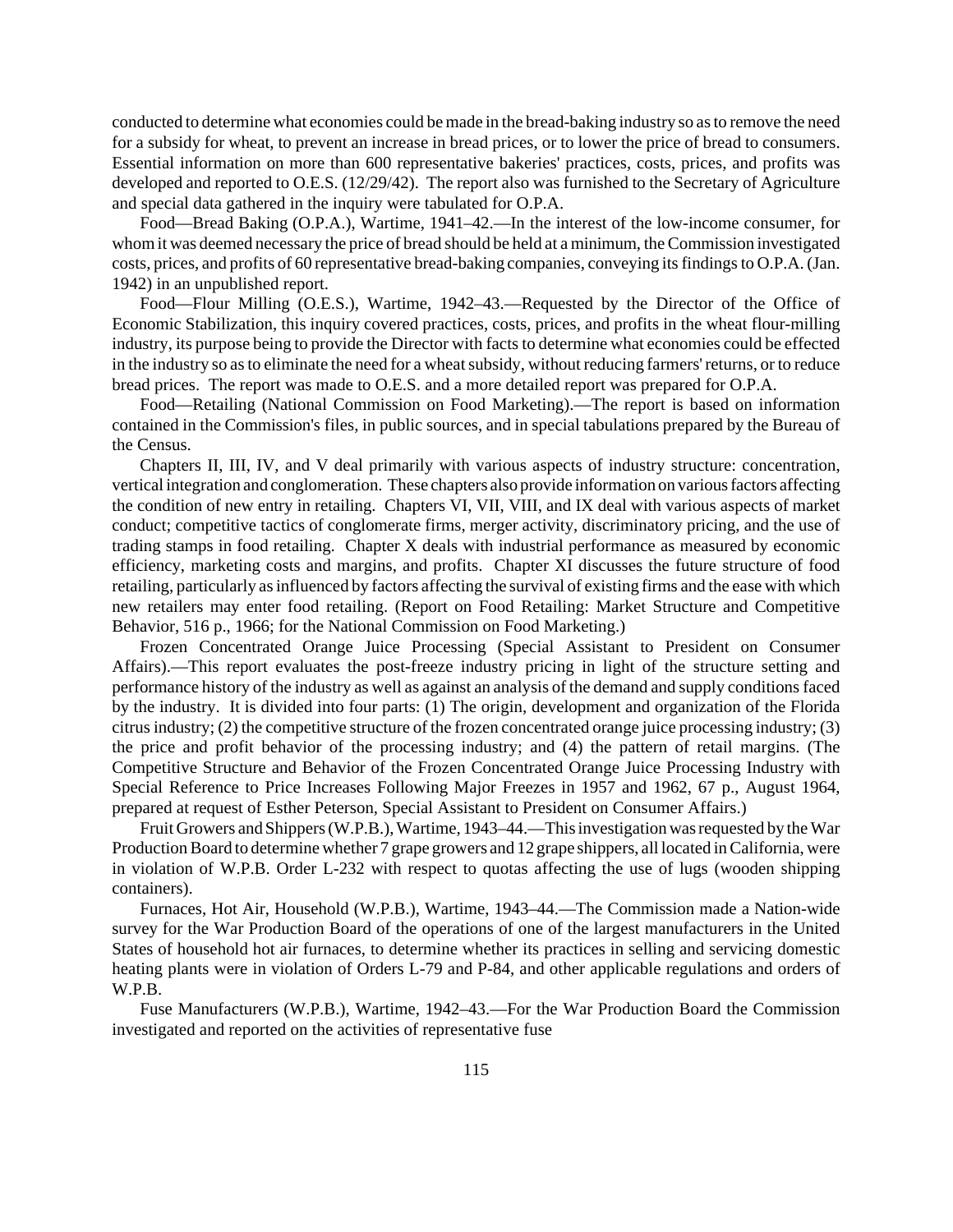manufacturers whose operations were subject to W.P.B. Limitation Orders L-158 and L-161, as amended.

Glycerin, Users of (W.P.B.), Wartime, 1942–43.—At the request of the War Production Board, paint and resin manufacturers, tobacco companies, and other large users of glycerin were investigated to determine whether they had improperly extended preference ratings to obtain formaldehyde, paraformaldehyde, or hexamethylenetetramine, to which they were not otherwise entitled.

Household Furniture (O.P.A.), Wartime, 1941–42.—Costs, prices, and profits of 67 representative furniture companies were studied to determine whether, and to what extent, price increases were justified. A study was also made to determine whether price-fixing agreements existed and whether wholesale price increases resulted from understandings in restraint of trade. Confidential reports were transmitted to O.P.A. in Sept.1941.

InsigniaManufacturers(W.P.B.),Wartime, 1944–45.—Preliminary studies made by the War Production Board disclosed the probability that certain insignia manufacturers had acquired larger quantities of foreign silver than necessary to fill legitimate orders and diverted the balance to unauthorized uses. In response to W.P.B.'s request the Commission surveyed the acquisition and use of foreign silver by such manufacturers to determine the degree of their compliance with Order M-199 and checked the receipt and use of both domestic and treasury silver, as well asthe manufacture of insignia, as controlled by Orders L-131 and M-9 c.

Jewel Bearings, Consumers of (W.P.B.), Wartime, 1942–43.—For the War Production Board, users of jewel bearings were investigated to determine the extent to which they were complying with W.P.B. Conservation Order M-50, which had been issued to conserve the supply and direct the distribution of jewel bearings and jewel-bearing material.

Metal-Working Machines, Invoicing and Distribution of (W.P.B.), Wartime, 1942–43.—For the War Production Board an inquiry was made to obtain complete data fromthe builders of metal-working machines (including those manufactured by their subcontractors) such as all nonportable power-driven machines that shape metal by progressively removing chips or by grinding, boning, or lopping; all nonportable powerdriven shears, presses, hammers, bending machines, and other machines for cutting, trimming, bending, forging, pressing, and forming metal; and all power-driven measuring and testing machines. Each type and kind of machine was reported on separately.

Nickel Processors (W.P.B.), Wartime, 1942–43.—The Commission was designated by the War Production Board to investigate the transactions of some 600 nickel processors for the purpose of determining the extent to which they were complying with W.P.B. Preference Order No. M-6-a, issued 9/30/41, and Conservation Order M-6-b, issued 1/20/42. The investigation was conducted concurrently with a survey of chromium processors.

Optical Decree (Attorney General).—TheCommission investigated (inquiry referred to F.T.C. 8/12/52) the manner in which an antitrust consent decree entered (Sept. 1948) against the American OpticalCompany and others, restraining them from discriminatory and monopolistic practices, was being observed, and report (2/10/54) to the Attorney General.

Paint, Varnish, and Lacquer Manufacturers (W.P.B.), Wartime, 1943–44.—The purpose of this survey was to determine whether the manufacturers covered were in violation of War Production Board Orders M-139, M-150, M-159, M-246, and M-327 in their acquisition and use of certain chemicals, all subject to W.P.B. allocations, used in the manufacture of paint, varnish, and lacquer. Sales of such products to determine their end uses also were investigated.

116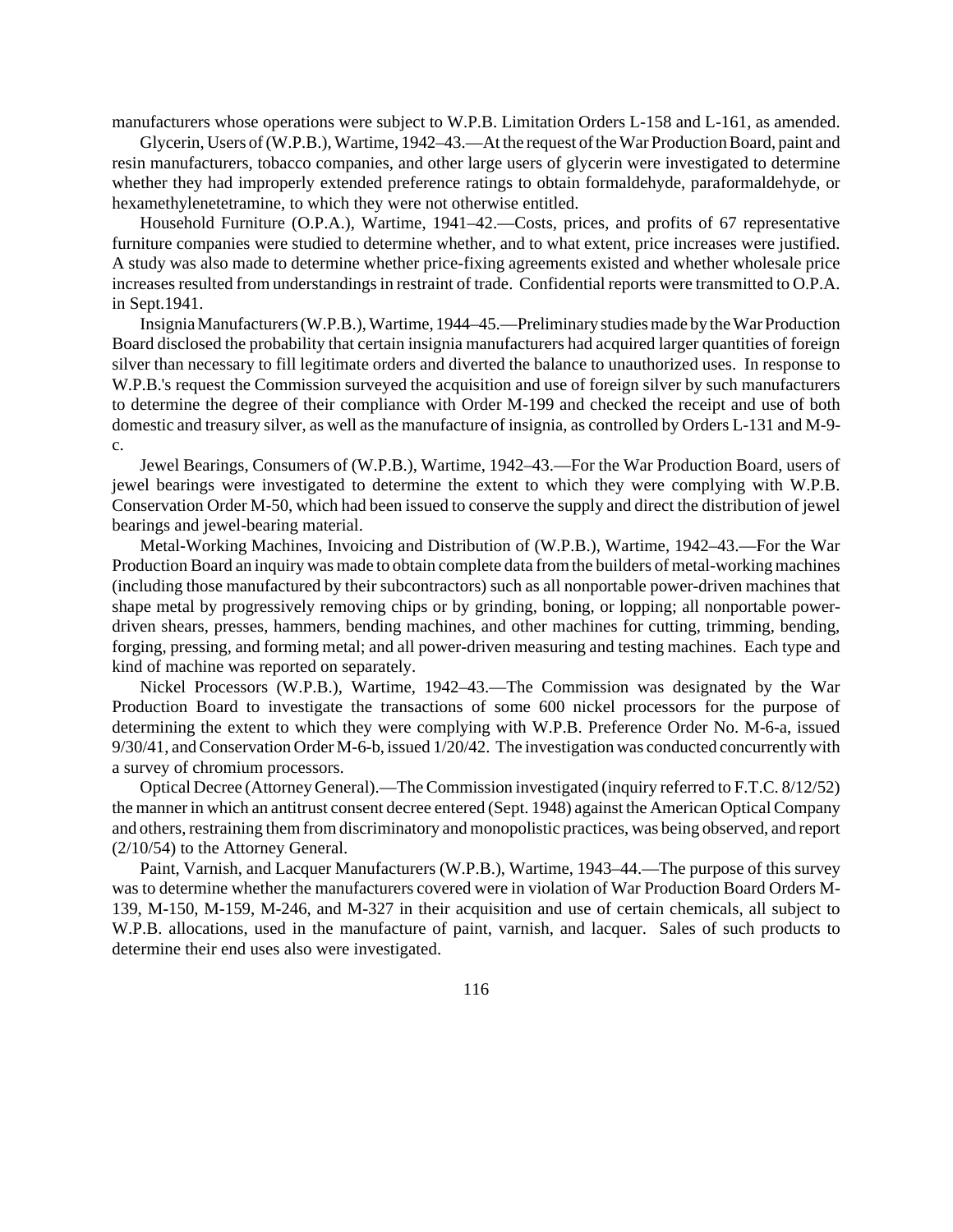Paperboard (O.P.A.), Wartime, 1941–42.—Costs, profits, and other financial data regarding operations of 68 paperboard mills (O.P.A. request, 11/12/41) for use in connection with price stabilization work, were transmitted to O.P.A. in a confidential report (May 1942).

Paper—Newsprint (Attorney General).—The Commission investigated (inquiry referred to F.T.C. 1/24/38) the manner in which certain newsprint manufacturers complied with a consent decree entered against them (11/26/17) by the U.S. District Court, Southern District of New York.

Petroleum Decree (Attorney General).—The Commission investigated (inquiry referred to F.T.C. 4/16/36) the manner in which a consent decree entered (9/15/30) against Standard Oil Co. of California, Inc., and others, restraining them from monopolistic practices, was being observed, and reported (4/2/37) to the Attorney General.

Priorities (W.P.B.), Wartime, 1941–45.—Pursuant to Executive orders (January 1942), W.P.B. designated the Federal Trade Commission as an agency to conduct investigations of basic industries to determine the extent and degree to which they were complying with W.P.B. orders relative to the allocation of supply and priority of delivery of war materials. F.T.C. priorities investigations are listed herein under the headings: Aluminum, Foundries Using; Antifreeze Solutions, Manufacturers of; Capital Equipment, Chromium, Processors of; Commercial Cooking and Food and Plate Warming Equipment, Manufacturers of; Contractors, Prime, Forward Buying Practices of; Copper Base Alloy Ingot Makers; Copper, Primary Fabricators of; Costume Jewelry, Manufacturers of; Electric Lamps, Manufacturers of; Fruit Growers and Shippers; Furnaces, Hot Air, Household; Fuse Manufacturers; Glycerine, Users of; Insignia Manufacturers; Jewel Bearings, Consumers of; Metal-working Machines, Invoicing and Distribution of; Nickel, Processors of; Paint, Varnish, and Lacquer, Manufacturers of; Quinine, Manufacturers and Wholesalers of; Silverware, Manufacturers of; Silverware Manufacturers and Silver Suppliers; Steel Industry; Textile Mills, Cotton; and Tin, Consumers of. The report on each of these investigations was made directly to W.P.B.

Quinine, Manufacturers and Wholesalers of (W.P.B.), Wartime, 1942–43.—At the instance of the War Production Board, investigation was made to determine whether requirements of its Conservation Order No. M-131-a, relating to quinine and other drugs extracted from cinchona bark, were being complied with.

Silverware Manufacturers (W.P.B.), Wartime, 1942–43.—Silverware manufacturers were investigated at the request of the War Production Board to determine the extent to which they had complied with the copper orders, that is, W.P.B. General Preference Order No. M-9-a, Supplemental Order No. M-9-b, and Conservation Order m-9-c, as amended.

Silverware Manufacturers and Silver Suppliers (W.P.B.), Wartime, 1942–43.—The activities of silverware manufacturers and silver suppliers under W.P.B. Conservation and Limitation Orders m-9-a, b, and c, m-100 and L-140 were investigated and reported on at the request of the War Production Board.

Sisal Hemp (Senate).—The Commission assisted the Senate Committee on Agriculture and Forestry in an inquiry (S. Res. 170, 64th, 4/17/16) and advised how certain quantities of hemp promised by the Mexican sisal trust, might be fairly distributed among American distributors of binder twine (Mexican Sisal Hemp, S. Doc. 440, 64th, 8 p., o.p., 5/9/16). The Commission's distribution plan was adopted.

Steel Costs and Profits (O.P.A.), Wartime, 1942–43.—A report on the Commission's survey of costs, prices and profitsin the steel industry, begun in April 1942 at the request of O.P.A., was made to that agency. The inquiry covered 29 important steel-producing companies.

Steel Industry (O.P.M.), Wartime, 1941–42.—This investigation covered practically every steel mill in the country and was conducted for the purpose of determining the manner in which the priorities and orders promulgated by the Office of Production